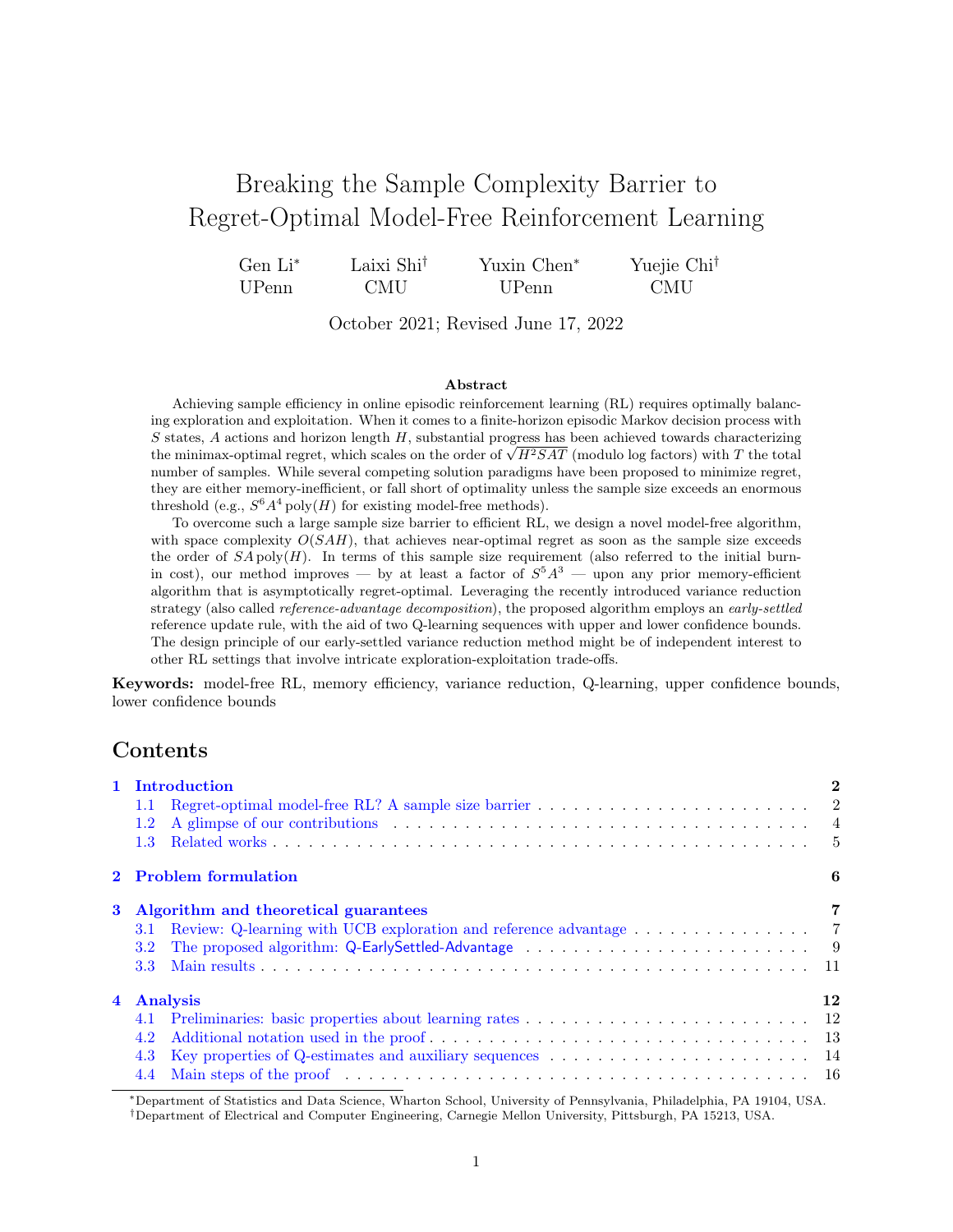| 5 Discussion                         | 18 |
|--------------------------------------|----|
| A Freedman's inequality              | 18 |
| <b>B</b> Proof of Lemma 1            | 22 |
| C Proof of key lemmas in Section 4.3 | 23 |
| D Proof of Lemma 5                   | 41 |
| E Proof of Lemma 6<br>E.2<br>E.3     | 43 |

# <span id="page-1-0"></span>1 Introduction

Contemporary reinforcement learning (RL) has to deal with unknown environments with unprecedentedly large dimensionality. How to make the best use of samples in the face of high-dimensional state/action space lies at the core of modern RL practice. An ideal RL algorithm would learn to act favorably even when the number of available data samples scales sub-linearly in the ambient dimension of the model, i.e., the number of parameters needed to describe the transition dynamics of the environment. The challenge is further compounded when this task needs to be accomplished with limited memory.

Simultaneously achieving the desired sample and memory efficiency is particularly challenging when it comes to online episodic RL scenarios. In contrast to the simulator setting that permits sampling of any state-action pair, an agent in online episodic RL is only allowed to draw sample trajectories by executing a policy in the unknown Markov decision process (MDP), where the initial states are pre-assigned and might even be chosen by an adversary. Careful deliberation needs to be undertaken when deciding what policies to use to allow for effective interaction with the unknown environment, how to optimally balance exploitation and exploration, and how to process and store the collected information intelligently without causing redundancy.

### <span id="page-1-1"></span>1.1 Regret-optimal model-free RL? A sample size barrier

In order to evaluate and compare the effectiveness of RL algorithms in high dimension, a recent body of works sought to develop a finite-sample theoretical framework to analyze the algorithms of interest, with the aim of delineating the dependency of algorithm performance on all salient problem parameters in a nonasymptotic fashion [\(Dann et al.,](#page-56-0) [2017;](#page-56-0) [Kakade,](#page-57-0) [2003\)](#page-57-0). Such finite-sample guarantees are brought to bear towards understanding and tackling the challenges in the sample-starved regime commonly encountered in practice. To facilitate discussion, let us take a moment to summarize the state-of-the-art theory for episodic finite-horizon MDPs with non-stationary transition kernels, focusing on minimizing cumulative regret  $\overline{a}$ metric that quantifies the performance difference between the learned policy and the true optimal policy with the fewest number of samples. Here and throughout, we denote by  $S$ ,  $A$ , and  $H$  the size of the state space, the size of the action space, and the horizon length of the MDP, respectively, and let  $T$  represent the sample size. In addition, the immediate reward gained at each time step is assumed to lie between 0 and 1.

Fundamental regret lower bound. Following the arguments in [Auer et al.](#page-56-1) [\(2002\)](#page-56-1); [Jaksch et al.](#page-57-1) [\(2010\)](#page-57-1), the recent works [Domingues et al.](#page-56-2) [\(2021\)](#page-56-2); [Jin et al.](#page-57-2) [\(2018a\)](#page-57-2) developed a fundamental lower bound on the expected total regret for this setting. Specifically, this lower bound claims that: no matter what algorithm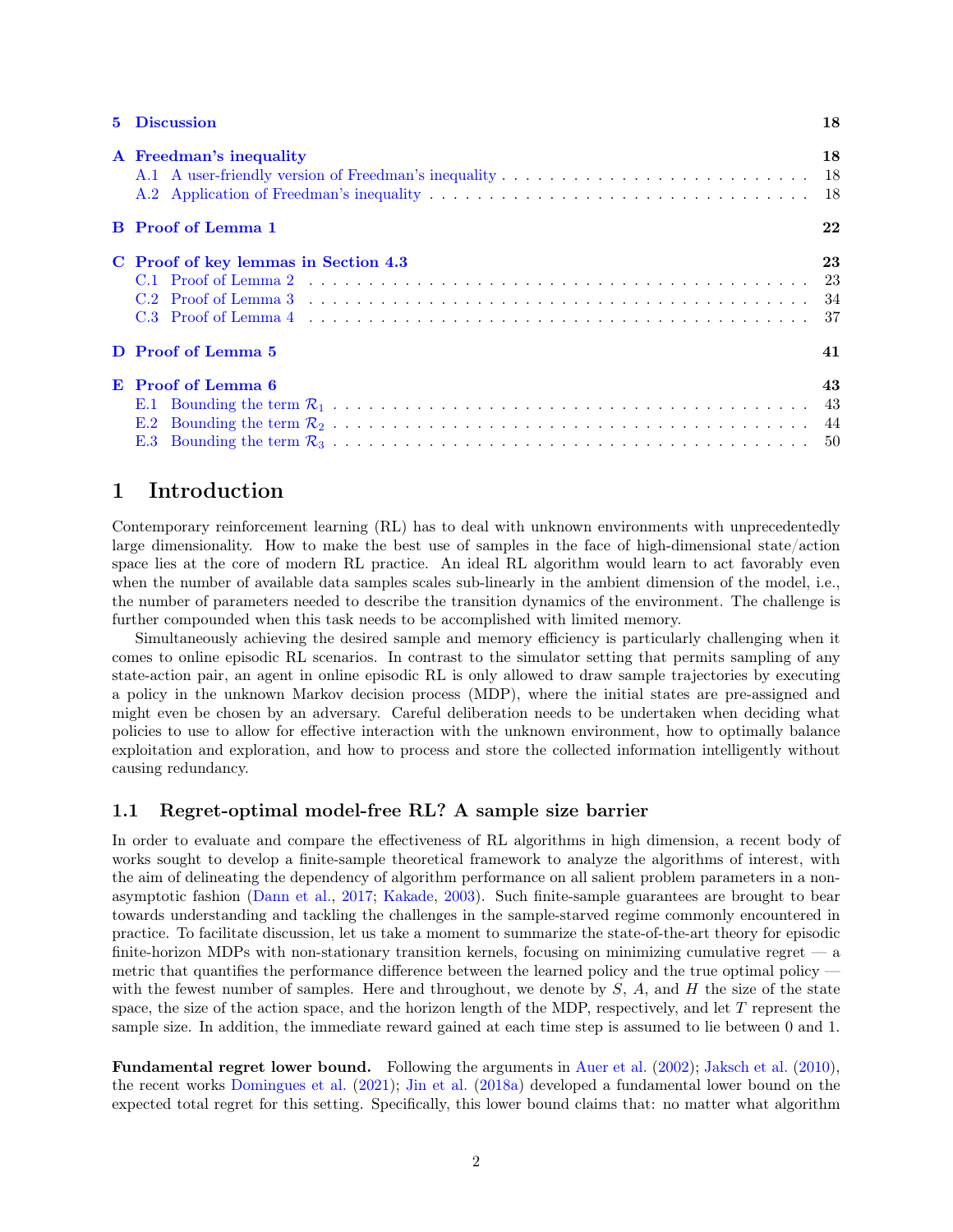to use, one can find an MDP such that the accumulated regret incurred by the algorithm necessarily exceeds the order of

<span id="page-2-2"></span>
$$
\text{(lower bound)} \qquad \sqrt{H^2SAT},\tag{1}
$$

as long as  $T \geq H^2SA$ <sup>[1](#page-2-0)</sup>. This sublinear regret lower bound in turn imposes a sampling limit if one wants to achieve $\varepsilon$  average regret.

Model-based RL. Moving beyond the lower bound, let us examine the effectiveness of model-based RL an approach that can be decoupled into a model estimation stage (i.e., estimating the transition kernel using available data) and a subsequent stage of planning using the learned model [\(Agrawal and Jia,](#page-56-3) [2017;](#page-56-3) [Azar](#page-56-4) [et al.,](#page-56-4) [2017;](#page-56-4) [Efroni et al.,](#page-56-5) [2019;](#page-56-5) [Jaksch et al.,](#page-57-1) [2010;](#page-57-1) [Pacchiano et al.,](#page-58-0) [2020\)](#page-58-0). In order to ensure a sufficient degree of exploration, [Azar et al.](#page-56-4) [\(2017\)](#page-56-4) came up with an algorithm called UCB-VI that blends model-based degree of exploration, Azar et al. ([2](#page-2-1)017) came up with an algorithm called  $\overline{O}(\sqrt{H^2SAT})$  that nearly attains the learning and the optimism principle, which achieves a regret bound<sup>2</sup>  $\tilde{O}(\sqrt{H^2SAT})$  that nearly attain lower bound  $(1)$  as T tends to infinity. Caution needs to be exercised, however, that existing theory does not guarantee the near optimality of this algorithm unless the sample size  $T$  surpasses

$$
T \geq S^3 A H^6,
$$

a threshold that is significantly larger than the dimension of the underlying model. This threshold can also be understood as the initial *burn-in cost* of the algorithm, namely, a sampling burden needed for the algorithm to exhibit the desired performance. In addition, model-based algorithms typically require storing the estimated probability transition kernel, resulting in a space complexity that could be as high as  $O(S^2AH)$ [\(Azar et al.,](#page-56-4) [2017\)](#page-56-4).

Model-free RL. Another competing solution paradigm is the model-free approach, which circumvents the model estimation stage and attempts to learn the optimal values directly [\(Bai et al.,](#page-56-6) [2019;](#page-56-6) [Jin et al.,](#page-57-2) [2018a;](#page-57-2) [Strehl et al.,](#page-58-1) [2006;](#page-58-1) [Yang et al.,](#page-59-0) [2021\)](#page-59-0). In comparison to the model-based counterpart, the model-free approach holds the promise of low space complexity, as it eliminates the need of storing a full description of the model. In fact, in a number of previous works (e.g., [Jin et al.](#page-57-2) [\(2018a\)](#page-57-2); [Strehl et al.](#page-58-1) [\(2006\)](#page-58-1)), an algorithm is declared to be model-free only if its space complexity is  $o(S^2AH)$  regardless of the sample size T.

• Memory-efficient model-free methods. [Jin et al.](#page-57-2) [\(2018a\)](#page-57-2) proposed the first memory-efficient model-free algorithm — which is an optimistic variant of classical Q-learning — that achieves a regret bound algorithm — which is an optimistic variant of classical Q-learning — that achieves a regret bound<br>proportional to  $\sqrt{T}$  with a space complexity  $O(SAH)$ . Compared to the lower bound [\(1\)](#page-2-2), however, proportional to  $\sqrt{T}$  with a space complexity  $O(SAH)$ . Compared to the lower bound (1), however, the regret bound in [Jin et al.](#page-57-2) [\(2018a\)](#page-57-2) is off by a factor of  $\sqrt{H}$  and hence suboptimal for problems with long horizon. This drawback has recently been overcome in [Zhang et al.](#page-59-1) [\(2020c\)](#page-59-1) by leveraging the idea of variance reduction (or the so-called "reference-advantage decomposition") for large enough T. While the resulting regret matches the information-theoretic limit asymptotically, its optimality in the non-asymptotic regime is not guaranteed unless the sample size T exceeds (see [Zhang et al.](#page-59-1) [\(2020c,](#page-59-1) Lemma 7))

$$
T \geq S^6 A^4 H^{28},
$$

a requirement that is even far more stringent than the burn-in cost imposed by [Azar et al.](#page-56-4) [\(2017\)](#page-56-4).

• A memory-inefficient "model-free" variant. The recent work [Menard et al.](#page-58-2) [\(2021\)](#page-58-2) put forward a novel sample-efficient variant of Q-learning called UCB-M-Q, which relies on a carefully chosen momentum sample-efficient variant of Q-learning called UCB-M-Q, which relies on a carefully chosen momentum<br>term for bias reduction. This algorithm is guaranteed to yield near-optimal regret  $\widetilde{O}(\sqrt{H^2SAT})$  as soon as the sample size exceeds  $T > SApoly(H)$ , which is a remarkable improvement vis-à-vis previous regret-optimal methods [\(Azar et al.,](#page-56-4) [2017;](#page-56-4) [Zhang et al.,](#page-59-1) [2020c\)](#page-59-1). Nevertheless, akin to the model-based approach, it comes at a price in terms of the space and computation complexities, as the space required

<span id="page-2-0"></span><sup>&</sup>lt;sup>1</sup>Given that a trivial upper bound on the regret is T, one needs to impose a lower bound  $T \geq H^2SA$  in order for [\(1\)](#page-2-2) to be meaningful.

<span id="page-2-1"></span><sup>&</sup>lt;sup>2</sup>Here and throughout, we use the standard notation  $f(n) = O(g(n))$  to indicate that  $f(n)/g(n)$  is bounded above by a constant as n grows. The notation  $\tilde{O}(\cdot)$  resembles  $O(\cdot)$  except that it hides any logarithmic scaling. The notation  $f(n) = o(q(n))$ means that  $\lim_{n\to\infty} f(n)/g(n) = 0$ .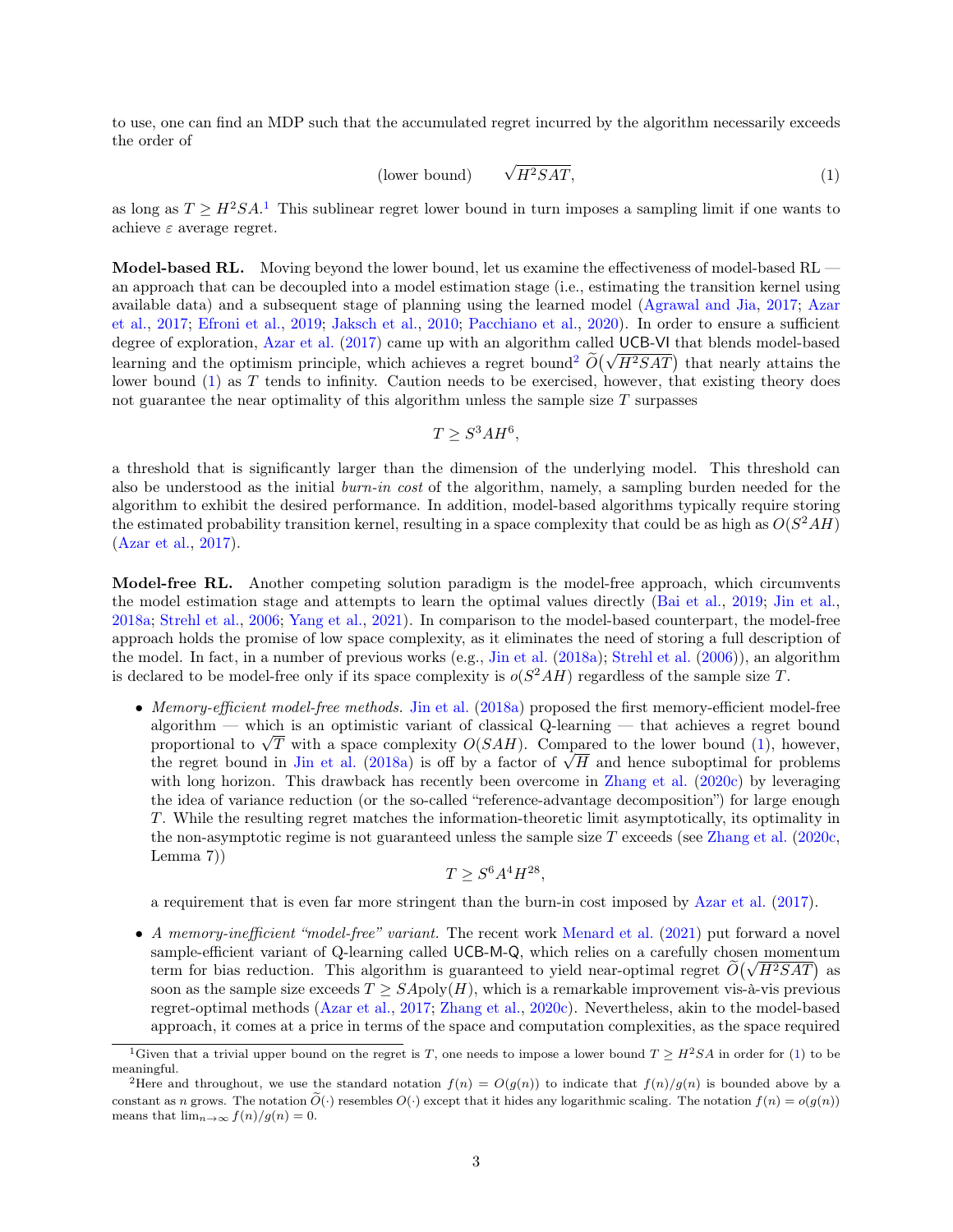| Algorithm                                   | Regret                                                 | Range of sample sizes $T$<br>that attain optimal regret | <b>Space</b><br>complexity |
|---------------------------------------------|--------------------------------------------------------|---------------------------------------------------------|----------------------------|
| UCB-VI<br>(Azar et al., 2017)               | $\sqrt{H^2SAT} + H^4S^2A$                              | $[S^3AH^6,\infty)$                                      | $S^2AH$                    |
| UCB-Q-Hoeffding<br>(Jin et al., 2018a)      | $\sqrt{H^4}SAT$                                        | never                                                   | SAH                        |
| UCB-Q-Bernstein<br>(Jin et al., 2018a)      | $\sqrt{H^3SAT} + \sqrt{H^9S^3A^3}$                     | never                                                   | SAH                        |
| UCB2-Q-Bernstein<br>(Bai et al., 2019)      | $\sqrt{H^3SAT} + \sqrt{H^9S^3A^3}$                     | never                                                   | <i>SAH</i>                 |
| UCB-Q-Advantage<br>(Zhang et al., $2020c$ ) | $\sqrt{H^2SAT} + H^8S^2A^{\frac{3}{2}}T^{\frac{1}{4}}$ | $[S^{6}A^{4}H^{28},\infty)$                             | SAH                        |
| UCB-M-Q<br>(Menard et al., $2021$ )         | $\sqrt{H^2SAT + H^4SA}$                                | $[SAH^6,\infty)$                                        | $S^2AH$                    |
| Q-EarlySettled-Advantage<br>(this work)     | $\sqrt{H^2SAT} + H^6SA$                                | $[SAH^{10}, \infty)$                                    | SAH                        |
| Lower bound<br>(Domingues et al., 2021)     | $\sqrt{H^2SAT}$                                        | n/a                                                     | n/a                        |

<span id="page-3-1"></span>Table 1: Comparisons between prior art and our results for non-stationary episodic MDPs when  $T \geq H^2SA$ . The table includes the order of the regret bound, the range of sample sizes that achieve the optimal regret  $\widetilde{\gamma}$  $O(\sqrt{H^2SAT})$ , and the memory complexity, with all logarithmic factors omitted for simplicity of presentation. The red text highlights the suboptimal part of the respective algorithms.

to store all bias-value function is  $O(S^2AH)$  and the computation required is  $O(ST)$ , both of which are larger by a factor of S than other model-free algorithms like [Zhang et al.](#page-59-1) [\(2020c\)](#page-59-1). In view of this memory inefficiency, UCB-M-Q falls short of fulfilling the definition of model-free algorithms in [Jin](#page-57-2) [et al.](#page-57-2) [\(2018a\)](#page-57-2); [Strehl et al.](#page-58-1) [\(2006\)](#page-58-1). See [Menard et al.](#page-58-2) [\(2021,](#page-58-2) Section 3.3) for more detailed discussions.

A more complete summary of prior results can be found in Table [1.](#page-3-1)

# <span id="page-3-0"></span>1.2 A glimpse of our contributions

In brief, while it is encouraging to see that both model-based and model-free approaches allow for nearminimal regret as T tends to infinity, they are either memory-inefficient, or require the sample size to exceed a threshold substantially larger than the model dimensionality. In fact, no prior algorithms have been shown to be simultaneously regret-optimal and memory-efficient unless

$$
T \ge S^6 A^4 \text{ poly}(H),
$$

which constitutes a stringent sample size barrier constraining their utility in the sample-starved and memorylimited regime. The presence of this sample complexity barrier motivates one to pose a natural question:

Is it possible to design an algorithm that accommodates a significantly broader sample size range without compromising regret optimality and memory efficiency?

In this paper, we answer this question affirmatively, by designing a new model-free algorithm, dubbed as Q-EarlySettled-Advantage, that enjoys the following performance guarantee.

Theorem 1 (informal). The proposed Q-EarlySettled-Advantage algorithm, which has a space complexity **Theorem 1** (informal). The proposed Q-EarlySettled-Advantage digorithm, which has a space complexit  $O(SAH)$ , achieves near-optimal regret  $\widetilde{O}(\sqrt{H^2SAT})$  as soon as the sample size exceeds  $T \geq SA$  poly(H).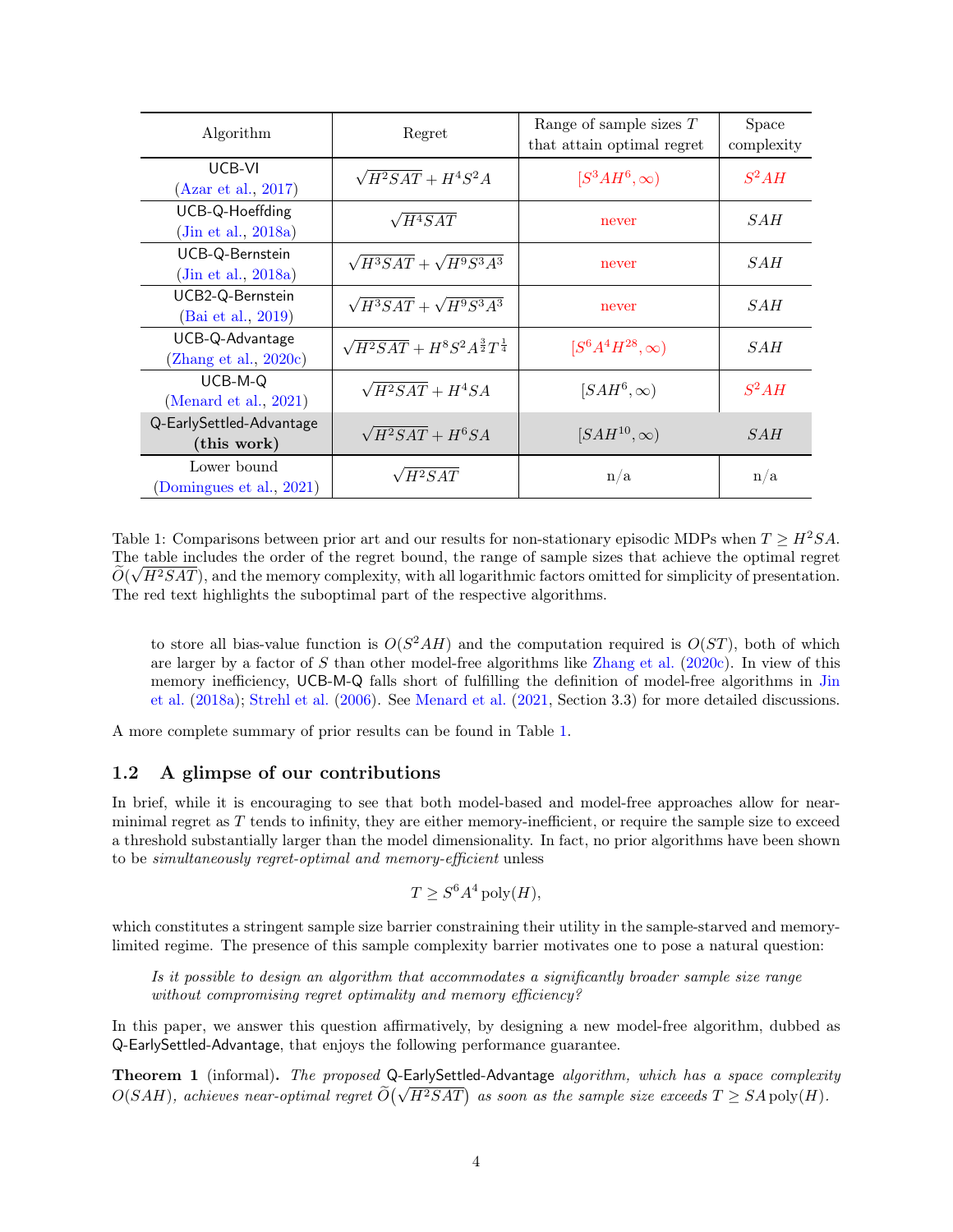As can be seen from Table [1,](#page-3-1) the space complexity of the proposed algorithm is  $O(SAH)$ , which is far more memory-efficient than both the model-based approach in [Azar et al.](#page-56-4) [\(2017\)](#page-56-4) and the UCB-M-Q algorithm in [Menard et al.](#page-58-2)  $(2021)$  (both of these prior algorithms require  $S^2AH$  units of space). In addition, the sample size requirement  $T \geq SA$  poly $(H)$  of our algorithm improves — by a factor of at least  $S^5A^3$  upon that of any prior algorithm that is simultaneously regret-optimal and memory-efficient. In fact, this requirement is nearly sharp in terms of the dependency on both  $S$  and  $A$ , and was previously achieved only by the UCB-M-Q algorithm at a price of a much higher storage burden.

Let us also briefly highlight the key ideas of our algorithm. As an optimistic variant of variance-reduced Q-learning, Q-EarlySettled-Advantage leverages the recently-introduced reference-advantage decompositions for variance reduction [\(Zhang et al.,](#page-59-1) [2020c\)](#page-59-1). As a distinguishing feature from prior algorithms, we employ an early-stopped reference update rule, with the assistance of two Q-learning sequences that incorporate upper and lower confidence bounds, respectively. The design of our early-stopped variance reduction scheme, as well as its analysis framework, might be of independent interest to other settings that involve managing intricate exploration-exploitation trade-offs.

### <span id="page-4-0"></span>1.3 Related works

We now take a moment to discuss a small sample of other related works. We limit our discussions primarily to RL algorithms in the tabular setting with finite state and action spaces, which are the closest to our work. The readers interested in those model-free variants with function approximation are referred to [Du et al.](#page-56-7)  $(2019)$ ; [Fan et al.](#page-57-3)  $(2019)$ ; [Murphy](#page-58-3)  $(2005)$  and the references therein.

PAC bounds for synchronous and asynchronous Q-learning. Q-learning is arguably among the most famous model-free algorithms developed in the RL literature [\(Jaakkola et al.,](#page-57-4) [1994;](#page-57-4) [Szepesvári,](#page-58-4) [1997;](#page-58-4) [Tsitsiklis,](#page-58-5) [1994;](#page-58-5) [Watkins and Dayan,](#page-58-6) [1992\)](#page-58-6), which enjoys a space complexity  $O(SAH)$ . Non-asymptotic sample analysis and probably approximately correct (PAC) bounds have seen extensive developments in the last several years, including but not limited to the works of [Beck and Srikant](#page-56-8) [\(2012\)](#page-56-8); [Chen et al.](#page-56-9) [\(2020\)](#page-56-9); [Even-](#page-57-5)[Dar and Mansour](#page-57-5) [\(2003\)](#page-57-5); [Li et al.](#page-57-6) [\(2021a\)](#page-57-6); [Wainwright](#page-58-7) [\(2019a\)](#page-58-7) for the synchronous setting (the case with access to a generative model or a simulator), and the works of [Beck and Srikant](#page-56-8) [\(2012\)](#page-56-8); [Chen et al.](#page-56-10) [\(2021\)](#page-56-10); [Even-Dar and Mansour](#page-57-5) [\(2003\)](#page-57-5); [Li et al.](#page-57-7) [\(2020b\)](#page-57-7); [Qu and Wierman](#page-58-8) [\(2020\)](#page-58-8) for the asynchronous setting (where one observes a single Markovian trajectory induced by a behavior policy). Finite-time guarantees of other variants of Q-learning have also been developed; partial examples include speedy Q-learning [\(Azar et al.,](#page-56-11) [2011\)](#page-56-11), double Q-learning [\(Xiong et al.,](#page-59-2) [2020\)](#page-59-2), variance-reduced Q-learning [\(Li et al.,](#page-57-7) [2020b;](#page-57-7) [Wainwright,](#page-58-9) [2019b\)](#page-58-9), momentum Q-learning [\(Weng et al.,](#page-59-3) [2020\)](#page-59-3), and Q-learning for linearly parameterized MDPs [\(Wang](#page-58-10) [et al.,](#page-58-10) [2021\)](#page-58-10). This line of works did not account for exploration, and hence the success of Q-learning in these settings heavily relies on the access to a simulator or a behavior policy with sufficient coverage over the state-action space.

Regret analysis for model-free RL with exploration. When it comes to online episodic RL (so that a simulator is unavailable), regret analysis is the prevailing analysis paradigm employed to capture the trade-off between exploration and exploitation. A common theme is to augment the original model-free update rule (e.g., the Q-learning update rule) by an exploration bonus, which typically takes the form of, say, certain upper confidence bounds (UCBs) motivated by the bandit literature [\(Auer and Ortner,](#page-56-12) [2010;](#page-56-12) [Lai and Robbins,](#page-57-8) [1985\)](#page-57-8). In addition to the ones in Table [1](#page-3-1) for episodic finite-horizon settings, sampleefficient model-free algorithms have been investigated for infinite-horizon MDPs as well [\(Dong et al.,](#page-56-13) [2019;](#page-56-13) [Jafarnia-Jahromi et al.,](#page-57-9) [2020;](#page-57-9) [Liu and Su,](#page-57-10) [2020;](#page-57-10) [Yang et al.,](#page-59-0) [2021;](#page-59-0) [Zhang et al.,](#page-59-4) [2020b,](#page-59-4)[d\)](#page-59-5).

Variance reduction in RL. The seminal idea of variance reduction was originally proposed to accelerate finite-sum stochastic optimization, e.g., [Gower et al.](#page-57-11) [\(2020\)](#page-57-11); [Johnson and Zhang](#page-57-12) [\(2013\)](#page-57-12); [Nguyen et al.](#page-58-11) [\(2017\)](#page-58-11). Thereafter, the variance reduction strategy has been imported to RL, which assists in improving the sample efficiency of RL algorithms in multiple contexts, including but not limited to policy evaluation [\(Du et al.,](#page-56-14) [2017;](#page-56-14) [Khamaru et al.,](#page-57-13) [2020;](#page-57-13) [Wai et al.,](#page-58-12) [2019;](#page-58-12) [Xu et al.,](#page-59-6) [2019\)](#page-59-6), RL with a generative model [\(Sidford et al.,](#page-58-13) [2018a,](#page-58-13)[b;](#page-58-14) [Wainwright,](#page-58-9) [2019b\)](#page-58-9), asynchronous Q-learning [\(Li et al.,](#page-57-7) [2020b\)](#page-57-7), and offline RL [\(Yin et al.,](#page-59-7) [2021\)](#page-59-7).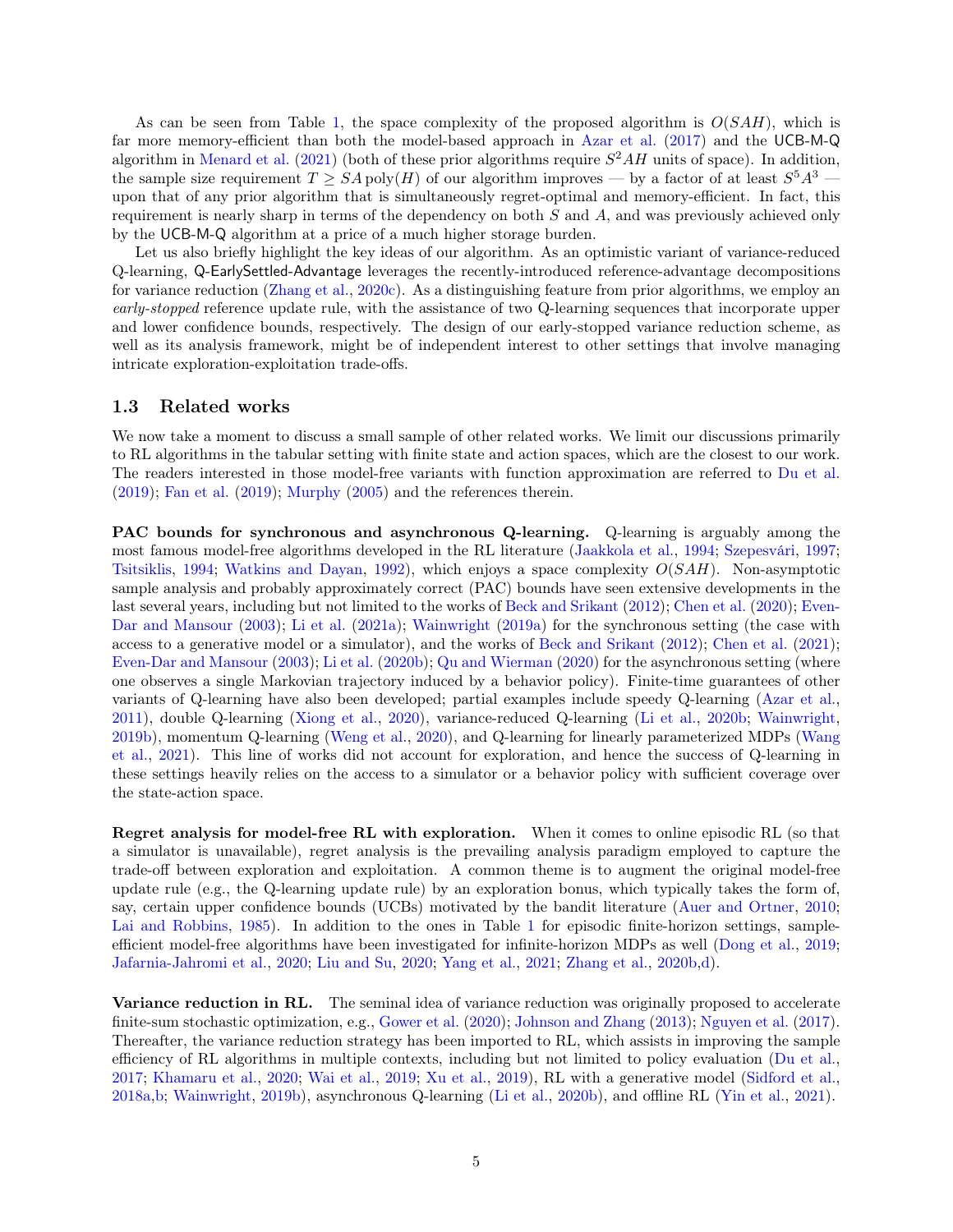Model-based approach. Model-based RL is known to be minimax-optimal in the presence of a simulator [\(Agarwal et al.,](#page-55-0) [2020;](#page-55-0) [Azar et al.,](#page-56-15) [2013;](#page-56-15) [Li et al.,](#page-57-14) [2020a\)](#page-57-14), beating the state-of-the-art model-free algorithms by achieving optimality for the entire sample size range [\(Li et al.,](#page-57-14) [2020a\)](#page-57-14). When it comes to online episodic RL, [Azar et al.](#page-56-4) [\(2017\)](#page-56-4) was the first work that managed to achieve near-optimal regret (at least for large T); in fact, this was also the first result (for any algorithm) matching existing lower bounds for large T. The sample efficiency of the model-based approach has subsequently been established for other settings, including but not limited to discounted infinite-horizon MDPs [\(He et al.,](#page-57-15) [2020\)](#page-57-15), MDPs with bounded total reward [\(Zanette and Brunskill,](#page-59-8) [2019;](#page-59-8) [Zhang et al.,](#page-59-4) [2020b\)](#page-59-4), and Markov games [\(Zhang et al.,](#page-59-9) [2020a\)](#page-59-9).

Regret lower bound. Inspired by the classical lower bound argument developed for multi-armed bandits [\(Auer et al.,](#page-56-1) [2002\)](#page-56-1), the work [Jaksch et al.](#page-57-1) [\(2010\)](#page-57-1) established a regret lower bound for MDPs with finite diameters (so that for an arbitrary pair of states, the expected time to transition between them is assumed to be finite as long as a suitable policy is used), which has been reproduced in the note [Osband and Van Roy](#page-58-15) [\(2016\)](#page-58-15) with the purpose of facilitating comparison with [Bartlett and Tewari](#page-56-16) [\(2009\)](#page-56-16). The way to construct hard MDPs in [Jaksch et al.](#page-57-1) [\(2010\)](#page-57-1) has since been adapted by [Jin et al.](#page-57-2) [\(2018a\)](#page-57-2) to exhibit a lower bound on episodic MDPs (with a sketched proof provided therein). It was recently revisited in [Domingues et al.](#page-56-2) [\(2021\)](#page-56-2), which presented a detailed and rigorous proof argument with a different construction.

# <span id="page-5-0"></span>2 Problem formulation

In this section, we formally describe the problem setting. Here and throughout, we denote by  $\Delta(\mathcal{S})$  the probability simplex over a set S, and introduce the notation  $[M] := \{1, \dots, M\}$  for any integer  $M > 0$ .

**Basics of finite-horizon MDPs.** Let  $\mathcal{M} = (\mathcal{S}, \mathcal{A}, H, \{P_h\}_{h=1}^H, \{r_h\}_{h=1}^H)$  represent a finite-horizon MDP, where  $S := \{1, \dots S\}$  is the state space of size  $S, A := \{1, \dots, A\}$  is the action space of size A, H denotes the horizon length, and  $P_h : S \times A \to \Delta(S)$  (resp.  $r_h : S \times A \to [0,1]$ ) represents the probability transition kernel (resp. reward function) at the h-th time step,  $1 \leq h \leq H$ , respectively. More specifically,  $P_h(\cdot | s, a) \in \Delta(\mathcal{S})$ stands for the transition probability vector from state s at time step h when action a is taken, while  $r_h(s, a)$ indicates the immediate reward received at time step h for a state-action pair  $(s, a)$  (which is assumed to be deterministic and fall within the range  $[0, 1]$ . The MDP is said to be non-stationary when the  $P_h$ 's are not identical across  $1 \le h \le H$ . A policy of an agent is represented by  $\pi = {\{\pi_h\}}_{h=1}^H$  with  $\pi_h : S \to A$  the action selection rule at time step h, so that  $\pi_h(s)$  specifies which action to execute in state s at time step h. Throughout this paper, we concentrate on deterministic policies.

Value functions, Q-functions, and Bellman equations. The value function  $V_h^{\pi}(s)$  of a (deterministic) policy  $\pi$  at step h is defined as the expected cumulative rewards received between time steps h and H when executing this policy from an initial state  $s$  at time step  $h$ , namely,

$$
V_h^{\pi}(s) := \mathop{\mathbb{E}}_{s_{t+1} \sim P_t(\cdot | s_t, \pi_t(s_t)), t \ge h} \left[ \sum_{t=h}^H r_t(s_t, \pi_t(s_t)) \, \Big| \, s_h = s \right],\tag{2}
$$

where the expectation is taken over the randomness of the MDP trajectory  $\{s_t | h \leq t \leq H\}$ . The actionvalue function (a.k.a. the Q-function)  $Q_h^{\pi}(s, a)$  of a policy  $\pi$  at step h can be defined analogously except that the action at step  $h$  is fixed to be  $a$ , that is,

$$
Q_h^{\pi}(s, a) := r_h(s, a) + \mathop{\mathbb{E}}_{\substack{s_{h+1} \sim P_h(\cdot | s, a), \\ s_{t+1} \sim P_t(\cdot | s_t, \pi_t(s_t)), \, t > h}} \left[ \sum_{t=h+1}^H r_t(s_t, \pi_t(s_t)) \Big| s_h = s, a_h = a \right]. \tag{3}
$$

In addition, we define  $V_{H+1}^{\pi}(s) = Q_{H+1}^{\pi}(s, a) = 0$  for any policy  $\pi$  and any state-action pair  $(s, a) \in S \times A$ . By virtue of basic properties in dynamic programming [\(Bertsekas,](#page-56-17) [2017\)](#page-56-17), the value function and the Q-function satisfy the following Bellman equation:

$$
Q_h^{\pi}(s, a) = r_h(s, a) + \mathop{\mathbb{E}}_{s' \sim P_h(\cdot | s, a)} \left[ V_{h+1}^{\pi}(s') \right]. \tag{4}
$$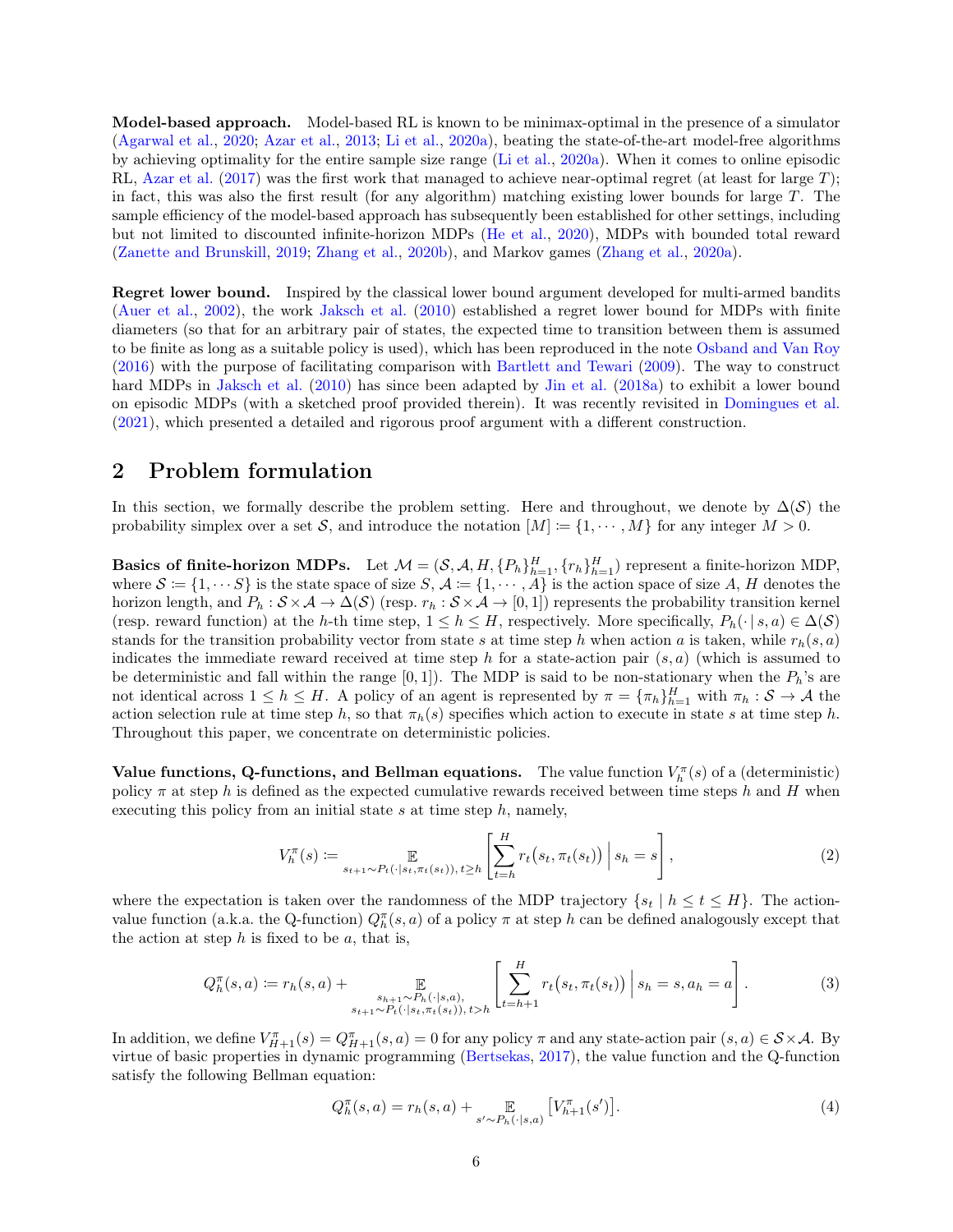A policy  $\pi^* = {\pi_h^*}^H_{h=1}$  is said to be an optimal policy if it maximizes the value function simultaneously for all states among all policies. The resulting optimal value function  $V^* = \{V^*_h\}_{h=1}^H$  and optimal Q-functions  $Q^* = \{Q_h^*\}_{h=1}^H$  satisfy

$$
V_h^{\star}(s) = V_h^{\pi^{\star}}(s) = \max_{\pi} V_h^{\pi}(s) \quad \text{and} \quad Q_h^{\star}(s, a) = Q_h^{\pi^{\star}}(s, a) = \max_{\pi} Q_h^{\pi}(s, a)
$$
 (5)

for any  $(s, a, h) \in S \times A \times [H]$ . It is well known that the optimal policy always exists [\(Puterman,](#page-58-16) [2014\)](#page-58-16), and satisfies the Bellman optimality equation:

$$
\forall (s, a, h) \in \mathcal{S} \times \mathcal{A} \times [H]: \qquad Q_h^{\star}(s, a) = r_h(s, a) + \mathop{\mathbb{E}}_{s' \sim P_h(\cdot | s, a)} \left[ V_{h+1}^{\star}(s') \right]. \tag{6}
$$

Online episodic RL. This paper investigates the online episodic RL setting, where the agent is allowed to execute the MDP sequentially in a total number of  $K$  episodes each of length  $H$ . This amounts to collecting

<span id="page-6-2"></span>
$$
T = KH
$$
 samples

in total. More specifically, in each episode  $k = 1, ..., K$ , the agent is assigned an arbitrary initial state  $s_1^k$  (possibly by an adversary), and selects a policy  $\pi^k = {\{\pi^k_h\}}_{h=1}^H$  learned based on the information col to the  $(k-1)$ -th episode. The k-th episode is then executed following the policy  $\pi^k$  and the dynamic of the MDP  $M$ , leading to a length-H sample trajectory.

**Goal: regret minimization.** In order to evaluate the quality of the learned policies  $\{\pi^k\}_{1\leq k\leq K}$ , a frequently used performance metric is the cumulative regret defined as follows:

Regret
$$
(T)
$$
 :=  $\sum_{k=1}^{K} (V_1^*(s_1^k) - V_1^{\pi^k}(s_1^k)).$  (7)

In words, the regret reflects the sub-optimality gaps between the values of the optimal policy and those of the learned policies aggregated over  $K$  episodes. A natural objective is thus to design a sample-optimal algorithm, namely, an algorithm whose resulting regret scales optimally in the sample size  $T$ . Accomplishing this goal requires carefully managing the trade-off between exploration and exploitation, which is particularly challenging in the sample-limited regime.

Notation. Before presenting our main results, we take a moment to introduce some convenient notation to be used throughout the remainder of this paper. For any vector  $x \in \mathbb{R}^{SA}$  that constitutes certain quantities for all state-action pairs, we shall often use  $x(s, a)$  to denote the entry associated with the state-action pair  $(s, a)$ , as long as it is clear from the context. We shall also let

<span id="page-6-3"></span>
$$
P_{h,s,a} = P_h(\cdot \mid s,a) \in \mathbb{R}^{1 \times S} \tag{8}
$$

abbreviate the transition probability vector given the  $(s, a)$  pair at time step h. Additionally, we denote by  $e_i$  the *i*-th standard basis vector, with the only non-zero element being in the *i*-th entry and equal to 1.

# <span id="page-6-0"></span>3 Algorithm and theoretical guarantees

In this section, we present the proposed algorithm called Q-EarlySettled-Advantage, as well as the accompanying theory confirming its sample and memory efficiency.

### <span id="page-6-1"></span>3.1 Review: Q-learning with UCB exploration and reference advantage

This subsection briefly reviews the Q-learning algorithm with UCB exploration proposed in [Jin et al.](#page-57-2) [\(2018a\)](#page-57-2), as well as a variant that further exploits the idea of variance reduction [\(Zhang et al.,](#page-59-1) [2020c\)](#page-59-1). These two model-free algorithms inspire the algorithm design in the current paper.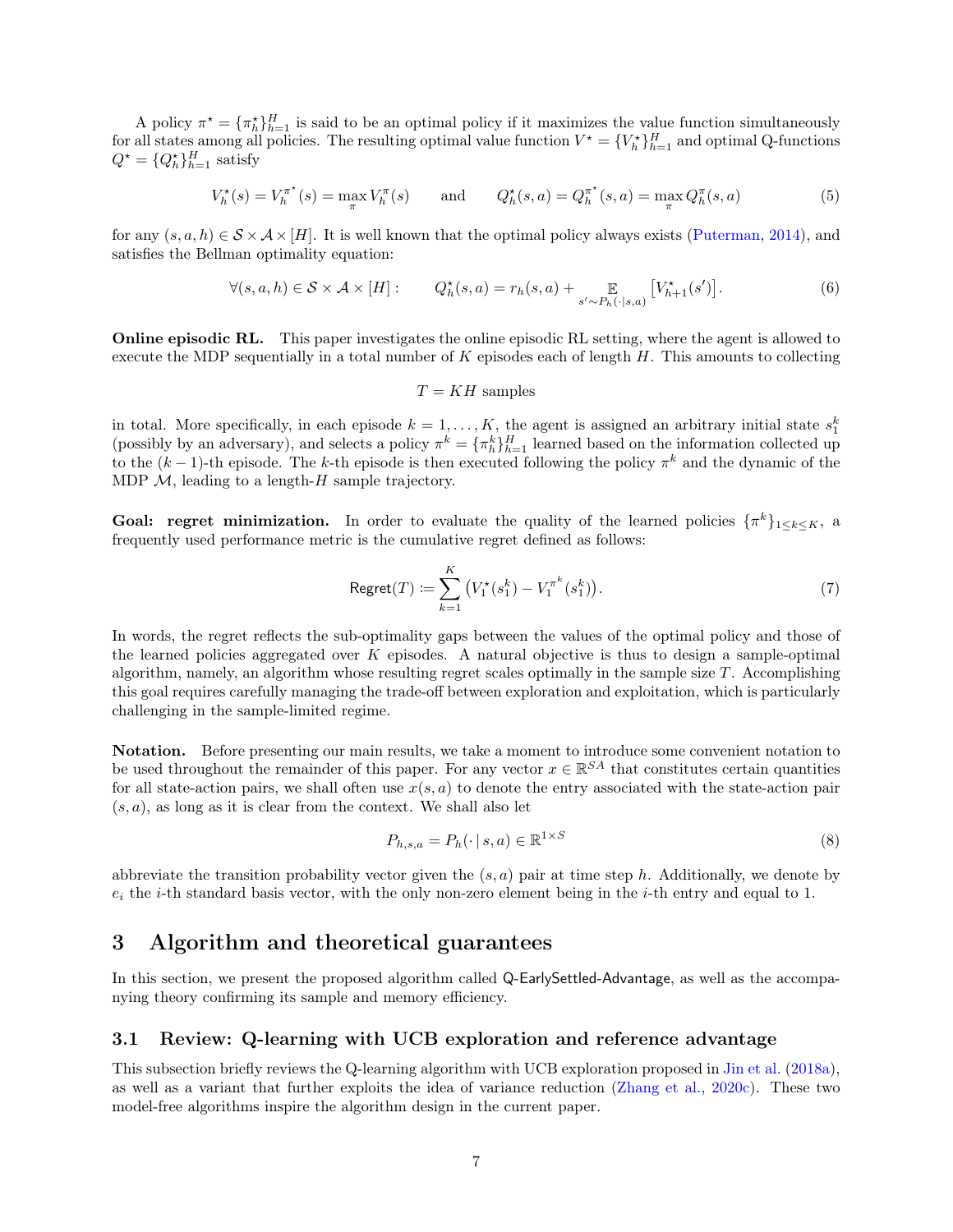Q-learning with UCB exploration (UCB-Q or UCB-Q-Hoeffding). Recall that the classical Q-learning algorithm has been proposed as a stochastic approximation scheme [\(Robbins and Monro,](#page-58-17) [1951\)](#page-58-17) to solve the Bellman optimality equation [\(6\)](#page-6-2), which consists of the following update rule [\(Watkins and Dayan,](#page-58-6) [1992;](#page-58-6) [Watkins,](#page-59-10) [1989\)](#page-59-10):

<span id="page-7-0"></span>
$$
Q_h(s,a) \leftarrow (1-\eta)Q_h(s,a) + \eta \Big\{ r_h(s,a) + \underbrace{\widehat{P}_{h,s,a}V_{h+1}}_{\text{stochastic estimate of } P_{h,s,a}V_{h+1}} \Big\}.
$$
 (9)

Here,  $Q_h$  (resp.  $V_h$ ) indicates the running estimate of  $Q_h^{\star}$  (resp.  $V_h^{\star}$ ),  $\eta$  is the (possibly iteration-varying) learning rate or stepsize, and  $\hat{P}_{h,s,a}V_{h+1}$  is a stochastic estimate of  $P_{h,s,a}V_{h+1}$  (cf. [\(8\)](#page-6-3)). For instance, if one has available a sample  $(s, a, s')$  transitioning from state s at step h to s' at step  $h + 1$  under action a, then a stochastic estimate of  $P_{h,s,a}V_{h+1}$  can be taken as  $V_{h+1}(s')$ , which is unbiased in the sense that

$$
\mathbb{E}\big[V_{h+1}(s')\big] = P_{h,s,a} V_{h+1}.
$$

To further encourage exploration, the algorithm proposed in [Jin et al.](#page-57-2) [\(2018a\)](#page-57-2) — which shall be abbreviated as UCB-Q or UCB-Q-Hoeffding hereafter — augments the Q-learning update rule [\(9\)](#page-7-0) in each episode via an additional exploration bonus:

<span id="page-7-1"></span>
$$
Q_h^{\text{UCB}}(s, a) \leftarrow (1 - \eta) Q_h^{\text{UCB}}(s, a) + \eta \{ r_h(s, a) + \hat{P}_{h, s, a} V_{h+1} + b_h \}.
$$
 (10)

The bonus term  $b_h \geq 0$  is chosen to be a certain upper confidence bound for  $(\widehat{P}_{h,s,a} - P_{h,s,a})V_{h+1}$ , and exploration-efficient scheme that originated from the bandit literature [\(Lai and Robbins,](#page-57-8) [1985;](#page-57-8) [Lattimore and](#page-57-16) [Szepesvári,](#page-57-16) [2020\)](#page-57-16). The algorithm then proceeds to the next episode by executing/sampling the MDP using a greedy policy w.r.t. the updated Q-estimate. These steps are repeated until the algorithm is terminated.

Q-learning with UCB exploration and reference advantage (UCB-Q-Advantage). The regret bounds derived for UCB-Q [\(Jin et al.,](#page-57-2) [2018a\)](#page-57-2), however, fall short of being optimal, as they are at least a factor of expred for UCB-Q (Jin et al., 2018a), nowever, fall short of being optimal, as they are at least a factor of  $\overline{H}$  away from the fundamental lower bound. In order to further shave this  $\sqrt{H}$  factor, one strategy is leverage the idea of variance reduction to accelerate convergence [\(Johnson and Zhang,](#page-57-12) [2013;](#page-57-12) [Li et al.,](#page-57-7) [2020b;](#page-57-7) [Sidford et al.,](#page-58-14) [2018b;](#page-58-14) [Wainwright,](#page-58-9) [2019b\)](#page-58-9). An instantiation of this idea for the regret setting is a variant of UCB-Q based on reference-advantage decomposition, which was put forward in [Zhang et al.](#page-59-1) [\(2020c\)](#page-59-1) and shall be abbreviated as UCB-Q-Advantage throughout this paper.

To describe the key ideas of UCB-Q-Advantage, imagine that we are able to maintain a collection of reference values  $V^{\mathsf{R}} = \{V^{\mathsf{R}}_h\}_{h=1}^H$ , which form reasonable estimates of  $V^* = \{V^*_{h}\}_{h=1}^H$  and become increasingly more accurate as the algorithm progresses.

At each time step  $h$ , the algorithm adopts the following update rule

<span id="page-7-2"></span>
$$
Q_h^{\mathsf{R}}(s, a) \leftarrow (1 - \eta) Q_h^{\mathsf{R}}(s, a) + \eta \Big\{ r_h(s, a) + \underbrace{\hat{P}_{h, s, a}(V_{h+1} - V_{h+1}^{\mathsf{R}})}_{\text{stochastic estimate of } P_{h, s, a}(V_{h+1} - V_{h+1}^{\mathsf{R}})} + \widehat{[P_h V_{h+1}^{\mathsf{R}}]}(s, a) + b_h^{\mathsf{R}} \Big\}.
$$
 (11)

Two ingredients of this update rule are worth noting.

- Akin to the UCB-Q case, we can take  $\hat{P}_{h,s,a}(V_{h+1} V_{h+1}^R)$  to be the stochastic estimate  $V_{h+1}(s')$   $V_{h+1}^{R}(s')$  if we observe a sample transition  $(s, a, s')$  at time step h. If  $V_{h+1}$  is fairly close to the reference  $V_{h+1}^{\mathsf{R}}$ , then this stochastic term can be less volatile than the stochastic term  $\hat{P}_{h,s,a}V_{h+1}$  in [\(10\)](#page-7-1).
- Additionally, the term  $\widehat{P_h V_{h+1}^{\sf R}}$  indicates an estimate of the one-step look-ahead value  $P_h V_{h+1}^{\sf R}$ , which shall be computed using a batch of samples.

The variability of  $\widehat{P_h V_{h+1}^R}$  can be well-controlled through the use of batch data, at the price of an increased sample size.

Accordingly, the exploration bonus term  $b_k^R$  is taken to be an upper confidence bound for the above-mentioned two terms combined. Given that the uncertainty of [\(11\)](#page-7-2) largely stems from these two terms (which can both be much smaller than the variability in  $(10)$ , the incorporation of the reference term helps accelerate convergence.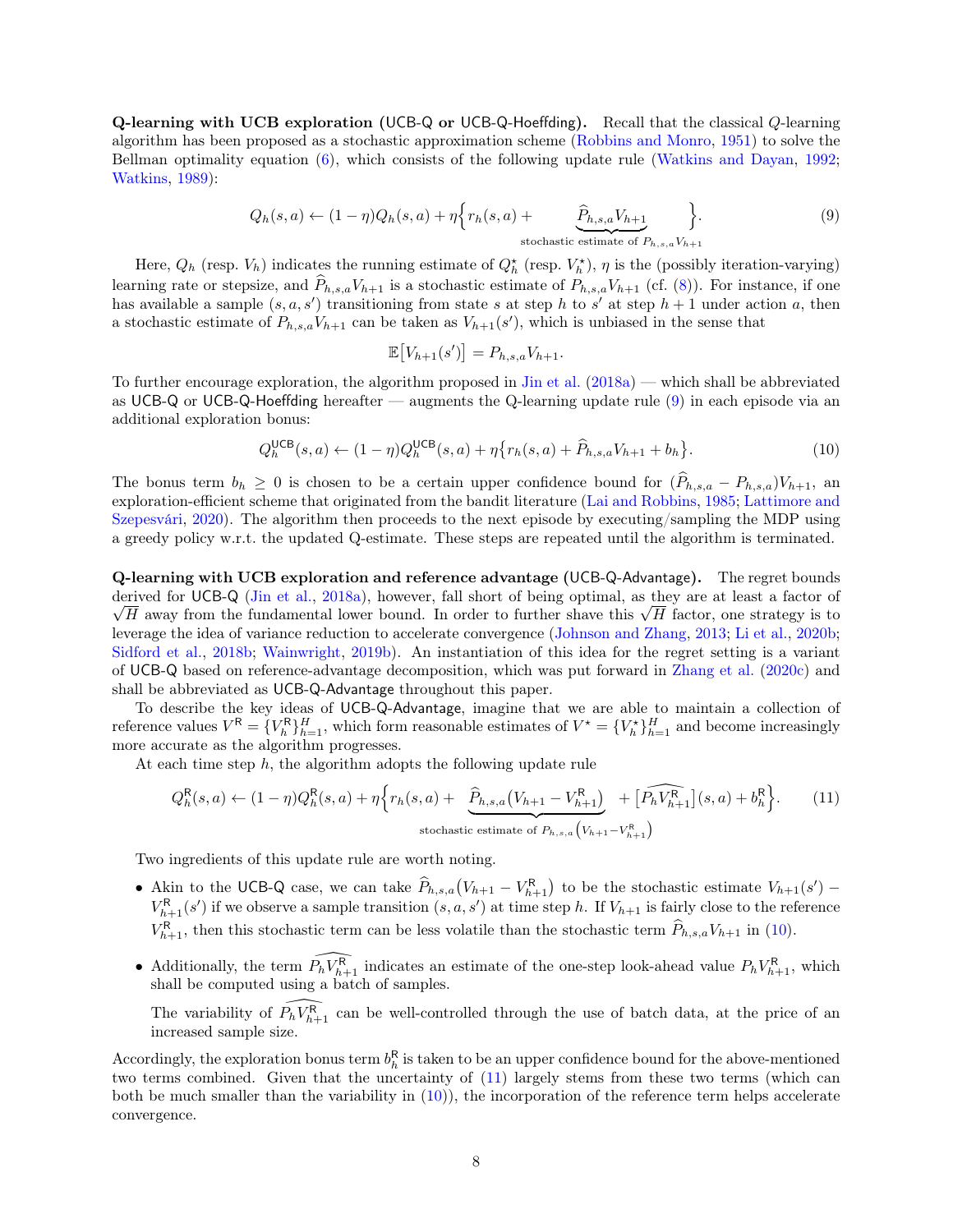### <span id="page-8-0"></span>3.2 The proposed algorithm: Q-EarlySettled-Advantage

As alluded to previously, however, the sample size required for UCB-Q-Advantage to achieve optimal regret needs to exceed a large polynomial  $S^6A^4$  in the size of the state/action space. To overcome this sample complexity barrier, we come up with an improved variant called Q-EarlySettled-Advantage.

Motivation: early settlement of a reference value. An important insight obtained from previous algorithm designs is that: in order to achieve low regret, it is desirable to maintain an estimate of Q-function that (i) provides an optimistic view (namely, an over-estimate) of the truth  $Q^*$ , and (ii) mitigates the bias  $Q - Q_{h}^{\star}$  as much as possible. With two additional optimistic Q-estimates in hand —  $Q_{h}^{\sf UCB}$  based on UCB-Q, and  $Q_h^{\rm R}$  based on the reference-advantage decomposition — it is natural to combine them as follows to further reduce the bias without violating the optimism principle:

$$
Q_h(s_h, a_h) \leftarrow \min\left\{Q_h^{\mathsf{R}}(s_h, a_h), Q_h^{\mathsf{UCB}}(s_h, a_h), Q_h(s_h, a_h)\right\}.
$$
\n(12)

This is precisely what is conducted in UCB-Q-Advantage. However, while the estimate  $Q_h^{\mathsf{R}}$  obtained with the aid of reference-advantage decomposition provides great promise, fully realizing its potential in the samplelimited regime relies on the ability to quickly *settle on* a desirable "reference" during the initial stage of the algorithm. This leads us to a dilemma that requires careful thinking. On the one hand, the reference value  $V^R$  needs to be updated in a timely manner in order to better control the stochastic estimate of  $P_{h,s,a}(V_{h+1}-V_{h+1}^R)$ . On the other hand, updating  $V^R$  too frequently incurs an overly large sample size burden, as new samples need to be accumulated whenever  $V^{\mathsf{R}}$  is updated.

Built upon the above insights, it is advisable to prevent frequent updating of the reference value  $V^R$ . In fact, it would be desirable to stop updating the reference value once a point of sufficient quality — denoted by  $V^{\mathsf{R},\textsf{final}}$  — has been obtained. Locking on a reasonable reference value early on means that (a) fewer samples will be wasted on estimating a drifting target  $P_h V_{h+1}^R$ , and (b) all ensuing samples can then be dedicated to estimating the key quantity of interest  $P_h V_{h+1}^{\text{R,final}}$ .

**Remark** 1. In [Zhang et al.](#page-59-1) [\(2020c\)](#page-59-1), the algorithm UCB-Q-Advantage requires collecting  $\tilde{O}(SAH^6)$  samples for each state before settling on the reference value, which inevitably contributes to the large burn-in cost.

The proposed Q-EarlySettled-Advantage algorithm. We now propose a new model-free algorithm that allows for early settlement of the reference value. A few key ingredients are as follows.

- An auxiliary sequence based on LCB. In addition to the two optimistic Q-estimates  $Q_h^{\rm R}$  and  $Q_h^{\rm UCB}$  described previously, we intend to maintain another *pessimistic* estimate  $Q_h^{\text{LCB}} \leq Q_h^{\star}$  using the subroutine update-lcb-q, based on lower confidence bounds (LCBs). We will also maintain the corresponding value function  $V_h^{\text{LCB}}$ , which lower bounds  $V_h^{\star}$ .
- Termination rules for reference updates. With  $V_h^{\text{LCB}} \leq V_h^{\star}$  in place, the updates of the references (lines [15](#page-9-0)[-18](#page-9-1) of Algorithm [1\)](#page-9-2) are designed to terminate when

<span id="page-8-1"></span>
$$
V_h(s_h) \le V_h^{\text{LCB}}(s_h) + 1 \le V_h^{\star}(s_h) + 1. \tag{13}
$$

Note that  $V_h^{\mathsf{R}}$  keeps tracking the value of  $V_h$  before it stops being updated. In effect, when the additional condition in lines [15](#page-9-0) is violated and thus [\(13\)](#page-8-1) is satisfied, we claim that it is unnecessary to update the reference  $V_h^{\mathsf{R}}$  afterwards, since it is of sufficient quality (being close enough to the optimal value  $V_h^{\star}$ ) and further drifting the reference does not appear beneficial. As we will make it rigorous shortly, this reference update rule is sufficient to ensure that  $|V_h - V_h^R| \leq 2$  throughout the execution of the algorithm, which in turn suggests that the standard deviation of  $\hat{P}_{h,s,a}(V_{h+1} - V_{h+1}^{\mathsf{R}})$  might be  $O(H)$ times smaller than that of  $\hat{P}_{h,s,a}V_{h+1}$  (i.e., the stochastic term used in [\(9\)](#page-7-0) of UCB-Q). This is a key observation that helps shave the addition factor  $H$  in the regret bound of UCB-Q.

• Update rules for  $Q_h^{\text{UCB}}$  and  $Q_h^{\text{R}}$ . The two optimistic Q-estimates  $Q_h^{\text{UCB}}$  and  $Q_h^{\text{R}}$  are updated using the subroutine update-ucb-q (following the standard Q-learning with Hoeffding bonus [\(Jin et al.,](#page-57-2) [2018a\)](#page-57-2)) and  $\texttt{update-ucb-q-advantage},$  respectively. Note that  $Q_h^\mathsf{R}$  continues to be updated even after  $V_h^\mathsf{R}$  is no longer updated.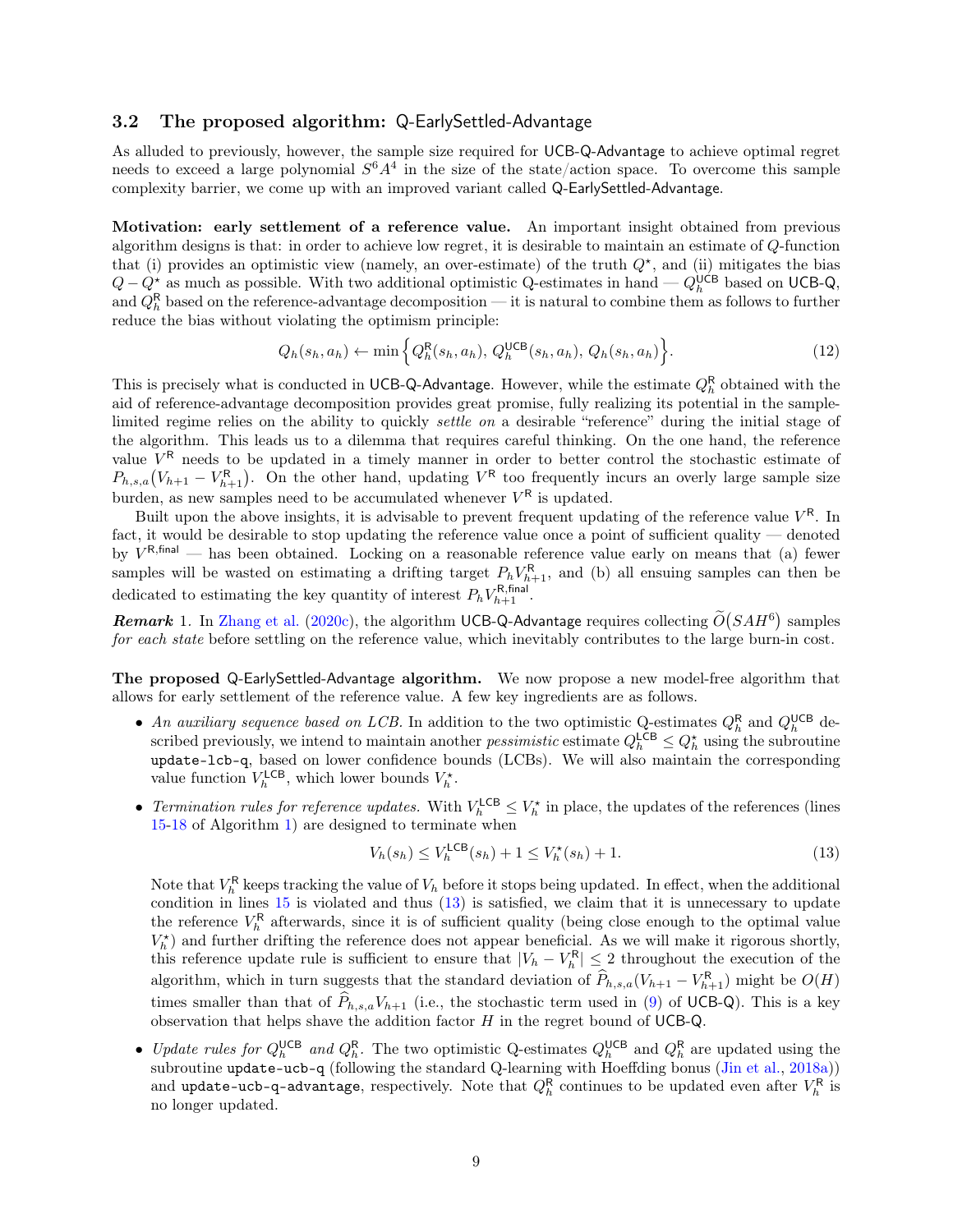Algorithm 1: Q-EarlySettled-Advantage

1 **Parameters:** some universal constant  $c<sub>b</sub> > 0$  and probability of failure  $\delta \in (0,1)$ ; **2 Initialize**  $Q_h(s, a), Q_h^{\text{UCB}}(s, a), Q_h^{\text{R}}(s, a) \leftarrow H$ ;  $V_h(s), V_h^{\text{R}}(s) \leftarrow H$ ;  $Q_h^{\text{LCB}}(s, a) \leftarrow 0$ ;  $V_h^{\text{LCB}}(s) \leftarrow 0$ ;  $N_h(s,a) \leftarrow 0; \ \mu_h^{\text{ref}}(s,a), \sigma_h^{\text{ref}}(s,a), \mu_h^{\text{adv}}(s,a), \sigma_h^{\text{adv}}(s,a), \delta_h^{\text{R}}(s,a), B_h^{\text{R}}(s,a) \leftarrow 0; \text{ and } u_{\text{ref}}(s) = \text{True for } \sigma_h^{\text{adv}}(s,a) \leftarrow 0$ all  $(s, a, h) \in S \times A \times [H]$ . 3 for Episode  $k = 1$  to K do 4 Set initial state  $s_1 \leftarrow s_1^k$ . 5 | for  $Step h = 1$  to H do 6  $\Box$  Take action  $a_h = \pi_h^k(s_h) = \arg \max_a Q_h(s_h, a)$ , and draw  $s_{h+1} \sim P_h(\cdot | s_h, a_h)$ . // sampling  $7$   $\vert$   $\vert$   $N_h(s_h, a_h) \leftarrow N_h(s_h, a_h) + 1; n \leftarrow N_h(s_h, a_h)$ . // update the counter  $\displaystyle{ 8 \ \ \ \ \ \ \ \ \ \ \eta_n \leftarrow \frac{H+1}{H+n}.}$  // update the learning rate  $\mathsf{p}$   $\quad$   $\bigcup_{h}^{ \mathsf{UCB}} (s_h, a_h) \leftarrow \texttt{update-ucb-q(). // run UCB-Q; see Algorithm 2}$  $\bigcup_{h}^{ \mathsf{UCB}} (s_h, a_h) \leftarrow \texttt{update-ucb-q(). // run UCB-Q; see Algorithm 2}$  $\bigcup_{h}^{ \mathsf{UCB}} (s_h, a_h) \leftarrow \texttt{update-ucb-q(). // run UCB-Q; see Algorithm 2}$  $10$   $\Big|\quad Q_h^{\sf LCB}(s_h,a_h) \leftarrow \texttt{update-lcb-q().}\ \texttt{// run~LCB-Q; see Algorithm}\ 2$  $\Big|\quad Q_h^{\sf LCB}(s_h,a_h) \leftarrow \texttt{update-lcb-q().}\ \texttt{// run~LCB-Q; see Algorithm}\ 2$ 11  $\left| \begin{array}{c} \texttt{Q}_h^{\textsf{R}}(s_h,a_h) \leftarrow \texttt{update-ucb-q-advantage().}\; \texttt{}/\texttt{estimate}\; \texttt{Q}_h^{\textsf{R}}; \;\texttt{see Algorithm 2} \end{array} \right.$  $\left| \begin{array}{c} \texttt{Q}_h^{\textsf{R}}(s_h,a_h) \leftarrow \texttt{update-ucb-q-advantage().}\; \texttt{}/\texttt{estimate}\; \texttt{Q}_h^{\textsf{R}}; \;\texttt{see Algorithm 2} \end{array} \right.$  $\left| \begin{array}{c} \texttt{Q}_h^{\textsf{R}}(s_h,a_h) \leftarrow \texttt{update-ucb-q-advantage().}\; \texttt{}/\texttt{estimate}\; \texttt{Q}_h^{\textsf{R}}; \;\texttt{see Algorithm 2} \end{array} \right.$ /\* update Q-estimates using all estimates in hand, and update value estimates \*/ 12  $\left\{ Q_h(s_h, a_h) \leftarrow \min \left\{ Q_h^{\mathsf{R}}(s_h, a_h), Q_h^{\mathsf{UCB}}(s_h, a_h), Q_h(s_h, a_h) \right\}.$ 13  $V_h(s_h) \leftarrow \max_a Q_h(s_h, a).$ 14  $\left| V_h^{\text{LCB}}(s_h) \leftarrow \max \left\{ \max_a Q_h^{\text{LCB}}(s_h, a), V_h^{\text{LCB}}(s_h) \right\}.$ /\* update reference values \*/  $\begin{array}{|c|c|c|} \hline \textbf{15} & \textbf{1} & \textbf{if} & \textbf{V}_h(s_h) - \textbf{V}_h^{\sf LCB}(s_h) > 1 & \textbf{then} \hline \end{array}$ 16  $\bigcup V_h^{\mathsf{R}}(s_h) \leftarrow V_h(s_h).$ 17 else if  $u_{\text{ref}}(s_h) =$  True then 18  $\bigcup V_h^R(s_h) \leftarrow V_h(s_h), \qquad u_{\text{ref}}(s_h) = \text{False}.$ 

<span id="page-9-3"></span><span id="page-9-2"></span><span id="page-9-1"></span><span id="page-9-0"></span>Q-learning with reference-advantage decomposition. The rest of this subsection is devoted to explaining the subroutine update-ucb-q-advantage, which produces a Q-estimate  $Q<sup>R</sup>$  based on the referenceadvantage decomposition similar to [Zhang et al.](#page-59-1) [\(2020c\)](#page-59-1). To facilitate the implementation, let us introduce the parameters associated with a reference value  $V^{\mathsf{R}}$ , which include six different components, i.e.,

$$
\left[\mu_h^{\text{ref}}(s, a), \sigma_h^{\text{ref}}(s, a), \mu_h^{\text{adv}}(s, a), \sigma_h^{\text{adv}}(s, a), \delta_h^{\text{R}}(s, a), B_h^{\text{R}}(s, a)\right],\tag{14}
$$

for all  $(s, a, h) \in S \times A \times [H]$ . Here  $\mu_h^{\text{ref}}(s, a)$  and  $\sigma_h^{\text{ref}}(s, a)$  estimate the running mean and 2nd moment of the reference  $[P_hV_{h+1}^{\mathsf{R}}](s,a)$ ;  $\mu_h^{\mathsf{adv}}(s,a)$  and  $\sigma_h^{\mathsf{adv}}(s,a)$  estimate the running (weighted) mean and 2nd moment of the advantage  $[P_h(V_{h+1} - V_{h+1}^{\mathsf{R}})](s, a); B_h^{\mathsf{R}}(s, a)$  aggregates the empirical standard deviations of the reference and the advantage combined; and last but not least,  $\delta_h^{\mathsf{R}}(s, a)$  is the temporal difference between  $B_h^{\mathsf{R}}(s, a)$  and its previous value.

As alluded to previously, the Q-function estimation follows the strategy [\(11\)](#page-7-2) at a high level. Upon observing a sample transition  $(s_h, a_h, s_{h+1})$ , we compute the following estimates to update  $Q^{\mathsf{R}}(s_h, a_h)$ .

- The term  $\hat{P}_{h,s,a}(V_{h+1} V_{h+1}^R)$  is set to be  $V_{h+1}(s_{h+1}) V_{h+1}^R(s_{h+1})$ , which is an unbiased stochastic estimate of  $P_{h,s,a}(V_{h+1} - V_{h+1}^{\mathsf{R}})$ .
- The term  $[P_hV_{h+1}^R](s,a)$  is estimated via  $\mu_h^{\text{ref},R}$  (cf. line [11\)](#page-10-2). Given that this is estimated using all previous samples, we expect the variability of this term to be well-controlled as the sample size increases (especially after  $V^R$  is locked).
- The exploration bonus  $b_h^R(s, a)$  is updated using  $B_h^R(s_h, a_h)$  and  $\delta_h^R(s_h, a_h)$  (cf. lines [7-](#page-10-3)[8](#page-10-4) of Algorithm [2\)](#page-10-1), which is a confidence bound accounting for both the reference and the advantage. Let us also explain line [8](#page-10-4) of Algorithm [2](#page-10-1) a bit. If we augment the notation by letting  $b_h^{R,n+1}(s, a)$  and  $B_h^{R,n+1}(s, a)$  denote respectively  $b_h^R(s, a)$  and  $B_h^R(s, a)$  after  $(s, a)$  is visited for the *n*-th time, then this line is designed to ensure that

$$
\eta_n b_h^{R,n+1}(s,a) + (1 - \eta_n) B_h^{R,n}(s,a) \approx B_h^{R,n+1}(s,a).
$$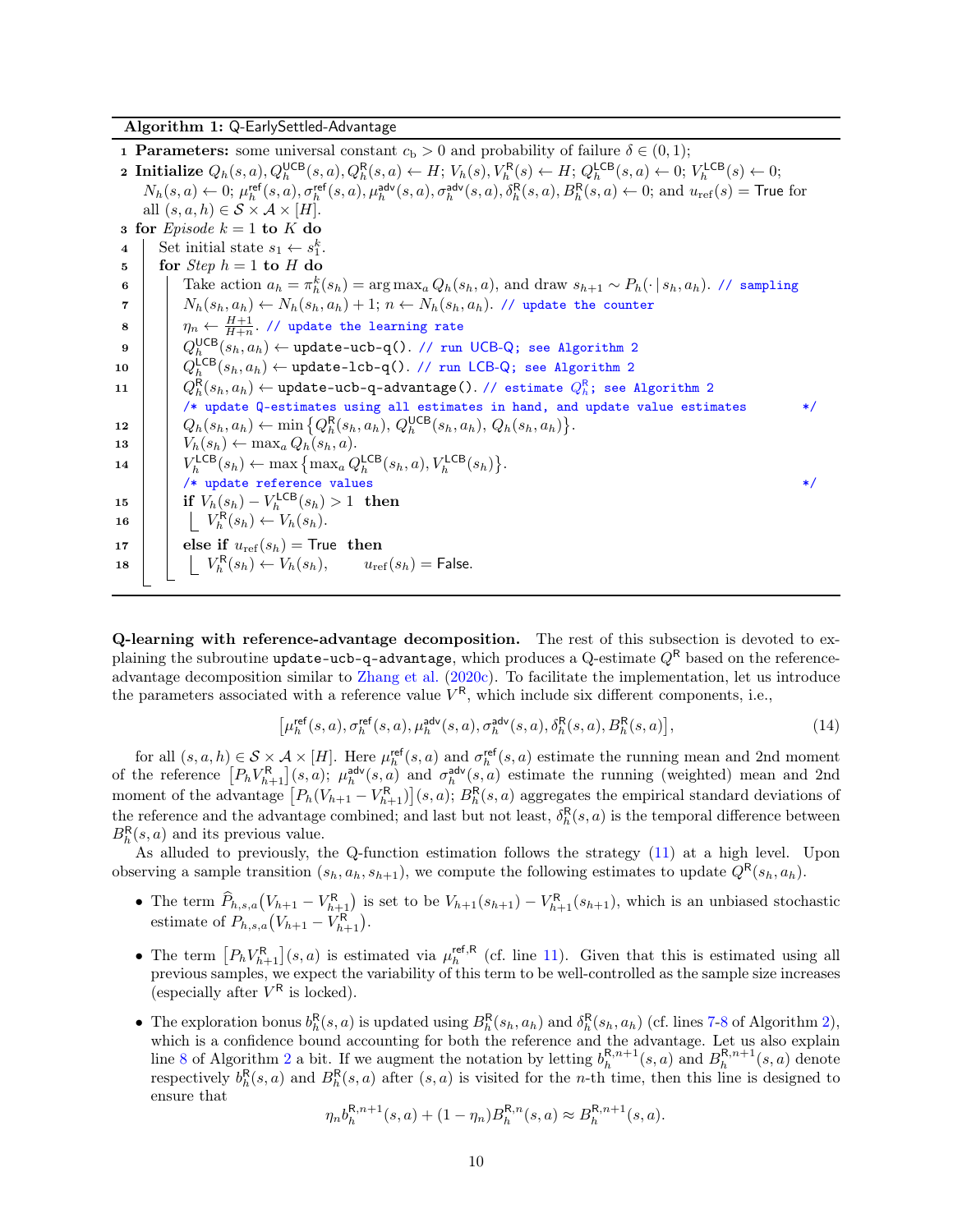Algorithm 2: Auxiliary functions

<span id="page-10-15"></span><span id="page-10-9"></span><span id="page-10-8"></span><span id="page-10-4"></span><span id="page-10-3"></span><span id="page-10-2"></span>1 Function update-ucb-q():\n2 
$$
\left[ Q_h^{UCB}(s_h, a_h) \leftarrow (1 - \eta_n) Q_h^{UCB}(s_h, a_h) + \eta_n \left( r_h(s_h, a_h) + V_{h+1}(s_{h+1}) + c_b \sqrt{\frac{H^3 \log \frac{SAT}{2}}{n}} \right) \right]
$$
\n3 Function update-lcb-q():\n4 
$$
\left[ Q_h^{LCB}(s_h, a_h) \leftarrow (1 - \eta_n) Q_h^{LCB}(s_h, a_h) + \eta_n \left( r_h(s_h, a_h) + V_{h+1}^{LCB}(s_{h+1}) - c_b \sqrt{\frac{H^3 \log \frac{SAT}{2}}{n}} \right) \right]
$$
\n5 Function update the moment statistics of  $V_h^R$ \n6 
$$
\left| \begin{array}{l} \mu_f^{rel}, \sigma_f^{rel}, \mu_f^{adv}, \sigma_f^{adv} \end{array} \right| (s_h, a_h) \leftarrow \text{update-bounds}(s)
$$
\n7 
$$
\left| \begin{array}{l} \partial_h^R, B_h^R(s_h, a_h) \leftarrow \text{update-bounds}(s); \\
 \mu_f^{rel}, \sigma_f^{rel}, \mu_f^{adv}, \sigma_f^{adv} \end{array} \right| (s_h, a_h) \leftarrow \text{update-bounds}(s); \\
8 \left| \begin{array}{l} \partial_h^R, B_h^R(s_h, a_h) \leftarrow \text{update-bounds}(s); \\
 \partial_h^R, \leftarrow B_h^R(s_h, a_h) \leftarrow (1 - \eta_n) \frac{\delta_h^R(s_h, a_h)}{m_h} + c_b \frac{H^2 \log \frac{SAT}{2}}{n^3/4}; \\
 \mathcal{F} \text{ update the 0-estimate based on reference-advariance decomposition} \right| \right| \left| \begin{array}{l} \mathcal{F}^R, (s_h, a_h) \leftarrow (1 - \eta_n) Q_h^R(s_h, a_h) + \eta_n \left( r_h(s_h, a_h) + V_{h+1}(s_{h+1}) - V_{h+1}^R(s_h, a_h) + b_h^R \right) \right| \right| \right|}{\left| \begin{array}{l} \mathcal{F}^R, (s_h, a_h) \leftarrow (1 - \frac{1}{n}) \mu_f^{rel}(s_h, a_h) + \frac{1}{n} V_{h+1}^R(s_h, a_h) + V_{h+1}(s_{h+1}) - V_{h+1}^R(s_h, a_h
$$

<span id="page-10-14"></span><span id="page-10-13"></span><span id="page-10-12"></span><span id="page-10-11"></span><span id="page-10-10"></span><span id="page-10-1"></span>With the above updates implemented properly,  $Q_h^{\mathsf{R}}$  provides the advantage-based update of the Q-function at time step  $h$ , according to the update rule  $(11)$ .

### <span id="page-10-0"></span>3.3 Main results

Encouragingly, the proposed Q-EarlySettled-Advantage algorithm manages to achieve near-optimal regret even in the sample-limited and memory-limited regime, as formalized by the following theorem.

<span id="page-10-5"></span>**Theorem 2.** Consider any  $\delta \in (0,1)$ , and suppose that  $c_b > 0$  is chosen to be a sufficiently large universal constant. Then there exists some absolute constant  $C_0 > 0$  such that Algorithm [1](#page-9-2) achieves

<span id="page-10-6"></span>
$$
\text{Regret}(T) \le C_0 \left( \sqrt{H^2 SAT \log^4 \frac{SAT}{\delta}} + H^6 SA \log^3 \frac{SAT}{\delta} \right) \tag{15}
$$

with probability at least  $1 - \delta$ .

Theorem [2](#page-10-5) delivers a non-asymptotic characterization of the performance of our algorithm Q-EarlySettled-Advantage. Several appealing features of the algorithm are noteworthy.

• Regret optimality. Our regret bound [\(15\)](#page-10-6) simplifies to

<span id="page-10-7"></span>
$$
\text{Regret}(T) \le \widetilde{O}\left(\sqrt{H^2SAT}\right) \tag{16}
$$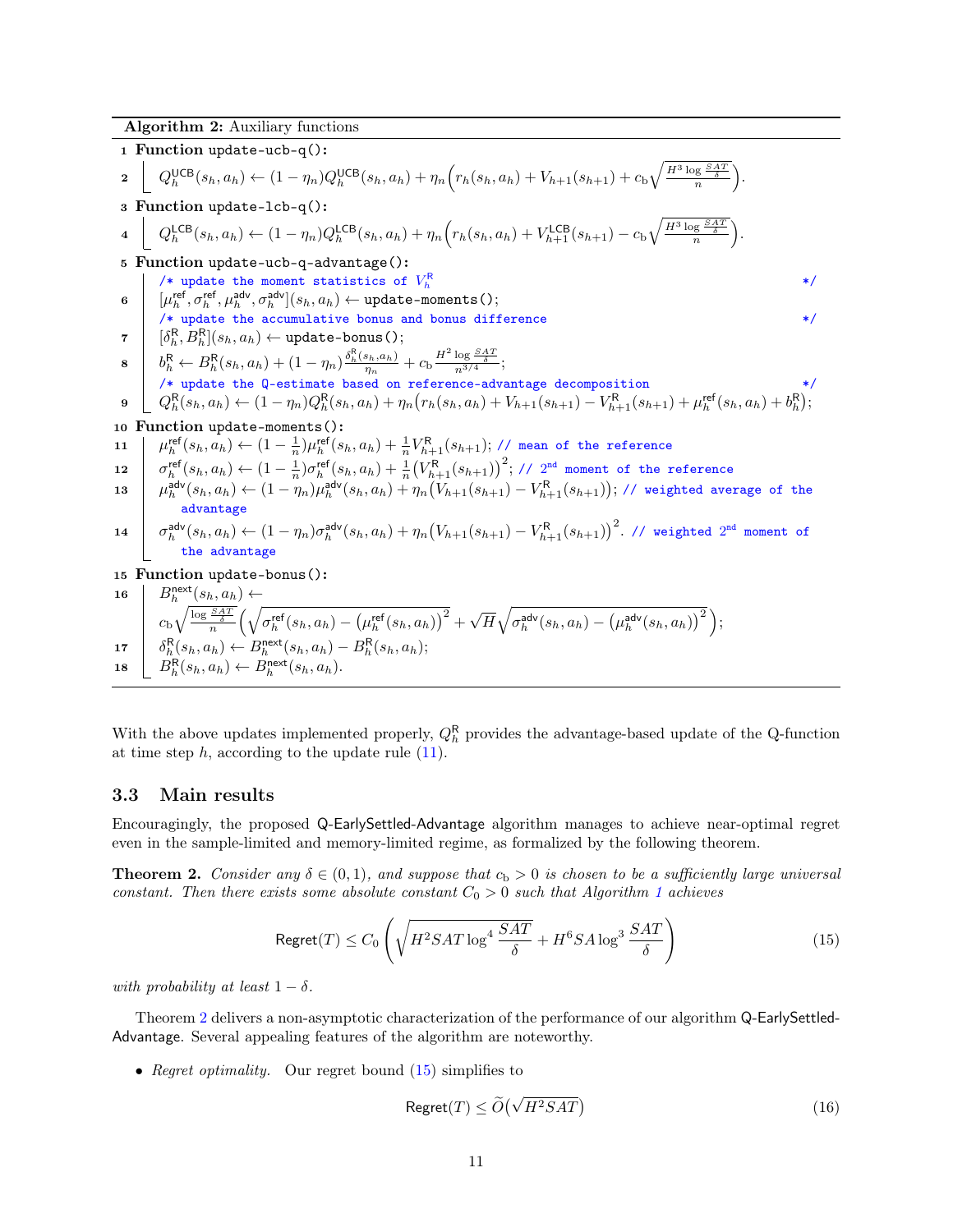as long as the sample size T exceeds

<span id="page-11-2"></span>
$$
T \ge SA \operatorname{poly}(H). \tag{17}
$$

This sublinear regret bound [\(16\)](#page-10-7) is essentially optimal, as it coincides with the existing lower bound [\(1\)](#page-2-2) modulo some logarithmic factor.

• Sample complexity and substantially reduced burn-in cost. As an interpretation of our theory  $(16)$ , our algorithm attains  $\varepsilon$  average regret (i.e.,  $\frac{1}{K}$ Regret $(T) \leq \varepsilon$ ) with a sample complexity

$$
\widetilde{O}\Big(\frac{SAH^4}{\varepsilon^2}\Big).
$$

Crucially, the burn-in cost [\(17\)](#page-11-2) is significantly lower than that of the state-of-the-art memory-efficient model-free algorithm [\(Zhang et al.,](#page-59-1) [2020c\)](#page-59-1) (whose optimality is guaranteed only in the range  $T >$  $S^6A^4$  poly $(H)$ ).

- Memory efficiency. Our algorithm, which is model-free in nature, achieves a low space complexity  $O(SAH)$ . This is basically un-improvable for the tabular case, since even storing the optimal Q-values alone takes  $O(SAH)$  units of space. In comparison, while [Menard et al.](#page-58-2) [\(2021\)](#page-58-2) also accommodates the sample size range [\(17\)](#page-11-2), the algorithm proposed therein incurs a space complexity of  $O(S^2AH)$  that is S times higher than ours.
- Computational complexity. An additional intriguing feature of our algorithm is its low computational complexity. The runtime of Q-EarlySettled-Advantage is no larger than  $O(T)$ , which is proportional to the time taken to read the samples. This matches the computational cost of the model-free algorithm UCB-Q proposed in [Jin et al.](#page-57-2) [\(2018a\)](#page-57-2), and is considerably lower than that of the UCB-M-Q algorithm in [Menard et al.](#page-58-2) [\(2021\)](#page-58-2) (which has a computational cost of at least  $O(ST)$ ).

# <span id="page-11-0"></span>4 Analysis

In this section, we outline the main steps needed to prove our main result in Theorem [2.](#page-10-5)

#### <span id="page-11-1"></span>4.1 Preliminaries: basic properties about learning rates

Before continuing, let us first state some basic facts regarding the learning rates. Akin to [Jin et al.](#page-57-2) [\(2018a\)](#page-57-2), the proposed algorithm adopts the linearly rescaled learning rate

$$
\eta_n = \frac{H+1}{H+n} \tag{18}
$$

for the *n*-th visit of a state-action pair at any time step h. For notation convenience, we further introduce two sequences of related quantities defined for any integer  $N \geq 0$  and  $n \geq 1$ :

<span id="page-11-3"></span>
$$
\eta_n^N := \begin{cases} \eta_n \prod_{i=n+1}^N (1 - \eta_i), & \text{if } N > n, \\ \eta_n, & \text{if } N = n, \\ 0, & \text{if } N < n \end{cases} \quad \text{and} \quad \eta_0^N := \begin{cases} \prod_{i=1}^N (1 - \eta_i) = 0, & \text{if } N > 0, \\ 1, & \text{if } N = 0. \end{cases} \tag{19}
$$

As can be easily verified, we have

<span id="page-11-4"></span>
$$
\sum_{n=1}^{N} \eta_n^N = \begin{cases} 1, & \text{if } N > 0, \\ 0, & \text{if } N = 0. \end{cases}
$$
 (20)

The following properties play an important role in the analysis.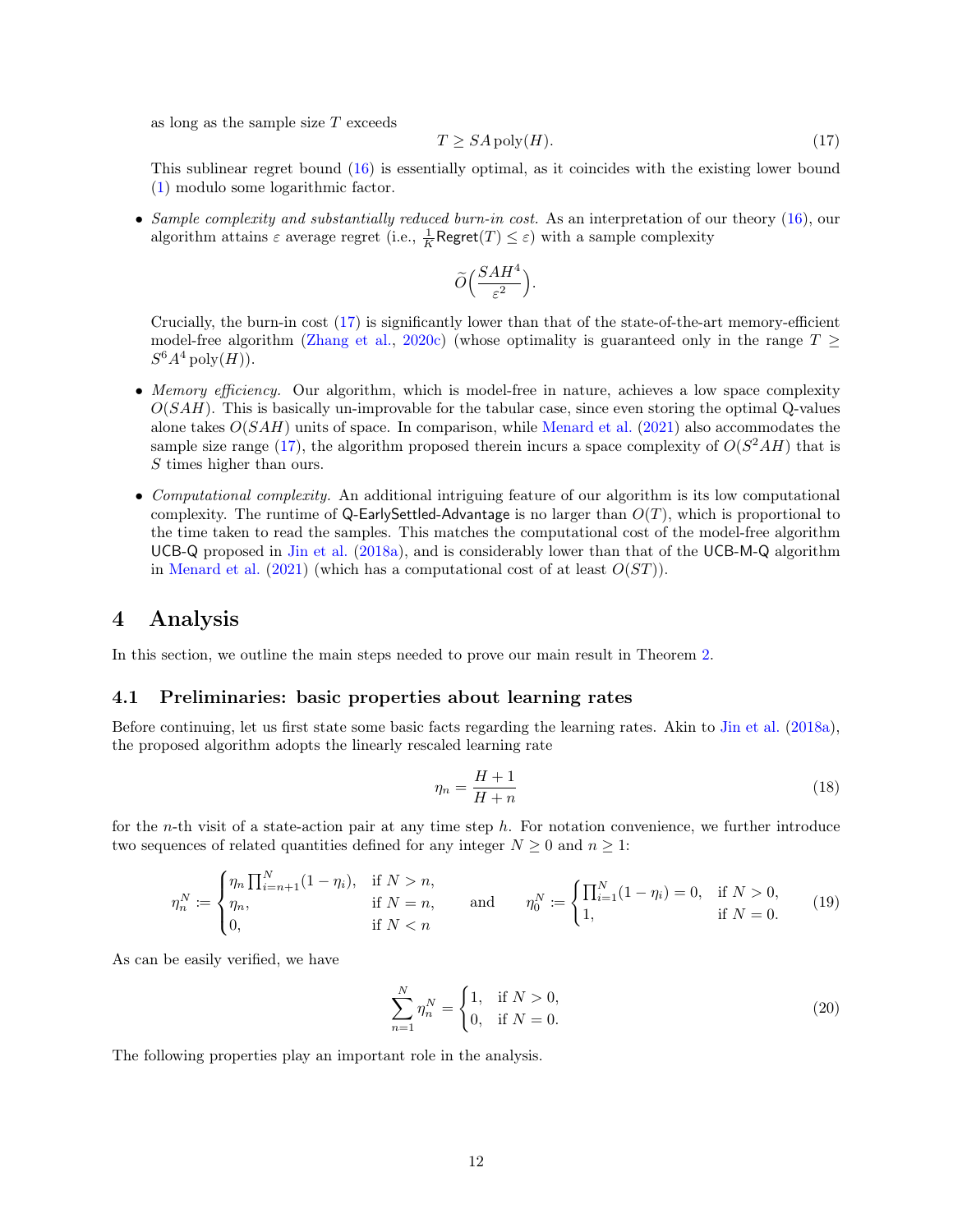**Algorithm 3:** Q-EarlySettled-Advantage (a rewrite of Algorithm [1](#page-9-2) that specifies dependency on  $k$ )

<span id="page-12-8"></span>1 **Parameters:** some universal constant  $c<sub>b</sub> > 0$  and probability of failure  $\delta \in (0,1)$ ; **2 Initialize**  $Q_h^1(s, a), Q_h^{\text{UCB},1}(s, a), Q_h^{\text{R},1}(s, a) \leftarrow H; Q_h^{\text{LCB},1}(s, a) \leftarrow 0; N_h^0(s, a) \leftarrow 0;$  $V_h^1(s), V_h^{\mathsf{R},1}(s) \leftarrow H; \, \mu_h^{\mathsf{ref}}(s, a), \sigma_h^{\mathsf{ref}}(s, a), \mu_h^{\mathsf{adv}}(s, a), \sigma_h^{\mathsf{adv}}(s, a), \delta_h^{\mathsf{R}}(s, a), B_h^{\mathsf{R}}(s, a) \leftarrow 0;$  and  $u_{\rm ref}^1(s)$  = True, for all  $(s, a, h) \in S \times A \times [H]$ . 3 for *Episode*  $k = 1$  to K do 4 Set initial state  $s_1 \leftarrow s_1^k$ .  $\mathbf{5}$  for *Step*  $h = 1$  to H do  $\texttt{6} \quad | \quad \text{Take action} \; a_h^k = \pi_h^k(s_h) = \argmax_a Q_h^k(s_h^k, a), \text{ and draw } s_{h+1}^k \sim P_h(\cdot \, | \, s_h^k, a_h^k). \; \text{ // sampling}$  $\tau$   $N_h^k(s_h^k,a_h^k) \leftarrow N_h^{k-1}(s_h^k,a_h^k)+1;\, n \leftarrow N_h^k(s_h^k,a_h^k)$ . // update the counter  $s$   $\begin{array}{|c|c|c|}\hline \rule{0pt}{12pt}\eta_n\leftarrow\frac{H+1}{H+n}. \end{array}$  // update the learning rate  $\mathsf{p}$   $\big|\big|\big|Q_{h}^{\mathsf{UCB},k+1}(s_{h}^k,a_{h}^k)\leftarrow \texttt{update-ucb-q().}\ \texttt{// run UCB-Q; see Algorithm 2}$  $\big|\big|\big|Q_{h}^{\mathsf{UCB},k+1}(s_{h}^k,a_{h}^k)\leftarrow \texttt{update-ucb-q().}\ \texttt{// run UCB-Q; see Algorithm 2}$  $\big|\big|\big|Q_{h}^{\mathsf{UCB},k+1}(s_{h}^k,a_{h}^k)\leftarrow \texttt{update-ucb-q().}\ \texttt{// run UCB-Q; see Algorithm 2}$  $10$   $\Big|\quad Q_h^{\mathsf{LCB},k+1}(s_h^k,a_h^k) \leftarrow \texttt{update-}1\texttt{cb-q().}\ \texttt{// run LCB-Q; see Algorithm 2}$  $\Big|\quad Q_h^{\mathsf{LCB},k+1}(s_h^k,a_h^k) \leftarrow \texttt{update-}1\texttt{cb-q().}\ \texttt{// run LCB-Q; see Algorithm 2}$  $\Big|\quad Q_h^{\mathsf{LCB},k+1}(s_h^k,a_h^k) \leftarrow \texttt{update-}1\texttt{cb-q().}\ \texttt{// run LCB-Q; see Algorithm 2}$ 11  $\left|\;\;\;: \bigcap_{h} R_h k+1(s_h^k,a_h^k) \gets \texttt{update-ucb-q-advantage().}\; \texttt{\textit{// estimate}}\;Q_h^R; \;\texttt{see Algorithm 2}$  $\left|\;\;\;: \bigcap_{h} R_h k+1(s_h^k,a_h^k) \gets \texttt{update-ucb-q-advantage().}\; \texttt{\textit{// estimate}}\;Q_h^R; \;\texttt{see Algorithm 2}$  $\left|\;\;\;: \bigcap_{h} R_h k+1(s_h^k,a_h^k) \gets \texttt{update-ucb-q-advantage().}\; \texttt{\textit{// estimate}}\;Q_h^R; \;\texttt{see Algorithm 2}$ /\* update Q-estimates using all estimates in hand, and update value estimates \*/  $12 \quad | \quad Q_h^{k+1}(s_h^k, a_h^k) \leftarrow \min\big\{Q_h^{\mathsf{R},k+1}(s_h^k, a_h^k), Q_h^{\mathsf{UCB},k+1}(s_h^k, a_h^k), Q_h^k(s_h^k, a_h^k)\big\};$ 13  $V_h^{k+1}(s_h^k) \leftarrow \max_a Q_h^{k+1}(s_h^k, a).$ 14  $V_h^{\mathsf{LCB},k+1}(s_h^k) \leftarrow \max \left\{ \max_a Q_h^{\mathsf{LCB},k+1}(s_h^k, a), V_h^{\mathsf{LCB},k}(s_h^k) \right\}.$ /\* update reference values \*/ 15 if  $V_{h}^{k+1}(s_{h}^{k})-V_{h}^{\mathsf{LCB},k+1}(s_{h}^{k})>1$  then 16  $\Box$   $V_h^{\mathsf{R},k+1}(s_h^k) \leftarrow V_h^{k+1}(s_h^k), \qquad u_{\text{ref}}^{k+1}(s_h^k) = \textsf{True};$ 17  $\Big|$  else if  $u_{\text{ref}}^k(s_h^k)$  = True then 18  $V_h^{R,k+1}(s_h) \leftarrow V_h^{k+1}(s_h), \qquad u_{\text{ref}}^{k+1}(s_h^k) = \textsf{False}.$ 

<span id="page-12-12"></span><span id="page-12-11"></span><span id="page-12-10"></span><span id="page-12-9"></span><span id="page-12-5"></span><span id="page-12-4"></span><span id="page-12-3"></span><span id="page-12-2"></span><span id="page-12-1"></span>**Lemma 1.** For any integer  $N > 0$ , the following properties hold:

$$
\frac{1}{N^a} \le \sum_{n=1}^N \frac{\eta_n^N}{n^a} \le \frac{2}{N^a}, \qquad \text{for all} \quad \frac{1}{2} \le a \le 1,\tag{21a}
$$

$$
\max_{1 \le n \le N} \eta_n^N \le \frac{2H}{N}, \qquad \sum_{n=1}^N (\eta_n^N)^2 \le \frac{2H}{N}, \qquad \sum_{N=n}^\infty \eta_n^N \le 1 + \frac{1}{H}.\tag{21b}
$$

Proof. See Appendix [B.](#page-21-0)

### <span id="page-12-0"></span>4.2 Additional notation used in the proof

In order to enable a more concise description of the algorithm, we have suppressed the dependency of many quantities on the episode number  $k$  in Algorithms [1](#page-9-2) and [2.](#page-10-1) This, however, becomes notationally inconvenient when presenting the proof. As a consequence, we shall adopt, throughout the analysis, a more complete set of notation, detailed below.

- $(s_h^k, a_h^k)$ : the state-action pair encountered and chosen at time step h in the k-th episode.
- $k_h^n(s, a)$ : the index of the episode in which  $(s, a)$  is visited for the n-th time at time step h; for the sake of conciseness, we shall sometimes use the shorthand  $k^n = k_h^n(s, a)$  whenever it is clear from the context.
- $k_h^n(s)$ : the index of the episode in which state s is visited for the n-th time at time step h; we might sometimes abuse the notation by abbreviating  $k^n = k_h^n(s)$ .

<span id="page-12-7"></span><span id="page-12-6"></span> $\Box$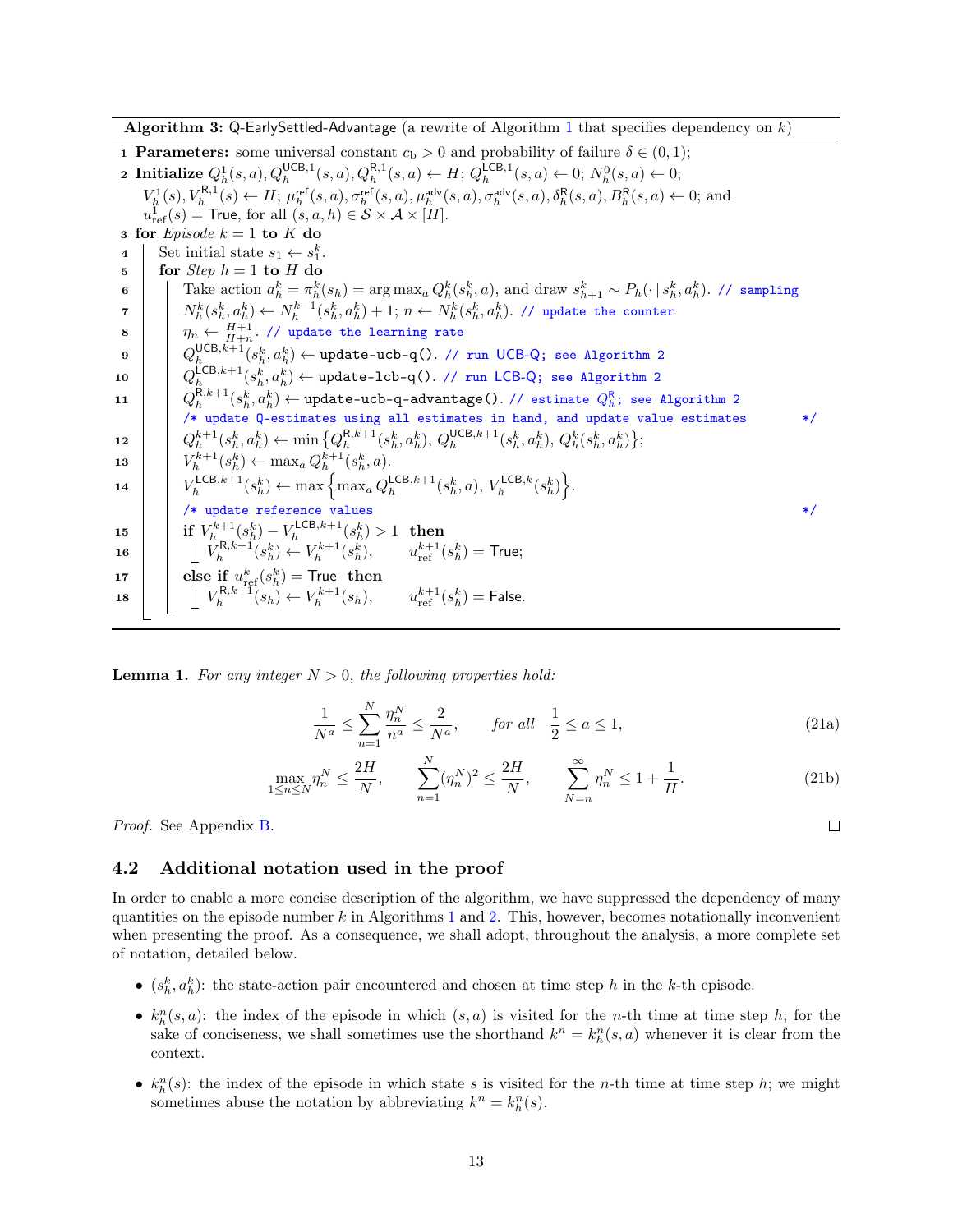•  $P_h^k \in \{0,1\}^{1 \times |\mathcal{S}|}$ : the empirical transition at time step h in the k-th episode, namely,

<span id="page-13-4"></span>
$$
P_h^k(s) = \mathbb{1}\left(s = s_{h+1}^k\right). \tag{22}
$$

In addition, for several parameters of interest in Algorithm [1,](#page-9-2) we introduce the following set of augmented notation.

- $N_h^k(s, a)$  denotes  $N_h(s, a)$  by the end of the k-th episode; for the sake of conciseness, we shall often abbreviate  $N^k = N_h^k(s, a)$  or  $N^k = N_h^k(s_h^k, a_h^k)$  (depending on which result we are proving).
- $Q_h^k(s, a)$ ,  $V_h^k(s)$ , and  $Q_h^{\text{UCB}, k}(s, a)$  denote respectively  $Q_h(s, a)$ ,  $V_h(s)$  and  $Q_h^{\text{UCB}}(s, a)$  at the beginning of the k-th episode.
- $Q_h^{\mathsf{LCB},k}(s, a)$  and  $V_h^{\mathsf{LCB},k}(s)$  denote respectively  $Q_h^{\mathsf{LCB}}(s, a)$  and  $V_h^{\mathsf{LCB}}(s)$  at the beginning of the k-th episode.
- $Q_h^{R,k}(s, a)$ ,  $V_h^{R,k}(s)$  and  $u_{ref}^k(s)$  denote respectively  $Q_h^{R}(s, a)$ ,  $V_h^{R}(s)$  and  $u_{ref}(s)$  at the beginning of the k-th episode.
- $\bullet$   $\left[\mu_h^{\text{ref},k}, \sigma_h^{\text{ref},k}, \mu_h^{\text{adv},k}, \sigma_h^{\text{adv},k}, \delta_h^{\text{R},k}, B_h^{\text{R},k}\right]$  denotes  $\left[\mu_h^{\text{ref}}, \sigma_h^{\text{ref}}, \mu_h^{\text{adv}}, \sigma_h^{\text{adv}}, \delta_h^{\text{R}}, B_h^{\text{R}}\right]$  at the beginning of the k-th episode.

Further, for any matrix  $P = [P_{i,j}]_{1 \le i \le m, 1 \le j \le n}$ , we define  $||P||_1 := \max_{1 \le i \le m} \sum_{j=1}^n |P_{i,j}|$ . For any vector  $V = [V_i]_{1 \leq i \leq n}$ , we define its  $\ell_{\infty}$  norm as  $||V||_{\infty} := \max_{1 \leq i \leq n} |V_i|$ . We often overload scalar functions and expressions to take vector-valued arguments, with the understanding that they are applied in an entrywise manner. For example, for a vector  $x = [x_i]_{1 \leq i \leq n}$ , we denote  $x^2 = [x_i^2]_{1 \leq i \leq n}$ . For any two vectors  $x =$  $[x_i]_{1 \leq i \leq n}$  and  $y = [y_i]_{1 \leq i \leq n}$ , the notation  $x \leq y$  (resp.  $x \geq y$ ) means  $x_i \leq y_i$  (resp.  $x_i \geq y_i$ ) for all  $1 \leq i \leq n$ . For any given vector  $V \in \mathbb{R}^S$ , we define the variance parameter w.r.t.  $P_{h,s,a}$  (cf. [\(8\)](#page-6-3)) as follows

<span id="page-13-5"></span>
$$
\text{Var}_{h,s,a}(V) := \mathop{\mathbb{E}}_{s' \sim P_{h,s,a}} \left[ \left( V(s') - P_{h,s,a} V \right)^2 \right] = P_{h,s,a} \left( V^2 \right) - \left( P_{h,s,a} V \right)^2. \tag{23}
$$

Finally, let  $\mathcal{X} := (S, A, H, T, \frac{1}{\delta})$ . The notation  $f(\mathcal{X}) \lesssim g(\mathcal{X})$  (resp.  $f(\mathcal{X}) \gtrsim g(\mathcal{X})$ ) means that there exists a universal constant  $C_0 > 0$  such that  $f(\mathcal{X}) \leq C_0 g(\mathcal{X})$  (resp.  $f(\mathcal{X}) \geq C_0 g(\mathcal{X})$ ); the notation  $f(\mathcal{X}) \approx g(\mathcal{X})$ means that  $f(\mathcal{X}) \lesssim g(\mathcal{X})$  and  $f(\mathcal{X}) \gtrsim g(\mathcal{X})$  hold simultaneously.

# <span id="page-13-0"></span>4.3 Key properties of Q-estimates and auxiliary sequences

In this subsection, we introduce several key properties of our Q-estimates and value estimates, which play a crucial role in the proof of Theorem [2.](#page-10-5) The proofs for this subsection are deferred to Appendix [C.](#page-22-0)

**Properties of the Q-estimate**  $Q_h^k$ : monotonicity and optimism. We first make an important observation regarding the monotonicity of the value estimates  $Q_h^k$  and  $V_h^k$ . To begin with, it is straightforward to see that the update rule in Algorithm [3](#page-12-2) (cf. line [12\)](#page-12-3) ensures the following monotonicity property:

$$
Q_h^{k+1}(s, a) \le Q_h^k(s, a) \qquad \text{for all } (s, a, k, h) \in \mathcal{S} \times \mathcal{A} \times [K] \times [H], \tag{24a}
$$

which combined with line [13](#page-12-4) of Algorithm [3](#page-12-2) leads to monotonicity of  $V_h(s)$  as follows:

<span id="page-13-3"></span><span id="page-13-2"></span><span id="page-13-1"></span>
$$
V_h^{k+1}(s) = Q_h^{k+1}(s, \pi_h^{k+1}(s)) \le Q_h^k(s, \pi_h^{k+1}(s)) \le V_h^k(s). \tag{24b}
$$

Moreover, by virtue of the update rule in line [12](#page-12-3) of Algorithm [3,](#page-12-2) we can immediately obtain (via induction) the following useful property

$$
Q_h^{R,k}(s,a) \ge Q_h^k(s,a) \qquad \text{for all } (k,h,s,a) \in [K] \times [H] \times \mathcal{S} \times \mathcal{A}.
$$
 (25)

In addition,  $Q_h^k$  and  $V_h^k$  form an "optimistic view" of  $Q_h^*$  and  $V_h^*$ , respectively, as asserted by the following lemma.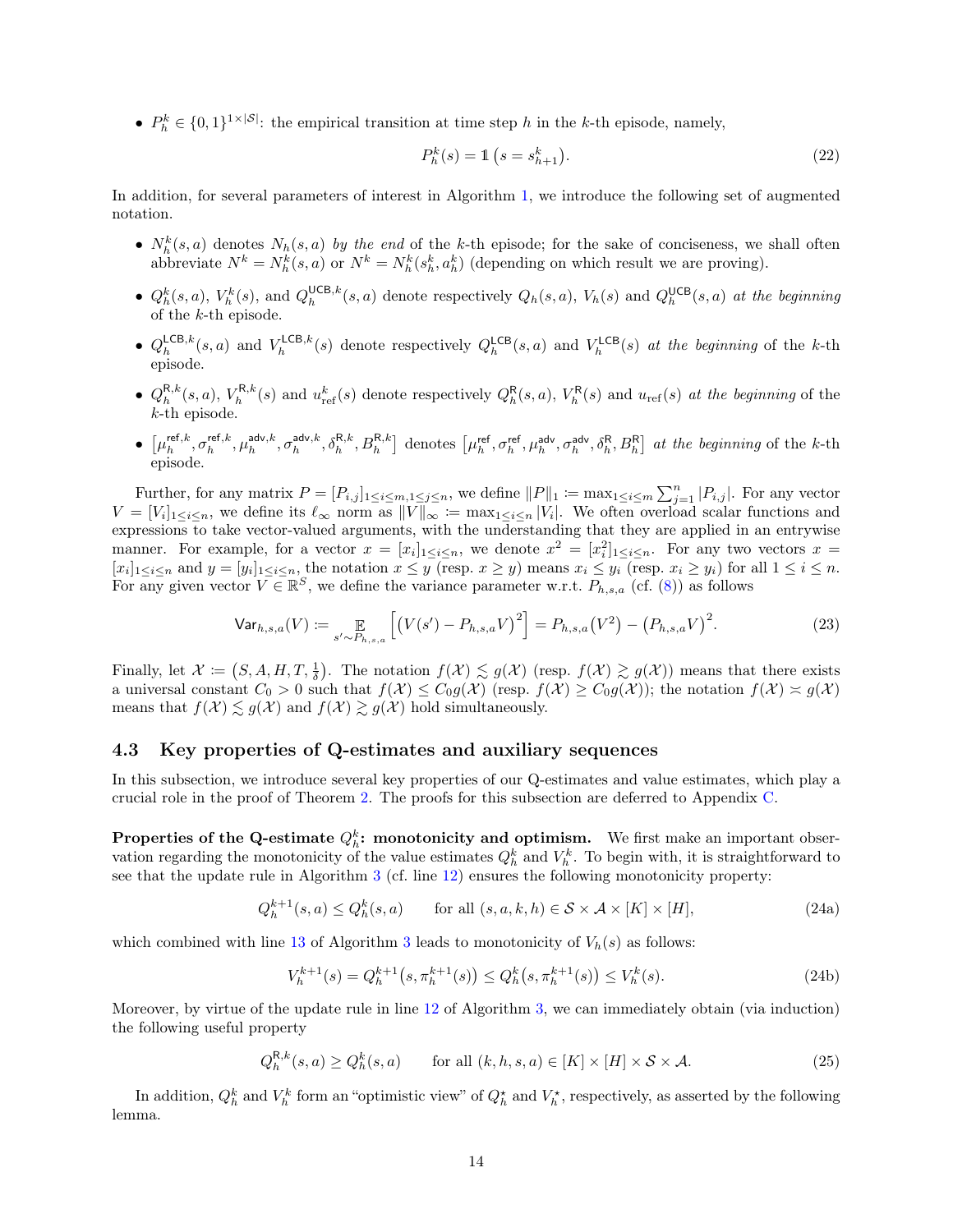<span id="page-14-0"></span>**Lemma 2.** Consider any  $\delta \in (0,1)$ . Suppose that  $c_b > 0$  is some sufficiently large constant. Then with probability at least  $1 - \delta$ ,

<span id="page-14-7"></span><span id="page-14-6"></span>
$$
Q_h^k(s, a) \ge Q_h^*(s, a) \qquad and \qquad V_h^k(s) \ge V_h^*(s) \tag{26}
$$

hold simultaneously for all  $(s, a, k, h) \in S \times A \times [K] \times [H]$ .

Lemma [2](#page-14-0) implies that  $Q_h^k$  (resp.  $V_h^k$ ) is a pointwise upper bound on  $Q_h^{\star}$  (resp.  $V_h^{\star}$ ). Taking this result together with the non-increasing property [\(24\)](#page-13-1), we see that  $Q_h^k$  (resp.  $V_h^k$ ) becomes an increasingly tighter estimate of  $Q_h^{\star}$  (resp.  $V_h^{\star}$ ) as the number of episodes k increases. This important fact forms the basis of the subsequent proof, allowing us to replace  $V_h^{\star}$  with  $V_h^k$  when upper bounding the regret. Combining Lemma [2](#page-14-0) with [\(25\)](#page-13-2), we can straightforwardly see that with probability at least  $1 - \delta$ :

$$
Q_h^{\mathsf{R},k}(s,a) \ge Q_h^{\star}(s,a) \qquad \text{for all } (k,h,s,a) \in [K] \times [H] \times \mathcal{S} \times \mathcal{A}.
$$
 (27)

Properties of the Q-estimate  $Q_h^{\mathsf{LCB},k}$ : pessimism and proximity. In parallel, we formalize the fact that  $Q_h^{\mathsf{LCB},k}$  and  $V_h^{\mathsf{LCB},k}$  provide a "pessimistic view" of  $Q_h^{\star}$  and  $V_h^{\star}$ , respectively. Furthermore, it becomes increasingly more likely for  $Q_h^{\mathsf{LCB},k}$  and  $Q_h^k$  to stay close to each other as k increases, which indicates that the confidence interval that contains the optimal value  $Q_h^*$  becomes shorter and shorter. These properties are summarized in the following lemma.

<span id="page-14-1"></span>**Lemma 3.** Consider any  $\delta \in (0,1)$ , and suppose that  $c_b > 0$  is some sufficiently large constant. Then with probability at least  $1 - \delta$ .

<span id="page-14-4"></span><span id="page-14-3"></span>
$$
Q_h^{\mathsf{LCB},k}(s,a) \le Q_h^{\star}(s,a) \qquad and \qquad V_h^{\mathsf{LCB},k}(s) \le V_h^{\star}(s) \tag{28}
$$

hold for all  $(s, a, k, h) \in S \times A \times [K] \times [H]$ , and

$$
\sum_{h=1}^{H} \sum_{k=1}^{K} \mathbb{1} \left( Q_h^k(s_h^k, a_h^k) - Q_h^{\mathsf{LCB},k}(s_h^k, a_h^k) > \varepsilon \right) \lesssim \frac{H^6 S A \log \frac{S A T}{\delta}}{\varepsilon^2} \tag{29}
$$

holds for all  $\varepsilon \in (0, H]$ .

Interestingly, the upper bound  $(29)$  only scales logarithmically in the number K of episodes, thus implying the closeness of  $Q_h^{\mathsf{LCB},k}$  and  $Q_h^k$  for a large fraction of episodes. Note that it is straightforward to ensure the monotonicity property of  $V_h^{\mathsf{LCB},k}$  from the update rule in Algorithm [3](#page-12-2) (cf. line [14\)](#page-12-5):

$$
V_h^{\mathsf{LCB},k+1}(s) \ge V_h^{\mathsf{LCB},k}(s) \qquad \text{for all } (s,k,h) \in \mathcal{S} \times [K] \times [H], \tag{30}
$$

which in conjunction with [\(28\)](#page-14-4), implies that  $V_h^{\text{LCB},k}(s)$  gets closer to  $V_h^{\star}(s)$  as the number of episodes k increases. Together with the monotonicity of  $V_h^k$  (cf. [\(24b\)](#page-13-3)), an important consequence is that the reference value  $V_h^{\mathsf{R}}$  will stop being updated shortly after the following condition is met for the first time (according to lines [15-](#page-9-0)[18](#page-9-1) of Algorithm [1\)](#page-9-2)

$$
V_h^k(s) \le V_h^{\mathsf{LCB},k}(s) + 1 \le V_h^{\star}(s) + 1 \qquad \text{for all } s \in \mathcal{S}.\tag{31}
$$

**Properties of the reference**  $V_h^{R,k}$ . The above fact ensures that  $V_h^{R,k}$  will not be updated too many times. In fact, its value stays reasonably close to  $V_h^k$  even after being locked to a fixed value, which ensures its fidelity as a reference signal. Moreover, the aggregate difference between  $V_h^{R,k}$  and the final reference  $V_h^{R,K}$ <br>over the entire trajectory can be bounded in a reasonably tight fashion (owing to [\(29\)](#page-14-3)), as formalized i next lemma. These properties play a key role in reducing the burn-in cost of the proposed algorithm.

<span id="page-14-2"></span>**Lemma 4.** Consider any  $\delta \in (0,1)$ . Suppose that  $c_b > 0$  is some sufficiently large constant. Then with probability exceeding  $1 - \delta$ , one has

<span id="page-14-5"></span>
$$
\left|V_h^k(s) - V_h^{\mathsf{R},k}(s)\right| \le 2\tag{32}
$$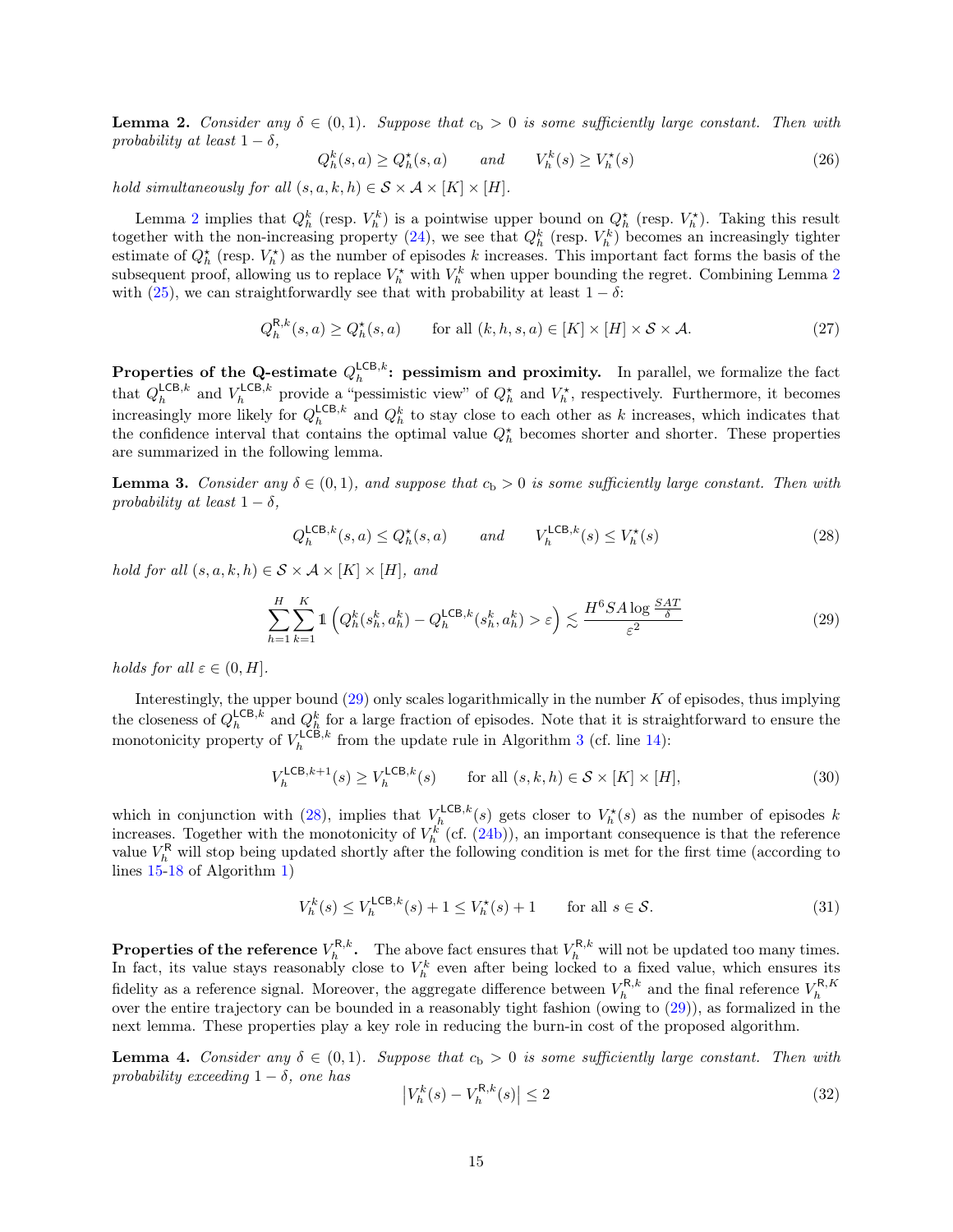for all  $(k, h, s) \in [K] \times [H] \times S$ , and

$$
\sum_{h=1}^{H} \sum_{k=1}^{K} \left( V_h^{R,k}(s_h^k) - V_h^{R,K}(s_h^k) \right)
$$
\n
$$
\leq H^2 S + \sum_{h=1}^{H} \sum_{k=1}^{K} \left( Q_h^k(s_h^k, a_h^k) - Q_h^{\mathsf{LCB},k}(s_h^k, a_h^k) \right) \mathbb{1} \left( Q_h^k(s_h^k, a_h^k) - Q_h^{\mathsf{LCB},k}(s_h^k, a_h^k) > 1 \right) \tag{33}
$$

<span id="page-15-2"></span>
$$
\lesssim H^6 S A \log \frac{SAT}{\delta}.\tag{34}
$$

In words, Lemma [4](#page-14-2) guarantees that (i) our value function estimate and the reference value are always sufficiently close (cf. [\(32\)](#page-14-5)), and (ii) the aggregate difference between  $V_h^{R,k}$  and the final reference value  $V_h^{R,K}$ <br>is nearly independent of the sample size T (except for some logarithmic scaling).

### <span id="page-15-0"></span>4.4 Main steps of the proof

We are now ready to embark on the regret analysis for Q-EarlySettled-Advantage, which consists of multiple steps as follows.

Step 1: regret decomposition. Lemma [2](#page-14-0) allows one to upper bound the regret as follows

<span id="page-15-1"></span>
$$
\text{Regret}(T) := \sum_{k=1}^{K} \left( V_1^*(s_1^k) - V_1^{\pi^k}(s_1^k) \right) \le \sum_{k=1}^{K} \left( V_1^k(s_1^k) - V_1^{\pi^k}(s_1^k) \right). \tag{35}
$$

To continue, it boils down to controlling  $V_1^k(s_1^k) - V_1^{\pi^k}(s_1^k)$ . Towards this end, we intend to examine  $V_h^k(s_h^k)$  –  $V_h^{\pi^k}(s_h^k)$  across all time steps  $1 \leq h \leq H$ , which admits the following decomposition:

$$
V_{h}^{k}(s_{h}^{k}) - V_{h}^{\pi^{k}}(s_{h}^{k}) \stackrel{\text{(i)}}{=} Q_{h}^{k}(s_{h}^{k}, a_{h}^{k}) - Q_{h}^{\pi^{k}}(s_{h}^{k}, a_{h}^{k})
$$
\n
$$
= Q_{h}^{k}(s_{h}^{k}, a_{h}^{k}) - Q_{h}^{\star}(s_{h}^{k}, a_{h}^{k}) + Q_{h}^{\star}(s_{h}^{k}, a_{h}^{k}) - Q_{h}^{\pi^{k}}(s_{h}^{k}, a_{h}^{k})
$$
\n
$$
\stackrel{\text{(ii)}}{=} Q_{h}^{k}(s_{h}^{k}, a_{h}^{k}) - Q_{h}^{\star}(s_{h}^{k}, a_{h}^{k}) + P_{h,s_{h}^{k}, a_{h}^{k}}(V_{h+1}^{\star} - V_{h+1}^{\pi^{k}})
$$
\n
$$
\stackrel{\text{(iii)}}{=} Q_{h}^{k}(s_{h}^{k}, a_{h}^{k}) - Q_{h}^{\star}(s_{h}^{k}, a_{h}^{k}) + (P_{h,s_{h}^{k}, a_{h}^{k}} - P_{h}^{k})(V_{h+1}^{\star} - V_{h+1}^{\pi^{k}}) + V_{h+1}^{\star}(s_{h+1}^{k}) - V_{h+1}^{\pi^{k}}(s_{h+1}^{k})
$$
\n
$$
\leq Q_{h}^{R,k}(s_{h}^{k}, a_{h}^{k}) - Q_{h}^{\star}(s_{h}^{k}, a_{h}^{k}) + (P_{h,s_{h}^{k}, a_{h}^{k}} - P_{h}^{k})(V_{h+1}^{\star} - V_{h+1}^{\pi^{k}}) + V_{h+1}^{\star}(s_{h+1}^{k}) - V_{h+1}^{\pi^{k}}(s_{h+1}^{k}). \quad (36)
$$

Here, (i) holds since  $\pi_h^k$  is a greedy policy w.r.t.  $Q_h^k$  and  $\pi_h^k(s_h^k) = a_h^k$ , (ii) comes from the Bellman equations

$$
Q_h^{\pi^k}(s, a) - Q_h^{\star}(s, a) = (r_h(s, a) + P_{h, s, a} V_{h+1}^{\pi^k}) - (r_h(s, a) + P_{h, s, a} V_{h+1}^{\star}) = P_{h, s, a} (V_{h+1}^{\pi^k} - V_{h+1}^{\star}),
$$

(iii) follows from  $P_h^k(V_{h+1}^* - V_{h+1}^{\pi^k}) = V_{h+1}^*(s_{h+1}^k) - V_{h+1}^{\pi^k}(s_{h+1}^k)$  (see the notation [\(22\)](#page-13-4)), whereas the last inequality comes from [\(25\)](#page-13-2). Summing [\(36\)](#page-15-1) over  $1 \leq k \leq K$  and making use of Lemma [2,](#page-14-0) we reach at

<span id="page-15-3"></span>
$$
\sum_{k=1}^{K} \left( V_{h}^{\star}(s_{h}^{k}) - V_{h}^{\pi^{k}}(s_{h}^{k}) \right) \leq \sum_{k=1}^{K} \left( V_{h}^{k}(s_{h}^{k}) - V_{h}^{\pi^{k}}(s_{h}^{k}) \right)
$$
\n
$$
\leq \sum_{k=1}^{K} \left( Q_{h}^{\mathsf{R},k}(s_{h}^{k}, a_{h}^{k}) - Q_{h}^{\star}(s_{h}^{k}, a_{h}^{k}) \right) + \sum_{k=1}^{K} \left( P_{h,s_{h}^{k},a_{h}^{k}} - P_{h}^{k} \right) \left( V_{h+1}^{\star} - V_{h+1}^{\pi^{k}} \right)
$$
\n
$$
+ \sum_{k=1}^{K} \left( V_{h+1}^{\star}(s_{h+1}^{k}) - V_{h+1}^{\pi^{k}}(s_{h+1}^{k}) \right). \tag{37}
$$

This allows us to establish a connection between  $\sum_{k} (V_h^{\star}(s_1^k) - V_h^{\pi^k}(s_h^k))$  for step h and  $\sum_{k} (V_{h+1}^{\star}(s_{h+1}^k) V_{h+1}^{\pi^k}(s_{h+1}^k)$  for step  $h+1$ .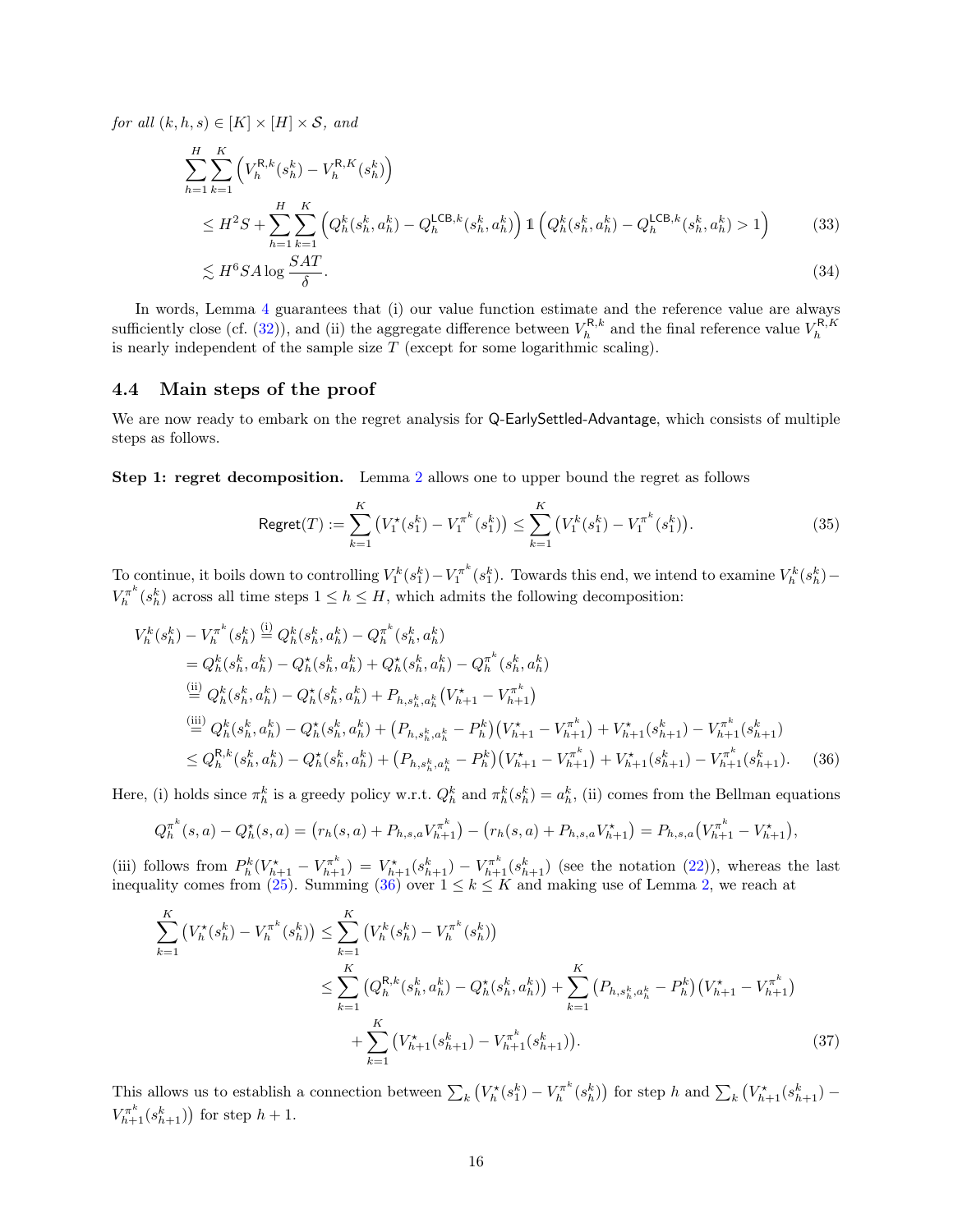Step 2: managing regret by recursion. The regret can be further manipulated by leveraging the update rule of  $Q_h^{\mathbf{R},k}$  as well as recursing over the time steps  $h = 1, 2, \cdots, H$  with the terminal condition  $V_{H+1}^k = V_{H+1}^{\pi^k} = 0$ . This leads to a key decomposition as summarized in the lemma below, whose proof is provided in Appendix [D.](#page-40-0)

<span id="page-16-0"></span>**Lemma 5.** Fix  $\delta \in (0,1)$ . Suppose that  $c_b > 0$  is some sufficiently large constant. Then with probability at least  $1 - \delta$ , one has

<span id="page-16-3"></span>
$$
\sum_{k=1}^{K} \left( V_1^k(s_1^k) - V_1^{\pi^k}(s_1^k) \right) \le \mathcal{R}_1 + \mathcal{R}_2 + \mathcal{R}_3,
$$
\n(38)

<span id="page-16-2"></span>where

$$
\mathcal{R}_1 := \sum_{h=1}^H \left( 1 + \frac{1}{H} \right)^{h-1} \left( HSA + 8c_b H^2 (SA)^{3/4} K^{1/4} \log \frac{SAT}{\delta} + \sum_{k=1}^K \left( P_{h,s_h^k,a_h^k} - P_h^k \right) \left( V_{h+1}^* - V_{h+1}^{\pi^k} \right) \right),\tag{39a}
$$

$$
\mathcal{R}_2 := \sum_{h=1}^H \left( 1 + \frac{1}{H} \right)^{h-1} \sum_{k=1}^K B_h^{R,k}(s_h^k, a_h^k),\tag{39b}
$$

$$
\mathcal{R}_{3} := \sum_{h=1}^{H} \sum_{k=1}^{K} \lambda_{h}^{k} \bigg( (P_{h}^{k} - P_{h,s_{h}^{k},a_{h}^{k}})(V_{h+1}^{*} - V_{h+1}^{R,k}) + \frac{\sum_{i=1}^{N_{h}^{k}(s_{h}^{k},a_{h}^{k})} (V_{h+1}^{R,k_{h}^{i}(s_{h}^{k},a_{h}^{k})}(s_{h+1}^{k_{h}^{i}(s_{h}^{k},a_{h}^{k})}) - P_{h,s_{h}^{k},a_{h}^{k}}V_{h+1}^{R,k})}{N_{h}^{k}(s_{h}^{k},a_{h}^{k})} \bigg), \tag{39c}
$$

with

<span id="page-16-5"></span><span id="page-16-4"></span>
$$
\lambda_h^k := \left(1 + \frac{1}{H}\right)^{h-1} \sum_{n=N_h^k(s_h^k, a_h^k)}^{N_h^{K-1}(s_h^k, a_h^k)} \eta_{N_h^k(s_h^k, a_h^k)}^n.
$$

Step 3: controlling the terms in  $(39)$  separately. As it turns out, each of the terms in  $(39)$  can be well controlled. We provide the bounds for these terms in the following lemma; the proofs are deferred to Appendix [E.](#page-42-0)

<span id="page-16-1"></span>**Lemma 6.** Consider any  $\delta \in (0,1)$ . With probability at least  $1 - \delta$ , we have the following upper bounds:

$$
\begin{aligned} \mathcal{R}_1 &\leq C_{\rm r} \bigg\{ \sqrt{H^2SAT \log \frac{SAT}{\delta}} + H^{4.5}SA \log^2 \frac{SAT}{\delta} \bigg\}, \\ \mathcal{R}_2 &\leq C_{\rm r} \bigg\{ \sqrt{H^2SAT \log \frac{SAT}{\delta}} + H^4SA \log^2 \frac{SAT}{\delta} \bigg\}, \\ \mathcal{R}_3 &\leq C_{\rm r} \bigg\{ \sqrt{H^2SAT \log^4 \frac{SAT}{\delta}} + H^6SA \log^3 \frac{SAT}{\delta} \bigg\} \end{aligned}
$$

for some universal constant  $C_r > 0$ .

Step 4: putting all this together. We now have everything in place to establish our main result. Taking the preceding bounds in Lemma [6](#page-16-1) together with [\(39\)](#page-16-2), we see that with probability exceeding  $1 - \delta$ , one has

$$
\mathsf{Regret}(T)\leq \mathcal{R}_1+\mathcal{R}_2+\mathcal{R}_3 \lesssim \sqrt{H^2SAT\log^4\frac{SAT}{\delta}}+H^6SA\log^3\frac{SAT}{\delta}
$$

as claimed.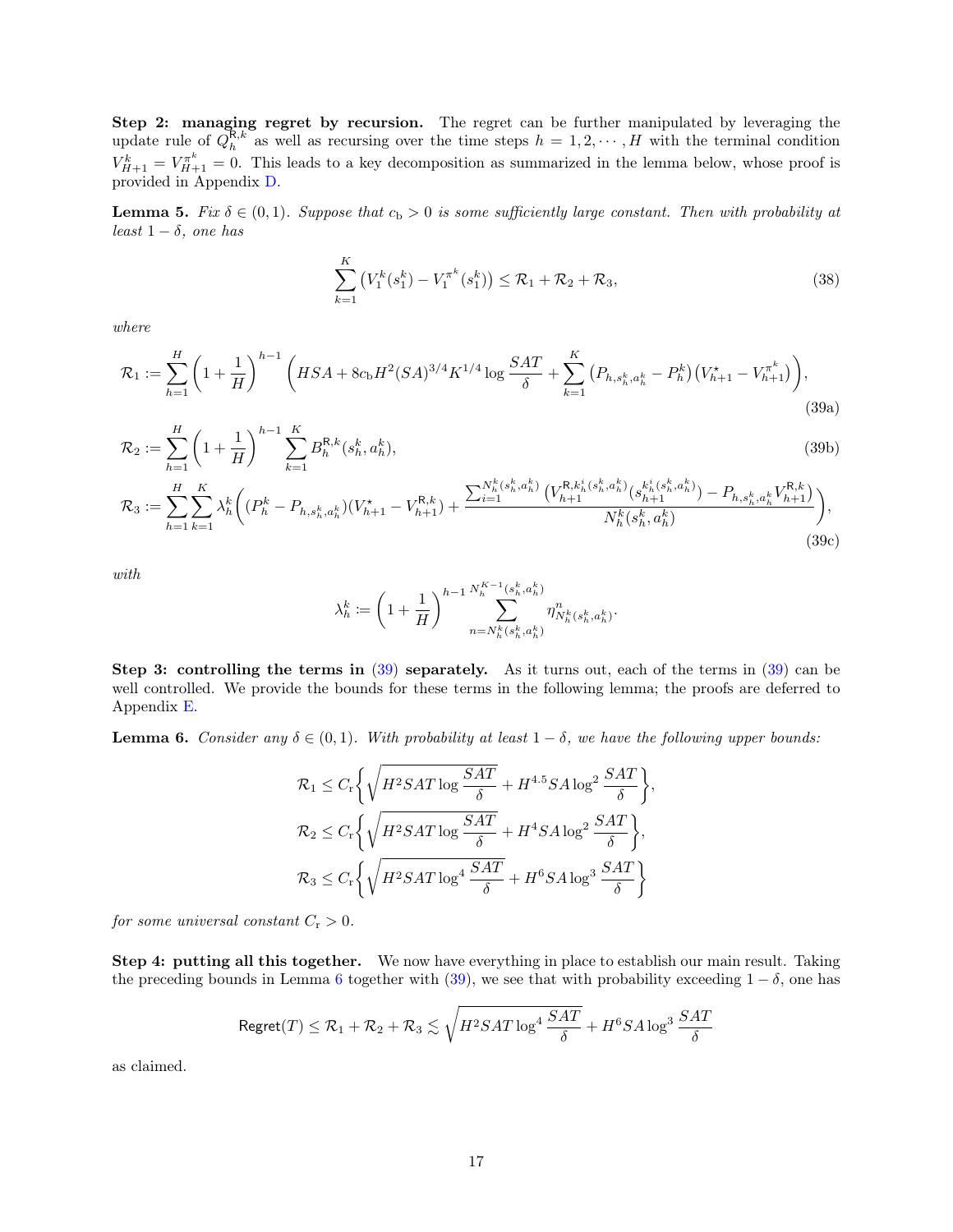# <span id="page-17-0"></span>5 Discussion

In this paper, we have proposed a novel model-free RL algorithm, tailored to online episodic settings, that attains near-optimal regret  $O(\sqrt{H^2SAT})$  and near-minimal memory complexity  $O(SAH)$  at once. Remarkably, the near-optimality of the algorithm comes into effect as soon as the sample size rises above  $O(SA \text{ poly}(H))$ , which significantly improves upon the sample size requirements (or burn-in cost) for any prior regret-optimal model-free algorithm (based on the definition of the model-free algorithm in [Jin et al.](#page-57-2) [\(2018a\)](#page-57-2)). We hope that the method and analysis framework developed herein might inspire further studies regarding how to overcome sample size barriers in other important settings, including model-based RL [\(Azar](#page-56-4) [et al.,](#page-56-4) [2017\)](#page-56-4), RL for discounted infinite-horizon MDPs [\(Zhang et al.,](#page-59-4) [2020b\)](#page-59-4), and the case with low-complexity function approximation [\(Du et al.,](#page-56-18) [2020;](#page-56-18) [Jin et al.,](#page-57-17) [2020;](#page-57-17) [Li et al.,](#page-57-18) [2021b\)](#page-57-18), to name just a few. Additionally, our sample size range is not yet optimal in terms of its dependency on the horizon length  $H$ . How to tighten this dependency is an important topic that is left for future investigation.

# Acknowledgements

L. Shi and Y. Chi are supported in part by the grants ONR N00014-19-1-2404, NSF CCF-2106778, CCF-2007911 and DMS-2134080. L. Shi is also gratefully supported by the Leo Finzi Memorial Fellowship, Wei Shen and Xuehong Zhang Presidential Fellowship, and Liang Ji-Dian Graduate Fellowship at Carnegie Mellon University. Y. Chen is supported in part by the NSF grants CCF-2221009, CCF-1907661, IIS-2218713, DMS-2014279, IIS-2218773, the Alfred P. Sloan Research Fellowship, and the Google Research Scholar Award. Part of this work was done while Y. Chen and G. Li were visiting the Simons Institute for the Theory of Computing.

# <span id="page-17-1"></span>A Freedman's inequality

### <span id="page-17-2"></span>A.1 A user-friendly version of Freedman's inequality

Due to the Markovian structure of the problem, our analysis relies heavily on the celebrated Freedman's inequality [\(Freedman,](#page-57-19) [1975;](#page-57-19) [Tropp,](#page-58-18) [2011\)](#page-58-18), which extends the Bernstein's inequality to accommodate martingales. For ease of reference, we state below a user-friendly version of Freedman's inequality as provided in [Li et al.](#page-57-6) [\(2021a,](#page-57-6) Section C).

<span id="page-17-4"></span>**Theorem 3** (Freedman's inequality). Consider a filtration  $\mathcal{F}_0 \subset \mathcal{F}_1 \subset \mathcal{F}_2 \subset \cdots$ , and let  $\mathbb{E}_k$  stand for the expectation conditioned on  $\mathcal{F}_k$ . Suppose that  $Y_n = \sum_{k=1}^n X_k \in \mathbb{R}$ , where  $\{X_k\}$  is a real-valued scalar sequence obeying

$$
|X_k| \le R \qquad \text{and} \qquad \mathbb{E}_{k-1}[X_k] = 0 \qquad \text{for all } k \ge 1
$$

for some quantity  $R < \infty$ . We also define

$$
W_n \coloneqq \sum_{k=1}^n \mathbb{E}_{k-1} \left[ X_k^2 \right].
$$

In addition, suppose that  $W_n \leq \sigma^2$  holds deterministically for some given quantity  $\sigma^2 < \infty$ . Then for any positive integer  $m \geq 1$ , with probability at least  $1 - \delta$  one has

$$
|Y_n| \le \sqrt{8 \max \left\{ W_n, \frac{\sigma^2}{2^m} \right\} \log \frac{2m}{\delta}} + \frac{4}{3} R \log \frac{2m}{\delta}.
$$
\n
$$
(40)
$$

### <span id="page-17-3"></span>A.2 Application of Freedman's inequality

We now develop several immediate consequences of Freedman's inequality, which lend themseleves well to our context. Before proceeding, we recall that  $N_h^i(s, a)$  denotes the number of times that the state-action pair  $(s, a)$  has been visited at step h by the end of the i-th episode, and  $k_h^n(s, a)$  stands for the episode index when  $(s, a)$  is visited at step h for the n-th time (see Section [4.2\)](#page-12-0).

Our first result is concerned with a martingale concentration bound as follows.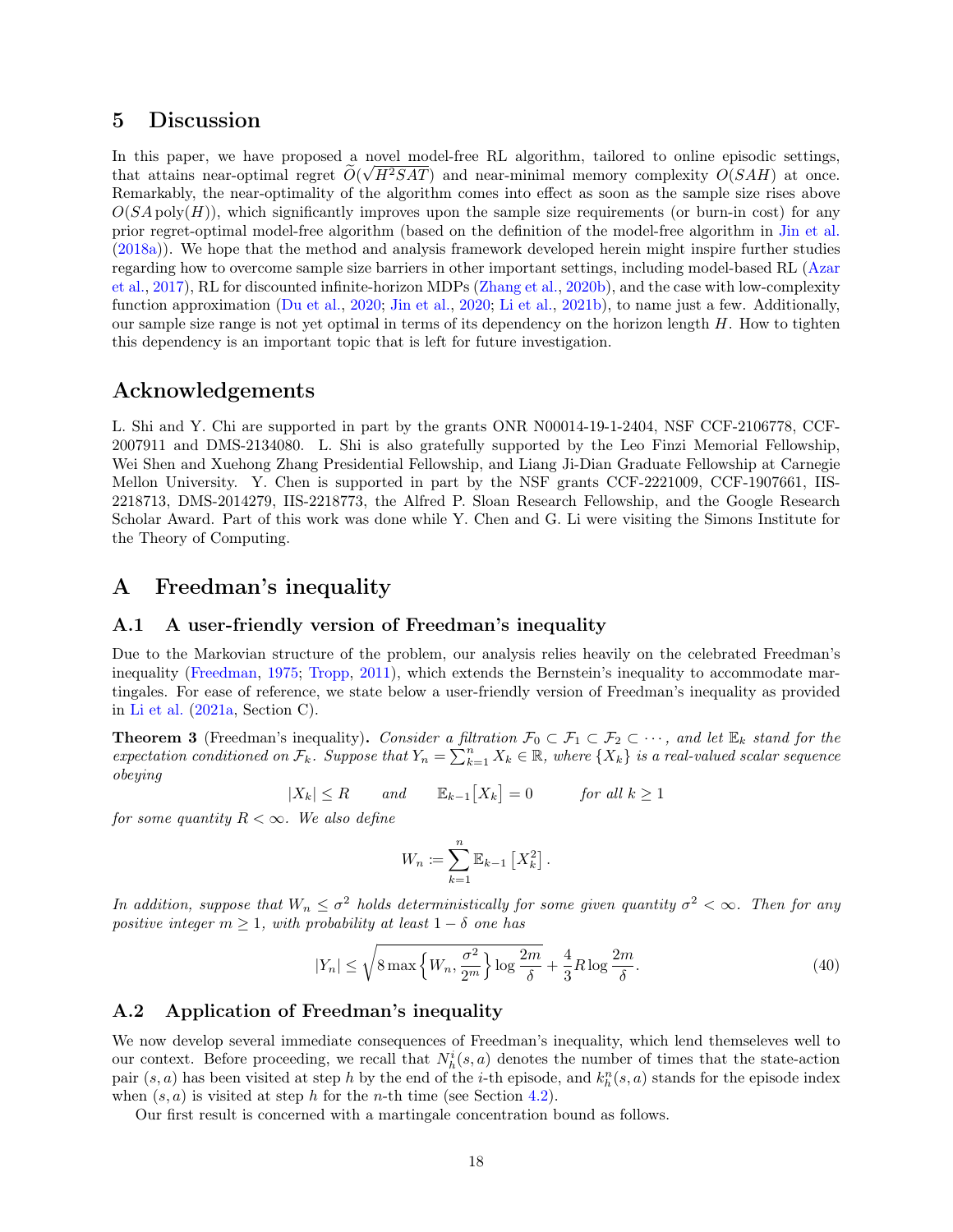<span id="page-18-2"></span>**Lemma 7.** Let  $\{W_h^i \in \mathbb{R}^S \mid 1 \le i \le K, 1 \le h \le H + 1\}$  and  $\{u_h^i(s, a, N) \in \mathbb{R} \mid 1 \le i \le K, 1 \le h \le H + 1\}$ be a collections of vectors and scalars, respectively, and suppose that they obey the following properties:

- $W_h^i$  is fully determined by the samples collected up to the end of the  $(h-1)$ -th step of the i-th episode;
- $||W_h^i||_{\infty} \leq C_{\rm w};$
- $u_h^i(s, a, N)$  is fully determined by the samples collected up to the end of the  $(h-1)$ -th step of the i-th episode, and a given positive integer  $N \in [K]$ ;
- $0 \le u_h^i(s, a, N) \le C_u;$
- $0 \le \sum_{n=1}^{N_h^k(s,a)} u_h^{k_h^n(s,a)}(s,a,N) \le 2.$

In addition, consider the following sequence

$$
X_i(s, a, h, N) := u_h^i(s, a, N) \left( P_h^i - P_{h, s, a} \right) W_{h+1}^i \mathbb{1} \left\{ (s_h^i, a_h^i) = (s, a) \right\}, \qquad 1 \le i \le K,
$$
 (41)

with  $P_h^i$  defined in [\(22\)](#page-13-4). Consider any  $\delta \in (0,1)$ . Then with probability at least  $1-\delta$ ,

$$
\left| \sum_{i=1}^{k} X_{i}(s, a, h, N) \right|
$$
  
\$\lesssim \sqrt{C\_{u} \log^{2} \frac{SAT}{\delta}} \sqrt{\sum\_{n=1}^{N\_{h}^{k}(s, a)} u\_{h}^{k\_{h}^{n}(s, a)}(s, a, N) \text{Var}\_{h, s, a}(W\_{h+1}^{k\_{h}^{n}(s, a)})} + \left(C\_{u} C\_{w} + \sqrt{\frac{C\_{u}}{N}} C\_{w}\right) \log^{2} \frac{SAT}{\delta} \quad (42)\$

holds simultaneously for all  $(k, h, s, a, N) \in [K] \times [H] \times S \times A \times [K]$ .

*Proof.* For the sake of notational convenience, we shall abbreviate  $X_i(s, a, h, N)$  as  $X_i$  throughout the proof of this lemma, as long as it is clear from the context. The plan is to apply Freedman's inequality (cf. Theorem [3\)](#page-17-4) to control the term  $\sum_{i=1}^{k} X_i$  of interest.

Consider any given  $(k, h, s, a, N) \in [K] \times [H] \times S \times A \times [K]$ . It can be easily verified that

<span id="page-18-1"></span><span id="page-18-0"></span>
$$
\mathbb{E}_{i-1}[X_i] = 0,
$$

where  $\mathbb{E}_{i-1}$  denotes the expectation conditioned on everything happening up to the end of the  $(h-1)$ -th step of the i-th episode. Additionally, we make note of the following crude bound:

$$
\begin{aligned} \left| X_i \right| &\leq u_h^i(s, a, N) \left| \left( P_h^i - P_{h, s, a} \right) W_{h+1}^i \right| \\ &\leq u_h^i(s, a, N) \left( \left\| P_h^i \right\|_1 + \left\| P_{h, s, a} \right\|_1 \right) \left\| W_{h+1}^i \right\|_\infty \leq 2C_{\rm w} C_{\rm u}, \end{aligned} \tag{43}
$$

which results from the assumptions  $||W_{h+1}^i||_{\infty} \leq C_{w}$ ,  $0 \leq u_h^i(s, a, N) \leq C_{u}$  as well as the basic facts  $||P_h^i||_1 = ||P_{h,s,a}||_1 = 1$ . To continue, recalling the definition of the variance parameter in [\(23\)](#page-13-5), we obtain

$$
\sum_{i=1}^{k} \mathbb{E}_{i-1} \left[ \left| X_{i} \right|^{2} \right] = \sum_{i=1}^{k} \left( u_{h}^{i}(s, a, N) \right)^{2} \mathbb{1} \left\{ (s_{h}^{i}, a_{h}^{i}) = (s, a) \right\} \mathbb{E}_{i-1} \left[ \left| (P_{h}^{i} - P_{h, s, a}) W_{h+1}^{i} \right|^{2} \right]
$$
\n
$$
= \sum_{n=1}^{N_{h}^{k}(s, a)} \left( u_{h}^{k_{h}^{n}(s, a)}(s, a, N) \right)^{2} \mathsf{Var}_{h, s, a} \left( W_{h+1}^{k_{h}^{n}(s, a)} \right)
$$
\n
$$
\leq C_{\mathbf{u}} \left( \sum_{n=1}^{N_{h}^{k}(s, a)} u_{h}^{k_{h}^{n}(s, a)}(s, a, N) \right) \left\| W_{h+1}^{k_{h}^{n}(s, a)} \right\|_{\infty}^{2}
$$
\n
$$
\leq 2C_{\mathbf{u}} C_{\mathbf{w}}^{2}, \tag{44}
$$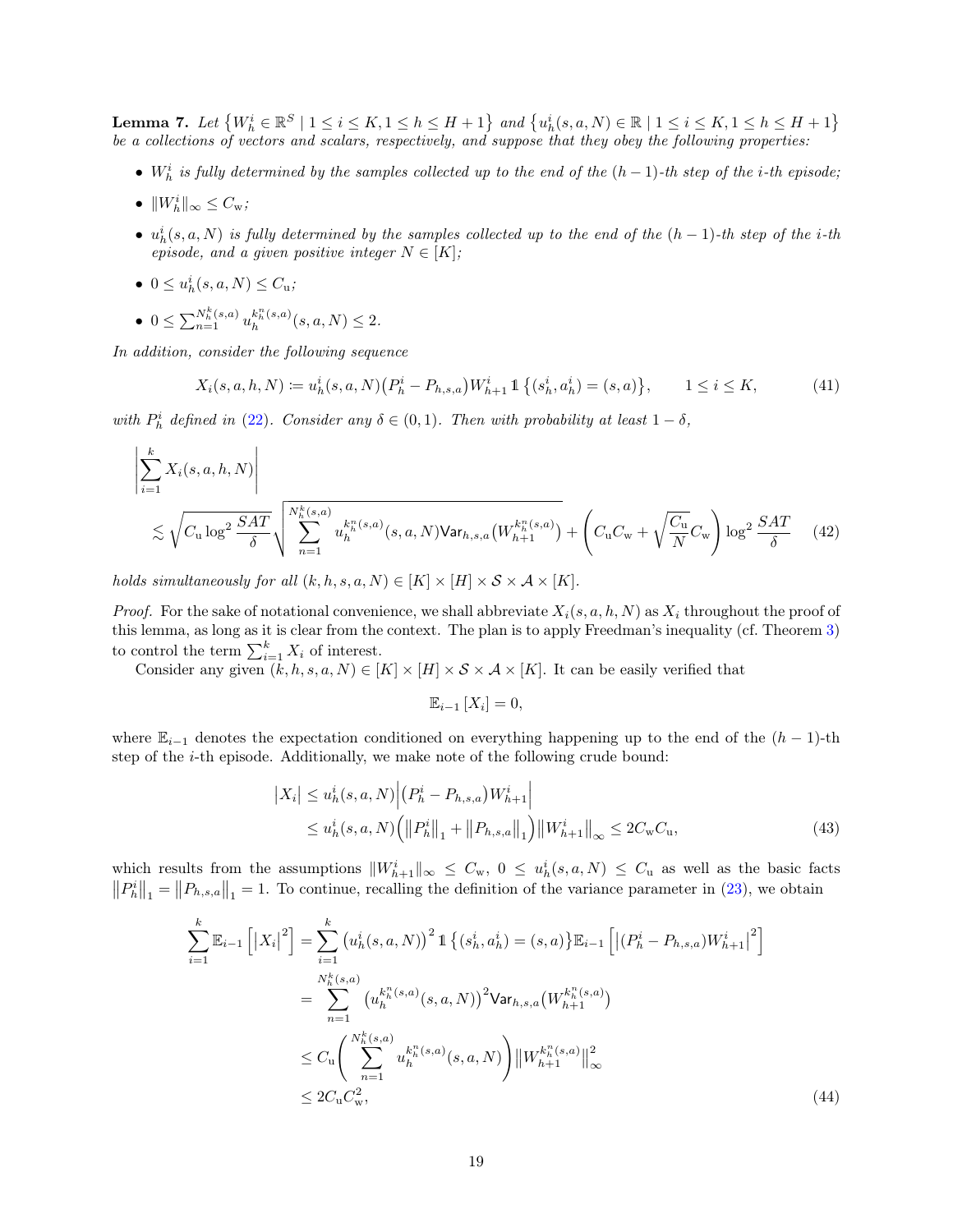where the inequalities hold true due to the assumptions  $||W_h^i||_{\infty} \leq C_{\rm w}$ ,  $0 \leq u_h^i(s, a, N) \leq C_{\rm u}$ , and  $0 \leq$  $\sum_{n=1}^{N_h^k(s,a)} u_h^{k_h^n(s,a)}(s,a,N) \leq 1.$ 

With  $(43)$  and  $(44)$  in place, we can invoke Theorem [3](#page-17-4) (with  $m = \lceil \log_2 N \rceil$ ) and take the union bound over all  $(k, h, s, a, N) \in [K] \times [H] \times S \times A \times [K]$  to show that: with probability at least  $1 - \delta$ ,

$$
\label{eq:bound} \begin{split} \bigg|\sum_{i=1}^k X_i\bigg|&\lesssim \sqrt{\max\left\{C_\mathrm{u}\sum_{n=1}^{N_h^k(s,a)}u_h^{k_h^n(s,a)}(s,a,N)\text{Var}_{h,s,a}\big(W_{h+1}^{k_h^n(s,a)}\big),\frac{C_\mathrm{u}C_\mathrm{w}^2}{N}\right\}\log\frac{SAT^2\log N}{\delta}}\\ &+C_\mathrm{u}C_\mathrm{w}\log\frac{SAT^2\log N_h^k}{\delta}\\ &\lesssim \sqrt{C_\mathrm{u}\log^2\frac{SAT}{\delta}}\sqrt{\sum_{n=1}^{N_h^k(s,a)}u_h^{k_h^n(s,a)}(s,a,N)\text{Var}_{h,s,a}\big(W_{h+1}^{k_h^n(s,a)}\big)}+\left(C_\mathrm{u}C_\mathrm{w}+\sqrt{\frac{C_\mathrm{u}}{N}}C_\mathrm{w}\right)\log^2\frac{SAT}{\delta}} \end{split}
$$

holds simultaneously for all  $(k, h, s, a, N) \in [K] \times [H] \times S \times A \times [K]$ .

The next result is concerned with martingale concentration bounds for another type of sequences of interest.

 $\Box$ 

<span id="page-19-0"></span>**Lemma 8.** Let  $\{N(s, a, h) \in [K] \mid (s, a, h) \in S \times A \times [H]\}$  be a collection of positive integers, and let  ${c_h : 0 \leq c_h \leq e, h \in [H]}$  be a collection of fixed and bounded universal constants. Moreover, let  ${W_h^i \in \mathbb{R}^d}$  $\mathbb{R}^S \mid 1 \leq i \leq K, 1 \leq h \leq H+1$  and  $\{u_h^i(s_h^i, a_h^i) \in \mathbb{R} \mid 1 \leq i \leq K, 1 \leq h \leq H+1\}$  represent respectively a collection of random vectors and scalars, which obey the following properties.

- $W_h^i$  is fully determined by the samples collected up to the end of the  $(h-1)$ -th step of the i-th episode;
- $||W_h^i||_{\infty} \leq C_{\rm w}$  and  $W_h^i \geq 0$ ;
- $u_h^i(s_h^i, a_h^i)$  is fully determined by the integer  $N(s_h^i, a_h^i, h)$  and all samples collected up to the end of the  $(h-1)$ -th step of the i-th episode;
- $0 \leq u_h^i(s_h^i, a_h^i) \leq C_u$ .

Consider any  $\delta \in (0,1)$ , and introduce the following sequences

$$
X_{i,h} \coloneqq u_h^i(s_h^i, a_h^i) \left( P_h^i - P_{h,s_h^i, a_h^i} \right) W_{h+1}^i, \qquad 1 \le i \le K, 1 \le h \le H+1,\tag{45}
$$

$$
Y_{i,h} := c_h \left( P_h^i - P_{h,s_h^i,a_h^i} \right) W_{h+1}^i, \qquad 1 \le i \le K, 1 \le h \le H+1. \tag{46}
$$

Then with probability at least  $1 - \delta$ ,

$$
\left|\sum_{h=1}^{H}\sum_{i=1}^{K}X_{i,h}\right| \lesssim \sqrt{C_{\text{u}}^2\sum_{h=1}^{H}\sum_{i=1}^{K}\mathbb{E}_{i,h-1}\left[\left|\left(P_h^i - P_{h,s_h^i,a_h^i}\right)W_{h+1}^i\right|^2\right] \log \frac{T^{HSA}}{\delta}} + C_{\text{u}}C_{\text{w}}\log \frac{T^{HSA}}{\delta}
$$
  

$$
\lesssim \sqrt{C_{\text{u}}^2C_{\text{w}}\sum_{h=1}^{H}\sum_{i=1}^{K}\mathbb{E}_{i,h-1}\left[P_h^iW_{h+1}^i\right] \log \frac{T^{HSA}}{\delta}} + C_{\text{u}}C_{\text{w}}\log \frac{T^{HSA}}{\delta}
$$
  

$$
\left|\sum_{h=1}^{H}\sum_{i=1}^{K}Y_{i,h}\right| \lesssim \sqrt{TC_{\text{w}}^2 \log \frac{1}{\delta}} + C_{\text{w}}\log \frac{1}{\delta}
$$

holds simultaneously for all possible collections  $\{N(s, a, h) \in [K] \mid (s, a, h) \in S \times A \times [H]\}.$ Proof. This lemma can be proved by Freedman's inequality (cf. Theorem [3\)](#page-17-4).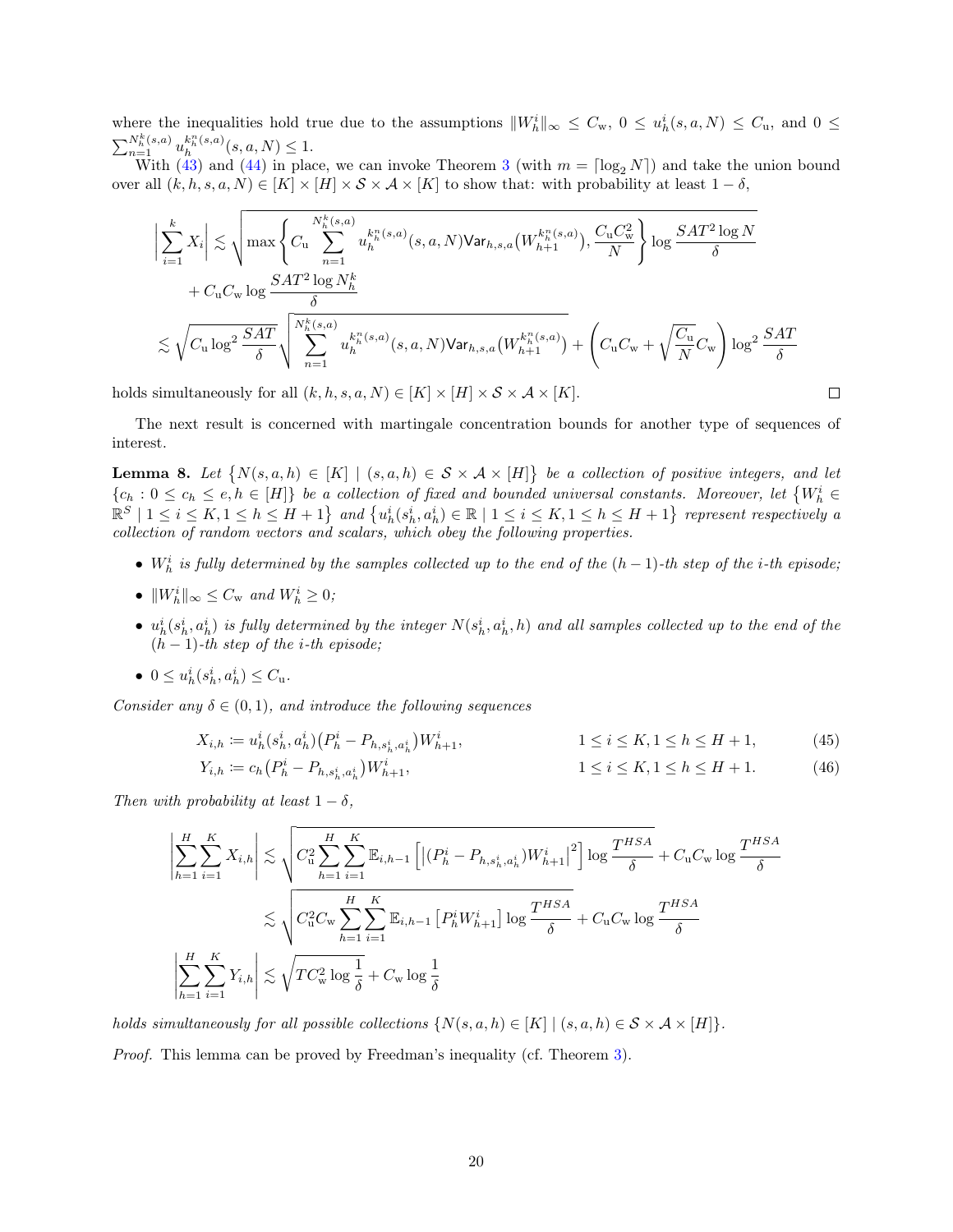• We start by controlling the first term of interest  $\sum_{h=1}^{H} \sum_{i=1}^{K} X_{i,h}$ . As can be easily seen,  $a_h^i$  $\arg \max Q_h^i(s_h^i, a)$  is fully determined by what happens before step h of the i-th episode. Consider any given  $\{N(s, a, h) \in [K] \mid (s, a, h) \in \mathcal{S} \times \mathcal{A} \times [H]\}.$  It is readily seen that

$$
\mathbb{E}_{i,h-1}[X_i] = \mathbb{E}_{i,h-1}\left[u^i_h(s^i_h,a^i_h)(P^i_h - P_{h,s^i_h,a^i_h})W^i_{h+1}\right] = 0,
$$

where  $\mathbb{E}_{i,h-1}$  denotes the expectation conditioned on everything happening before step h of the i-th episode. In addition, we make note of the following crude bound:

<span id="page-20-0"></span>
$$
\left| X_{i,h} \right| \leq u_h^i(s_h^i, a_h^i) \left| \left( P_h^i - P_{h,s_h^i, a_h^i} \right) W_{h+1}^i \right|
$$
  
 
$$
\leq u_h^i(s_h^i, a_h^i) \left( \left\| P_h^i \right\|_1 + \left\| P_{h,s_h^i, a_h^i} \right\|_1 \right) \left\| W_{h+1}^i \right\|_\infty \leq 2C_{\mathbf{w}} C_{\mathbf{u}}, \tag{47}
$$

which arises from the assumptions  $||W_{h+1}^i||_{\infty} \leq C_{w}$ ,  $0 \leq u_h^i(s, a, N) \leq C_{u}$  together with the basic facts  $||P_h^i||_1 = ||P_{h,s_h^i,a_h^i}||_1 = 1.$  Additionally, we can calculate that

$$
\sum_{h=1}^{H} \sum_{i=1}^{K} \mathbb{E}_{i,h-1} \left[ |X_{i,h}|^{2} \right] = \sum_{h=1}^{H} \sum_{i=1}^{K} \left( u_{h}^{i}(s_{h}^{i}, a_{h}^{i}) \right)^{2} \mathbb{E}_{i,h-1} \left[ | (P_{h}^{i} - P_{h,s_{h}^{i}, a_{h}^{i}}) W_{h+1}^{i} |^{2} \right]
$$
\n
$$
\stackrel{\text{(i)}}{\leq} C_{u}^{2} \sum_{h=1}^{H} \sum_{i=1}^{K} \mathbb{E}_{i,h-1} \left[ | (P_{h}^{i} - P_{h,s_{h}^{i}, a_{h}^{i}}) W_{h+1}^{i} |^{2} \right]
$$
\n
$$
\leq C_{u}^{2} \sum_{h=1}^{H} \sum_{i=1}^{K} \mathbb{E}_{i,h-1} \left[ | P_{h}^{i} W_{h+1}^{i} |^{2} \right]
$$
\n
$$
\stackrel{\text{(ii)}}{\leq} C_{u}^{2} \sum_{h=1}^{H} \sum_{i=1}^{K} \mathbb{E}_{i,h-1} \left[ P_{h}^{i} (W_{h+1}^{i})^{2} \right]
$$
\n
$$
\stackrel{\text{(iii)}}{\leq} C_{u}^{2} \sum_{h=1}^{H} \sum_{i=1}^{K} \| W_{h+1}^{i} \|_{\infty} \mathbb{E}_{i,h-1} \left[ P_{h}^{i} W_{h+1}^{i} \right]
$$
\n
$$
\stackrel{\text{(iv)}}{\leq} C_{u}^{2} C_{w} \sum_{h=1}^{H} \sum_{i=1}^{K} \mathbb{E}_{i,h-1} \left[ P_{h}^{i} W_{h+1}^{i} \right]
$$
\n
$$
\leq C_{u}^{2} C_{w} \sum_{h=1}^{H} \sum_{i=1}^{K} \mathbb{E}_{i,h-1} \left[ P_{h}^{i} W_{h+1}^{i} \right]
$$
\n
$$
\leq C_{u}^{2} C_{w} \sum_{h=1}^{H} \sum_{i=1}^{K} \| W_{h+1}^{i} \|_{\infty} \leq HK C_{u}^{2} C_{w}^{2} = TC_{u}^{2} C
$$

Here, (i) holds true due to the assumption  $0 \le u_h^i(s_h^i, a_h^i) \le C_u$ , (ii) is valid since  $P_h^i$  only has one non-zero entry (cf.  $(22)$ ), (iii) relies on the assumptions that  $W<sub>h</sub><sup>i</sup>$  is non-negative, whereas (iv) and (v) follow since  $||W_h^i||_{\infty} \leq C_{\rm w}$ ,

<span id="page-20-2"></span><span id="page-20-1"></span> $i=1$ 

 $h=1$ 

With [\(47\)](#page-20-0), [\(49\)](#page-20-1) and [\(50\)](#page-20-2) in mind, we can invoke Theorem [3](#page-17-4) (with  $m = \lceil \log_2 T \rceil$ ) and take the union bound over all possible collections  $\{N(s, a, h) \in [K] \mid (s, a, h) \in S \times A \times [H]\}$  — which has at most  $K^{HSA}$  possibilities — to show that: with probability at least  $1 - \delta$ ,

$$
\left| \sum_{h=1}^{H} \sum_{i=1}^{k} X_{i,h} \right| \lesssim \sqrt{\max_{h=1}^{H} \sum_{i=1}^{K} \sum_{i=1}^{K} \mathbb{E}_{i,h-1} \left[ \left| (P_h^i - P_{h,s_h^i, a_h^i}) W_{h+1}^i \right|^2 \right], \frac{T C_u^2 C_w^2}{2^m} \right\} \log \frac{K^{HSA} \log T}{\delta}
$$
  
+  $C_u C_w \log \frac{K^{HSA} \log T}{\delta}$   

$$
\lesssim \sqrt{C_u^2 \sum_{h=1}^{H} \sum_{i=1}^{K} \mathbb{E}_{i,h-1} \left[ \left| (P_h^i - P_{h,s_h^i, a_h^i}) W_{h+1}^i \right|^2 \right] \log \frac{T^{HSA}}{\delta} + C_u C_w \log \frac{T^{HSA}}{\delta}}
$$
  

$$
\lesssim \sqrt{C_u^2 C_w \sum_{h=1}^{H} \sum_{i=1}^{K} \mathbb{E}_{i,h-1} \left[ P_h^i W_{h+1}^i \right] \log \frac{T^{HSA}}{\delta} + C_u C_w \log \frac{T^{HSA}}{\delta}}
$$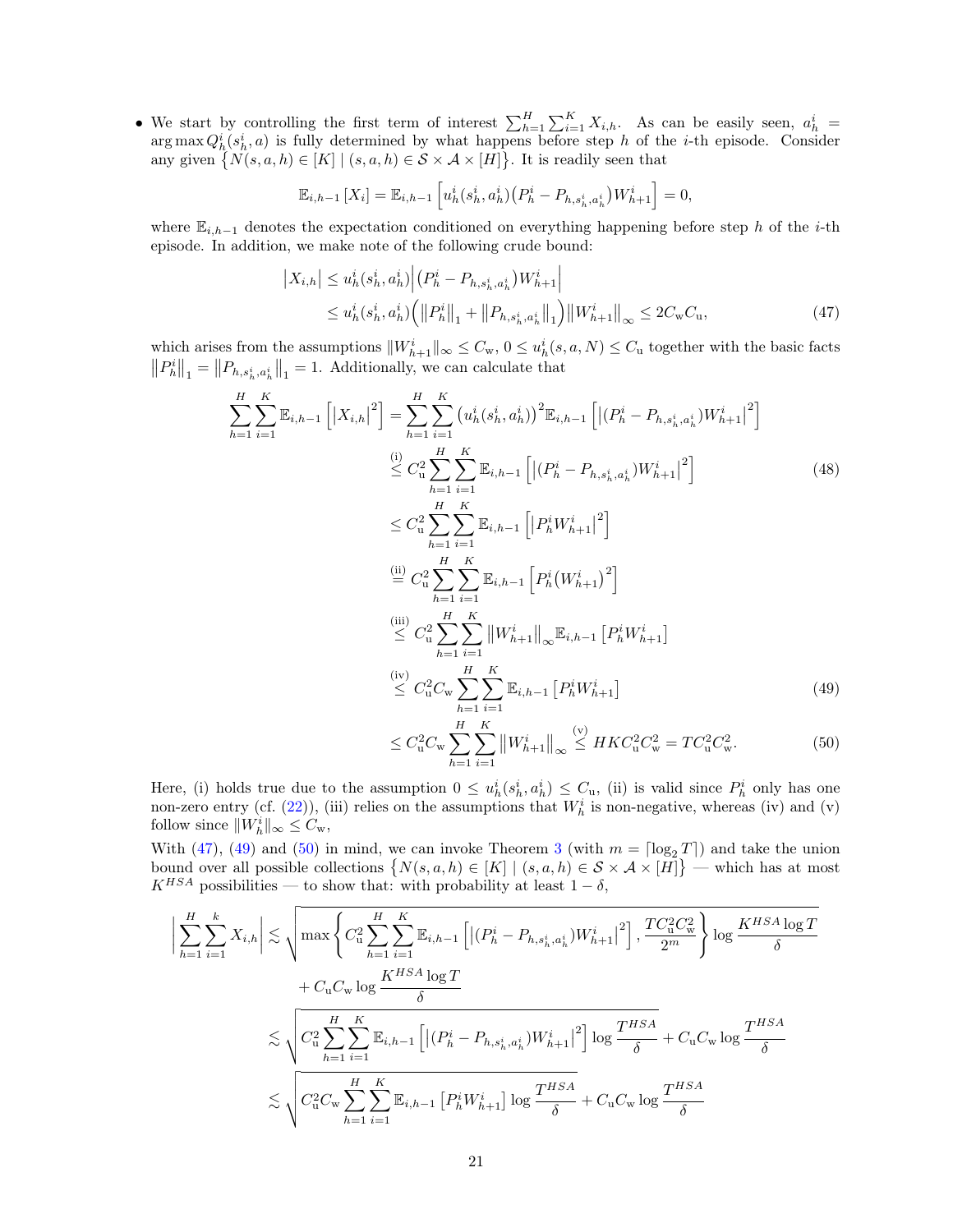holds simultaneously for all  $\{N(s, a, h) \in [K] \mid (s, a, h) \in S \times A \times [H]\}.$ 

• Then we turn to control the second term  $\left|\sum_{h=1}^H \sum_{i=1}^K Y_{i,h}\right|$  of interest. Similar to  $\left|\sum_{h=1}^H \sum_{i=1}^K X_{i,h}\right|$ , we have

$$
|Y_{i,h}| \le 2eC_{\mathbf{w}},
$$
  

$$
\sum_{h=1}^{H} \sum_{i=1}^{K} \mathbb{E}_{i,h-1} \left[ \left| Y_{i,h} \right|^2 \right] \le e^2 T C_{\mathbf{w}}^2.
$$

Invoke Theorem [3](#page-17-4) (with  $m = 1$ ) to arrive at

$$
\left| \sum_{h=1}^{H} \sum_{i=1}^{K} Y_{i,h} \right| \lesssim \sqrt{TC_{\mathbf{w}}^2 \log \frac{1}{\delta}} + C_{\mathbf{w}} \log \frac{1}{\delta}
$$
 (51)

with probability at least  $1 - \delta$ .

# <span id="page-21-0"></span>B Proof of Lemma [1](#page-12-1)

First of all, the properties in [\(21b\)](#page-12-6) follow directly from [Jin et al.](#page-57-2) [\(2018a,](#page-57-2) Lemma 4.1). Therefore, it suffices to establish the property in [\(21a\)](#page-12-7), which forms the remainder of this subsection.

When  $N = 1$ , the statement holds trivially since

$$
\sum_{n=1}^{N} \frac{\eta_n^N}{n^a} = \eta_1^1 = 1 \in [1, 2].
$$

Now suppose that  $N \ge 2$ . Making use of the basic relation  $\eta_n^N = (1 - \eta_N) \eta_n^{N-1}$  for all  $n = 1, \dots, N-1$ , we observe the following identity:

<span id="page-21-1"></span>
$$
\sum_{n=1}^{N} \frac{\eta_n^N}{n^a} = \frac{\eta_N}{N^a} + (1 - \eta_N) \sum_{n=1}^{N-1} \frac{\eta_n^{N-1}}{n^a}.
$$
\n(52)

We now prove the property in [\(21a\)](#page-12-7) by induction. Suppose for the moment that the property holds for  $N-1$ , namely,

<span id="page-21-2"></span>
$$
\frac{1}{(N-1)^a} \le \sum_{n=1}^{N-1} \frac{\eta_n^{N-1}}{n^a} \le \frac{2}{(N-1)^a}.
$$
\n(53)

Then it is readily seen from  $(52)$  that

$$
\sum_{n=1}^{N} \frac{\eta_n^N}{n^a} = \frac{\eta_N}{N^a} + (1 - \eta_N) \sum_{n=1}^{N-1} \frac{\eta_n^{N-1}}{n^a} \ge \frac{\eta_N}{N^a} + \frac{1 - \eta_N}{(N-1)^a} \ge \frac{\eta_N}{N^a} + \frac{1 - \eta_N}{N^a} = \frac{1}{N^a},\tag{54}
$$

where the first inequality comes from  $(53)$ . Similarly, one can upper bound

$$
\sum_{n=1}^{N} \frac{\eta_n^N}{n^a} = \frac{\eta_N}{N^a} + (1 - \eta_N) \sum_{n=1}^{N-1} \frac{\eta_n^{N-1}}{n^a} \stackrel{(i)}{\leq} \frac{\eta_N}{N^a} + \frac{2(1 - \eta_N)}{(N-1)^a} \stackrel{(ii)}{=} \frac{H+1}{N^a(H+N)} + \frac{2(N-1)^{1-a}}{H+N}
$$
  

$$
\stackrel{(iii)}{\leq} \frac{H+1}{N^a(H+N)} + \frac{2N^{1-a}}{H+N} = \frac{1}{N^a} \left( \frac{H+1}{H+N} + \frac{2N}{H+N} \right) \stackrel{(iv)}{\leq} \frac{2}{N^a},
$$

where (i) arises from [\(53\)](#page-21-2), (ii) follows from the choice  $\eta_N = \frac{H+1}{H+N}$ , (iii) holds since  $a \le 1$ , and (iv) follows since  $H \geq 1$ . Consequently, we can immediately establish the advertised property [\(21a\)](#page-12-7) by induction.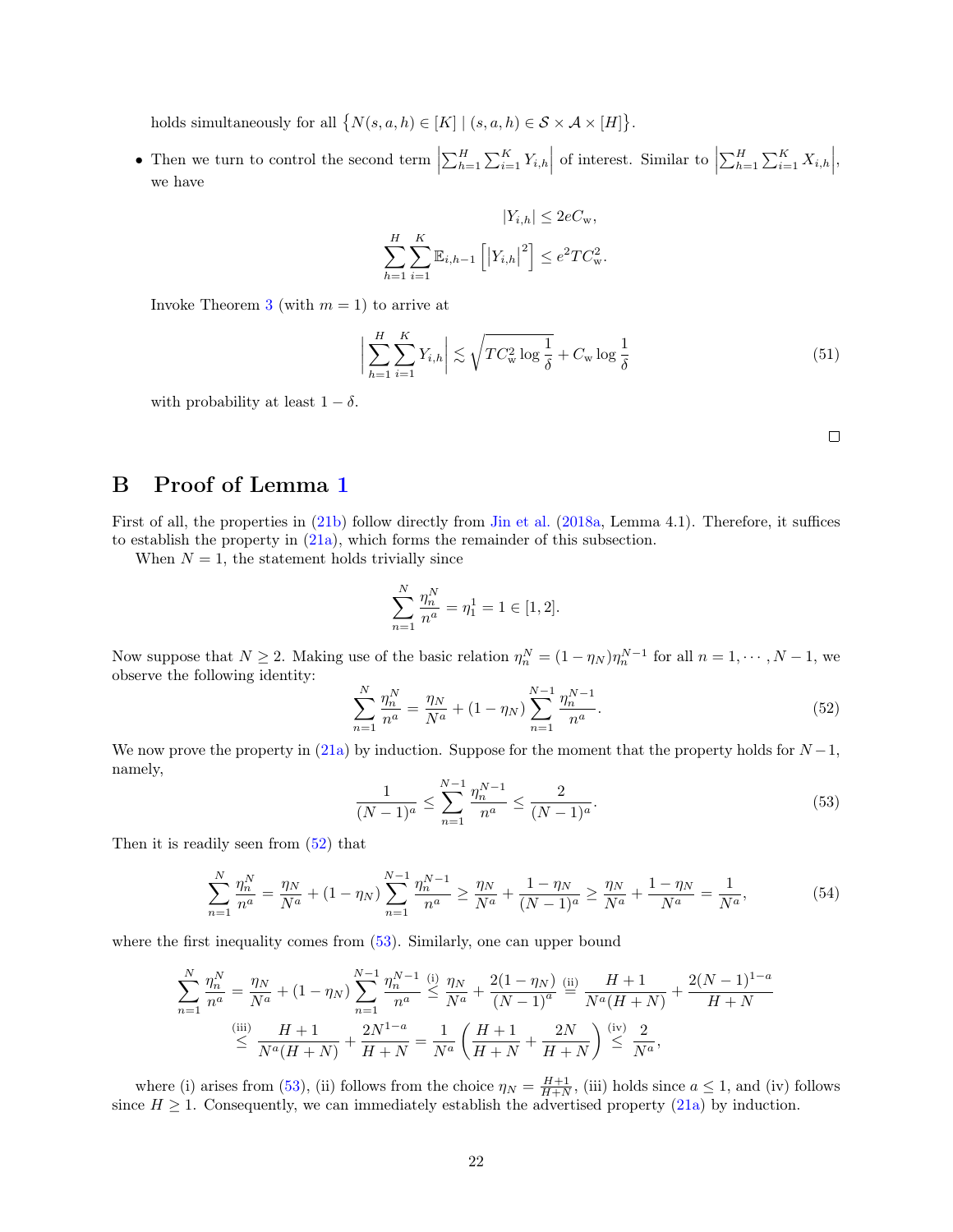# <span id="page-22-0"></span>C Proof of key lemmas in Section [4.3](#page-13-0)

### <span id="page-22-1"></span>C.1 Proof of Lemma [2](#page-14-0)

To begin with, suppose that we can prove

$$
Q_h^k(s, a) \ge Q_h^*(s, a) \qquad \text{for all } (k, h, s, a) \in [K] \times [H] \times \mathcal{S} \times \mathcal{A}.
$$
 (55)

Then this property would immediately lead to the claim w.r.t.  $V_h^k$ , namely,

<span id="page-22-5"></span>
$$
V_h^k(s) \ge Q_h^k(s, \pi_h^*(s)) \ge Q_h^*(s, \pi_h^*(s)) = V_h^*(s) \qquad \text{for all } (k, h, s) \in [K] \times [H] \times \mathcal{S}.
$$
 (56)

As a result, it suffices to focus on justifying the claim [\(55\)](#page-22-2), which we shall accomplish by induction.

- Base case. Given that the initialization obeys  $Q_h^1(s, a) = H \geq Q_h^*(s, a)$  for all  $(h, s, a) \in [H] \times S \times \mathcal{A}$ , the claim [\(55\)](#page-22-2) holds trivially when  $k = 1$ .
- Induction. Suppose that the claim  $(55)$  holds all the way up to the k-th episode, and we wish to establish it for the  $(k+1)$ -th episode as well. To complete the induction argument, it suffices to justify

<span id="page-22-2"></span>
$$
\min\left\{Q_h^{\mathsf{UCB},k+1}(s,a), Q_h^{\mathsf{R},k+1}(s,a)\right\} \ge Q_h^\star(s,a)
$$

according to line [12](#page-12-3) of Algorithm [3.](#page-12-2) Recognizing that  $Q_h^{\text{UCB},k+1}$  is computed via the standard UCB-Q update rule (see line [2](#page-10-8) of Algorithm [2\)](#page-10-1), we can readily invoke the argument in [Jin et al.](#page-57-2) [\(2018a,](#page-57-2) Lemma 4.3) to show that with probability at least  $1 - \delta$ ,

$$
Q_h^{\mathsf{UCB},k+1}(s,a) \ge Q_h^\star(s,a)
$$

holds simultaneously for all  $(k, h, s, a) \in [K] \times [H] \times S \times A$ . Therefore, it is sufficient to prove that

<span id="page-22-3"></span>
$$
Q_h^{\mathsf{R},k+1}(s,a) \ge Q_h^\star(s,a). \tag{57}
$$

The remainder of the proof is thus devoted to justifying [\(57\)](#page-22-3), assuming that the claim [\(55\)](#page-22-2) holds all the way up to  $k$ .

Since  $Q_h^{R,k}(s_h^k, a_h^k)$  is updated in the k-th episode while other entries of  $Q_h^{R,k}$  remain fixed, it suffices to verify

$$
Q_h^{\mathsf{R},k+1}(s_h^k, a_h^k) \ge Q_h^\star(s_h^k, a_h^k).
$$

We remind the readers of two important short-hand notation that shall be used when it is clear from the context:

- $N_h^k = N_h^k(s_h^k, a_h^k)$  denotes the number of times that the state-action pair  $(s_h^k, a_h^k)$  has been visited at step  $h$  by the end of the  $k$ -th episode;
- $k^n = k_h^n(s_h^k, a_h^k)$  denotes the index of the episode in which the state-action pair  $(s_h^k, a_h^k)$  is visited for the *n*-th time at step  $h$ .

**Step 1: decomposing**  $Q_h^{R,k+1}(s_h^k, a_h^k) - Q_h^*(s_h^k, a_h^k)$ . To begin with, the above definition of  $N_h^k$  and  $k^n$ allows us to write

<span id="page-22-4"></span>
$$
Q_h^{\mathsf{R},k+1}(s_h^k, a_h^k) = Q_h^{\mathsf{R},k^{N_h^k}+1}(s_h^k, a_h^k),\tag{58}
$$

since  $k^{N_h^k} = k^{N_h^k(s_h^k, a_h^k)} = k$ . According to the update rule (i.e., line [11](#page-12-8) in Algorithm [3](#page-12-2) and line [9](#page-10-9) in Algorithm [2\)](#page-10-1), we obtain

$$
\begin{split} Q^{\mathrm{R},k+1}_h(s_h^k,a_h^k) = Q^{\mathrm{R},k^{N_h^k}+1}_h(s_h^k,a_h^k) = (1-\eta_{N_h^k})Q^{\mathrm{R},k^{N_h^k}}_h(s_h^k,a_h^k) \\ &\quad + \eta_{N_h^k}\bigg\{r_h(s_h^k,a_h^k) + V_{h+1}^{k^{N_h^k}}(s_{h+1}^{k^{N_h^k}}) - V_{h+1}^{\mathrm{R},k^{N_h^k}}(s_{h+1}^{k^{N_h^k}}) + \mu_h^{\mathrm{ref},k^{N_h^k}+1}(s_h^k,a_h^k) + b_h^{\mathrm{R},k^{N_h^k}+1}\bigg\} \end{split}
$$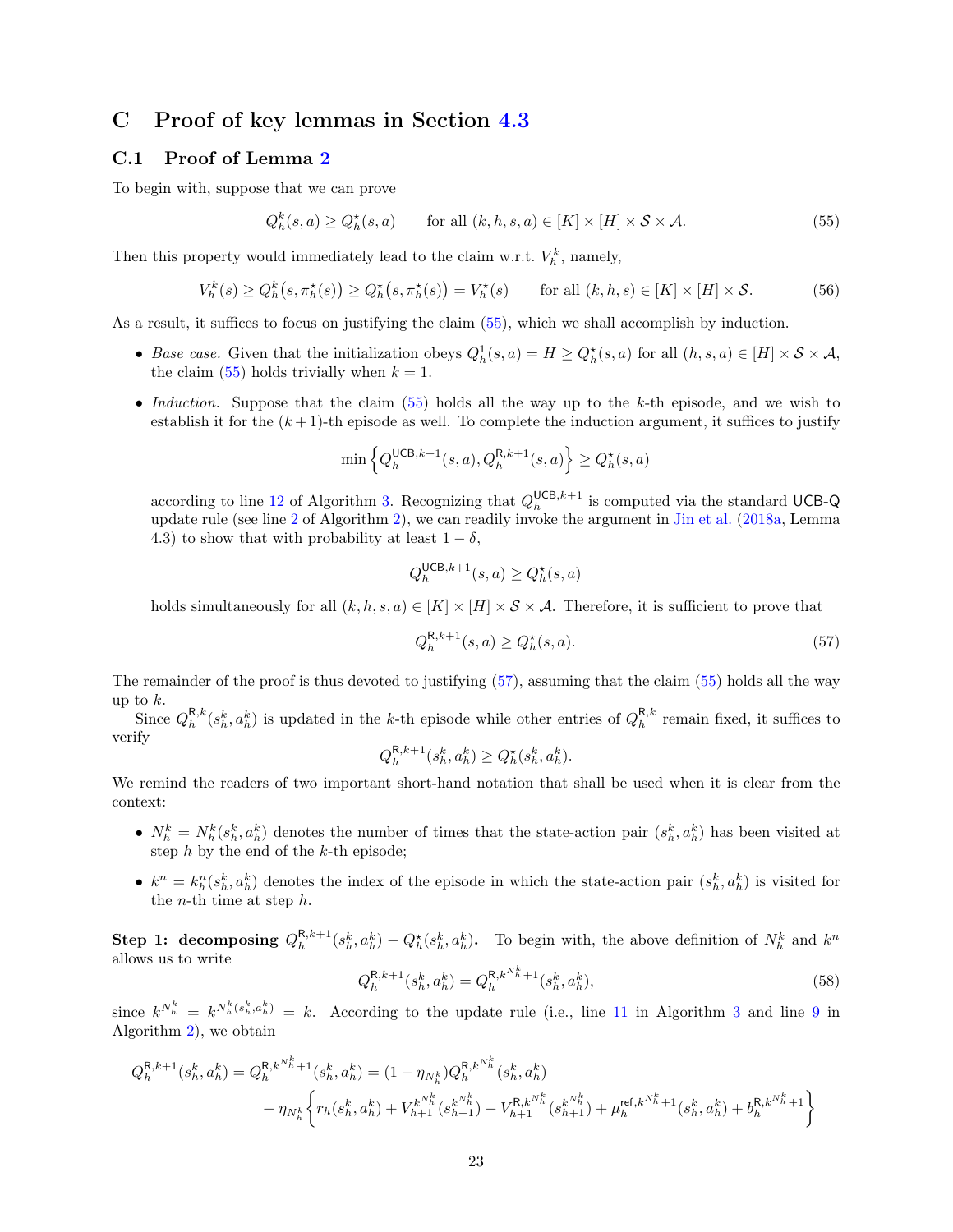$$
= (1 - \eta_{N_h^k}) Q_h^{R, k N_h^{k-1}+1}(s_h^k, a_h^k)
$$
  
+ 
$$
\eta_{N_h^k} \left\{ r_h(s_h^k, a_h^k) + V_{h+1}^{k N_h^k}(s_{h+1}^{k N_h^k}) - V_{h+1}^{R, k N_h^k}(s_{h+1}^{k N_h^k}) + \mu_h^{\text{ref}, k N_h^k+1}(s_h^k, a_h^k) + b_h^{R, k N_h^k+1} \right\},
$$

where the last identity again follows from our argument for justifying [\(58\)](#page-22-4). Applying this relation recursively and invoking the definitions of  $\eta_0^N$  and  $\eta_n^N$  in [\(19\)](#page-11-3), we are left with

$$
Q_h^{R,k+1}(s_h^k, a_h^k) = \eta_0^{N_h^k} Q_h^{R,1}(s_h^k, a_h^k)
$$
  
+ 
$$
\sum_{n=1}^{N_h^k} \eta_n^{N_h^k} \left\{ r_h(s_h^k, a_h^k) + V_{h+1}^{k^n}(s_{h+1}^{k^n}) - V_{h+1}^{R,k^n}(s_{h+1}^{k^n}) + \mu_h^{\text{ref},k^n+1}(s_h^k, a_h^k) + b_h^{R,k^n+1} \right\}.
$$
 (59)

Additionally, the basic relation  $\eta_0^{N_h^k} + \sum_{n=1}^{N_h^k} \eta_n^{N_h^k} = 1$  (see [\(19\)](#page-11-3) and [\(20\)](#page-11-4)) tells us that

<span id="page-23-6"></span><span id="page-23-0"></span>
$$
Q_h^{\star}(s_h^k, a_h^k) = \eta_0^{N_h^k} Q_h^{\star}(s_h^k, a_h^k) + \sum_{n=1}^{N_h^k} \eta_n^{N_h^k} Q_h^{\star}(s_h^k, a_h^k),\tag{60}
$$

which combined with [\(59\)](#page-23-0) leads to

$$
Q_{h}^{\mathsf{R},k+1}(s_{h}^{k}, a_{h}^{k}) - Q_{h}^{\star}(s_{h}^{k}, a_{h}^{k}) = \eta_{0}^{N_{h}^{k}}\left(Q_{h}^{\mathsf{R},1}(s_{h}^{k}, a_{h}^{k}) - Q_{h}^{\star}(s_{h}^{k}, a_{h}^{k})\right) + \sum_{n=1}^{N_{h}^{k}} \eta_{n}^{N_{h}^{k}}\left\{r_{h}(s_{h}^{k}, a_{h}^{k}) + V_{h+1}^{k^{n}}(s_{h+1}^{k^{n}}) - V_{h+1}^{\mathsf{R},k^{n}}(s_{h+1}^{k^{n}}) + \mu_{h}^{\mathsf{ref},k^{n}+1}(s_{h}^{k}, a_{h}^{k}) + b_{h}^{\mathsf{R},k^{n}+1} - Q_{h}^{\star}(s_{h}^{k}, a_{h}^{k})\right\}.
$$
 (61)

To continue, invoking the Bellman optimality equation

<span id="page-23-7"></span><span id="page-23-5"></span><span id="page-23-2"></span><span id="page-23-1"></span>
$$
Q_h^{\star}(s_h^k, a_h^k) = r_h(s_h^k, a_h^k) + P_{h,s_h^k, a_h^k} V_{h+1}^{\star}
$$
\n(62)

and using the construction of  $\mu_h^{\text{ref}}$  in line [11](#page-10-2) of Algorithm [2](#page-10-1) (which is the running mean of  $V_{h+1}^{\text{R}}$ ), we reach

$$
r_{h}(s_{h}^{k}, a_{h}^{k}) + V_{h+1}^{k^{n}}(s_{h+1}^{k^{n}}) - V_{h+1}^{R,k^{n}}(s_{h+1}^{k^{n}}) + \mu_{h}^{\text{ref},k^{n}+1}(s_{h}^{k}, a_{h}^{k}) + b_{h}^{R,k^{n}+1} - Q_{h}^{\star}(s_{h}^{k}, a_{h}^{k})
$$
  
\n
$$
= V_{h+1}^{k^{n}}(s_{h+1}^{k^{n}}) - V_{h+1}^{R,k^{n}}(s_{h+1}^{k^{n}}) + \frac{\sum_{i=1}^{n} V_{h+1}^{R,k^{i}}(s_{h+1}^{k^{i}})}{n} - P_{h,s_{h}^{k},a_{h}^{k}}V_{h+1}^{\star} + b_{h}^{R,k^{n}+1}
$$
  
\n
$$
= P_{h,s_{h}^{k},a_{h}^{k}}\left\{V_{h+1}^{k^{n}} - V_{h+1}^{R,k^{n}}\right\} + \frac{\sum_{i=1}^{n} P_{h,s_{h}^{k},a_{h}^{k}}(V_{h+1}^{R,k^{i}})}{n} - P_{h,s_{h}^{k},a_{h}^{k}}V_{h+1}^{\star} + b_{h}^{R,k^{n}+1} + \xi_{h}^{k^{n}},
$$
  
\n
$$
= P_{h,s_{h}^{k},a_{h}^{k}}\left\{V_{h+1}^{k^{n}} - V_{h+1}^{\star} + \frac{\sum_{i=1}^{n} \left(V_{h+1}^{R,k^{i}} - V_{h+1}^{R,k^{n}}\right)}{n}\right\} + b_{h}^{R,k^{n}+1} + \xi_{h}^{k^{n}}.
$$
  
\n(64)

Here, we have introduced the following quantity

<span id="page-23-4"></span><span id="page-23-3"></span>
$$
\xi_h^{k^n} := \left(P_h^{k^n} - P_{h,s_h^k,a_h^k}\right) \left(V_{h+1}^{k^n} - V_{h+1}^{\mathsf{R},k^n}\right) + \frac{1}{n} \sum_{i=1}^n \left(P_h^{k^i} - P_{h,s_h^k,a_h^k}\right) V_{h+1}^{\mathsf{R},k^i},\tag{65}
$$

with the notation  $P_h^k$  defined in [\(22\)](#page-13-4). Putting [\(64\)](#page-23-1) and [\(61\)](#page-23-2) together leads to the following decomposition

$$
Q_{h}^{\mathsf{R},k+1}(s_{h}^{k}, a_{h}^{k}) - Q_{h}^{\star}(s_{h}^{k}, a_{h}^{k}) = \eta_{0}^{N_{h}^{k}} \left(Q_{h}^{\mathsf{R},1}(s_{h}^{k}, a_{h}^{k}) - Q_{h}^{\star}(s_{h}^{k}, a_{h}^{k})\right) + \sum_{n=1}^{N_{h}^{k}} \eta_{n}^{N_{h}^{k}} \left\{ P_{h,s_{h}^{k}, a_{h}^{k}} \left( V_{h+1}^{k^{n}} - V_{h+1}^{\star} + \frac{\sum_{i=1}^{n} \left( V_{h+1}^{\mathsf{R},k^{i}} - V_{h+1}^{\mathsf{R},k^{n}} \right)}{n} \right) + b_{h}^{\mathsf{R},k^{n}+1} + \xi_{h}^{k^{n}} \right\}.
$$
 (66)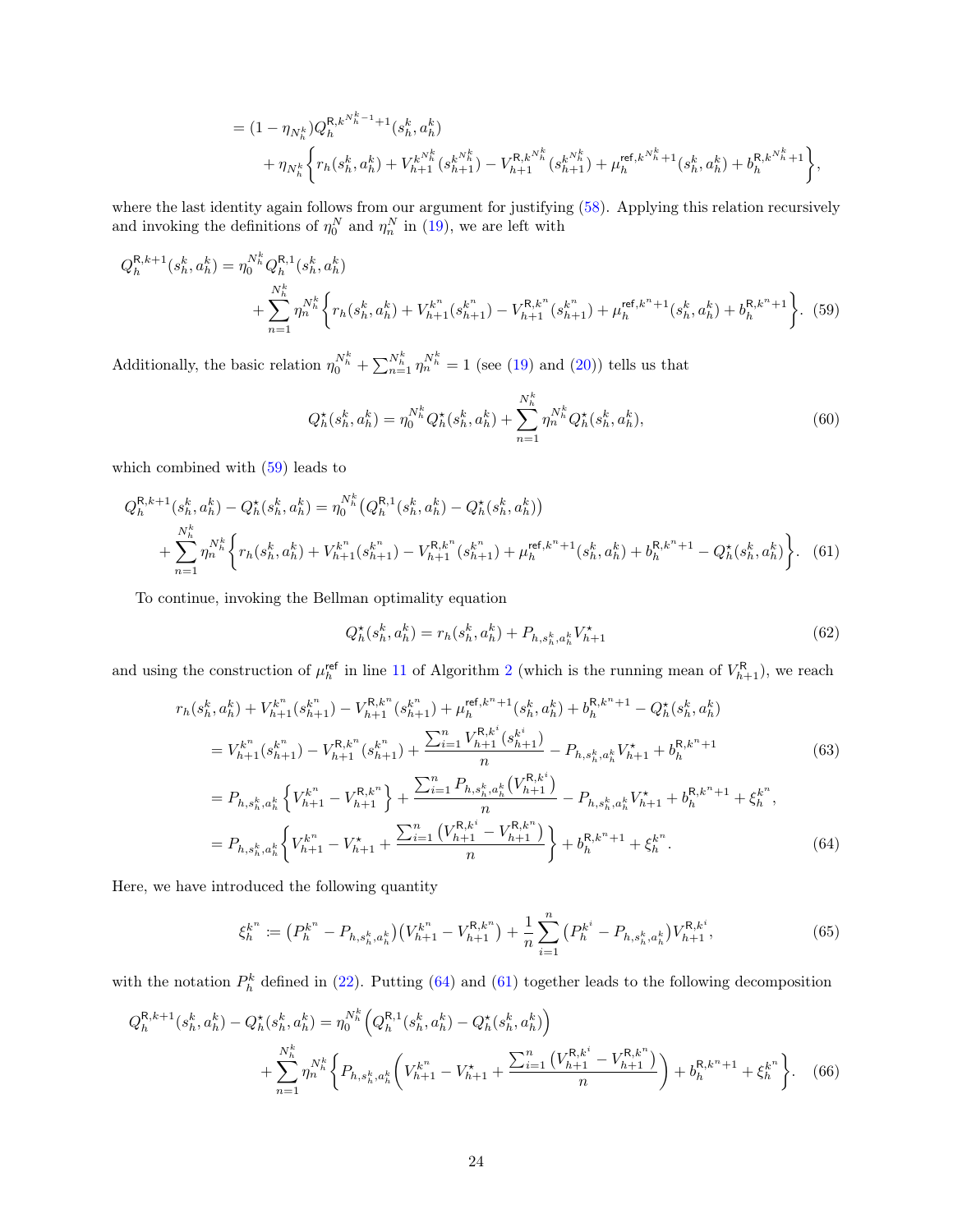Step 2: two key quantities for lower bounding  $Q_h^{R,k+1}(s_h^k, a_h^k) - Q_h^*(s_h^k, a_h^k)$ . In order to develop a lower bound on  $Q_h^{R,k+1}(s_h^k, a_h^k) - Q_h^*(s_h^k, a_h^k)$  based on the decomposition [\(66\)](#page-23-3), we make note of several simple facts as follows.

- (i) The initialization satisfies  $Q_h^{R,1}(s_h^k, a_h^k) Q_h^*(s_h^k, a_h^k) \geq 0$ .
- (ii) For any  $1 \leq k^n \leq k$ , one has

$$
V_{h+1}^{k^n} \ge V_{h+1}^\star,\tag{67}
$$

owing to the induction hypotheses  $(55)$  and  $(56)$  that hold up to k.

(iii) For all  $0 \leq i \leq n$  and any  $s \in \mathcal{S}$ , one has

$$
V_{h+1}^{\mathsf{R},k^{i}}(s) - V_{h+1}^{\mathsf{R},k^{n}}(s) \ge 0,
$$
\n(68)

which holds since the reference value  $V_h^{\mathsf{R}}(s)$  is monotonically non-increasing in view of the monotonicity of  $V_h(s)$  in [\(24b\)](#page-13-3) and the update rule in line [16](#page-9-3) of Algorithm [3.](#page-12-2)

The above three facts taken collectively with [\(66\)](#page-23-3) allow one to drop several terms and yield

<span id="page-24-0"></span>
$$
Q_h^{\mathsf{R},k+1}(s_h^k, a_h^k) - Q_h^\star(s_h^k, a_h^k) \ge \sum_{n=1}^{N_h^k} \eta_n^{N_h^k}(b_h^{\mathsf{R},k^n+1} + \xi_h^{k^n}).\tag{69}
$$

In the sequel, we aim to establish  $Q_h^{R,k+1}(s_h^k, a_h^k) \ge Q_h^*(s_h^k, a_h^k)$  based on this inequality [\(69\)](#page-24-0).

As it turns out, if one could show that

<span id="page-24-1"></span>
$$
\left| \sum_{n=1}^{N_h^k} \eta_n^{N_h^k} \xi_h^{k^n} \right| \le \sum_{n=1}^{N_h^k} \eta_n^{N_h^k} b_h^{R,k^n+1},\tag{70}
$$

then taking this together with [\(69\)](#page-24-0) and the triangle inequality would immediately lead to the desired result

$$
Q_h^{\mathsf{R},k+1}(s_h^k, a_h^k) - Q_h^{\star}(s_h^k, a_h^k) \ge \sum_{n=1}^{N_h^k} \eta_n^{N_h^k} b_h^{\mathsf{R},k^n+1} - \left| \sum_{n=1}^{N_h^k} \eta_n^{N_h^k} \xi_h^{k^n} \right| \ge 0. \tag{71}
$$

As a result, the remaining steps come down to justifying the claim [\(70\)](#page-24-1). In order to do so, we need to control the following two quantities (in view of  $(65)$ )

<span id="page-24-2"></span>
$$
I_1 \coloneqq \sum_{n=1}^{N_h^k} \eta_n^{N_h^k} \big( P_h^{k^n} - P_{h,s_h^k,a_h^k} \big) \big( V_{h+1}^{k^n} - V_{h+1}^{R,k^n} \big), \tag{72a}
$$

<span id="page-24-4"></span>
$$
I_2 := \sum_{n=1}^{N_h^k} \frac{1}{n} \eta_n^{N_h^k} \sum_{i=1}^n \left( P_h^{k^i} - P_{h,s_h^k,a_h^k} \right) V_{h+1}^{\mathbf{R},k^i}
$$
(72b)

separately, which constitutes the next two steps. As will be seen momentarily, these two terms can be controlled in a similar fashion using Freedman's inequality.

**Step 3: controlling**  $I_1$ . In the following, we intend to invoke Lemma [7](#page-18-2) to control the term  $I_1$  defined in [\(72a\)](#page-24-2). To begin with, consider any  $(N, h) \in [K] \times [H]$ , and introduce

$$
W_{h+1}^i := V_{h+1}^i - V_{h+1}^{\mathcal{R},i} \qquad \text{and} \qquad u_h^i(s,a,N) := \eta_{N_h^i(s,a)}^N \ge 0. \tag{73}
$$

Accordingly, we can derive and define

<span id="page-24-3"></span>
$$
||W_{h+1}^{i}||_{\infty} \le ||V_{h+1}^{\mathsf{R},i}||_{\infty} + ||V_{h+1}^{i}||_{\infty} \le 2H =: C_{\mathbf{w}},
$$
\n(74)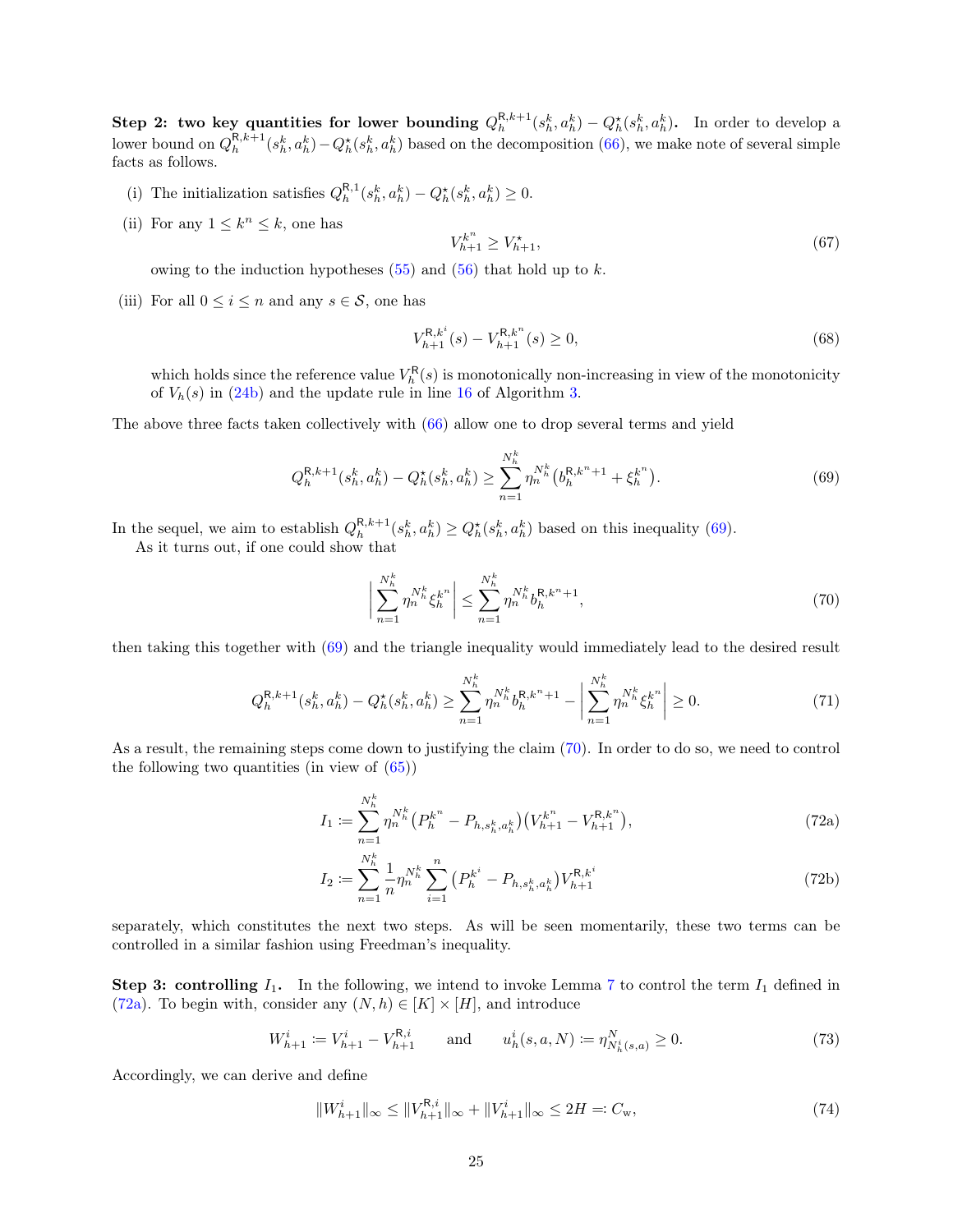and

<span id="page-25-3"></span>
$$
\max_{N,h,s,a \in [K] \times [H] \times \mathcal{S} \times \mathcal{A}} \eta_{N_h^i(s,a)}^N \le \frac{2H}{N} =: C_{\mathbf{u}},\tag{75}
$$

where the last inequality follows since (according to Lemma [1](#page-12-1) and the definition in [\(19\)](#page-11-3))

$$
\eta_{N_h^i(s,a)}^N \le \frac{2H}{N}, \quad \text{if } 1 \le N_h^i(s,a) \le N;
$$
  

$$
\eta_{N_h^i(s,a)}^N = 0, \quad \text{if } N_h^i(s,a) > N.
$$

Moreover, observed from  $(20)$ , we have

<span id="page-25-4"></span><span id="page-25-0"></span>
$$
0 \le \sum_{n=1}^{N} u_h^{k_h^n(s,a)}(s,a,N) = \sum_{n=1}^{N} \eta_n^N \le 1
$$
\n(76)

holds for all  $(N, s, a) \in [K] \times S \times A$ . Therefore, choosing  $(N, s, a) = (N_h^k, s_h^k, a_h^k)$  and applying Lemma [7](#page-18-2) with the quantities [\(73\)](#page-24-3) implies that, with probability at least  $1 - \delta$ ,

$$
|I_{1}| = \left| \sum_{n=1}^{N_{h}^{k}} \eta_{n}^{N_{h}^{k}} (P_{h}^{k^{n}} - P_{h,s_{h}^{k},a_{h}^{k}}) (V_{h+1}^{k^{n}} - V_{h+1}^{R,k^{n}}) \right| = \left| \sum_{i=1}^{k} X_{i}(s_{h}^{k}, a_{h}^{k}, h, N_{h}^{k}) \right|
$$
  

$$
\lesssim \sqrt{C_{u} \log^{2} \frac{SAT}{\delta}} \sqrt{\sum_{n=1}^{N_{h}^{k}} u_{h}^{k^{n}}(s_{h}^{k}, a_{h}^{k}, N_{h}^{k}) \text{Var}_{h,s_{h}^{k},a_{h}^{k}} (W_{h+1}^{k^{n}})} + \left(C_{u}C_{w} + \sqrt{\frac{C_{u}}{N}} C_{w}\right) \log^{2} \frac{SAT}{\delta}
$$
  

$$
\asymp \sqrt{\frac{H}{N_{h}^{k}} \log^{2} \frac{SAT}{\delta}} \sqrt{\sum_{n=1}^{N_{h}^{k}} \eta_{n}^{N_{h}^{k}} \text{Var}_{h,s_{h}^{k},a_{h}^{k}} (V_{h+1}^{k^{n}} - V_{h+1}^{R,k^{n}})} + \frac{H^{2} \log^{2} \frac{SAT}{\delta}}{N_{h}^{k}} \tag{77}
$$

$$
\lesssim \sqrt{\frac{H}{N_h^k} \log^2 \frac{SAT}{\delta}} \sqrt{\sigma_h^{\text{adv}, k^{N_h^k} + 1} (s_h^k, a_h^k) - (\mu_h^{\text{adv}, k^{N_h^k} + 1} (s_h^k, a_h^k))^2} + \frac{H^2 \log^2 \frac{SAT}{\delta}}{(N_h^k)^{3/4}},
$$
(78)

where the proof of the last inequality [\(78\)](#page-25-0) needs additional explanation and is postponed to Appendix [C.1.1](#page-27-0) to streamline the presentation.

**Step 4: controlling**  $I_2$ . Next, we turn attention to the quantity  $I_2$  defined in [\(72b\)](#page-24-4). Rearranging terms in the definition [\(72b\)](#page-24-4), we are left with

$$
I_2 = \sum_{n=1}^{N_h^k} \eta_n^{N_h^k} \frac{\sum_{i=1}^n (P_h^{k^i} - P_{h,s_h^k,a_h^k}) V_{h+1}^{R,k^i}}{n} = \sum_{i=1}^{N_h^k} \left( \sum_{n=i}^{N_h^k} \frac{\eta_n^{N_h^k}}{n} \right) (P_h^{k^i} - P_{h,s_h^k,a_h^k}) V_{h+1}^{R,k^i},
$$

which can again be controlled by invoking Lemma [7.](#page-18-2) To do so, we abuse the notation by taking

$$
W_{h+1}^{i} := V_{h+1}^{\mathsf{R},i} \qquad \text{and} \qquad u_h^{i}(s,a,N) := \sum_{n=N_h^{i}(s,a)}^{N} \frac{\eta_n^N}{n} \ge 0.
$$
 (79)

These quantities satisfy

<span id="page-25-2"></span><span id="page-25-1"></span>
$$
\left\|W_{h+1}^{i}\right\|_{\infty} \leq \left\|V_{h+1}^{\mathsf{R},i}\right\|_{\infty} \leq H =: C_{\mathbf{w}} \tag{80}
$$

and, according to Lemma [1,](#page-12-1)

$$
\max_{N,h,s,a \in [K] \times [H] \times S \times A} \sum_{n=N_h^i(s,a)}^{N} \frac{\eta_n^N}{n} \le \sum_{n=1}^{N} \frac{\eta_n^N}{n} \le \frac{2}{N} =: C_u.
$$
\n(81)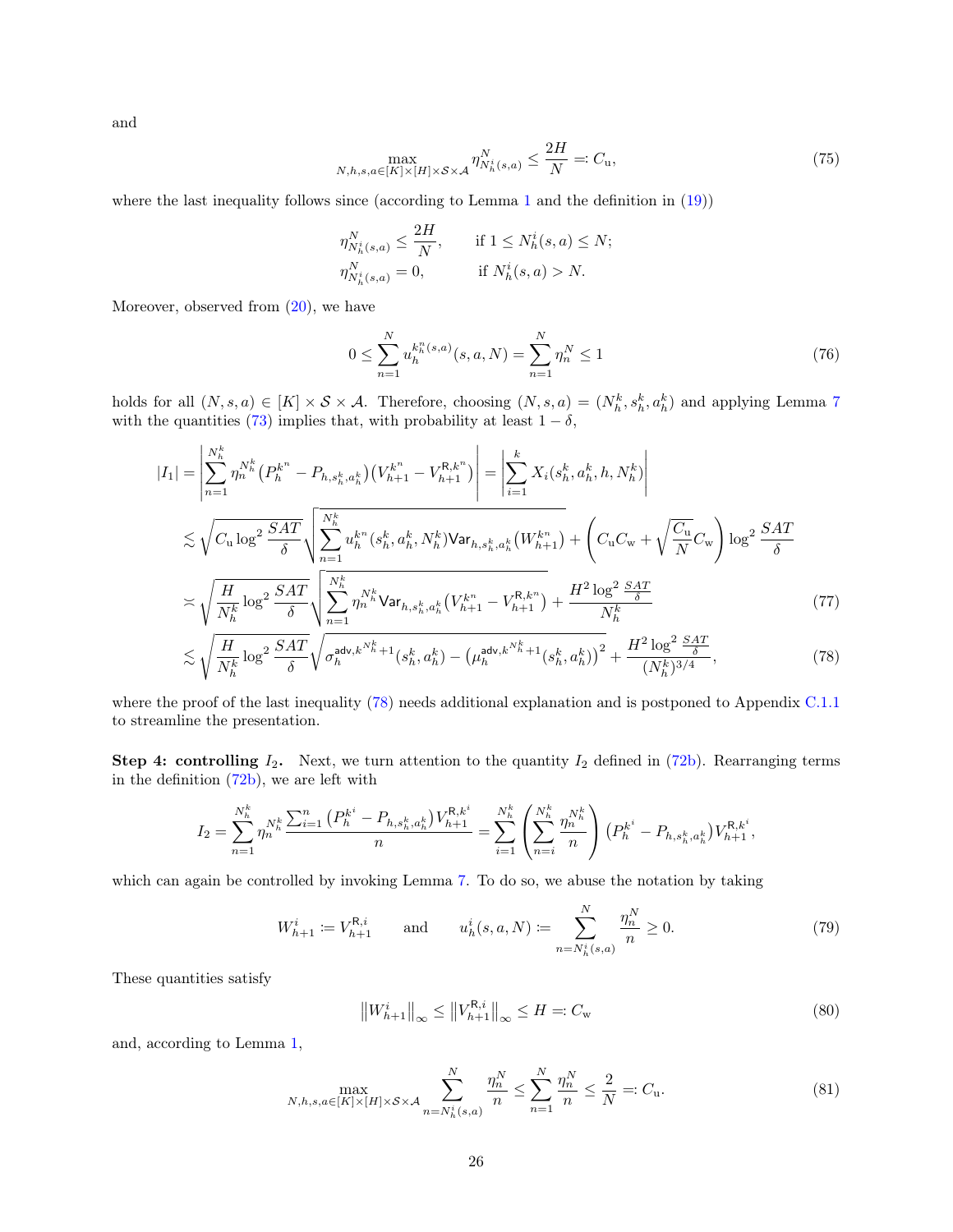Then it is readily seen from [\(81\)](#page-25-1) that

<span id="page-26-3"></span><span id="page-26-2"></span><span id="page-26-0"></span>
$$
0 \le \sum_{n=1}^{N} u_h^{k_h^n(s,a)}(s,a,N) \le \sum_{n=1}^{N} \frac{2}{N} \le 2.
$$
\n(82)

holds for all  $(N, s, a) \in [K] \times S \times A$ .

With the above relations in mind, Taking  $(N, s, a) = (N_h^k, s_h^k, a_h^k)$  and applying Lemma [7](#page-18-2) w.r.t. the quantities [\(79\)](#page-25-2) reveals that

$$
|I_2| = \left| \sum_{i=1}^{N_h^k} \sum_{n=i}^{N_h^k} \frac{\eta_n^{N_h^k}}{n} \left( P_h^{k^i} - P_{h,s_h^k,a_h^k} \right) V_{h+1}^{R,k^i} \right| = \left| \sum_{i=1}^k X_i(s_h^k, a_h^k, h, N_h^k) \right|
$$
\n
$$
\left| \sum_{i=1}^K \sum_{n=i}^{N_h^k} \sqrt{P_h^{k^i} \left( \sum_{j=1}^K \sum_{j=1}^K \eta_j^{N_h^k} \right)} \right|
$$
\n
$$
\left| \sum_{i=1}^K \sum_{j=1}^K \eta_j^{N_h^k} \right|
$$
\n
$$
\left| \sum_{j=1}^K \sum_{j=1}^K \eta_j^{N_h^k} \right|
$$
\n
$$
\left| \sum_{j=1}^K \sum_{j=1}^K \eta_j^{N_h^k} \right|
$$
\n
$$
\left| \sum_{j=1}^K \sum_{j=1}^K \eta_j^{N_h^k} \right|
$$
\n
$$
\left| \sum_{j=1}^K \sum_{j=1}^K \eta_j^{N_h^k} \right|
$$
\n
$$
\left| \sum_{j=1}^K \sum_{j=1}^K \eta_j^{N_h^k} \right|
$$
\n
$$
\left| \sum_{j=1}^K \sum_{j=1}^K \eta_j^{N_h^k} \right|
$$
\n
$$
\left| \sum_{j=1}^K \sum_{j=1}^K \eta_j^{N_h^k} \right|
$$
\n
$$
\left| \sum_{j=1}^K \sum_{j=1}^K \eta_j^{N_h^k} \right|
$$
\n
$$
\left| \sum_{j=1}^K \sum_{j=1}^K \eta_j^{N_h^k} \right|
$$
\n
$$
\left| \sum_{j=1}^K \sum_{j=1}^K \eta_j^{N_h^k} \right|
$$
\n
$$
\left| \sum_{j=1}^K \sum_{j=1}^K \sum_{j=1}^K \eta_j^{N_h^k} \right|
$$
\n
$$
\left| \sum_{j=1}^K \sum_{j=1}^K \eta_j^{N_h^k} \right|
$$

$$
\lesssim \sqrt{C_{\rm u} \log^2 \frac{SAT}{\delta}} \sqrt{\sum_{n=1}^{N_h^k} u_h^{k^n} (s_h^k, a_h^k, N_h^k) \text{Var}_{h, s_h^k, a_h^k} (W_{h+1}^{k^n})} + \left(C_{\rm u} C_{\rm w} + \sqrt{\frac{C_{\rm u}}{N}} C_{\rm w}\right) \log^2 \frac{SAT}{\delta}
$$
\n
$$
\lesssim \sqrt{\frac{1}{N_h^k} \log^2 \frac{SAT}{\delta}} \sqrt{\frac{1}{N_h^k} \sum_{n=1}^{N_h^k} \text{Var}_{h, s_h^k, a_h^k} (V_{h+1}^{R,k^n})} + \frac{H}{N_h^k} \log^2 \frac{SAT}{\delta}
$$
\n
$$
(84)
$$

$$
\lesssim \sqrt{\frac{1}{N_h^k} \log^2 \frac{SAT}{\delta}} \sqrt{\sigma_h^{\text{ref},k^{N_h^k}+1}(s_h^k, a_h^k) - (\mu_h^{\text{ref},k^{N_h^k}+1}(s_h^k, a_h^k))^2} + \frac{H}{(N_h^k)^{3/4}} \log^2 \frac{SAT}{\delta} \tag{85}
$$

with probability exceeding  $1 - \delta$ , where the proof of the last inequality [\(85\)](#page-26-0) is deferred to Appendix [C.1.2](#page-30-0) in order to streamline presentation.

Step 5: combining the above bounds. Summing up the results in  $(78)$  and  $(85)$ , we arrive at an upper bound on  $\left| \sum_{n=1}^{N_h^k} \eta_n^{N_h^k} \xi_h^{k^n} \right|$  as follows:

$$
\begin{split}\n\left| \sum_{n=1}^{N_h^k} \eta_n^{N_h^k} \xi_h^{k^n} \right| &\leq |I_1| + |I_2| \\
&\lesssim \sqrt{\frac{H}{N_h^k} \log^2 \frac{SAT}{\delta}} \sqrt{\sigma_h^{\text{adv}, k^{N_h^k} + 1} (s_h^k, a_h^k) - (\mu_h^{\text{adv}, k^{N_h^k} + 1} (s_h^k, a_h^k))^2} \\
&\quad + \sqrt{\frac{1}{N_h^k} \log^2 \frac{SAT}{\delta}} \sqrt{\sigma_h^{\text{ref}, k^{N_h^k} + 1} (s_h^k, a_h^k) - (\mu_h^{\text{ref}, k^{N_h^k} + 1} (s_h^k, a_h^k))^2} + \frac{H^2 \log^2 \frac{SAT}{\delta}}{(N_h^k)^{3/4}} \\
&\leq B_h^{R, k^{N_h^k} + 1} (s_h^k, a_h^k) + c_b \frac{H^2 \log^2 \frac{SAT}{\delta}}{(N_h^k)^{3/4}}\n\end{split} \tag{86}
$$

for some sufficiently large constant  $c_b > 0$ , where the last line follows from the definition of  $B_h^{R,k}^{N_h^k+1}(s_h^k, a_h^k)$ in line [16](#page-10-10) of Algorithm [2.](#page-10-1)

In order to establish the desired bound [\(70\)](#page-24-1), we still need to control the sum  $\sum_{n=1}^{N_h^k} \eta_n^{N_h^k} b_h^{R,k^n+1}$ . Towards this end, the definition of  $b_h^{R,k^n+1}$  (resp.  $\delta_h^R$ ) in line [8](#page-10-4) (resp. line [17\)](#page-10-11) of Algorithm [2](#page-10-1) yields

<span id="page-26-1"></span>
$$
b_h^{R,k^n+1} = \left(1 - \frac{1}{\eta_n}\right) B_h^{R,k^n} (s_h^k, a_h^k) + \frac{1}{\eta_n} B_h^{R,k^n+1} (s_h^k, a_h^k) + \frac{c_b}{n^{3/4}} H^2 \log^2 \frac{SAT}{\delta}.
$$
 (87)

This taken collectively with the definition [\(19\)](#page-11-3) of  $\eta_n^N$  allows us to expand

$$
\sum_{n=1}^{N_h^k} \eta^{N_h^k}_n b_h^{\mathsf{R},k^n+1}
$$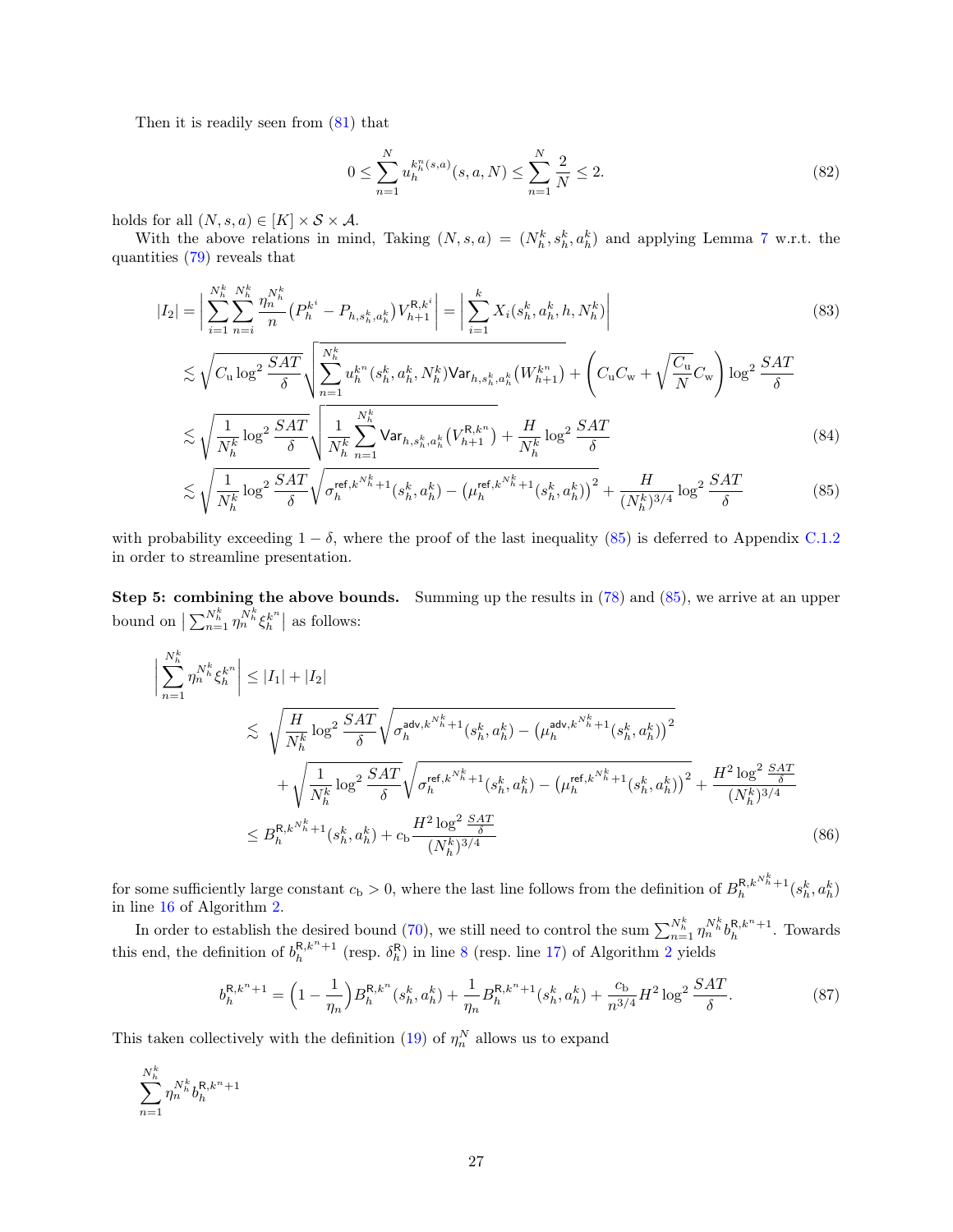$$
= \sum_{n=1}^{N_h^k} \prod_{i=n+1}^{N_h^k} (1 - \eta_i) \left( \left( 1 - \frac{1}{\eta_n} \right) B_h^{R,k^n}(s_h^k, a_h^k) + \frac{1}{\eta_n} B_h^{R,k^n+1}(s_h^k, a_h^k) \right) + c_b \sum_{n=1}^{N_h^k} \frac{\eta_n^{N_h^k}}{n^{3/4}} H^2 \log^2 \frac{SAT}{\delta}
$$
  
\n
$$
= \sum_{n=1}^{N_h^k} \prod_{i=n+1}^{N_h^k} (1 - \eta_i) \left( -(1 - \eta_n) B_h^{R,k^n}(s_h^k, a_h^k) + B_h^{R,k^n+1}(s_h^k, a_h^k) \right) + c_b \sum_{n=1}^{N_h^k} \frac{\eta_n^{N_h^k}}{n^{3/4}} H^2 \log^2 \frac{SAT}{\delta}
$$
  
\n
$$
= \sum_{n=1}^{N_h^k} \left( \prod_{i=n+1}^{N_h^k} (1 - \eta_i) B_h^{R,k^n+1}(s_h^k, a_h^k) - \prod_{i=n}^{N_h^k} (1 - \eta_i) B_h^{R,k^n}(s_h^k, a_h^k) \right) + c_b \sum_{n=1}^{N_h^k} \frac{\eta_n^{N_h^k}}{n^{3/4}} H^2 \log^2 \frac{SAT}{\delta}
$$
  
\n
$$
\stackrel{\text{(i)}}{=} \sum_{n=1}^{N_h^k} \prod_{i=n+1}^{N_h^k} (1 - \eta_i) B_h^{R,k^n+1}(s_h^k, a_h^k) - \sum_{n=2}^{N_h^k} \prod_{i=n+1}^{N_h^k} (1 - \eta_i) B_h^{R,k^n+1}(s_h^k, a_h^k) + c_b \sum_{n=1}^{N_h^k} \frac{\eta_n^{N_h^k}}{n^{3/4}} H^2 \log^2 \frac{SAT}{\delta}
$$
  
\n
$$
\stackrel{\text{(ii)}}{=} \sum_{n=1}^{N_h^k} \prod_{i=n+1}^{N_h^k} (1 - \eta_i) B_h^{R,k^n+1}(s_h^k, a_h^k) - \sum_{n=1}^{N_h^k} \prod_{i=n+1}^{N_h^k} (1 - \eta_i) B_h^{R,k^n+1}(s_h^k, a_h^k)
$$

Here, (i) is valid due to the fact that  $B_h^{R,k} (s_h^k, a_h^k) = 0$ ; (ii) follows from the fact that

$$
\sum_{n=2}^{N_h^k} \prod_{i=n}^{N_h^k} (1 - \eta_i) B_h^{R, k^n}(s_h^k, a_h^k) = \sum_{n=1}^{N_h^k - 1} \prod_{i=n+1}^{N_h^k} (1 - \eta_i) B_h^{R, k^{n+1}}(s_h^k, a_h^k)
$$

$$
= \sum_{n=1}^{N_h^k - 1} \prod_{i=n+1}^{N_h^k} (1 - \eta_i) B_h^{R, k^n + 1}(s_h^k, a_h^k),
$$

where the first relation can be seen by replacing n with  $n + 1$ , and the last relation holds true since the state-action pair  $(s_h^k, a_h^k)$  has not been visited at step h between the  $(k^n+1)$ -th episode and the  $(k^{n+1}-1)$ -th episode. Combining the above identity [\(88\)](#page-27-1) with the following property (see Lemma [1\)](#page-12-1)

<span id="page-27-3"></span><span id="page-27-1"></span>
$$
\frac{1}{(N_h^k)^{3/4}} \le \sum_{n=1}^{N_h^k} \frac{\eta_n^{N_h^k}}{n^{3/4}} \le \frac{2}{(N_h^k)^{3/4}},
$$

we can immediately demonstrate that

<span id="page-27-2"></span>
$$
B_h^{\mathsf{R},k^{N_h^k}+1}(s_h^k, a_h^k) + c_\mathsf{b} \frac{H^2 \log^2 \frac{SAT}{\delta}}{(N_h^k)^{3/4}} \le \sum_{n=1}^{N_h^k} \eta_n^{N_h^k} b_h^{\mathsf{R},k^n+1} \le B_h^{\mathsf{R},k^{N_h^k}+1}(s_h^k, a_h^k) + 2c_\mathsf{b} \frac{H^2 \log^2 \frac{SAT}{\delta}}{(N_h^k)^{3/4}}.\tag{89}
$$

Taking [\(86\)](#page-26-1) and [\(89\)](#page-27-2) collectively demonstrates that

$$
\left| \sum_{n=1}^{N_h^k} \eta_n^{N_h^k} \xi_h^{k^n} \right| \le B_h^{\mathsf{R},k^{N_h^k}+1}(s_h^k, a_h^k) + c_\mathsf{b} \frac{H^2 \log^2 \frac{SAT}{\delta}}{(N_h^k)^{3/4}} \le \sum_{n=1}^{N_h^k} \eta_n^{N_h^k} b_h^{\mathsf{R},k^n+1} \tag{90}
$$

as claimed in [\(70\)](#page-24-1). We have thus concluded the proof of Lemma [2](#page-14-0) based on the argument in Step 2.

#### <span id="page-27-0"></span>C.1.1 Proof of the inequality [\(78\)](#page-25-0)

In order to establish the inequality [\(78\)](#page-25-0), it suffices to look at the following term

$$
I_3 := \sum_{n=1}^{N_h^k} \eta_n^{N_h^k} \mathsf{Var}_{h, s_h^k, a_h^k} \big( V_{h+1}^{k^n} - V_{h+1}^{\mathsf{R}, k^n} \big) - \sigma_h^{\mathsf{adv}, k^{N_h^k} + 1} (s_h^k, a_h^k) + \big( \mu_h^{\mathsf{adv}, k^{N_h^k} + 1} (s_h^k, a_h^k) \big)^2, \tag{91}
$$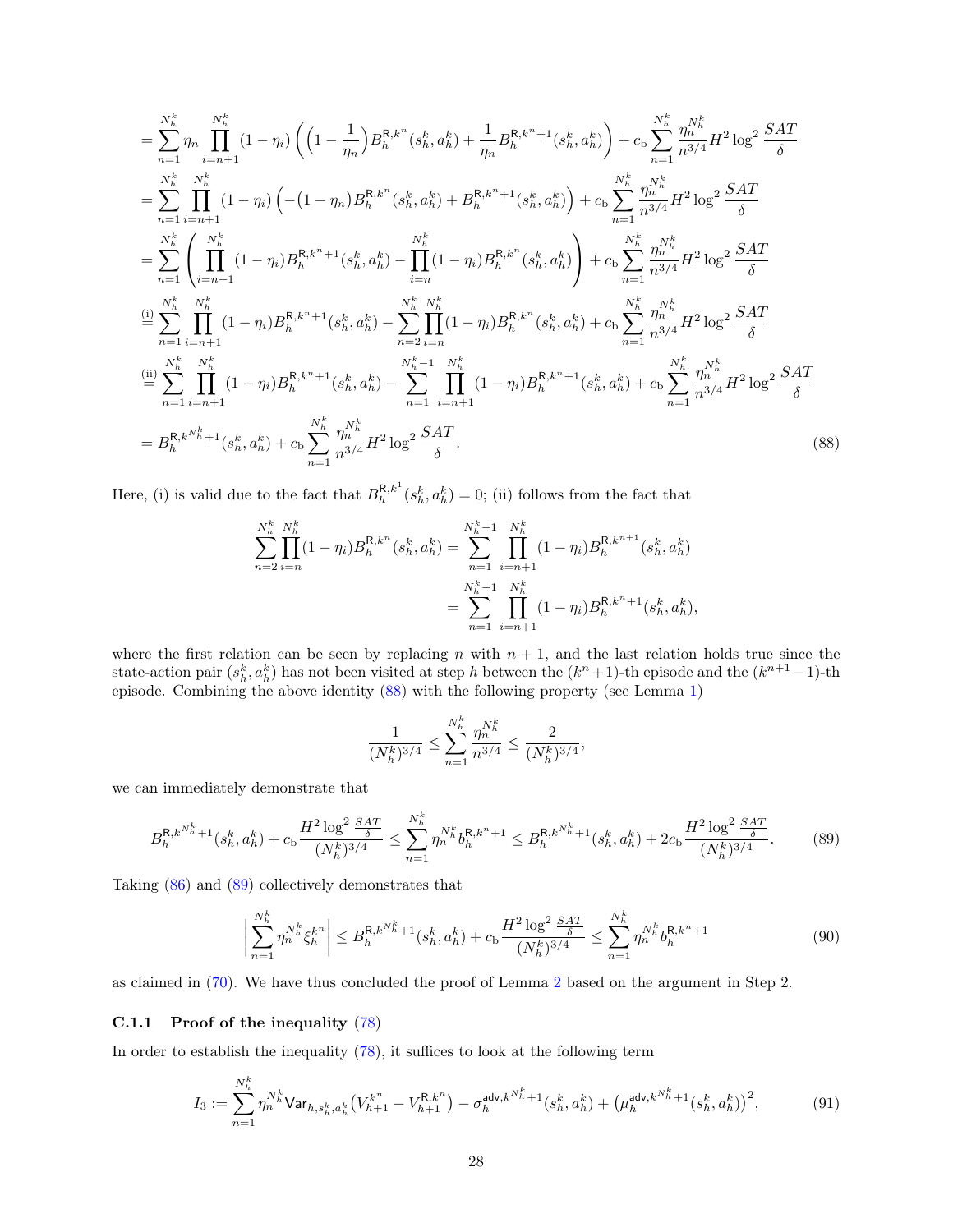which forms the main content of this subsection.

First of all, the update rules of  $\mu_h^{\text{adv},k^{n+1}}$  and  $\sigma_h^{\text{adv},k^{n+1}}$  in lines [13-](#page-10-12)[14](#page-10-13) of Algorithm [2](#page-10-1) tell us that

$$
\mu^{{\rm adv},k^{n+1}}_{h}(s^k_h,a^k_h)=\mu^{{\rm adv},k^n+1}_{h}(s^k_h,a^k_h)= (1-\eta_n)\mu^{{\rm adv},k^n}_{h}(s^k_h,a^k_h)+\eta_n\big(V^{k^n}_{h+1}(s^{k^n}_{h+1})-V^{R,k^n}_{h+1}(s^{k^n}_{h+1})\big),\\ \sigma^{{\rm adv},k^{n+1}}_{h}(s^k_h,a^k_h)=\sigma^{{\rm adv},k^n+1}_{h}(s^k_h,a^k_h)= (1-\eta_n)\sigma^{{\rm adv},k^n}_{h}(s^k_h,a^k_h)+\eta_n\big(V^{k^n}_{h+1}(s^{k^n}_{h+1})-V^{R,k^n}_{h+1}(s^{k^n}_{h+1})\big)^2.
$$

Applying this relation recursively and invoking the definitions of  $\eta_n^N$  (resp.  $P_h^k$ ) in [\(19\)](#page-11-3) (resp. [\(22\)](#page-13-4)) give

$$
\mu_h^{\text{adv},k^{N_h^k}+1}(s_h^k, a_h^k) \stackrel{\text{(i)}}{=} \sum_{n=1}^{N_h^k} \eta_n^{N_h^k} \big(V_{h+1}^{k^n}(s_{h+1}^{k^n}) - V_{h+1}^{R,k^n}(s_{h+1}^{k^n})\big) = \sum_{n=1}^{N_h^k} \eta_n^{N_h^k} P_h^{k^n} \big(V_{h+1}^{k^n} - V_{h+1}^{R,k^n}\big),\tag{92a}
$$

$$
\sigma_h^{\text{adv},k^{N_h^k}+1}(s_h^k, a_h^k) \stackrel{\text{(ii)}}{=} \sum_{n=1}^{N_h^k} \eta_n^{N_h^k} \big(V_{h+1}^{k^n}(s_{h+1}^{k^n}) - V_{h+1}^{R,k^n}(s_{h+1}^{k^n})\big)^2 = \sum_{n=1}^{N_h^k} \eta_n^{N_h^k} P_h^{k^n} \big(V_{h+1}^{k^n} - V_{h+1}^{R,k^n}\big)^2. \tag{92b}
$$

Recognizing that  $\sum_{n=1}^{N_h^k} \eta_n^{N_h^k} = 1$  (see [\(20\)](#page-11-4)), we can immediately apply Jensen's inequality to the expressions (i) and (ii) to yield

<span id="page-28-5"></span><span id="page-28-4"></span>
$$
\sigma_h^{\text{adv}, k^{N_h^k} + 1}(s_h^k, a_h^k) \ge \left(\mu_h^{\text{adv}, k^{N_h^k} + 1}(s_h^k, a_h^k)\right)^2. \tag{93}
$$

Further, in view of the definition [\(23\)](#page-13-5), we have

$$
\mathsf{Var}_{h,s_h^k,a_h^k}\big(V_{h+1}^{k^n} - V_{h+1}^{R,k^n}\big) = P_{h,s_h^k,a_h^k}\big(V_{h+1}^{k^n} - V_{h+1}^{R,k^n}\big)^2 - \left(P_{h,s_h^k,a_h^k}\big(V_{h+1}^{k^n} - V_{h+1}^{R,k^n}\big)\right)^2,
$$

which allows one to decompose and bound  $I_3$  as follows

$$
I_{3} = \sum_{n=1}^{N_{h}^{k}} \eta_{n}^{N_{h}^{k}} P_{h,s_{h}^{k},a_{h}^{k}} (V_{h+1}^{k^{n}} - V_{h+1}^{R,k^{n}})^{2} - \sum_{n=1}^{N_{h}^{k}} \eta_{n}^{N_{h}^{k}} P_{h}^{k^{n}} (V_{h+1}^{k^{n}} - V_{h+1}^{R,k^{n}})^{2}
$$
  
+ 
$$
\left(\sum_{n=1}^{N_{h}^{k}} \eta_{n}^{N_{h}^{k}} P_{h}^{k^{n}} (V_{h+1}^{k^{n}} - V_{h+1}^{R,k^{n}})\right)^{2} - \sum_{n=1}^{N_{h}^{k}} \eta_{n}^{N_{h}^{k}} \left(P_{h,s_{h}^{k},a_{h}^{k}} (V_{h+1}^{k^{n}} - V_{h+1}^{R,k^{n}})\right)^{2}
$$
  

$$
\leq \underbrace{\left[\sum_{n=1}^{N_{h}^{k}} \eta_{n}^{N_{h}^{k}} (P_{h}^{k^{n}} - P_{h,s_{h}^{k},a_{h}^{k}}) (V_{h+1}^{k^{n}} - V_{h+1}^{R,k^{n}})^{2}\right]}_{=:I_{3,1}}
$$
  
+ 
$$
\underbrace{\left(\sum_{n=1}^{N_{h}^{k}} \eta_{n}^{N_{h}^{k}} P_{h}^{k^{n}} (V_{h+1}^{k^{n}} - V_{h+1}^{R,k^{n}})\right)^{2} - \sum_{n=1}^{N_{h}^{k}} \eta_{n}^{N_{h}^{k}} (P_{h,s_{h}^{k},a_{h}^{k}} (V_{h+1}^{k^{n}} - V_{h+1}^{R,k^{n}}))^{2}}_{=:I_{3,2}}.
$$
  
(94)

It then boils down to controlling the above two terms in [\(94\)](#page-28-0) separately.

**Step 1: bounding**  $I_{3,1}$ . To upper bound the term  $I_{3,1}$  in [\(94\)](#page-28-0), we resort to Lemma [7](#page-18-2) by setting

$$
W_{h+1}^i := (V_{h+1}^i - V_{h+1}^{\mathsf{R},i})^2 \qquad \text{and} \qquad u_h^i(s, a, N) := \eta_{N_h^i(s, a)}^N. \tag{95}
$$

It is easily seen that

$$
||W_{h+1}^{i}||_{\infty} \le (||V_{h+1}^{R,i}||_{\infty} + ||V_{h+1}^{i}||_{\infty})^{2} \le 4H^{2} =: C_{w},
$$
\n(96)

and it follows from [\(75\)](#page-25-3) that

<span id="page-28-3"></span><span id="page-28-2"></span><span id="page-28-1"></span><span id="page-28-0"></span>
$$
\max_{N,h,s,a\in[K]\times[H]\times\mathcal{S}\times\mathcal{A}}\eta_{N_h^i(s,a)}^N \le \frac{2H}{N}=:C_{\mathbf{u}}.\tag{97}
$$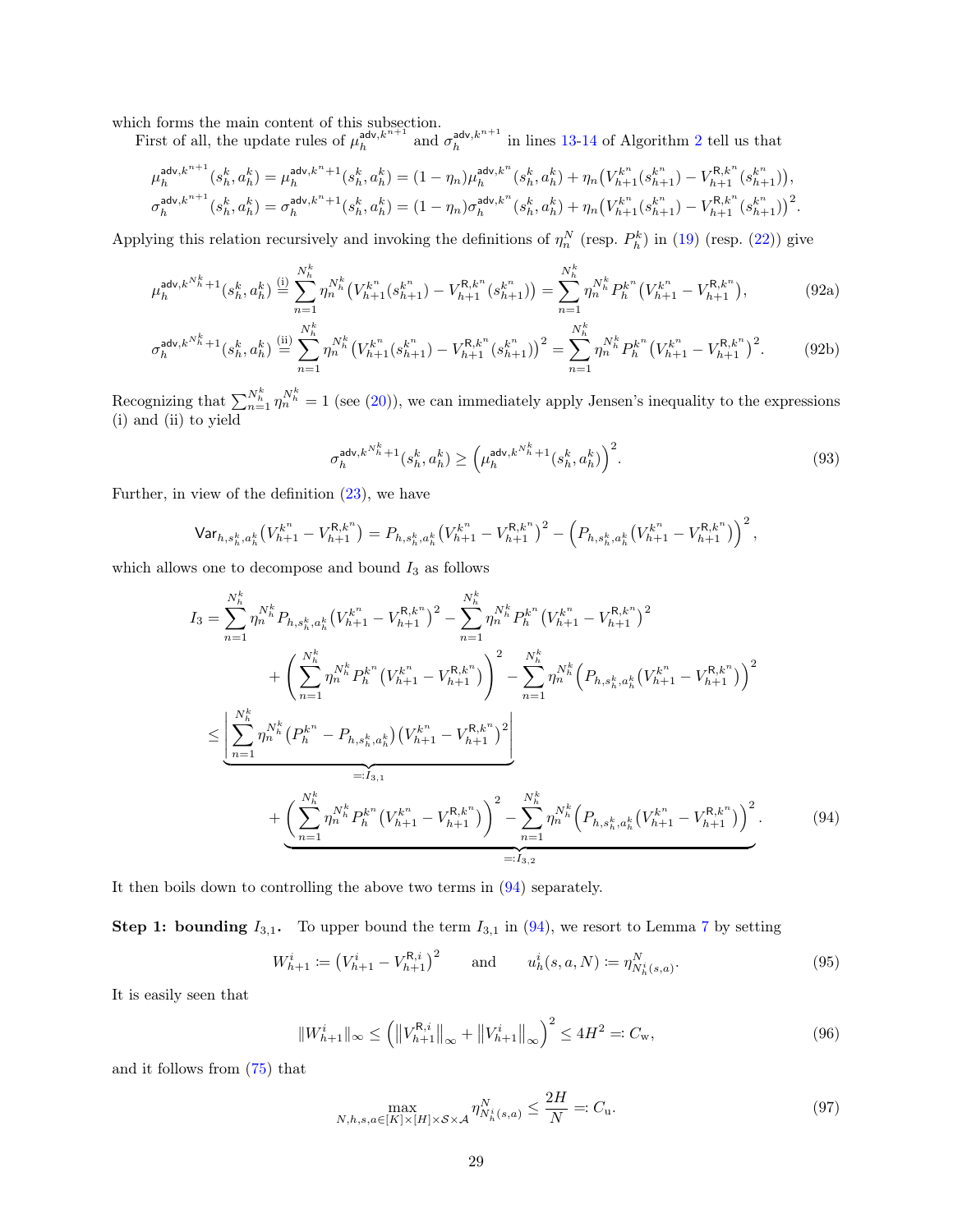Armed with the properties [\(96\)](#page-28-1) and [\(97\)](#page-28-2) and recalling [\(82\)](#page-26-2), we can invoke Lemma [7](#page-18-2) w.r.t. [\(95\)](#page-28-3) and set  $(N, s, a) = (N_h^k, s_h^k, a_h^k)$  to yield

$$
I_{3,1} = \left| \sum_{n=1}^{N_h^k} \eta_n^{N_h^k} (P_h^{k^n} - P_{h,s_h^k,a_h^k}) (V_{h+1}^{k^n} - V_{h+1}^{R,k^n})^2 \right| = \left| \sum_{i=1}^k X_i(s_h^k, a_h^k, h, N_h^k) \right|
$$
  
\n
$$
\lesssim \sqrt{C_u \log^2 \frac{SAT}{\delta}} \sqrt{\sum_{n=1}^{N_h^k} u_h^{k^n} (s_h^k, a_h^k, N_h^k) \text{Var}_{h,s_h^k,a_h^k} (W_{h+1}^{k^n}) + \left(C_u C_w + \sqrt{\frac{C_u}{N}} C_w\right) \log^2 \frac{SAT}{\delta}}
$$
  
\n
$$
\lesssim \sqrt{\frac{H}{N_h^k} \log^2 \frac{SAT}{\delta}} \sqrt{\sum_{n=1}^{N_h^k} \eta_n^{N_h^k} \text{Var}_{h,s_h^k,a_h^k} \left( \left(V_{h+1}^{k^n} - V_{h+1}^{R,k^n} \right)^2 \right) + \frac{H^3 \log^2 \frac{SAT}{\delta}}{N_h^k}}
$$
  
\n
$$
\lesssim \sqrt{\frac{H^5}{N_h^k} \log^2 \frac{SAT}{\delta}} + \frac{H^3}{N_h^k} \log^2 \frac{SAT}{\delta}
$$
 (98)

with probability at least  $1-\delta$ . Here, the last inequality results from the fact  $\sum_{n=1}^{N_h^k} \eta_n^{N_h^k} \le 1$  (see [\(20\)](#page-11-4)) and the following trivial result:

<span id="page-29-2"></span>
$$
\mathsf{Var}_{h,s_h^k,a_h^k} \left( \left( V_{h+1}^{k^n} - V_{h+1}^{R,k^n} \right)^2 \right) \le \left\| \left( V_{h+1}^{k^n} - V_{h+1}^{R,k^n} \right)^4 \right\|_\infty \le 16H^4. \tag{99}
$$

**Step 2: bounding**  $I_{3,2}$ . Jensen's inequality tells us that

$$
\begin{split} \left(\sum_{n=1}^{N_h^k} \eta_n^{N_h^k} P_{h,s_h^k,a_h^k} \big( V_{h+1}^{k^n} - V_{h+1}^{R,k^n} \big) \right)^2 &= \left(\sum_{n=1}^{N_h^k} \big( \eta_n^{N_h^k} \big)^{1/2} \cdot \big( \eta_n^{N_h^k} \big)^{1/2} P_{h,s_h^k,a_h^k} \big( V_{h+1}^{k^n} - V_{h+1}^{R,k^n} \big) \right)^2 \\ &\leq \left\{ \sum_{n=1}^{N_h^k} \eta_n^{N_h^k} \right\} \left\{ \sum_{n=1}^{N_h^k} \eta_n^{N_h^k} \big( P_{h,s_h^k,a_h^k} \big( V_{h+1}^{k^n} - V_{h+1}^{R,k^n} \big) \big)^2 \right\} \\ &\leq \sum_{n=1}^{N_h^k} \eta_n^{N_h^k} \big( P_{h,s_h^k,a_h^k} \big( V_{h+1}^{k^n} - V_{h+1}^{R,k^n} \big) \big)^2, \end{split}
$$

where the last line arises from  $(20)$ . Substitution into  $I_{3,2}$  (cf.  $(94)$ ) gives

$$
I_{3,2} \leq \left(\sum_{n=1}^{N_h^k} \eta_n^{N_h^k} P_h^{k^n} \left(V_{h+1}^{k^n} - V_{h+1}^{R,k^n}\right)\right)^2 - \left(\sum_{n=1}^{N_h^k} \eta_n^{N_h^k} P_{h,s_h^k,a_h^k} \left(V_{h+1}^{k^n} - V_{h+1}^{R,k^n}\right)\right)^2
$$

$$
= \left\{\sum_{n=1}^{N_h^k} \eta_n^{N_h^k} \left(P_h^{k^n} - P_{h,s_h^k,a_h^k}\right) \left(V_{h+1}^{k^n} - V_{h+1}^{R,k^n}\right)\right\} \left\{\sum_{n=1}^{N_h^k} \eta_n^{N_h^k} \left(P_h^{k^n} + P_{h,s_h^k,a_h^k}\right) \left(V_{h+1}^{k^n} - V_{h+1}^{R,k^n}\right)\right\}.
$$
 (100)

In what follows, we would like to use this relation to show that

<span id="page-29-1"></span><span id="page-29-0"></span>
$$
I_{3,2} \leq C_{32} \left\{ \sqrt{\frac{H^5}{N_h^k} \log^2 \frac{SAT}{\delta}} + \frac{H^3}{N_h^k} \log^2 \frac{SAT}{\delta} \right\}
$$
 (101)

for some universal constant  $C_{32} > 0$ .

If  $I_{3,2} \leq 0$ , then [\(101\)](#page-29-0) holds true trivially. Consequently, it is sufficient to study the case where  $I_{3,2} > 0$ . To this end, we first note that the term in the first pair of curly brakets of  $(100)$  is exactly  $I_1$  (see  $(72a)$ ), which can be bounded by recalling  $(77)$ :

$$
|I_1| \lesssim \sqrt{\frac{H}{N_h^k} \log^2 \frac{SAT}{\delta}} \sqrt{\sum_{n=1}^{N_h^k} \eta_n^{N_h^k} \text{Var}_{h, s_h^k, a_h^k} \big( V_{h+1}^{k^n} - V_{h+1}^{R, k^n} \big)} + \frac{H^2 \log^2 \frac{SAT}{\delta}}{N_h^k}
$$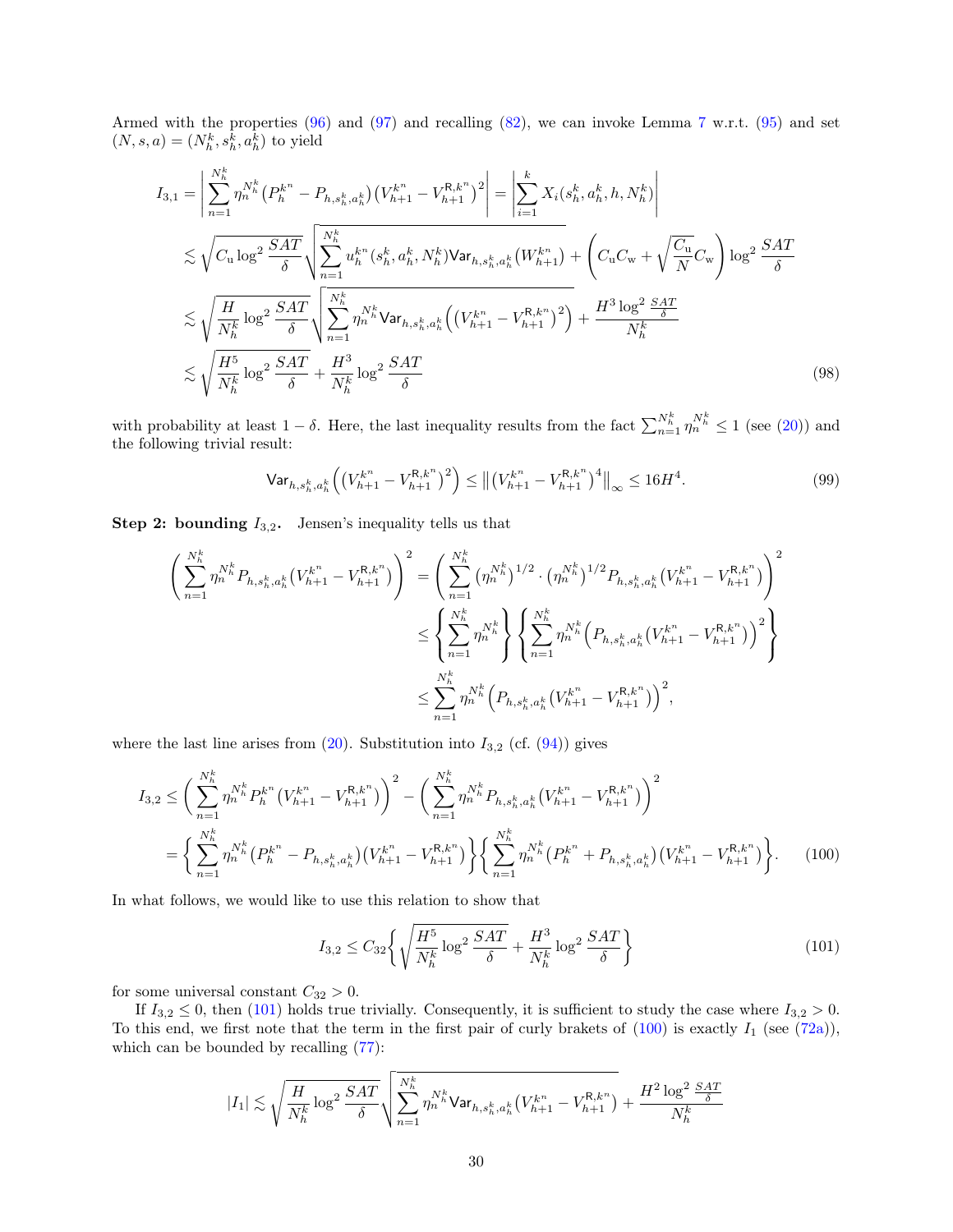$$
\lesssim \sqrt{\frac{H^3}{N_h^k} \log^2 \frac{SAT}{\delta}} \sqrt{\sum_{n=1}^{N_h^k} \eta_n^{N_h^k} + \frac{H^2 \log^2 \frac{SAT}{\delta}}{N_h^k}}
$$
\n
$$
\lesssim \sqrt{\frac{H^3}{N_h^k} \log^2 \frac{SAT}{\delta}} + \frac{H^2}{N_h^k} \log^2 \frac{SAT}{\delta},
$$
\n(102)

with probability at least  $1 - \delta$ . Here, the second inequality arises from the following property

<span id="page-30-1"></span>
$$
\text{Var}_{h,s_h^k,a_h^k} \left( V_{h+1}^{k^n} - V_{h+1}^{R,k^n} \right) \le \left\| \left( V_{h+1}^{k^n} - V_{h+1}^{R,k^n} \right)^2 \right\|_{\infty} \le 4H^2,
$$
\n(103)

whereas the last inequality [\(102\)](#page-30-1) holds as a result of the fact  $\sum_{n=1}^{N_h^k} \eta_n^{N_h^k} \le 1$  (see [\(20\)](#page-11-4)).

Moreover, the term in the second pair of curly brakets of [\(100\)](#page-29-1) can be bounded straightforwardly as follows

<span id="page-30-2"></span>
$$
\left| \sum_{n=1}^{N_h^k} \eta_n^{N_h^k} \left( P_h^{k^n} + P_{h,s_h^k,a_h^k} \right) \left( V_{h+1}^{k^n} - V_{h+1}^{R,k^n} \right) \right|
$$
  

$$
\leq \sum_{n=1}^{N_h^k} \eta_n^{N_h^k} \left( \left\| P_h^{k^n} \right\|_1 + \left\| P_{h,s_h^k,a_h^k} \right\|_1 \right) \left\| V_{h+1}^{k^n} - V_{h+1}^{R,k^n} \right\|_{\infty} \leq 2H,
$$
 (104)

where we have made use of the property [\(20\)](#page-11-4), as well as the elementary facts  $||V_{h+1}^{k^n} - V_{h+1}^{R,k^n}||_{\infty} \leq H$  and  $||P_h^{k^n}||_1 = ||P_{h,s_h^k,a_h^k}||_1 = 1$ . Substituting the above two results [\(102\)](#page-30-1) and [\(104\)](#page-30-2) back into [\(100\)](#page-29-1), we arrive at the bound  $(101)$  as long as  $I_{3,2} > 0$ . Putting all cases together, we have established the claim (101).

**Step 3: putting all this together.** To finish up, plugging the bounds  $(98)$  and  $(101)$  into  $(94)$ , we can conclude that

$$
I_3 \le I_{3,1} + I_{3,2} \le C_3 \left\{ \sqrt{\frac{H^5}{N_h^k} \log^2 \frac{SAT}{\delta}} + \frac{H^3}{N_h^k} \log^2 \frac{SAT}{\delta} \right\}
$$

for some constant  $C_3 > 0$ . This together with the definition [\(91\)](#page-27-3) of  $I_3$  results in

$$
\sum_{n=1}^{N_h^k} \eta_n^{N_h^k} \text{Var}_{h, s_h^k, a_h^k} (V_{h+1}^{k^n} - V_{h+1}^{R, k^n})
$$
\n
$$
\leq \left\{ \sigma_h^{\text{adv}, k^{N_h^k}+1} (s_h^k, a_h^k) - \left(\mu_h^{\text{adv}, k^{N_h^k}+1} (s_h^k, a_h^k) \right)^2 \right\} + C_3 \left( \sqrt{\frac{H^5}{N_h^k} \log^2 \frac{SAT}{\delta}} + \frac{H^3}{N_h^k} \log^2 \frac{SAT}{\delta} \right),
$$

which combined with the elementary inequality  $\sqrt{u+v} \leq \sqrt{u} + \sqrt{v}$  for any  $u, v \geq 0$  and [\(93\)](#page-28-4) yields

$$
\label{eq:4.13} \begin{split} & \bigg\{ \sum_{n=1}^{N_h^k} \eta^{N_h^k}_n \mathrm{Var}_{h,s_h^k,a_h^k}\big( V_{h+1}^{k^n} - V_{h+1}^{\mathrm{R},k^n} \big) \bigg\}^{1/2} \\ & \lesssim \Big\{ \sigma_h^{\mathsf{adv},k^{N_h^k}+1}(s_h^k,a_h^k) - \big(\mu_h^{\mathsf{adv},k^{N_h^k}+1}(s_h^k,a_h^k)\big)^2 \Big\}^{1/2} + \frac{H^{5/4}}{\big(N_h^k\big)^{1/4}} \log^{1/2} \frac{SAT}{\delta} + \frac{H^{3/2}}{\big(N_h^k\big)^{1/2}} \log \frac{SAT}{\delta}. \end{split}
$$

Substitution into [\(77\)](#page-25-4) establishes the desired result [\(78\)](#page-25-0).

#### <span id="page-30-0"></span>C.1.2 Proof of the inequality [\(85\)](#page-26-0)

In order to prove the inequality  $(85)$ , it suffices to look at the following term

<span id="page-30-3"></span>
$$
I_4 := \frac{1}{N_h^k} \sum_{n=1}^{N_h^k} \text{Var}_{h, s_h^k, a_h^k}(V_{h+1}^{\mathbf{R}, k^n}) - \left(\sigma_h^{\text{ref}, k^{N_h^k}+1}(s_h^k, a_h^k) - \left(\mu_h^{\text{ref}, k^{N_h^k}+1}(s_h^k, a_h^k)\right)^2\right). \tag{105}
$$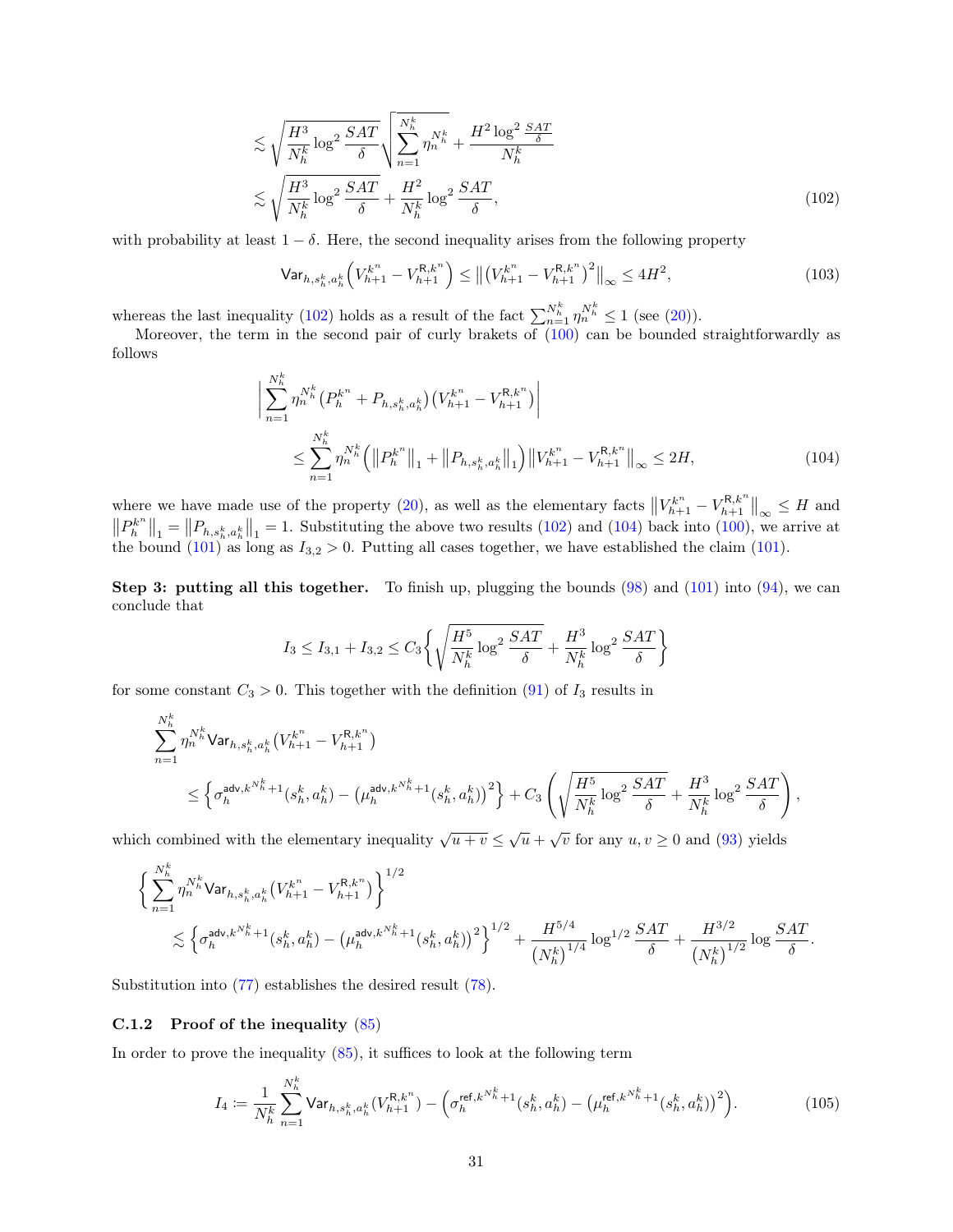In view of the update rules of  $\mu_h^{\text{ref},k^{n+1}}$  and  $\sigma_h^{\text{ref},k^{n+1}}$  in lines [11-](#page-10-2)[12](#page-10-14) of Algorithm [2,](#page-10-1) we have

$$
\mu_h^{\text{ref},k^{n+1}}(s_h^k, a_h^k) = \mu_h^{\text{ref},k^{n}+1}(s_h^k, a_h^k) = \left(1 - \frac{1}{n}\right)\mu_h^{\text{ref},k^{n}}(s_h^k, a_h^k) + \frac{1}{n}V_{h+1}^{\text{R},k^{n}}(s_{h+1}^k),
$$
\n
$$
\sigma_h^{\text{ref},k^{n+1}}(s_h^k, a_h^k) = \sigma_h^{\text{ref},k^{n}+1}(s_h^k, a_h^k) = \left(1 - \frac{1}{n}\right)\sigma_h^{\text{ref},k^{n}}(s_h^k, a_h^k) + \frac{1}{n}\left(V_{h+1}^{\text{R},k^{n}}(s_{h+1}^k)\right)^2,
$$

Through simple recursion, these identities together with the definition [\(22\)](#page-13-4) of  $P_h^k$  lead to

$$
\mu_h^{\text{ref},k^{N_h^k}+1}(s_h^k, a_h^k) \stackrel{\text{(i)}}{=} \frac{1}{N_h^k} \sum_{n=1}^{N_h^k} V_{h+1}^{\text{R},k^n}(s_{h+1}^{k^n}) = \frac{1}{N_h^k} \sum_{n=1}^{N_h^k} P_h^{k^n} V_{h+1}^{\text{R},k^n},\tag{106a}
$$

$$
\sigma_h^{\text{ref},k^{N_h^k}+1}(s_h^k, a_h^k) \stackrel{\text{(ii)}}{=} \frac{1}{N_h^k} \sum_{n=1}^{N_h^k} \left( V_{h+1}^{\mathcal{R},k^n}(s_{h+1}^{k^n}) \right)^2 = \frac{1}{N_h^k} \sum_{n=1}^{N_h^k} P_h^{k^n} \left( V_{h+1}^{\mathcal{R},k^n} \right)^2, \tag{106b}
$$

The expressions (i) and (ii) combined with Jensen's inequality give

<span id="page-31-2"></span><span id="page-31-1"></span><span id="page-31-0"></span>
$$
\sigma_h^{\text{ref},k^{N_h^k}+1}(s_h^k, a_h^k) \ge \left(\mu_h^{\text{ref},k^{N_h^k}+1}(s_h^k, a_h^k)\right)^2. \tag{107}
$$

Taking these together with the definition

$$
\mathrm{Var}_{h,s_h^k,a_h^k}(V_{h+1}^{\mathrm{R},k^n}) = P_{h,s_h^k,a_h^k}\big(V_{h+1}^{\mathrm{R},k^n}\big)^2 - \big(P_{h,s_h^k,a_h^k}V_{h+1}^{\mathrm{R},k^n}\big)^2,
$$

we obtain

$$
I_{4} = \frac{1}{N_{h}^{k}} \sum_{n=1}^{N_{h}^{k}} \left( P_{h,s_{h}^{k},a_{h}^{k}} (V_{h+1}^{R,k^{n}})^{2} - \left( P_{h,s_{h}^{k},a_{h}^{k}} V_{h+1}^{R,k^{n}} \right)^{2} \right) - \frac{1}{N_{h}^{k}} \sum_{n=1}^{N_{h}^{k}} P_{h}^{k^{n}} \left( V_{h+1}^{R,k^{n}} \right)^{2} + \left( \frac{1}{N_{h}^{k}} \sum_{n=1}^{N_{h}^{k}} P_{h}^{k^{n}} V_{h+1}^{R,k^{n}} \right)^{2}
$$

$$
= \underbrace{\frac{1}{N_{h}^{k}} \sum_{n=1}^{N_{h}^{k}} \left( P_{h,s_{h}^{k},a_{h}^{k}} - P_{h}^{k^{n}} \right) \left( V_{h+1}^{R,k^{n}} \right)^{2}}_{=: I_{4,1}} + \underbrace{\left( \frac{1}{N_{h}^{k}} \sum_{n=1}^{N_{h}^{k}} P_{h}^{k^{n}} V_{h+1}^{R,k^{n}} \right)^{2} - \frac{1}{N_{h}^{k}} \sum_{n=1}^{N_{h}^{k}} \left( P_{h,s_{h}^{k},a_{h}^{k}} V_{h+1}^{R,k^{n}} \right)^{2}}_{=: I_{4,2}}.
$$
 (108)

In what follows, we shall bound the terms  $I_{4,1}$  and  $I_{4,2}$  in [\(108\)](#page-31-0) separately.

**Step 1: bounding**  $I_{4,1}$ **.** The first term  $I_{4,1}$  in [\(108\)](#page-31-0) can be bounded by means of Lemma [7](#page-18-2) in an almost identical fashion as  $I_{3,1}$  in [\(98\)](#page-29-2). Specifically, let us set

$$
W_{h+1}^i \coloneqq (V_{h+1}^{\mathsf{R},i})^2
$$
 and  $u_h^i(s,a,N) \coloneqq \frac{1}{N}$ ,

which clearly obey

$$
|u_h^i(s, a, N)| = \frac{1}{N} =: C_u
$$
 and  $||W_{h+1}^i||_{\infty} \le H^2 =: C_w$ .

It is easily verified that

$$
\sum_{n=1}^{N} u_h^{k^n(s,a)}(s,a,N) = \sum_{n=1}^{N} \frac{1}{N} = 1
$$

holds for all  $(N, s, a) \in [K] \times S \times A$ . Hence we can take  $(N, s, a) = (N_h^k, s_h^k, a_h^k)$  and apply Lemma [7](#page-18-2) to yield

$$
|I_{4,1}| = \left| \frac{1}{N_h^k} \sum_{n=1}^{N_h^k} \left( P_h^{k^n} - P_{h,s_h^k,a_h^k} \right) \left( V_{h+1}^{R,k^n} \right)^2 \right| = \left| \sum_{i=1}^k X_i(s_h^k, a_h^k, h, N_h^k) \right|
$$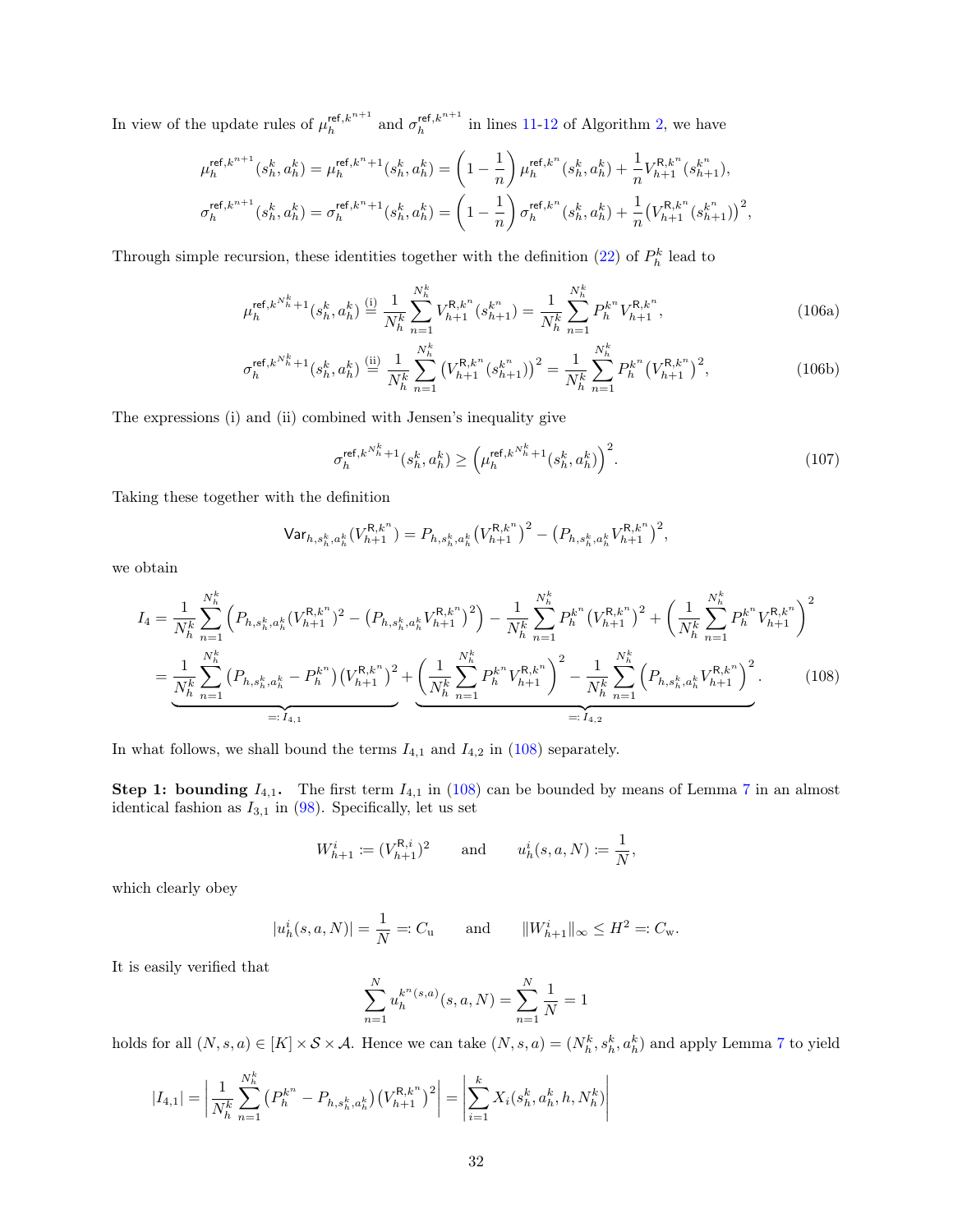$$
\lesssim \sqrt{C_{\mathbf{u}} \log^2 \frac{SAT}{\delta}} \sqrt{\sum_{n=1}^{N_h^k} u_h^{k^n} (s_h^k, a_h^k, N_h^k) \text{Var}_{h, s_h^k, a_h^k} (W_{h+1}^{k^n})} + \left(C_{\mathbf{u}} C_{\mathbf{w}} + \sqrt{\frac{C_{\mathbf{u}}}{N}} C_{\mathbf{w}}\right) \log^2 \frac{SAT}{\delta}
$$
\n
$$
\lesssim \sqrt{\frac{H^4 \log^2 \frac{SAT}{\delta}}{N_h^k}} + \frac{H^2 \log^2 \frac{SAT}{\delta}}{N_h^k}
$$
\n(109)

with probability at least  $1 - \delta$ , where the last inequality results from the fact that

<span id="page-32-2"></span>
$$
\mathsf{Var}_{h,s_h^k,a_h^k}\big(W_{h+1}^{k^n}\big) \leq \big\|W_{h+1}^{k^n}\big\|_{\infty}^2 \leq C_{\mathbf{w}}^2 = H^4.
$$

**Step 2: bounding**  $I_{4,2}$ . We now turn to the other term  $I_{4,2}$  defined in [\(108\)](#page-31-0). Towards this, we first make the observation that

$$
\left(\frac{1}{N_h^k} \sum_{n=1}^{N_h^k} P_{h,s_h^k,a_h^k} V_{h+1}^{\mathcal{R},k^n}\right)^2 \le \frac{1}{N_h^k} \sum_{n=1}^{N_h^k} \left(P_{h,s_h^k,a_h^k} V_{h+1}^{\mathcal{R},k^n}\right)^2,\tag{110}
$$

which follows from Jensen's inequality. Equipped with this relation, we can upper bound  $I_{4,2}$  as follows

$$
I_{4,2} \leq \left(\frac{1}{N_h^k} \sum_{n=1}^{N_h^k} P_h^{k^n} V_{h+1}^{R,k^n}\right)^2 - \left(\frac{1}{N_h^k} \sum_{n=1}^{N_h^k} P_{h,s_h^k,a_h^k} V_{h+1}^{R,k^n}\right)^2
$$
  

$$
= \left\{\frac{1}{N_h^k} \sum_{n=1}^{N_h^k} \left(P_h^{k^n} - P_{h,s_h^k,a_h^k}\right) V_{h+1}^{R,k^n} \right\} \left\{\frac{1}{N_h^k} \sum_{n=1}^{N_h^k} \left(P_h^{k^n} + P_{h,s_h^k,a_h^k}\right) V_{h+1}^{R,k^n} \right\}.
$$
 (111)

In the following, we would like to apply this relation to prove

<span id="page-32-1"></span><span id="page-32-0"></span>
$$
I_{4,2} \le C_{42} \left( \sqrt{\frac{H^4}{N_h^k} \log^2 \frac{SAT}{\delta}} + \frac{H^2}{N_h^k} \log^2 \frac{SAT}{\delta} \right)
$$
 (112)

for some constant  $C_{42} > 0$ .

When  $I_{4,2} \leq 0$ , the claim [\(112\)](#page-32-0) holds trivially. As a result, we shall focus on the case where  $I_{4,2} > 0$ . Let us begin with the term in the first pair of curly brackets of [\(111\)](#page-32-1). Towards this, let us abuse the notation and set

$$
W_{h+1}^i := V_{h+1}^{\mathsf{R},i}
$$
 and  $u_h^i(s, a, N) := \frac{1}{N}$ ,

which satisfy

$$
|u_h^i(s, a, N)| = \frac{1}{N} =: C_{\mathbf{u}}
$$
 and  $||W_{h+1}^i||_{\infty} \le H =: C_{\mathbf{w}}$ .

Akin to our argument for bounding  $I_{4,1}$ , invoking Lemma [7](#page-18-2) and setting  $(N, s, a) = (N_h^k, s_h^k, a_h^k)$  imply that

$$
\left|\frac{1}{N^k_h}\sum_{n=1}^{N^k_h}(P^{k^n}_h-P_{h,s^k_h,a^k_h})V^{R,k^n}_{h+1}\right|\lesssim \sqrt{\frac{H^2\log^2\frac{SAT}{\delta}}{N^k_h}}+\frac{H\log^2\frac{SAT}{\delta}}{N^k_h}
$$

with probability at least  $1 - \delta$ . In addition, the term in the second pair of curly brackets of [\(111\)](#page-32-1) can be bounded straightforwardly by

$$
\left| \frac{1}{N_h^k} \sum_{n=1}^{N_h^k} \left( P_h^{k^n} + P_{h, s_h^k, a_h^k} \right) V_{h+1}^{R, k^n} \right| \leq \frac{1}{N_h^k} \sum_{n=1}^{N_h^k} \left( \left\| P_h^{k^n} \right\|_1 + \left\| P_{h, s_h^k, a_h^k} \right\|_1 \right) \left\| V_{h+1}^{R, k^n} \right\|_\infty \leq 2H,
$$

where we have used  $||V_{h+1}^{\mathsf{R},k^n}||_{\infty} \leq H$  and  $||P_h^{k^n}||_1 = ||P_{h,s_h^k,a_h^k}||_1 = 1$ . Substituting the preceding facts into [\(111\)](#page-32-1) validates the bound [\(112\)](#page-32-0) as long as  $I_{4,2} > 0$ . We have thus finished the proof of the claim (112).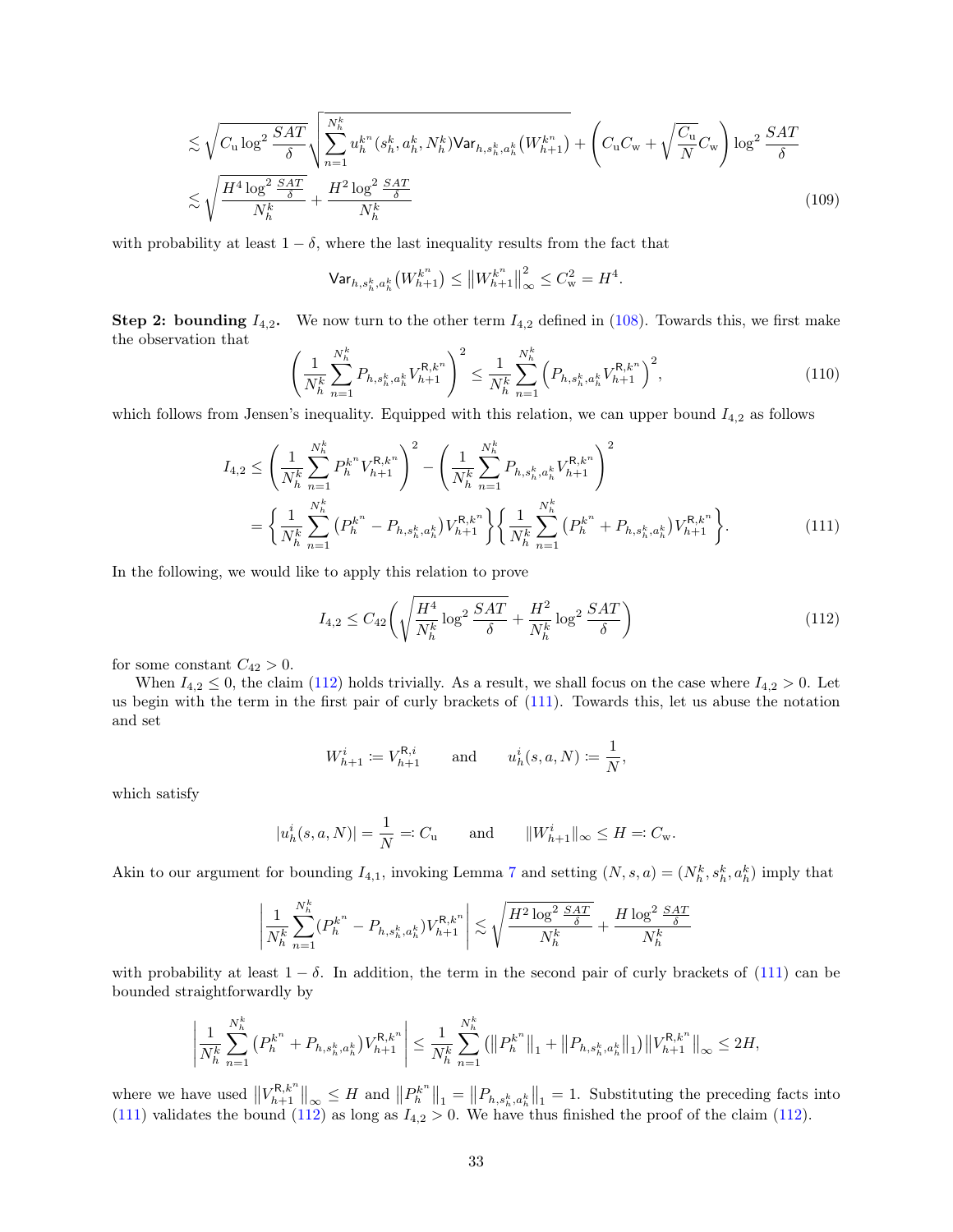Step 3: putting all pieces together. Combining the results  $(109)$  and  $(112)$  with  $(108)$  yields

$$
I_4 \le |I_{4,1}| + I_{4,2} \le C_4 \left\{ \sqrt{\frac{H^4}{N_h^k} \log^2 \frac{SAT}{\delta}} + \frac{H^2}{N_h^k} \log^2 \frac{SAT}{\delta} \right\}
$$

for some constant  $C_4 > 0$ . This bound taken together with the definition [\(105\)](#page-30-3) of  $I_4$  gives

$$
\label{eq:11} \begin{split} \frac{1}{N_h^k}\sum_{n=1}^{N_h^k} \textsf{Var}_{h,s_h^k,a_h^k}(V_{h+1}^{\mathsf{R},k^n}) &\leq \Big\{\sigma^{\mathsf{ref},k^{N_h^k}+1}_h(s_h^k,a_h^k)-\big(\mu^{\mathsf{ref},k^{N_h^k}+1}_h(s_h^k,a_h^k)\big)^2\Big\}\\ &\qquad \qquad + C_4\bigg\{\sqrt{\frac{H^4}{N_h^k}\log^2\frac{SAT}{\delta}}+\frac{H^2}{N_h^k}\log^2\frac{SAT}{\delta}\bigg\}. \end{split}
$$

Invoke the elementary inequality  $\sqrt{u+v} \leq \sqrt{u} + \sqrt{v}$  for any  $u, v \geq 0$  and use the property [\(107\)](#page-31-1) to obtain

$$
\begin{aligned}&\bigg(\frac{1}{N^k_h}\sum_{n=1}^{N^k_h}\mathrm{Var}_{h,s^k_h,a^k_h}(V^{ \mathsf{R},k^n}_{h+1})\bigg)^{1/2}\\&\lesssim \Big\{\sigma^{\mathsf{ref},k^{N^k_h}_h+1}_h(s^k_h,a^k_h)-\big(\mu^{\mathsf{ref},k^{N^k_h}_h+1}_h(s^k_h,a^k_h)\big)^2\Big\}^{1/2}+\frac{H}{(N^k_h)^{1/4}}\log^{1/2}\frac{SAT}{\delta}+\frac{H}{(N^k_h)^{1/2}}\log\frac{SAT}{\delta}. \end{aligned}
$$

Substitution into [\(84\)](#page-26-3) directly establishes the desired result [\(85\)](#page-26-0).

### <span id="page-33-0"></span>C.2 Proof of Lemma [3](#page-14-1)

#### C.2.1 Proof of the inequalities [\(28\)](#page-14-4)

Suppose that we can verify the following inequality:

<span id="page-33-1"></span>
$$
Q_h^{\mathsf{LCB},k}(s,a) \le Q_h^{\star}(s,a) \qquad \text{for all } (s,a,k,h) \in \mathcal{S} \times \mathcal{A} \times [K] \times [H]. \tag{113}
$$

which in turn yields

$$
\max_{a} Q_{h}^{\mathsf{LCB},k}(s,a) \leq \max_{a} Q_{h}^{\star}(s,a) = V_{h}^{\star}(s) \qquad \text{for all } (k,h,s) \in [K] \times [H] \times \mathcal{S}.
$$
 (114)

In addition, the construction of  $V_h^{\text{LCB},k}$  (see line [14](#page-12-5) of Algorithm [3\)](#page-12-2) allows us to show that

$$
V^{\mathsf{LCB},k+1}_h(s) \leq \max \Big\{ \max_{j:j\leq k+1} \max_a Q^{\mathsf{LCB},j}_h(s,a),\ \max_{j:j\leq k} V^{\mathsf{LCB},j}_h(s) \Big\}
$$

This taken together with the initialization  $V_h^{\text{LCB},1} = 0$  and a simple induction argument yields

$$
V_h^{\mathsf{LCB},k}(s) \le V_h^{\star}(s) \qquad \text{for all } (k,h,s) \in [K] \times [H] \times \mathcal{S}.
$$
 (115)

.

As a consequence, everything comes down to proving the claim [\(113\)](#page-33-1), which we shall accomplish by induction.

Base case. Given our initialization, we have

$$
Q_h^{\mathsf{LCB},1}(s,a) - Q_h^{\star}(s,a) = 0 - Q_h^{\star}(s,a) \le 0,
$$

and hence the claim [\(113\)](#page-33-1) holds trivially when  $k = 1$ .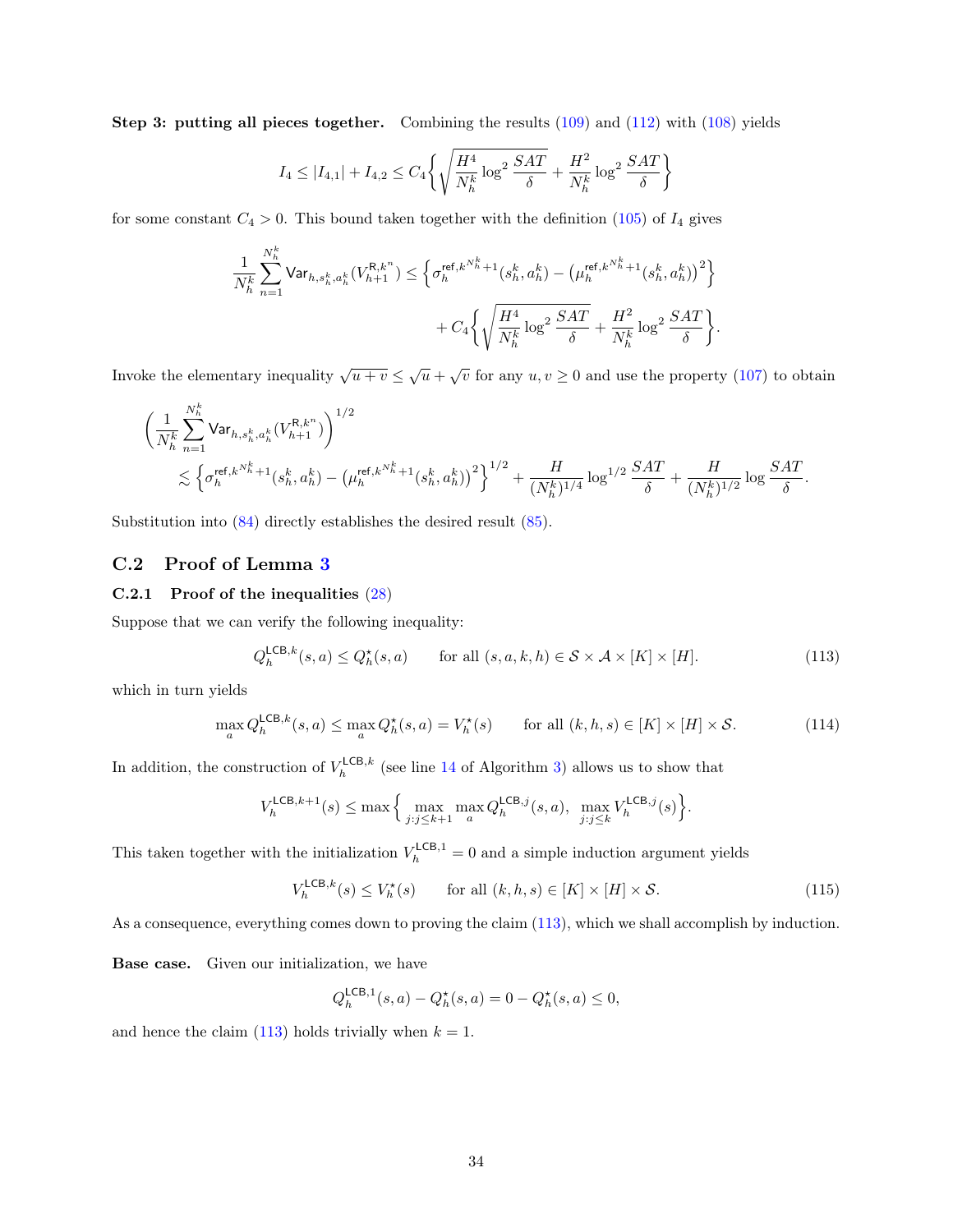Induction step. Suppose now that the claim [\(113\)](#page-33-1) holds all the way up to k for all  $(s, a, h)$ , and we would like to validate it for the  $(k+1)$ -th episode as well. Towards this end, recall that the state-action pair  $(s_h^k, a_h^k)$ is visited in the k-th episode at time step h; this means that  $Q_h^{\mathsf{LCB}}(s_h^k, a_h^k)$  is updated once we collect samples in the k-th episode, with all other entries  $Q_h^{\text{LCB}}$  frozen. It thus suffices to verify that

$$
Q_h^{\mathsf{LCB},k+1}(s_h^k, a_h^k) \le Q_h^{\star}(s_h^k, a_h^k).
$$

In what follows, we shall adopt the short-hand notation (see also Section [4.2\)](#page-12-0)

$$
N_h^k = N_h^k(s_h^k, a_h^k) \qquad \text{and} \qquad k^n = k_h^n(s_h^k, a_h^k)
$$

which will be used throughout this subsection as long as it is clear from the context.

The update rule of  $Q_h^{\text{ICB},k}$  (cf. line [4](#page-10-15) of Algorithm [2\)](#page-10-1) and the Bellman optimality equation in [\(62\)](#page-23-5) tell us the following identities:

$$
\begin{split} Q^{\mathsf{LCB},k+1}_h(s_h^k,a_h^k) &= Q^{\mathsf{LCB},k^{N_h^k}+1}_h(s_h^k,a_h^k) \\ &= (1-\eta_{N_h^k})Q^{\mathsf{LCB},k^{N_h^k}}_h(s_h^k,a_h^k) + \eta_{N_h^k}\Big(r_h(s_h^k,a_h^k) + V_{h+1}^{\mathsf{LCB},k^{N_h^k}}(s_{h+1}^{k^{N_h^k}}) - b_h^{k^{N_h^k}}\Big),\\ Q_h^\star(s_h^k,a_h^k) &= (1-\eta_{N_h^k})Q_h^\star(s_h^k,a_h^k) + \eta_{N_h^k}Q_h^\star(s_h^k,a_h^k) \\ &= (1-\eta_{N_h^k})Q_h^\star(s_h^k,a_h^k) + \eta_{N_h^k}\Big(r(s_h^k,a_h^k) + P_{h,s_h^k,a_h^k}V_{h+1}^\star\Big), \end{split}
$$

which taken collectively lead to the following identity

$$
\begin{split} Q^{\mathsf{LCB},k+1}_h(s_h^k,a_h^k) - Q^{\star}_h(s_h^k,a_h^k) &= Q^{\mathsf{LCB},k^{N_h^k}+1}_h(s_h^k,a_h^k) - Q^{\star}_h(s_h^k,a_h^k) \\ &= (1-\eta_{N_h^k})\Big(Q^{\mathsf{LCB},k^{N_h^k}}_h(s_h^k,a_h^k) - Q^{\star}_h(s_h^k,a_h^k)\Big) + \eta_{N_h^k}\Big(V^{\mathsf{LCB},k^{N_h^k}}_{h+1}(s_{h+1}^{k^{N_h^k}}) - P_{h,s_h^k,a_h^k}V_{h+1}^{\star} - b_h^{k^{N_h^k}}\Big) \\ &= (1-\eta_{N_h^k})\Big(Q^{\mathsf{LCB},k^{N_h^k-1}+1}_h(s_h^k,a_h^k) - Q^{\star}_h(s_h^k,a_h^k)\Big) + \eta_{N_h^k}\Big(V^{\mathsf{LCB},k^{N_h^k}}_{h+1}(s_{h+1}^{k^{N_h^k}}) - P_{h,s_h^k,a_h^k}V_{h+1}^{\star} - b_h^{k^{N_h^k}}\Big). \end{split}
$$

Recall the definitions of  $\eta_0^N$  and  $\eta_n^N$  in [\(19\)](#page-11-3). Applying the above relation recursively and making use of the decomposition of  $Q_h^*(s_h^k, a_h^k)$  in [\(60\)](#page-23-6) result in

$$
Q_{h}^{\mathsf{LCB},k+1}(s_{h}^{k}, a_{h}^{k}) - Q_{h}^{\star}(s_{h}^{k}, a_{h}^{k})
$$
\n
$$
= \eta_{0}^{N_{h}^{k}} \left(Q_{h}^{\mathsf{LCB},1}(s_{h}^{k}, a_{h}^{k}) - Q_{h}^{\star}(s_{h}^{k}, a_{h}^{k})\right) + \sum_{n=1}^{N_{h}^{k}} \eta_{n}^{N_{h}^{k}} \left(V_{h+1}^{\mathsf{LCB},k^{n}}(s_{h+1}^{k^{n}}) - P_{h,s_{h}^{k},a_{h}^{k}}V_{h+1}^{\star} - b_{h}^{k^{n}}\right)
$$
\n
$$
\leq \sum_{n=1}^{N_{h}^{k}} \eta_{n}^{N_{h}^{k}} \left(V_{h+1}^{\mathsf{LCB},k^{n}}(s_{h+1}^{k^{n}}) - V_{h+1}^{\star}(s_{h+1}^{k^{n}}) + \left(P_{h}^{k^{n}} - P_{h,s_{h}^{k},a_{h}^{k}}\right)V_{h+1}^{\star} - b_{h}^{k^{n}}\right), \tag{116}
$$

where the inequality follows from the initialization  $Q_h^{\mathsf{LCB},1}(s_h^k, a_h^k) = 0 \leq Q_h^{\star}(s_h^k, a_h^k)$  and the definition of  $P_h^k$  in [\(22\)](#page-13-4). To continue, we invoke a result established in [Jin et al.](#page-57-2) [\(2018a,](#page-57-2) proof of Lemma 4.3), which guarantees that with probability at least  $1 - \delta$ ,

<span id="page-34-0"></span>
$$
\sum_{n=1}^{N_h^k} \eta_n^{N_h^k} \left( P_h^{k^n} - P_{h, s_h^k, a_h^k} \right) V_{h+1}^{\star} \lesssim \sqrt{\frac{H^3 \log(\frac{SAT}{\delta})}{N_h^k}} \le \sum_{n=1}^{N_h^k} \eta_n^{N_h^k} b_h^{k^n},
$$

provided that  $c<sub>b</sub>$  is some sufficiently large constant. Substituting the above relation into [\(116\)](#page-34-0) implies that

$$
Q_h^{\mathsf{LCB},k+1}(s_h^k, a_h^k) - Q_h^\star(s_h^k, a_h^k) \le \sum_{n=1}^{N_h^k} \eta_n^{N_h^k} \left( V_{h+1}^{\mathsf{LCB},k^n}(s_{h+1}^{k^n}) - V_{h+1}^\star(s_{h+1}^{k^n}) \right) \le 0,\tag{117}
$$

where the last inequality follows from the induction hypothesis

$$
V_{h+1}^{\mathsf{LCB},j}(s) \le V_{h+1}^{\star}(s) \qquad \text{for all } s \in \mathcal{S} \text{ and } j \le k.
$$

The proof is thus completed by induction.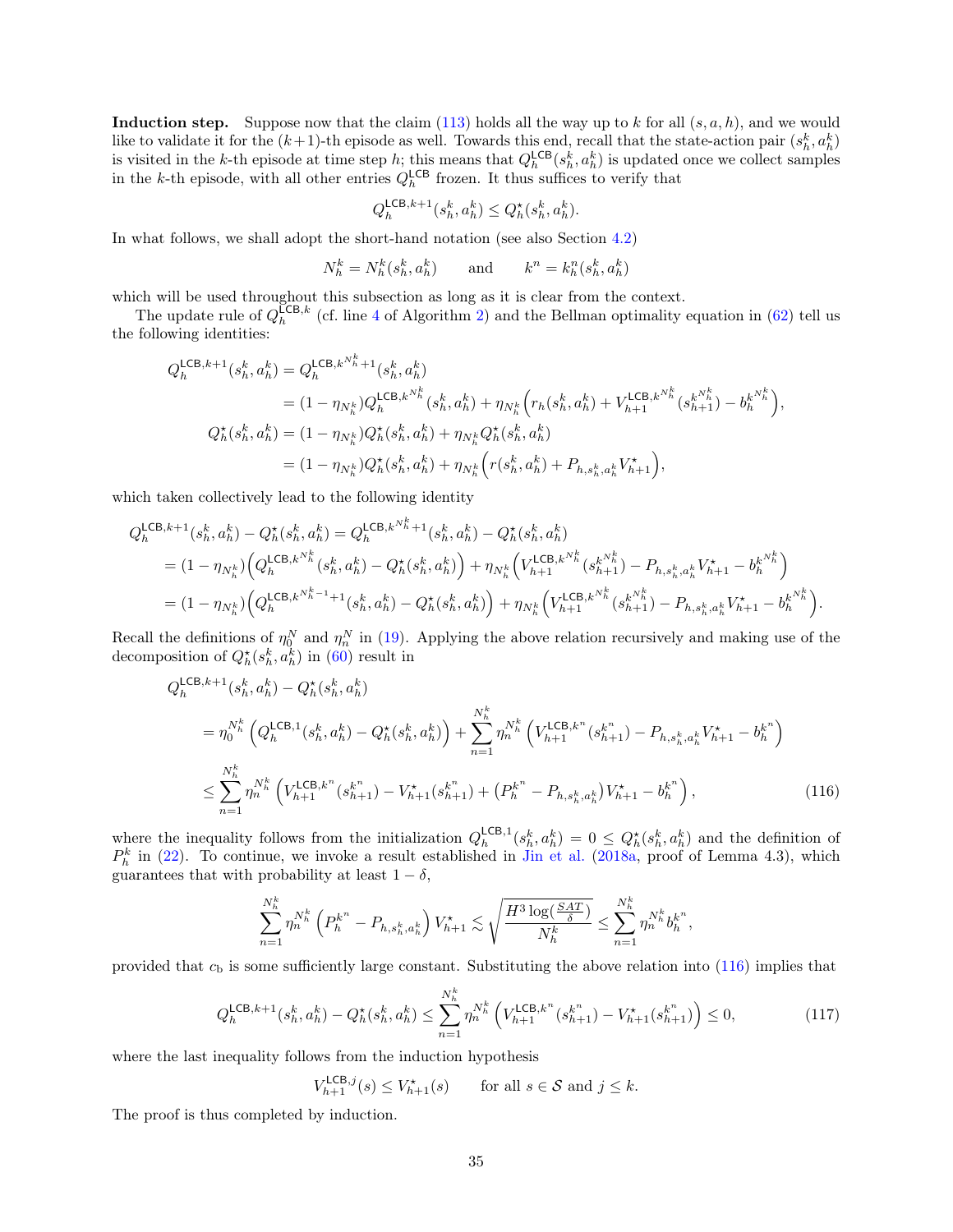#### C.2.2 Proof of the inequality [\(29\)](#page-14-3)

The proof of [\(29\)](#page-14-3) essentially follows the same arguments of [Yang et al.](#page-59-0) [\(2021,](#page-59-0) Lemma 4.2) (see also [Jin](#page-57-20) [et al.](#page-57-20) [\(2018b,](#page-57-20) Lemma C.7)), an algebraic result leveraging certain relations w.r.t. the Q-value estimates. Accounting for the difference between our algorithm and the one in [Yang et al.](#page-59-0) [\(2021\)](#page-59-0), we paraphrase [Yang](#page-59-0) [et al.](#page-59-0) [\(2021,](#page-59-0) Lemma 4.2) into the following form that is convenient for our purpose.

**Lemma 9** (paraphrased from Lemma 4.2 in [Yang et al.](#page-59-0)  $(2021)$ ). Assume there exists a constant  $c_b > 0$  such that for all  $(s, a, k, h) \in S \times A \times [K] \times [H]$ , it holds that

$$
0 \leq Q_h^{k+1}(s, a) - Q_h^{\mathsf{LCB}, k+1}(s, a)
$$
  
\n
$$
\leq \eta_0^{N_h^k(s, a)} H + \sum_{n=1}^{N_h^k(s, a)} \eta_n^{N_h^k(s, a)} \left( V_{h+1}^{k^n}(s_{h+1}^{k^n}) - V_{h+1}^{\mathsf{LCB}, k^n}(s_{h+1}^{k^n}) \right) + 4c_{\mathsf{b}} \sqrt{\frac{H^3 \log \frac{SAT}{\delta}}{N_h^k(s, a)}}.
$$
 (118)

Consider any  $\varepsilon \in (0, H]$ . Then for all  $\beta = 1, \ldots, \lceil \log_2 \frac{H}{\varepsilon} \rceil$ , one has

<span id="page-35-1"></span><span id="page-35-0"></span>
$$
\left| \sum_{h=1}^{H} \sum_{k=1}^{K} \mathbb{1} \left( Q_h^k(s_h^k, a_h^k) - Q_h^{\mathsf{LCB},k}(s_h^k, a_h^k) \in \left[ 2^{\beta - 1} \varepsilon, 2^{\beta} \varepsilon \right) \right) \right| \lesssim \frac{H^6 S A \log \frac{SAT}{\delta}}{4^{\beta} \varepsilon^2}.
$$
 (119)

We first show how to justify  $(29)$  if the inequality  $(119)$  holds. As can be seen, the fact  $(119)$  immediately leads to

$$
\sum_{h=1}^{H} \sum_{k=1}^{K} \mathbb{1} \left( Q_h^k(s_h^k, a_h^k) - Q_h^{\mathsf{LCB},k}(s_h^k, a_h^k) > \varepsilon \right) \lesssim \sum_{\beta=1}^{\lceil \log_2 \frac{H}{\varepsilon} \rceil} \frac{H^6 S A \log \frac{S A T}{\delta}}{4^{\beta} \varepsilon^2} \le \frac{H^6 S A \log \frac{S A T}{\delta}}{2 \varepsilon^2} \tag{120}
$$

as desired.

We now return to justify the claim [\(119\)](#page-35-0), towards which it suffices to demonstrate that [\(118\)](#page-35-1) holds. Lemma [2](#page-14-0) and Lemma [3](#page-14-1) directly verify the left-hand side of [\(118\)](#page-35-1) since

$$
Q_h^k(s, a) \ge Q_h^*(s, a) \ge Q_h^{\mathsf{LCB}, k}(s, a) \qquad \text{for all } (s, a, k, h) \in \mathcal{S} \times \mathcal{A} \times [K] \times [H]. \tag{121}
$$

The remainder of the proof is thus devoted to justifying the upper bound on  $Q_h^{k+1}(s, a) - Q_h^{\text{LCB}, k+1}(s, a)$  in [\(118\)](#page-35-1). In view of the update rule in line [12](#page-12-3) of Algorithm [3,](#page-12-2) we have the following basic fact

$$
Q_h^{k+1}(s,a) \leq Q_h^{\mathsf{UCB},k+1}(s,a).
$$

This enables us to obtain

$$
Q_h^{k+1}(s,a) - Q_h^{\mathsf{LCB},k+1}(s,a) \le Q_h^{\mathsf{UCB},k+1}(s,a) - Q_h^{\mathsf{LCB},k+1}(s,a) = Q_h^{\mathsf{UCB},k^{N_h^k}+1}(s,a) - Q_h^{\mathsf{LCB},k^{N_h^k}+1}(s,a),\tag{122}
$$

where we abbreviate

<span id="page-35-2"></span>
$$
N_h^k = N_h^k(s, \boldsymbol{a})
$$

throughout this subsection as long as it is clear from the context. Making use of the update rules of  $Q_h^{\text{UCB},k}$ and  $Q_h^{\mathsf{LCB},k}$  in line [2](#page-10-8) and line [4](#page-10-15) of Algorithm [2,](#page-10-1) we reach

$$
Q_{h}^{\text{UCB},k^{N_{h}^{k}}+1}(s,a) - Q_{h}^{\text{LCB},k^{N_{h}^{k}}+1}(s,a)
$$
  
=  $(1 - \eta_{N_{h}^{k}})Q_{h}^{\text{UCB},k^{N_{h}^{k}}}(s,a) + \eta_{N_{h}^{k}} \left(r_{h}(s,a) + V_{h+1}^{k^{N_{h}^{k}}}(s_{h+1}^{k^{N_{h}^{k}}}) + c_{b}\sqrt{\frac{H^{3}\log\frac{SAT}{\delta}}{N_{h}^{k}}}\right)$   
 $- (1 - \eta_{N_{h}^{k}})Q_{h}^{\text{LCB},k^{N_{h}^{k}}}(s,a) - \eta_{N_{h}^{k}} \left(r_{h}(s,a) + V_{h+1}^{\text{LCB},k^{N_{h}^{k}}}(s_{h+1}^{k^{N_{h}^{k}}}) - c_{b}\sqrt{\frac{H^{3}\log\frac{SAT}{\delta}}{N_{h}^{k}}}\right)$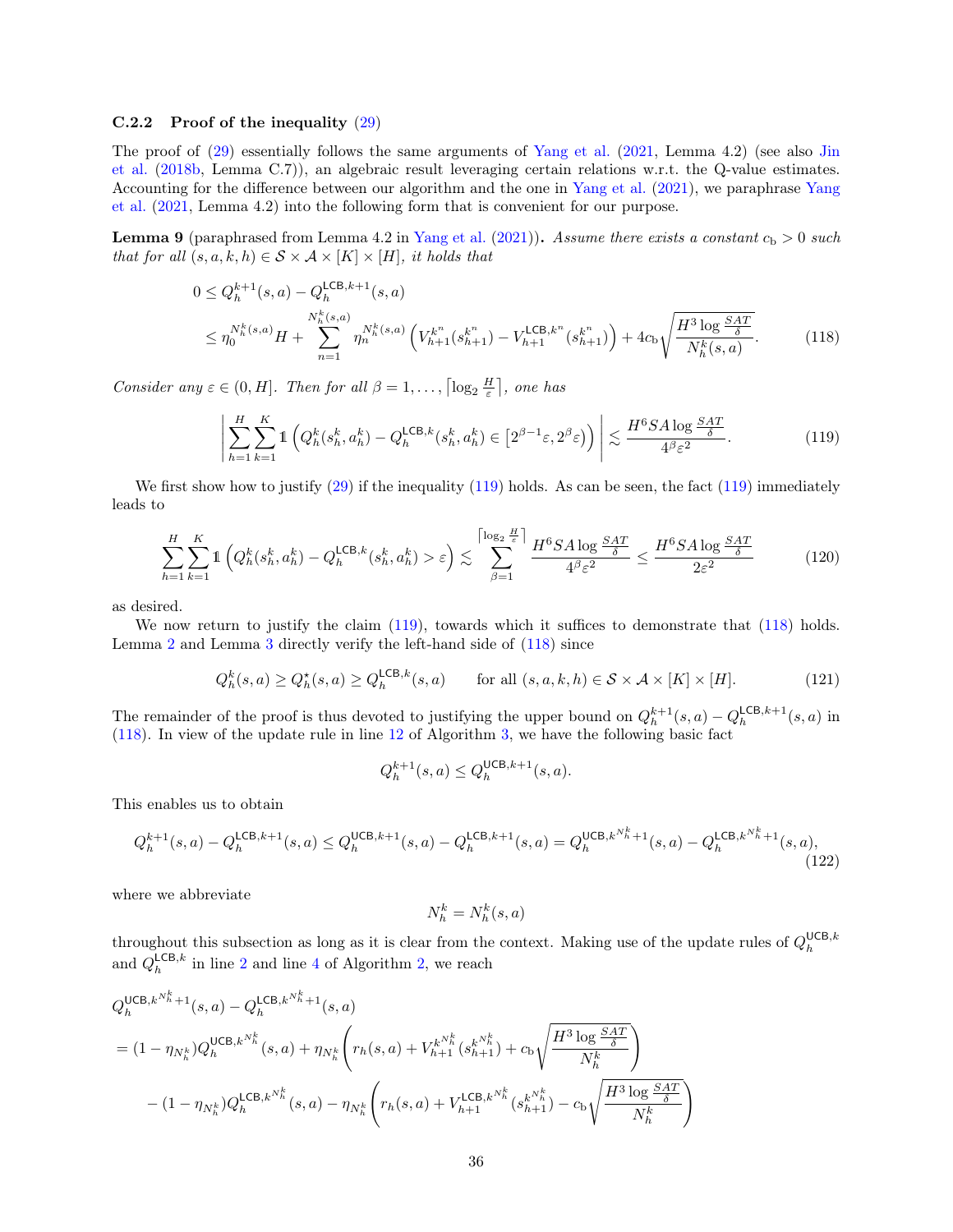$$
= (1 - \eta_{N_h^k}) \Big( Q_h^{\text{UCB},k^{N_h^k}}(s,a) - Q_h^{\text{LCB},k^{N_h^k}}(s,a) \Big) + \eta_{N_h^k} \Bigg( V_{h+1}^{k^{N_h^k}}(s_k^{k^{N_h^k}}) - V_{h+1}^{\text{LCB},k^{N_h^k}}(s_k^{k^{N_h^k}}) + 2c_b \sqrt{\frac{H^3 \log \frac{SAT}{\delta}}{N_h^k}} \Bigg) = (1 - \eta_{N_h^k}) \Big( Q_h^{\text{UCB},k^{N_h^k-1}+1}(s,a) - Q_h^{\text{LCB},k^{N_h^k}}(s,a) \Big) + \eta_{N_h^k} \Bigg( V_{h+1}^{k^{N_h^k}}(s_k^{k^{N_h^k}}) - V_{h+1}^{\text{LCB},k^{N_h^k}}(s_k^{k^{N_h^k}}) + 2c_b \sqrt{\frac{H^3 \log \frac{SAT}{\delta}}{N_h^k}} \Bigg).
$$

Applying this relation recursively leads to the desired result

$$
\begin{split} &Q_{h}^{\mathsf{UCB},k^{N_{h}^{k}}+1}(s,a)-Q_{h}^{\mathsf{LCB},k^{N_{h}^{k}}+1}(s,a)\\ &=\eta_{0}^{N_{h}^{k}}\Big(Q_{h}^{\mathsf{UCB},1}(s,a)-Q_{h}^{\mathsf{LCB},1}(s,a)\Big)+\sum_{n=1}^{N_{h}^{k}}\eta_{n}^{N_{h}^{k}}\Big(V_{h+1}^{k^{n}}(s_{h+1}^{k^{n}})-V_{h+1}^{\mathsf{LCB},k^{n}}(s_{h+1}^{k^{n}})+2c_{\mathsf{D}}\sqrt{\frac{H^{3}\log\frac{SAT}{\delta}}{n}}\Big)\\ &\leq\eta_{0}^{N_{h}^{k}}H+\sum_{n=1}^{N_{h}^{k}}\eta_{n}^{N_{h}^{k}}\Big(V_{h+1}^{k^{n}}(s_{h+1}^{k^{n}})-V_{h+1}^{\mathsf{LCB},k^{n}}(s_{h+1}^{k^{n}})\Big)+4c_{\mathsf{D}}\sqrt{\frac{H^{3}\log\frac{SAT}{\delta}}{N_{h}^{k}}}.\end{split}
$$

Here, the last line is valid due to the property  $0 \le Q_h^{\mathsf{LCB},1}(s,a) \le Q_h^{\mathsf{UCB},1}(s,a) \le H$  and the following fact

$$
\sum_{n=1}^{N_h^k} \eta_n^{N_h^k} c_{\text{b}} \sqrt{\frac{H^3 \log \frac{SAT}{\delta}}{N_h^k}} \leq 2c_{\text{b}} \sqrt{\frac{H^3 \log \frac{SAT}{\delta}}{N_h^k}},
$$

which is an immediate consequence of the elementary property  $\sum_{n=1}^{N}$  $\frac{\eta^N_n}{\sqrt{n}} \leq \frac{2}{\sqrt{l}}$  $\frac{2}{\overline{N}}$  (see Lemma [1\)](#page-12-1). This combined with [\(122\)](#page-35-2) establishes the condition [\(118\)](#page-35-1), thus concluding the proof of the inequality [\(29\)](#page-14-3).

### <span id="page-36-0"></span>C.3 Proof of Lemma [4](#page-14-2)

#### C.3.1 Proof of the inequality [\(32\)](#page-14-5)

Consider any state s that has been visited at least once during the K episodes. Throughout this proof, we shall adopt the shorthand notation

<span id="page-36-2"></span><span id="page-36-1"></span>
$$
k^i = k^i_h(s),
$$

which denotes the index of the episode in which state  $s$  is visited for the *i*-th time at step  $h$ . Given that  $V_h(s)$  and  $V_h^{\mathsf{R}}(s)$  are only updated during the episodes with indices coming from  $\{i \mid 1 \leq k^i \leq K\}$ , it suffices to show that for any s and the corresponding  $1 \leq k^i \leq K$ , the claim [\(32\)](#page-14-5) holds in the sense that

$$
\left| V_h^{k^i+1}(s) - V_h^{\mathsf{R},k^i+1}(s) \right| \le 2. \tag{123}
$$

Towards this end, we look at three scenarios separately.

**Case 1.** Suppose that  $k^i$  obeys

$$
V_h^{k^i+1}(s) - V_h^{\text{LCB},k^i+1}(s) > 1\tag{124}
$$

or

$$
V_h^{k^i+1}(s) - V_h^{\mathsf{LCB},k^i+1}(s) \le 1 \qquad \text{and} \qquad u_{\text{ref}}^{k^i}(s) = \textsf{True} \tag{125}
$$

The above conditions correspond to the ones in line [15](#page-12-9) and line [17](#page-12-10) of Algorithm [3](#page-12-2) (meaning that  $V_h^{\rm R}$  is updated during the  $k^{i}$ -th episode), thus resulting in

<span id="page-36-3"></span>
$$
V_h^{k^i+1}(s) = V_h^{\mathsf{R},k^i+1}(s).
$$

This clearly satisfies [\(123\)](#page-36-1).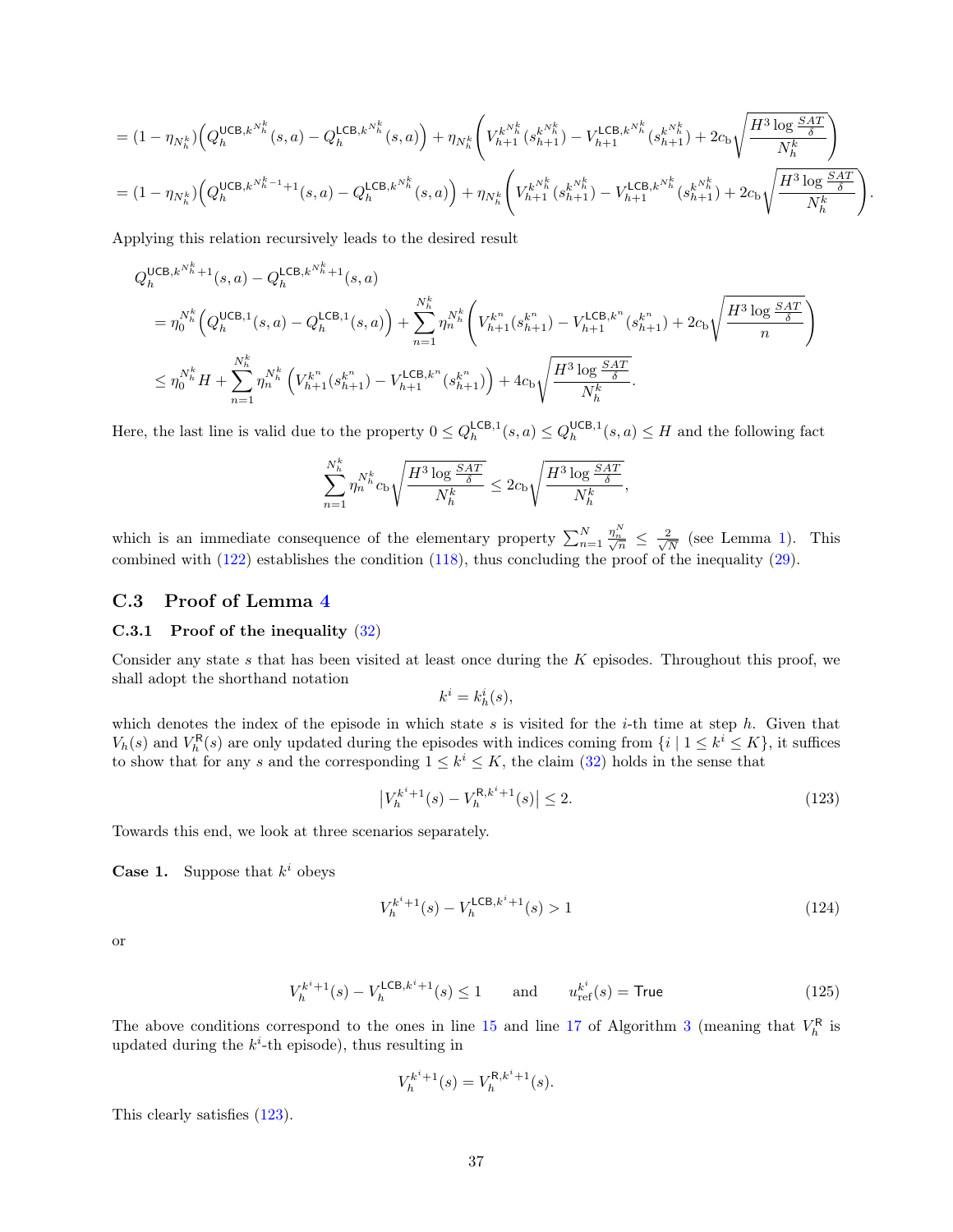**Case 2.** Suppose that  $k^{i_0}$  is the first time such that  $(124)$  and  $(125)$  are violated, namely,

$$
i_0 := \min\left\{ j \mid V_h^{k^j+1}(s) - V_h^{\mathsf{LCB}, k^j+1}(s) \le 1 \text{ and } u_{\text{ref}}^{k^j}(s) = \mathsf{False} \right\}.
$$
 (126)

We make three observations.

• The definition [\(126\)](#page-37-0) taken together with the update rules (lines [15-](#page-12-9)[18](#page-12-11) of Algorithm [3\)](#page-12-2) reveals that  $V_h^{\text{R}}$  has been updated in the  $k^{i_0-1}$ -th episode, thus indicating that

$$
V_h^{\mathsf{R},k^{i_0}}(s) = V_h^{\mathsf{R},k^{i_0-1}+1}(s) = V_h^{k^{i_0-1}+1}(s) = V_h^{k^{i_0}}(s).
$$
\n(127)

• Additionally, note that under the definition [\(126\)](#page-37-0),  $V_h^{\text{R}}(s)$  is not updated during the  $k^{i_0}$ -th episode, namely,

<span id="page-37-2"></span><span id="page-37-1"></span><span id="page-37-0"></span>
$$
V_h^{\mathsf{R},k^{i_0}+1}(s) = V_h^{\mathsf{R},k^{i_0}}(s). \tag{128}
$$

• The definition of  $k^{i_0}$  indicates that either [\(124\)](#page-36-2) or [\(125\)](#page-36-3) is satisfied in the previous episode  $k^i = k^{i_0-1}$ in which s was visited. If  $(124)$  is satisfied, then lines  $15-16$  $15-16$  in Algorithm [3](#page-12-2) tell us that

<span id="page-37-3"></span>
$$
True = u_{ref}^{k^{i_0 - 1} + 1}(s) = u_{ref}^{k^{i_0}}(s),
$$
\n(129)

which, however, contradicts the assumption  $u_{\text{ref}}^{k^{i_0}}(s) = \text{False in (126)}$  $u_{\text{ref}}^{k^{i_0}}(s) = \text{False in (126)}$  $u_{\text{ref}}^{k^{i_0}}(s) = \text{False in (126)}$ . Therefore, in the  $k^{i_0-1}$ -th episode, [\(125\)](#page-36-3) is satisfied, thus leading to

$$
V_h^{k^{i_0}}(s) - V_h^{\mathsf{LCB},k^{i_0}}(s) = V_h^{k^{i_0-1}+1}(s) - V_h^{\mathsf{LCB},k^{i_0-1}+1}(s) \le 1.
$$
\n(130)

We see from [\(127\)](#page-37-1), [\(128\)](#page-37-2) and [\(130\)](#page-37-3) that

$$
V_h^{\mathsf{R},k^{i_0}+1}(s) - V_h^{k^{i_0}+1}(s) = V_h^{\mathsf{R},k^{i_0}}(s) - V_h^{k^{i_0}+1}(s) = V_h^{k^{i_0}}(s) - V_h^{k^{i_0}+1}(s)
$$
\n(131)

<span id="page-37-5"></span><span id="page-37-4"></span>
$$
\stackrel{\text{(i)}}{\leq} V_h^{k^{i_0}}(s) - V_h^{\mathsf{LCB}, k^{i_0}}(s) \stackrel{\text{(ii)}}{\leq} 1,\tag{132}
$$

where (i) holds since  $V_h^{k^{i_0}+1}(s) \geq V_h^{\star}(s) \geq V_h^{\text{LCB},k^{i_0}}(s)$ , and (ii) follows from [\(130\)](#page-37-3). In addition, we make note of the fact that

$$
V_h^{R,k^{i_0}+1}(s) - V_h^{k^{i_0}+1}(s) = V_h^{k^{i_0}}(s) - V_h^{k^{i_0}+1}(s) \ge 0,
$$
\n(133)

which follows from [\(131\)](#page-37-4) and the monotonicity of  $V_h^k(s)$  in k. With the above results in place, we arrive at the advertised bound [\(123\)](#page-36-1) when  $i = i_0$ .

**Case 3.** Consider any  $i > i_0$ . It is easily verified that

$$
V_h^{k^i+1}(s) - V_h^{\mathsf{LCB}, k^i+1}(s) \le 1 \qquad \text{and} \qquad u_{\text{ref}}^{k^i}(s) = \mathsf{False}.
$$
 (134)

It then follows that

$$
V_h^{\mathsf{R},k^i+1}(s) \stackrel{\text{(i)}}{\leq} V_h^{\mathsf{R},k^{i_0}+1}(s) \stackrel{\text{(ii)}}{\leq} V_h^{k^{i_0}+1}(s) + 1 \stackrel{\text{(iii)}}{\leq} V_h^{\mathsf{LCB},k^{i_0}+1}(s) + 2
$$
\n
$$
\stackrel{\text{(iv)}}{\leq} V_h^{\star}(s) + 2 \stackrel{\text{(v)}}{\leq} V_h^{k^i+1}(s) + 2. \tag{135}
$$

Here, (i) holds due to the monotonicity of  $V_h^{\mathsf{R}}$  and  $V_h^k$  (see line [14](#page-12-5) of Algorithm [3\)](#page-12-2), (ii) is a consequence of [\(132\)](#page-37-5), (iii) comes from the definition [\(126\)](#page-37-0) of  $i_0$ , (iv) arises since  $V_h^{\text{LCB}}$  is a lower bound on  $V_h^{\star}$  (see Lemma [3\)](#page-14-1), whereas (v) is valid since  $V_h^{k^i+1}(s) \ge V_h^*(s)$  (see Lemma [2\)](#page-14-0). In addition, in view of the monotonicity of  $V_h^k$  (see line [14](#page-12-5) of Algorithm [3\)](#page-12-2) and the update rule in line [16](#page-12-12) of Algorithm [3,](#page-12-2) we know that

$$
V_h^{\mathsf{R},k^i+1}(s) \ge V_h^{k^i+1}(s).
$$

The preceding two bounds taken collectively demonstrate that

$$
0 \le V_h^{R,k^i+1}(s) - V_h^{k^i+1}(s) \le 2,
$$

thus justifying [\(123\)](#page-36-1) for this case.

Therefore, we have established  $(123)$ —and hence  $(32)$ —for all cases.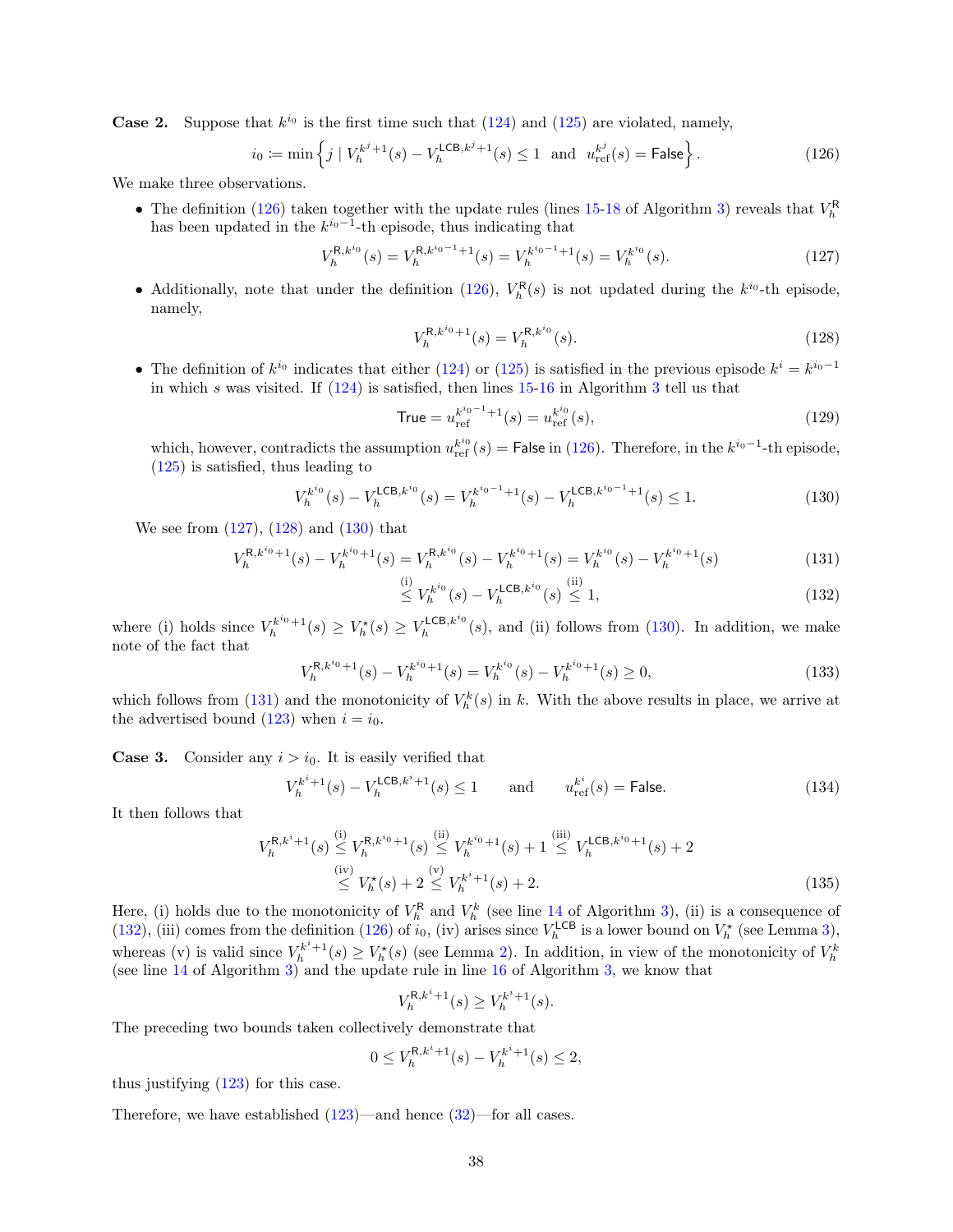#### C.3.2 Proof of the inequality [\(33\)](#page-15-2)

Suppose that

<span id="page-38-1"></span><span id="page-38-0"></span>
$$
V_h^{\mathsf{R},k}(s_h^k) - V_h^{\mathsf{R},K}(s_h^k) \neq 0 \tag{136}
$$

holds for some  $k < K$ . Then there are two possible scenarios to look at:

(a) Case 1: the condition in line [15](#page-12-9) and line [17](#page-12-10) of Algorithm [3](#page-12-2) are violated at step h of the k-th episode. This means that we have

$$
V_h^{k+1}(s_h^k) - V_h^{\text{LCB},k+1}(s_h^k) \le 1 \quad \text{ and } \quad u_{\text{ref}}^k(s_h^k) = \text{False}
$$
 (137)

in this case. Then for any  $k' > k$ , one necessarily has

$$
\begin{cases} V_h^{k'}(s_h^k) - V_h^{\mathsf{LCB},k'}(s_h^k) \le V_h^{k+1}(s_h^k) - V_h^{\mathsf{LCB},k+1}(s_h^k) \le 1, \\ u_{\text{ref}}^{k'}(s_h^k) = u_{\text{ref}}^k(s_h^k) = \text{False}, \end{cases} \tag{138}
$$

where the first property makes use of the monotonicity of  $V_h^k$  and  $V_h^{\text{LCB},k}$  (see [\(24b\)](#page-13-3) and line [14](#page-12-5) of Algorithm [3\)](#page-12-2). In turn, Condition [\(138\)](#page-38-0) implies that  $V_h^{\mathsf{R}}$  will no longer be updated after the k-th episode (see line [15](#page-12-9) of Algorithm [3\)](#page-12-2), thus indicating that

$$
V_h^{\mathsf{R},k}(s_h^k) = V_h^{\mathsf{R},k+1}(s_h^k) = \dots = V_h^{\mathsf{R},K}(s_h^k). \tag{139}
$$

This, however, contradicts the assumption [\(136\)](#page-38-1).

(b) Case 2: the condition in either line [15](#page-12-9) or line [17](#page-12-10) of Algorithm [3](#page-12-2) is satisfied at step h of the k-th episode. If this occurs, then the update rule in line [15](#page-12-9) of Algorithm [3](#page-12-2) implies that

<span id="page-38-4"></span><span id="page-38-3"></span><span id="page-38-2"></span>
$$
V_h^{k+1}(s_h^k) - V_h^{\text{LCB},k+1}(s_h^k) > 1,\tag{140}
$$

or

$$
V_h^{k+1}(s_h^k) - V_h^{\text{LCB},k+1}(s_h^k) \le 1 \qquad \text{and} \quad u_{\text{ref}}^k(s_h^k) = \text{True.} \tag{141}
$$

To summarize, the above argument demonstrates that [\(136\)](#page-38-1) can only occur if either [\(140\)](#page-38-2) or [\(141\)](#page-38-3) holds. With the above observation in place, we can proceed with the following decomposition:

$$
\sum_{h=1}^{H} \sum_{k=1}^{K} \left( V_{h}^{\text{R},k}(s_{h}^{k}) - V_{h}^{\text{R},K}(s_{h}^{k}) \right) = \sum_{h=1}^{H} \sum_{k=1}^{K} \left( V_{h}^{\text{R},k}(s_{h}^{k}) - V_{h}^{\text{R},K}(s_{h}^{k}) \right) \mathbb{1} \left( V_{h}^{\text{R},k}(s_{h}^{k}) - V_{h}^{\text{R},K}(s_{h}^{k}) \neq 0 \right)
$$
\n
$$
\leq \sum_{h=1}^{H} \sum_{k=1}^{K} \left( V_{h}^{\text{R},k}(s_{h}^{k}) - V_{h}^{\text{R},K}(s_{h}^{k}) \right) \mathbb{1} \left( V_{h}^{k+1}(s_{h}^{k}) - V_{h}^{\text{LCB},k+1}(s_{h}^{k}) \leq 1 \text{ and } u_{\text{ref}}^{k}(s_{h}^{k}) = \text{True} \right)
$$
\n
$$
+ \sum_{h=1}^{H} \sum_{k=1}^{K} \left( V_{h}^{k}(s_{h}^{k}) - V_{h}^{\text{LCB},k}(s_{h}^{k}) \right) \mathbb{1} \left( V_{h}^{k}(s_{h}^{k}) - V_{h}^{\text{LCB},k}(s_{h}^{k}) > 1 \right).
$$
\n(142)

Regarding the first term in [\(142\)](#page-38-4), it is readily seen that for all  $s \in \mathcal{S}$ ,

$$
\sum_{k=1}^{K} \mathbb{1} \left( V_h^{k+1}(s) - V_h^{\mathsf{LCB}, k+1}(s) \le 1 \text{ and } u_{\text{ref}}^k(s) = \mathsf{True} \right) \le 1,\tag{143}
$$

which arises since, for each  $s \in \mathcal{S}$ , the above condition is satisfied in at most one episode, owing to the monotonicity property of  $V_h$ ,  $V_h^{\text{LCB}}$  and the update rule for  $u_{\text{ref}}$  in [\(17\)](#page-12-10). As a result, one has

$$
\sum_{h=1}^{H} \sum_{k=1}^{K} \left( V_h^{\mathsf{R},k}(s_h^k) - V_h^{\mathsf{R},K}(s_h^k) \right) \mathbb{1} \left( V_h^{k+1}(s_h^k) - V_h^{\mathsf{LCB},k+1}(s_h^k) \le 1 \text{ and } u_{\text{ref}}^k(s_h^k) = \textsf{True} \right)
$$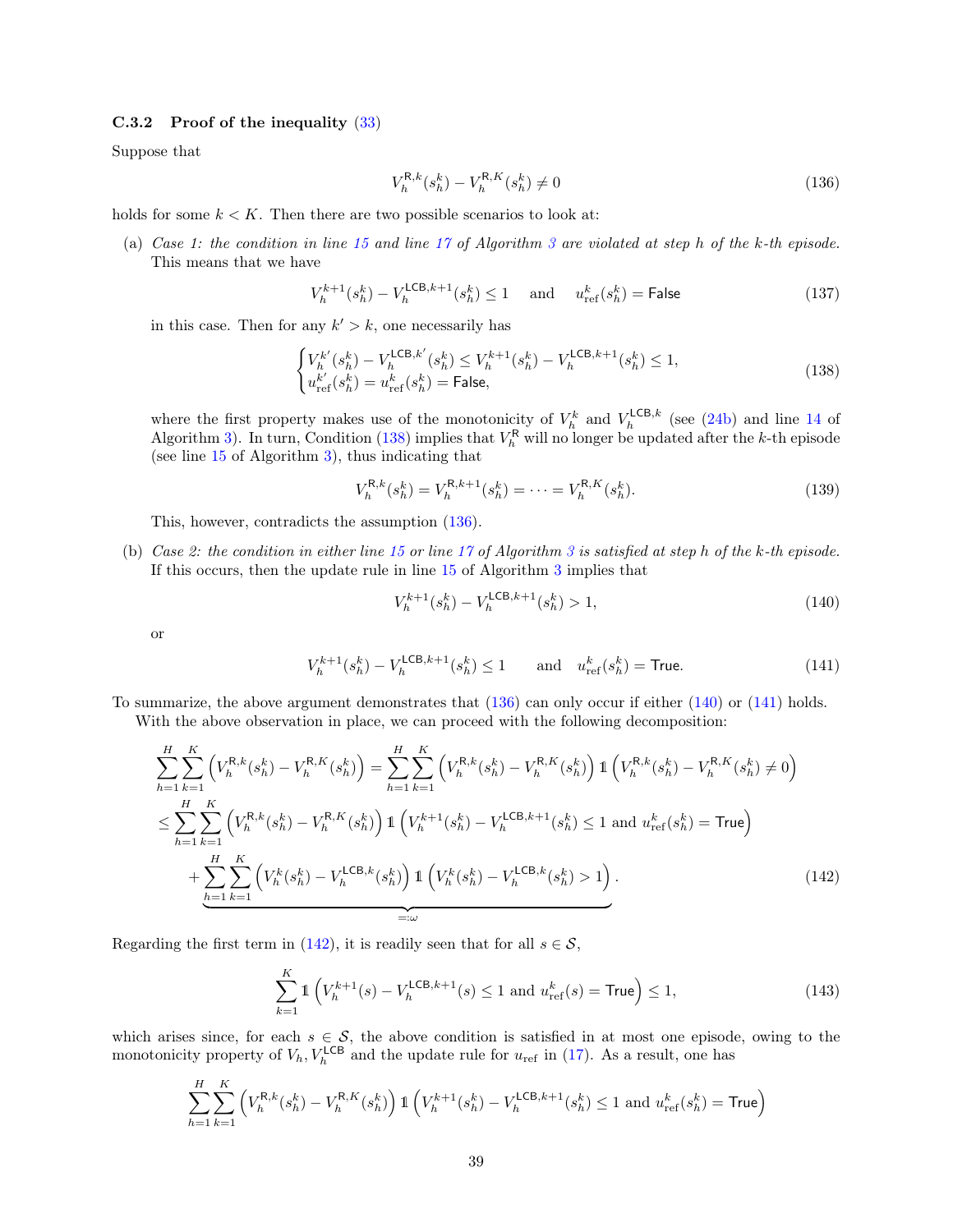$$
\leq H \sum_{h=1}^{H} \sum_{k=1}^{K} \mathbb{1} \left( V_h^{k+1}(s_h^k) - V_h^{\text{LCB},k+1}(s_h^k) \leq 1 \text{ and } u_{\text{ref}}^k(s_h^k) = \text{True} \right)
$$
  
=  $H \sum_{h=1}^{H} \sum_{s \in S} \sum_{k=1}^{K} \mathbb{1} \left( V_h^{k+1}(s) - V_h^{\text{LCB},k+1}(s) \leq 1 \text{ and } u_{\text{ref}}^k(s) = \text{True} \right)$   

$$
\leq H \sum_{h=1}^{H} \sum_{s \in S} 1 = H^2 S,
$$

where the first inequality holds since  $||V_h^{R,k} - V_h^{R,K}||_{\infty} \leq H$ . Substitution into [\(142\)](#page-38-4) yields

$$
\sum_{h=1}^{H} \sum_{k=1}^{K} \left( V_h^{\mathsf{R},k}(s_h^k) - V_h^{\mathsf{R},K}(s_h^k) \right) \le H^2 S + \omega.
$$
 (144)

To complete the proof, it boils down to bounding the term  $\omega$  defined in [\(142\)](#page-38-4). To begin with, note that

<span id="page-39-2"></span><span id="page-39-0"></span>
$$
V_h^{\mathsf{R},K}(s_h^k) \ge V_h^{\star}(s_h^k) \ge V_h^{\mathsf{LCB},k}(s_h^k),
$$

where we make use of the optimism of  $V_h^{R,K}(s_h^k)$  stated in Lemma [2](#page-14-0) (cf. [\(26\)](#page-14-6)) and the pessimism of  $V_h^{\text{LCB}}$  in Lemma  $3$  (see  $(28)$ ). As a result, we can obtain

$$
\omega = \sum_{h=1}^{H} \sum_{k=1}^{K} \left( V_h^k(s_h^k) - V_h^{\text{LCB},k}(s_h^k) \right) \mathbb{1} \left( V_h^k(s_h^k) - V_h^{\text{LCB},k}(s_h^k) > 1 \right)
$$
  

$$
\leq \sum_{h=1}^{H} \sum_{k=1}^{K} \left( Q_h^k(s_h^k, a_h^k) - Q_h^{\text{LCB},k}(s_h^k, a_h^k) \right) \mathbb{1} \left( Q_h^k(s_h^k, a_h^k) - Q_h^{\text{LCB},k}(s_h^k, a_h^k) > 1 \right), \tag{145}
$$

where the second line arises from the properties  $V_h^k(s_h^k) = Q_h^k(s_h^k, a_h^k)$  (given that  $a_h^k = \arg \max_a Q_h^k(s_h^k, a)$ ) as well as the following fact (see line [14](#page-12-5) of Algorithm [3\)](#page-12-2)

<span id="page-39-1"></span>
$$
V_h^{\mathsf{LCB},k}(s_h^k) \ge \max_{a} Q_h^{\mathsf{LCB},k}(s_h^k, a) \ge Q_h^{\mathsf{LCB},k}(s_h^k, a_h^k).
$$

Further, let us make note of the following elementary identity

$$
Q_h^k(s_h^k, a_h^k) - Q_h^{\mathsf{LCB},k}(s_h^k, a_h^k) = \int_0^\infty \mathbb{1}\Big(Q_h^k(s_h^k, a_h^k) - Q_h^{\mathsf{LCB},k}(s_h^k, a_h^k) > t\Big) \mathrm{d}t.
$$

This allows us to obtain

$$
\omega \leq \sum_{h=1}^{H} \sum_{k=1}^{K} \left\{ \int_{0}^{\infty} \mathbb{1} \left( Q_{h}^{k}(s_{h}^{k}, a_{h}^{k}) - Q_{h}^{\mathsf{LCB},k}(s_{h}^{k}, a_{h}^{k}) > t \right) dt \right\} \mathbb{1} \left( Q_{h}^{k}(s_{h}^{k}, a_{h}^{k}) - Q_{h}^{\mathsf{LCB},k}(s_{h}^{k}, a_{h}^{k}) > 1 \right)
$$
\n
$$
= \int_{1}^{H} \sum_{h=1}^{H} \sum_{k=1}^{K} \mathbb{1} \left( Q_{h}^{k}(s_{h}^{k}, a_{h}^{k}) - Q_{h}^{\mathsf{LCB},k}(s_{h}^{k}, a_{h}^{k}) > t \right) dt
$$
\n
$$
\lesssim \int_{1}^{H} \frac{H^{6} S A \log \frac{S A T}{\delta}}{t^{2}} dt \lesssim H^{6} S A \log \frac{S A T}{\delta}, \tag{146}
$$

where the last line follows from the property [\(29\)](#page-14-3) in Lemma [3.](#page-14-1) Combining the above bounds [\(145\)](#page-39-0) and [\(146\)](#page-39-1) with [\(144\)](#page-39-2) establishes

$$
\sum_{h=1}^{H} \sum_{k=1}^{K} \left( V_{h}^{\text{R},k}(s_{h}^{k}) - V_{h}^{\text{R},K}(s_{h}^{k}) \right)
$$
\n
$$
\leq H^{2}S + \sum_{h=1}^{H} \sum_{k=1}^{K} \left( Q_{h}^{k}(s_{h}^{k}, a_{h}^{k}) - Q_{h}^{\text{LCB},k}(s_{h}^{k}, a_{h}^{k}) \right) \mathbb{1} \left( Q_{h}^{k}(s_{h}^{k}, a_{h}^{k}) - Q_{h}^{\text{LCB},k}(s_{h}^{k}, a_{h}^{k}) > 1 \right)
$$
\n
$$
\leq H^{6}S A \log \frac{SAT}{\delta}
$$

as claimed.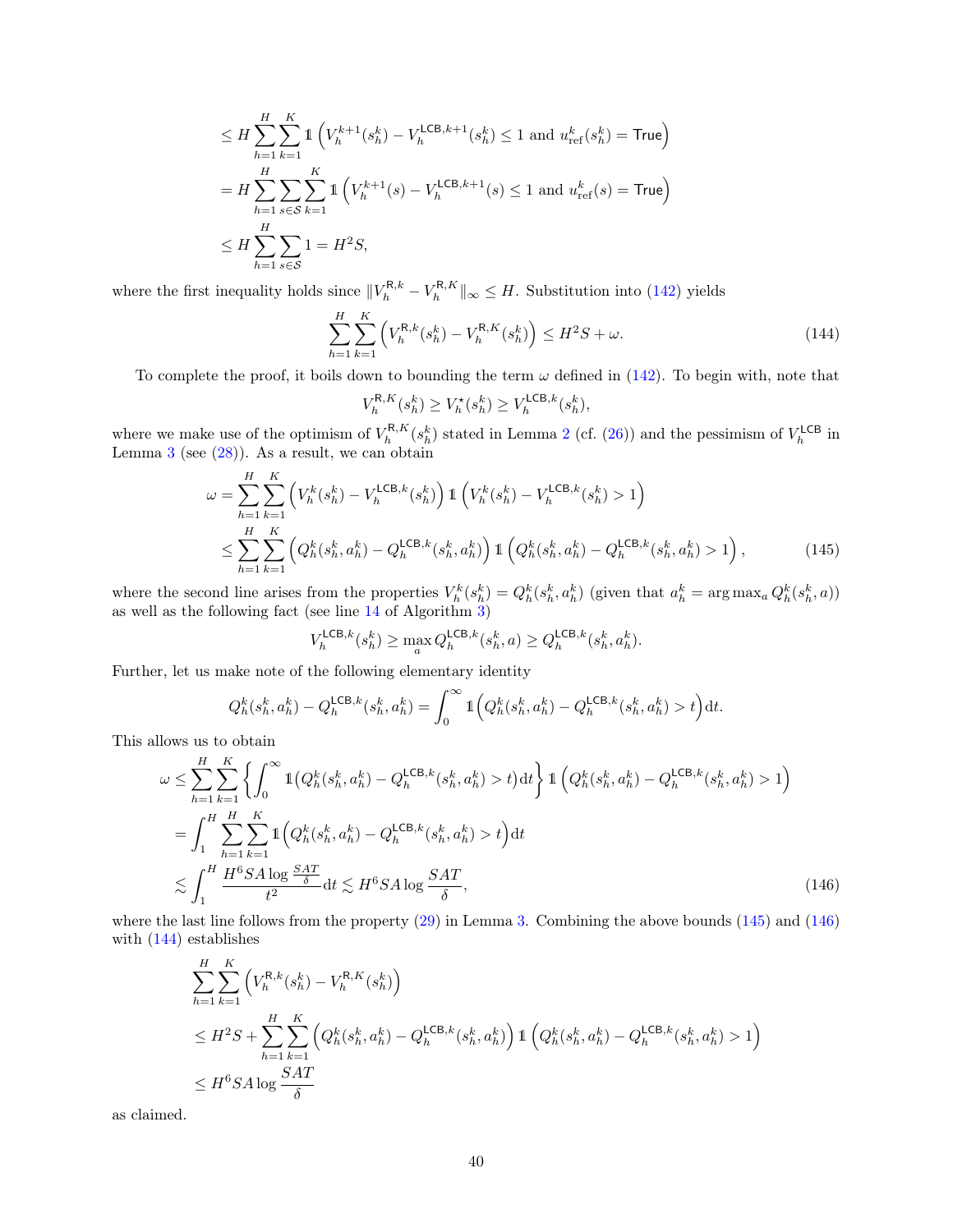# <span id="page-40-0"></span>D Proof of Lemma [5](#page-16-0)

For notational simplicity, we shall adopt the short-hand notation

$$
k^n = k_h^n(s_h^k, a_h^k)
$$

throughout this section. A starting point for proving this lemma is the upper bound already derived in [\(37\)](#page-15-3), and we intend to further bound the first term on the right-hand side of [\(37\)](#page-15-3). Recalling the expression of  $Q_h^{R,k+1}(s_h^k, a_h^k)$  in [\(61\)](#page-23-2) and [\(63\)](#page-23-7), we can derive

$$
Q_{h}^{R,k}(s_{h}^{k}, a_{h}^{k}) - Q_{h}^{*}(s_{h}^{k}, a_{h}^{k}) = Q_{h}^{R,k}^{N_{h}^{k-1}(s_{h}^{k}, a_{h}^{k})+1}(s_{h}^{k}, a_{h}^{k}) - Q_{h}^{*}(s_{h}^{k}, a_{h}^{k})
$$
\n
$$
= \eta_{0}^{N_{h}^{k-1}(s_{h}^{k}, a_{h}^{k})} \left(Q_{h}^{R,1}(s_{h}^{k}, a_{h}^{k}) - Q_{h}^{*}(s_{h}^{k}, a_{h}^{k})\right) + \sum_{n=1}^{N_{h}^{k-1}(s_{h}^{k}, a_{h}^{k})} \eta_{n}^{N_{h}^{k-1}(s_{h}^{k}, a_{h}^{k})} b_{h}^{R,k^{n}+1}
$$
\n
$$
+ \sum_{n=1}^{N_{h}^{k-1}(s_{h}^{k}, a_{h}^{k})} \eta_{n}^{N_{h}^{k-1}(s_{h}^{k}, a_{h}^{k})} \left(V_{h+1}^{k^{n}}(s_{h+1}^{k^{n}}) - V_{h+1}^{R,k^{n}}(s_{h+1}^{k^{n}}) + \frac{1}{n} \sum_{i=1}^{n} V_{h+1}^{R,k^{i}}(s_{h+1}^{k^{i}}) - P_{h,s_{h}^{k}, a_{h}^{k}} V_{h+1}^{k}\right)
$$
\n
$$
\leq \eta_{0}^{N_{h}^{k-1}(s_{h}^{k}, a_{h}^{k})} H + B_{h}^{R,k}(s_{h}^{k}, a_{h}^{k}) + \frac{2c_{b}H^{2}}{\left(N_{h}^{k-1}(s_{h}^{k}, a_{h}^{k})\right)^{3/4}} \log \frac{SAT}{\delta}
$$
\n
$$
+ \sum_{n=1}^{N_{h}^{k-1}(s_{h}^{k}, a_{h}^{k})} \eta_{n}^{N_{h}^{k-1}(s_{h}^{k}, a_{h}^{k})} \left(V_{h+1}^{k^{n}}(s_{h+1}^{k^{n}}) - V_{h+1}^{R,k^{n}}(s_{h+1}^{k^{n}}) + \frac{1}{n} \sum_{i=1}^{n} V_{h+1}^{R,k^{i}}(s_{h+
$$

where the last line follows from [\(89\)](#page-27-2) with  $B_h^{R,k}^{N_h^{k-1}+1} = B_h^{R,k}$  and the initialization  $Q_h^{R,1}(s_h^k, a_h^k) = H$ . Summing over all  $1 \leq k \leq K$  gives

$$
\sum_{k=1}^{K} \left( Q_{h}^{R,k}(s_{h}^{k}, a_{h}^{k}) - Q_{h}^{*}(s_{h}^{k}, a_{h}^{k}) \right)
$$
\n
$$
\leq \sum_{k=1}^{K} \left( H \eta_{0}^{N_{h}^{k-1}(s_{h}^{k}, a_{h}^{k})} + B_{h}^{R,k}(s_{h}^{k}, a_{h}^{k}) + \frac{2c_{b}H^{2}}{\left(N_{h}^{k-1}(s_{h}^{k}, a_{h}^{k})\right)^{3/4}} \log \frac{SAT}{\delta} \right)
$$
\n
$$
+ \sum_{k=1}^{K} \sum_{n=1}^{N_{h}^{k-1}(s_{h}^{k}, a_{h}^{k})} \eta_{n}^{N_{h}^{k-1}(s_{h}^{k}, a_{h}^{k})} \left( V_{h+1}^{k^{n}}(s_{h+1}^{k^{n}}) - V_{h+1}^{R,k^{n}}(s_{h+1}^{k^{n}}) + \frac{\sum_{i=1}^{n} V_{h+1}^{R,k^{i}}(s_{h+1}^{k^{i}})}{n} - P_{h,s_{h}^{k},a_{h}^{k}} V_{h+1}^{*} \right)
$$
\n
$$
\leq \sum_{k=1}^{K} \left( H \eta_{0}^{N_{h}^{k-1}(s_{h}^{k}, a_{h}^{k})} + B_{h}^{R,k}(s_{h}^{k}, a_{h}^{k}) + \frac{2c_{b}H^{2}}{\left(N_{h}^{k-1}(s_{h}^{k}, a_{h}^{k})\right)^{3/4}} \log \frac{SAT}{\delta} \right)
$$
\n
$$
+ \sum_{k=1}^{K} \sum_{n=1}^{N_{h}^{k-1}(s_{h}^{k}, a_{h}^{k})} \eta_{n}^{N_{h}^{k-1}(s_{h}^{k}, a_{h}^{k})} \left( V_{h+1}^{k^{n}}(s_{h+1}^{k^{n}}) - V_{h+1}^{k}(s_{h+1}^{k^{n}}) \right)
$$
\n
$$
+ \sum_{k=1}^{K} \sum_{n=1}^{N_{h}^{k-1}(s_{h}^{k}, a_{h}^{k})} \eta_{n}^{N_{h}^{k-1}(s_{h}^{k}, a_{h}^{k})} \left( V
$$

Next, we control each term in [\(148\)](#page-40-1) separately.

• Regarding the first term of [\(148\)](#page-40-1), we make two observations. To begin with,

<span id="page-40-1"></span>
$$
\sum_{k=1}^{K} \eta_0^{N_h^{k-1}(s_h^k, a_h^k)} \le \sum_{(s,a)\in S \times \mathcal{A}} \sum_{n=0}^{N_h^{K-1}(s,a)} \eta_0^n \le SA,\tag{149}
$$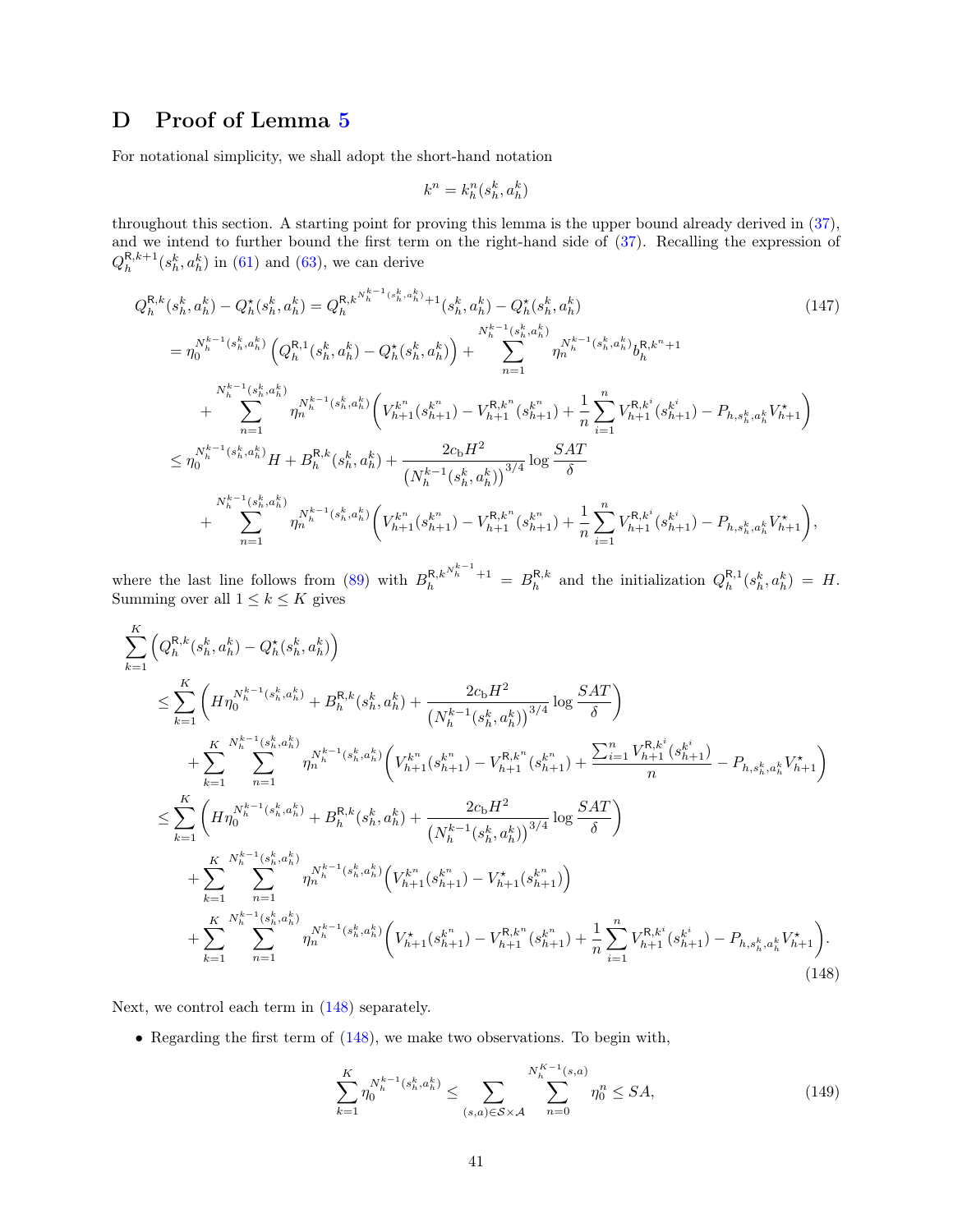where the last inequality follows since  $\eta_0^n = 0$  for all  $n > 0$  (see [\(19\)](#page-11-3)). Next, it is also observed that

<span id="page-41-0"></span>
$$
\sum_{k=1}^{K} \frac{1}{\left(N_h^{k-1}(s_h^k, a_h^k)\right)^{3/4}} = \sum_{(s,a)\in S\times\mathcal{A}} \sum_{n=1}^{N_h^{K-1}(s,a)} \frac{1}{n^{3/4}}
$$
\n
$$
\leq \sum_{(s,a)\in S\times\mathcal{A}} 4\left(N_h^{K-1}(s,a)\right)^{1/4} \leq 4(SA)^{3/4} K^{1/4},\tag{150}
$$

where the last inequality comes from Holder's inequality

$$
\sum_{(s,a)\in S\times\mathcal{A}} \left(N_h^{K-1}(s,a)\right)^{1/4} \le \left[\sum_{(s,a)\in S\times\mathcal{A}} 1\right]^{3/4} \left[\sum_{(s,a)\in S\times\mathcal{A}} N_h^{K-1}(s,a)\right]^{1/4} \le (SA)^{3/4} K^{1/4}.
$$

Combine the above bounds to yield

$$
\sum_{k=1}^{K} \left( H \eta_0^{N_h^{k-1}(s_h^k, a_h^k)} + B_h^{R,k}(s_h^k, a_h^k) + \frac{2c_b H^2}{\left(N_h^{k-1}(s_h^k, a_h^k)\right)^{3/4}} \log \frac{SAT}{\delta} \right)
$$
  

$$
\leq HSA + \sum_{k=1}^{K} B_h^{R,k}(s_h^k, a_h^k) + 8c_b(SA)^{3/4} K^{1/4} H^2 \log \frac{SAT}{\delta}.
$$
 (151)

• We now turn to the second term of  $(148)$ . A little algebra gives

$$
\sum_{k=1}^{K} \sum_{n=1}^{N_h^{k-1}(s_h^k, a_h^k)} \eta_n^{N_h^{k-1}(s_h^k, a_h^k)} \left( V_{h+1}^{k^n}(s_{h+1}^{k^n}) - V_{h+1}^*(s_{h+1}^{k^n}) \right)
$$
\n
$$
= \sum_{l=1}^{K} \sum_{N=N_h^l(s_h^l, a_h^l)}^{N_{h-1}(s_h^l, a_h^l)} \eta_{N_h^l(s_h^l, a_h^l)}^{N} \left( V_{h+1}^l(s_{h+1}^l) - V_{h+1}^*(s_{h+1}^l) \right)
$$
\n
$$
\leq \left( 1 + \frac{1}{H} \right) \sum_{l=1}^{K} \left( V_{h+1}^l(s_{h+1}^l) - V_{h+1}^*(s_{h+1}^l) \right)
$$
\n
$$
= \left( 1 + \frac{1}{H} \right) \left[ \sum_{k=1}^{K} \left( V_{h+1}^k(s_{h+1}^k) - V_{h+1}^{\pi^k}(s_{h+1}^k) \right) - \sum_{k=1}^{K} \left( V_{h+1}^*(s_{h+1}^k) - V_{h+1}^{\pi^k}(s_{h+1}^k) \right) \right]. \tag{152}
$$

Here, the second line replaces  $k^n$  (resp. *n*) with *l* (resp.  $N_h^l(s_h^l, a_h^l)$ <br> $\sum_{N=n}^{\infty} \eta_n^N \leq 1 + 1/H$  (see Lemma 1), while the last relation rep ere, the second line replaces  $k^n$  (resp. n) with l (resp.  $N_h^l(s_h^l, a_h^l)$ ), the third line is due to the property  $\sum_{N=n}^{\infty} \eta_n^N \leq 1 + 1/H$  (see Lemma [1\)](#page-12-1), while the last relation replaces l with k again.

• When it comes to the last term of  $(148)$ , we can derive

$$
\sum_{k=1}^{K} \sum_{n=1}^{N_{h}^{k-1}(s_{h}^{k}, a_{h}^{k})} \eta_{n}^{N_{h}^{k-1}(s_{h}^{k}, a_{h}^{k})} \left( V_{h+1}^{\star}(s_{h+1}^{k^{n}}) - V_{h+1}^{R, k^{n}}(s_{h+1}^{k^{n}}) + \frac{1}{n} \sum_{i=1}^{n} V_{h+1}^{R, k^{i}}(s_{h+1}^{k^{i}}) - P_{h, s_{h}^{k}, a_{h}^{k}} V_{h+1}^{\star} \right)
$$
\n
$$
= \sum_{k=1}^{K} \sum_{n=1}^{N_{h}^{k-1}(s_{h}^{k}, a_{h}^{k})} \eta_{n}^{N_{h}^{k-1}(s_{h}^{k}, a_{h}^{k})} \left( \left( P_{h}^{k^{n}} - P_{h, s_{h}^{k}, a_{h}^{k}} \right) \left( V_{h+1}^{\star} - V_{h+1}^{R, k^{n}} \right) + \frac{1}{n} \sum_{i=1}^{n} \left( V_{h+1}^{R, k^{i}}(s_{h+1}^{k^{i}}) - P_{h, s_{h}^{k}, a_{h}^{k}} V_{h+1}^{R, k^{n}} \right) \right)
$$
\n
$$
= \sum_{k=1}^{K} \sum_{N=N_{h}^{k}(s_{h}^{k}, a_{h}^{k})}^{N_{h}^{K-1}(s_{h}^{k}, a_{h}^{k})} \eta_{N_{h}^{k}(s_{h}^{k}, a_{h}^{k})}^{N} \left( \left( P_{h}^{k} - P_{h, s_{h}^{k}, a_{h}^{k}} \right) \left( V_{h+1}^{\star} - V_{h+1}^{R, k} \right) + \frac{\sum_{i=1}^{N_{h}^{k}(s_{h}^{k}, a_{h}^{k})} \left( V_{h+1}^{R, k^{i}}(s_{h}^{k^{i}}) - P_{h, s_{h}^{k}, a_{h}^{k}} V_{h+1}^{R, k} \right)}{N_{h}^{k}(s_{h}^{k}, a_{h}^{k})} \right)
$$

.

Here, the first equality holds since  $V_{h+1}^*(s_{h+1}^{k^n}) - V_{h+1}^{\mathcal{R},k^n}(s_{h+1}^{k^n}) = P_h^{k^n}(V_{h+1}^* - V_{h+1}^{\mathcal{R},k^n})$  (in view of the definition of  $P_h^k$  in [\(22\)](#page-13-4)), the second equality can be seen via simple rearrangement of the terms, while in the last line we replace  $k^n$  (resp. n) with k (resp.  $N_h^k(s_h^k, a_h^k)$ ).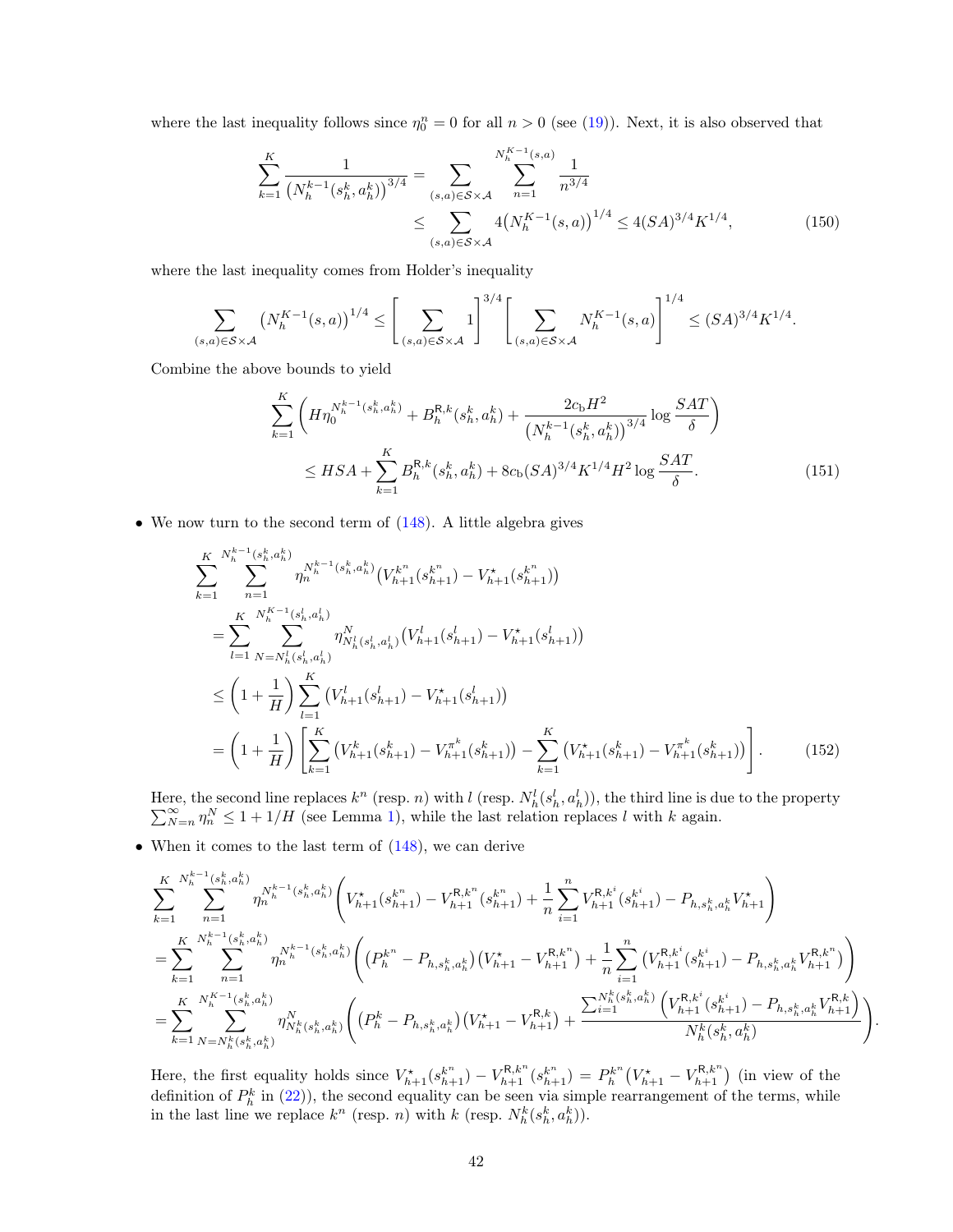Taking the above bounds together with [\(148\)](#page-40-1) and [\(37\)](#page-15-3), we can rearrange terms to reach

$$
\sum_{k=1}^{K} (V_{h}^{k}(s_{h}^{k}) - V_{h}^{\pi^{k}}(s_{h}^{k}))
$$
\n
$$
\leq \left(1 + \frac{1}{H}\right) \sum_{k=1}^{K} (V_{h+1}^{k}(s_{h+1}^{k}) - V_{h+1}^{\pi^{k}}(s_{h+1}^{k})) + \sum_{k=1}^{K} B_{h}^{R,k}(s_{h}^{k}, a_{h}^{k})
$$
\n
$$
+ HSA + 8c_{b}H^{2}(SA)^{3/4}K^{1/4}\log\frac{SAT}{\delta} + \sum_{k=1}^{K} (P_{h,s_{h}^{k},a_{h}^{k}} - P_{h}^{k})(V_{h+1}^{*} - V_{h+1}^{\pi^{k}})
$$
\n
$$
+ \sum_{k=1}^{K} \sum_{N=N_{h}^{k}(s_{h}^{k},a_{h}^{k})}^{N_{h}^{K}(s_{h}^{k},a_{h}^{k})} \left[ (P_{h}^{k} - P_{h,s_{h}^{k},a_{h}^{k}})(V_{h+1}^{*} - V_{h+1}^{R,k}) + \frac{\sum_{i=1}^{N_{h}^{k}(s_{h}^{k},a_{h}^{k})}{(V_{h+1}^{R}(s_{h}^{k},a_{h}^{k}) - P_{h,s_{h}^{k},a_{h}^{k}}V_{h+1}^{R,k})} \right],
$$
\n(153)

where we have dropped the term  $-\frac{1}{H}\sum_{k}\left(V_{h+1}^{\star}(s_{h+1}^{k})-V_{h+1}^{\pi^{k}}(s_{h+1}^{k})\right)$  owing to the fact that  $V_{h+1}^{\star} \geq V_{h+1}^{\pi^{k}}$ .

Thus far, we have established a crucial connection between  $\sum_{k=1}^K (V_h^k(s_h^k) - V_h^{\pi^k}(s_h^k))$  at step h and  $\sum_{k=1}^K (V_{h+1}^k(s_{h+1}^k) - V_{h+1}^{\pi^k}(s_{h+1}^k))$  at step  $h+1$ . Clearly, the term  $V_{h+1}^k(s_{h+1}^k) - V_{h+1}^{\pi^k}(s_{h+1}^k)$  can be further bounded in the same manner. As a result, by recursively applying the above relation  $(153)$  over the time steps  $h = 1, 2, \dots, H$  and using the terminal condition  $V_{H+1}^k = V_{H+1}^{\pi^k} = 0$ , we can immediately arrive at the advertised bound in Lemma [5.](#page-16-0)

# <span id="page-42-0"></span>E Proof of Lemma [6](#page-16-1)

### <span id="page-42-1"></span>E.1 Bounding the term  $\mathcal{R}_1$

First of all, let us look at the first two terms of  $\mathcal{R}_1$  in [\(39a\)](#page-16-3). Recognizing the following elementary inequality

<span id="page-42-3"></span><span id="page-42-2"></span>
$$
\left(1 + \frac{1}{H}\right)^{h-1} \le \left(1 + \frac{1}{H}\right)^{H} \le e \quad \text{for all } h = 1, 2, \cdots, H+1,
$$
\n(154)

we are allowed to upper bound the first two terms in  $(39a)$  as follows:

$$
\sum_{h=1}^{H} \left(1 + \frac{1}{H}\right)^{h-1} \left\{ HSA + 8c_{b}H^{2}(SA)^{3/4}K^{1/4}\log\frac{SAT}{\delta}\right\} \lesssim H^{2}SA + H^{3}(SA)^{3/4}K^{1/4}\log\frac{SAT}{\delta}
$$
\n
$$
\lesssim H^{4.5}SA\log^{2}\frac{SAT}{\delta} + \sqrt{H^{3}SAK} = H^{4.5}SA\log^{2}\frac{SAT}{\delta} + \sqrt{H^{2}SAT},\tag{155}
$$

where the last inequality can be shown using the AM-GM inequality as follows:

$$
H^3 (SA)^{3/4} K^{1/4} \log \frac{SAT}{\delta} = \left( H^{9/4} \sqrt{SA} \log \frac{SAT}{\delta} \right) \cdot (H^3 SAK)^{1/4} \leq H^{4.5} SA \log^2 \frac{SAT}{\delta} + \sqrt{H^3 SAK}.
$$

We are now left with the last term of  $\mathcal{R}_1$  in [\(39a\)](#page-16-3). Towards this, we resort to Lemma [8](#page-19-0) by setting

<span id="page-42-4"></span>
$$
W_{h+1}^i := V_{h+1}^* - V_{h+1}^{\pi^k}
$$
 and  $c_h := \left(1 + \frac{1}{H}\right)^{h-1}$ .

In view of [\(154\)](#page-42-3) and the property  $H \geq V^*(s) \geq V^{\pi}(s) \geq 0$ , we see that

$$
0 \le c_h \le e
$$
,  $W_{h+1}^i \ge 0$ , and  $||W_{h+1}^i||_{\infty} \le H =: C_{\mathbf{w}}$ .

Therefore, applying Lemma [8](#page-19-0) yields

$$
\left| \sum_{h=1}^{H} \left( 1 + \frac{1}{H} \right)^{h-1} \sum_{k=1}^{K} \left( P_{h,s_h^k,a_h^k} - P_h^k \right) \left( V_{h+1}^\star - V_{h+1}^{\pi^k} \right) \right| = \left| \sum_{h=1}^{H} \sum_{k=1}^{K} Y_{k,h} \right|
$$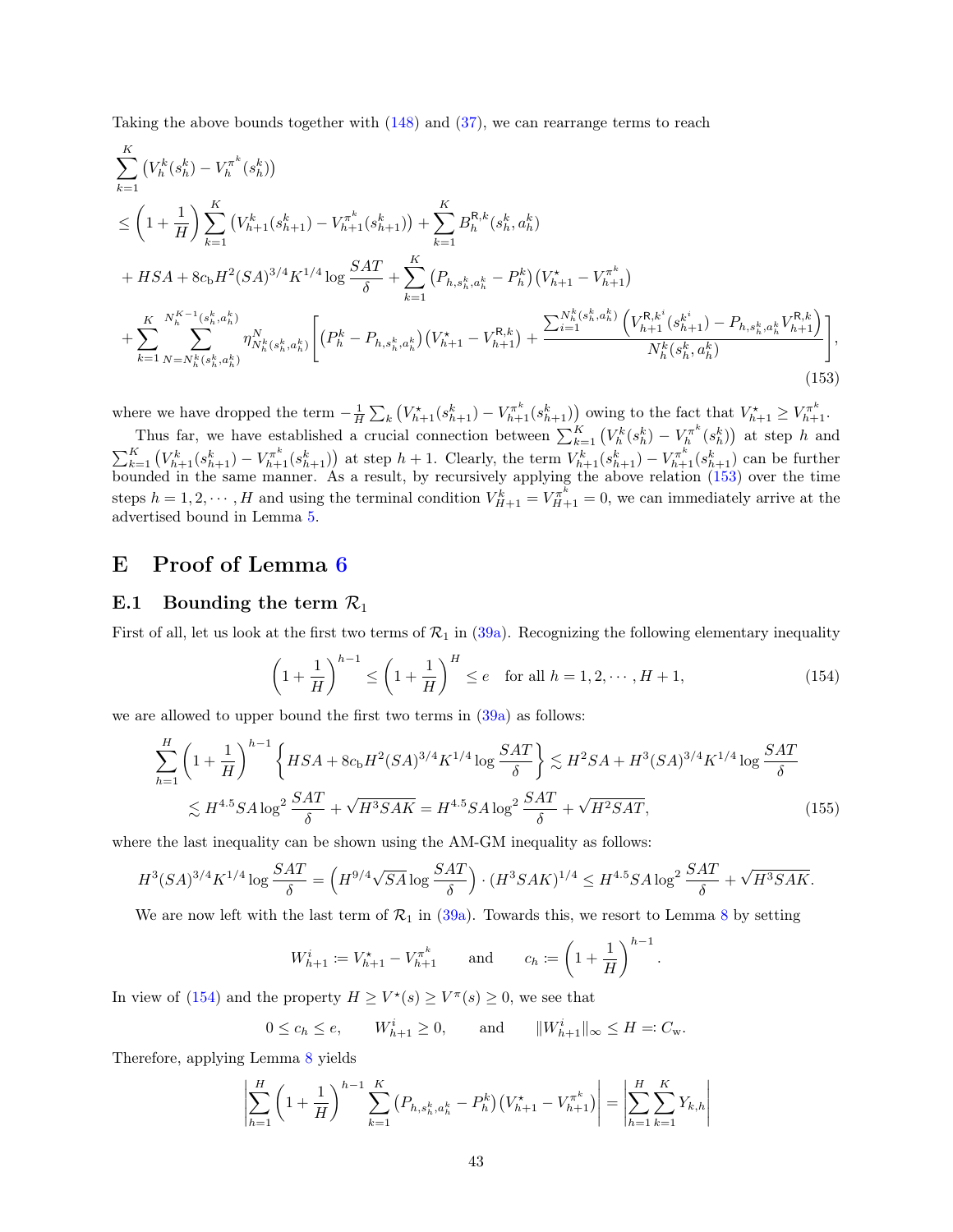<span id="page-43-1"></span>
$$
\lesssim \sqrt{TC_{\rm w}^2 \log \frac{1}{\delta}} + C_{\rm w} \log \frac{1}{\delta} = \sqrt{H^2 T \log \frac{1}{\delta}} + H \log \frac{1}{\delta}
$$
\n(156)

with probability exceeding  $1 - \delta$ .

Combining [\(155\)](#page-42-4) and [\(156\)](#page-43-1) with the definition [\(39a\)](#page-16-3) of  $\mathcal{R}_1$  immediately leads to the claimed bound.

# <span id="page-43-0"></span>E.2 Bounding the term  $\mathcal{R}_2$

In view of the definition of  $B_h^{\mathsf{R},k}(s_h^k, a_h^k)$  in line [16](#page-10-10) of Algorithm [2,](#page-10-1) we can decompose  $\mathcal{R}_2$  (cf. [\(39b\)](#page-16-4)) as follows:

<span id="page-43-2"></span>
$$
\mathcal{R}_{2} = \sum_{h=1}^{H} \left(1 + \frac{1}{H}\right)^{h-1} c_{b} \sqrt{H \log \frac{SAT}{\delta}} \sum_{k=1}^{K} \sqrt{\frac{\sigma_{h}^{\mathsf{adv},k}(s_{h}^{k}, a_{h}^{k}) - (\mu_{h}^{\mathsf{adv},k}(s_{h}^{k}, a_{h}^{k}))^{2}}{N_{h}^{k}(s_{h}^{k}, a_{h}^{k})}} + \sum_{h=1}^{H} \left(1 + \frac{1}{H}\right)^{h-1} c_{b} \sqrt{\log \frac{SAT}{\delta}} \sum_{k=1}^{K} \sqrt{\frac{\sigma_{h}^{\mathsf{ref},k}(s_{h}^{k}, a_{h}^{k}) - (\mu_{h}^{\mathsf{ref},k}(s_{h}^{k}, a_{h}^{k}))^{2}}{N_{h}^{k}(s_{h}^{k}, a_{h}^{k})}} + \sqrt{H \log \frac{SAT}{\delta}} \sum_{h=1}^{H} \sum_{k=1}^{K} \sqrt{\frac{\sigma_{h}^{\mathsf{adv},k}(s_{h}^{k}, a_{h}^{k}) - (\mu_{h}^{\mathsf{adv},k}(s_{h}^{k}, a_{h}^{k}))^{2}}{N_{h}^{k}(s_{h}^{k}, a_{h}^{k})}} + \sqrt{\log \frac{SAT}{\delta}} \sum_{h=1}^{H} \sum_{k=1}^{K} \sqrt{\frac{\sigma_{h}^{\mathsf{ref},k}(s_{h}^{k}, a_{h}^{k}) - (\mu_{h}^{\mathsf{ref},k}(s_{h}^{k}, a_{h}^{k}))^{2}}{N_{h}^{k}(s_{h}^{k}, a_{h}^{k})}}},
$$
(157)

where the last relation holds due to [\(154\)](#page-42-3). In what follows, we intend to bound these two terms separately.

### Step 1: upper bounding the first term in  $(157)$ . Towards this, we make the observation that

$$
\sum_{k=1}^{K} \sqrt{\frac{\sigma_h^{\text{adv},k}(s_h^k, a_h^k) - (\mu_h^{\text{adv},k}(s_h^k, a_h^k))^2}{N_h^k(s_h^k, a_h^k)}} \le \sum_{k=1}^{K} \sqrt{\frac{\sigma_h^{\text{adv},k}(s_h^k, a_h^k)}{N_h^k(s_h^k, a_h^k)}}
$$
\n
$$
= \sum_{k=1}^{K} \sqrt{\frac{\sum_{n=1}^{N_h^k(s_h^k, a_h^k)} \eta_n^{N_h^k(s_h^k, a_h^k)} (V_{h+1}^{k^n}(s_{h+1}^{k^n}) - V_{h+1}^{R,k^n}(s_{h+1}^{k^n}))^2}{N_h^k(s_h^k, a_h^k)}},
$$
(158)

where the second line follows from the update rule of  $\sigma_h^{\text{adv},k}$  in [\(92\)](#page-28-5). Combining the relation  $|V_{h+1}^k(s_h^k) V_{h+1}^{\mathsf{R},k}(s_h^k) \leq 2$  (cf. [\(32\)](#page-14-5)) and the property  $\sum_{n=1}^{N_h^k(s_h^k, a_h^k)} \eta_n^{N_h^k(s_h^k, a_h^k)} \leq 1$  (cf. [\(20\)](#page-11-4)) with [\(158\)](#page-43-3) yields

<span id="page-43-5"></span><span id="page-43-3"></span>
$$
\sum_{k=1}^{K} \sqrt{\frac{\sigma_h^{\text{adv},k}(s_h^k, a_h^k) - (\mu_h^{\text{adv},k}(s_h^k, a_h^k))^2}{N_h^k(s_h^k, a_h^k)}} \le \sum_{k=1}^{K} \sqrt{\frac{4}{N_h^k(s_h^k, a_h^k)}} \le 2\sqrt{SAK}.
$$
 (159)

Here, the last inequality holds due to the following fact:

<span id="page-43-4"></span>
$$
\sum_{k=1}^{K} \sqrt{\frac{1}{N_h^k(s_h^k, a_h^k)}} = \sum_{(s,a) \in S \times A} \sum_{n=1}^{N_h^K(s,a)} \sqrt{\frac{1}{n}} \le 2 \sum_{(s,a) \in S \times A} \sqrt{N_h^K(s,a)}
$$
\n
$$
\le 2 \sqrt{\sum_{(s,a) \in S \times A} 1} \cdot \sqrt{\sum_{(s,a) \in S \times A} N_h^K(s,a)} = 2\sqrt{SAK},
$$
\n(160)

where the last line arises from Cauchy-Schwarz and the basic fact that  $\sum_{(s,a)} N_h^K(s,a) = K$ .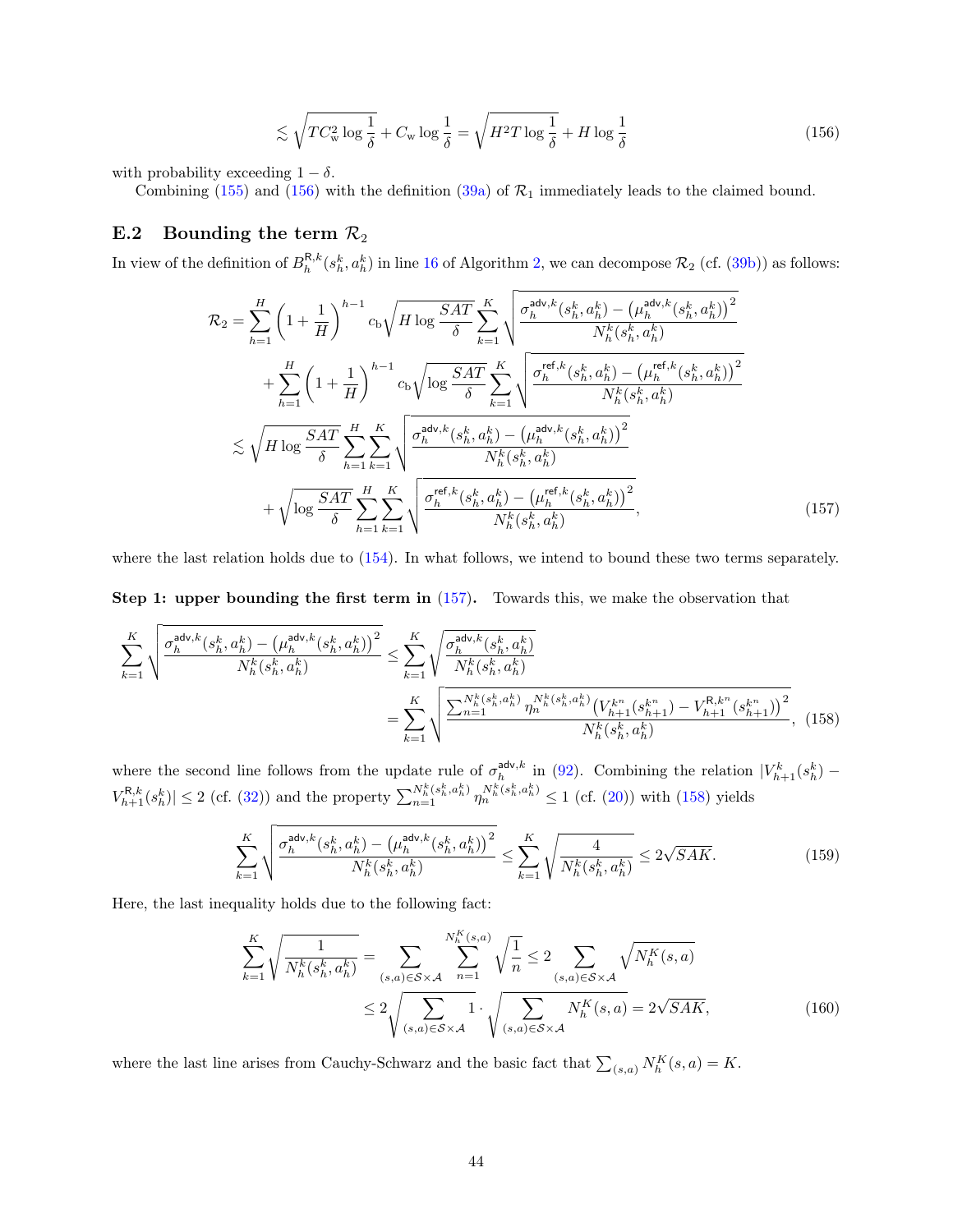Step 2: upper bounding the second term in [\(157\)](#page-43-2). Recalling the update rules of  $\mu_h^{\text{ref},k}$  and  $\sigma_h^{\text{ref},k}$  in  $(106)$ , we have

<span id="page-44-0"></span>
$$
\sum_{k=1}^{K} \sqrt{\frac{\sigma_h^{\text{ref},k}(s_h^k, a_h^k) - (\mu_h^{\text{ref},k}(s_h^k, a_h^k))^2}{N_h^k(s_h^k, a_h^k)}} = \sum_{k=1}^{K} \sqrt{\frac{1}{N_h^k(s_h^k, a_h^k)} \sqrt{\frac{\sum_{n=1}^{N_h^k(s_h^k, a_h^k)} (V_{h+1}^{R,k^n}(s_{h+1}^{k^n}))^2}{N_h^k(s_h^k, a_h^k)} - (\frac{\sum_{n=1}^{N_h^k(s_h^k, a_h^k)} V_{h+1}^{R,k^n}(s_{h+1}^{k^n})}{N_h^k(s_h^k, a_h^k)}}{\sum_{i=J_h^k}^{N_h^k(s_h^k, a_h^k)}}\right)^2}.
$$
(161)

Additionally, the quantity  $J_h^k$  defined in [\(161\)](#page-44-0) obeys

$$
(J_h^k)^2 \leq \frac{\sum_{n=1}^{N_h^k(s_h^k, a_h^k)} \left(V_{h+1}^{R,k^n}(s_{h+1}^{k^n})\right)^2 - \left(V_{h+1}^{\star}(s_{h+1}^{k^n})\right)^2}{N_h^k(s_h^k, a_h^k)} + \frac{\sum_{n=1}^{N_h^k(s_h^k, a_h^k)} \left(V_{h+1}^{\star}(s_{h+1}^{k^n})\right)^2}{N_h^k(s_h^k, a_h^k)} - \left(\frac{\sum_{n=1}^{N_h^k(s_h^k, a_h^k)} V_{h+1}^{\star}(s_h^{k^n})}{N_h^k(s_h^k, a_h^k)}\right)^2}{N_h^k(s_h^k, a_h^k)}\right)^2
$$

$$
\leq \underbrace{\frac{\sum_{n=1}^{N_h^k(s_h^k, a_h^k)} 2H\left(V_{h+1}^{R,k^n}(s_{h+1}^{k^n}) - V_{h+1}^{\star}(s_{h+1}^{k^n})\right)}{N_h^k(s_h^k, a_h^k)} + \frac{\sum_{n=1}^{N_h^k(s_h^k, a_h^k)} \left(V_{h+1}^{\star}(s_{h+1}^{k^n})\right)^2}{N_h^k(s_h^k, a_h^k)} - \left(\frac{\sum_{n=1}^{N_h^k(s_h^k, a_h^k)} V_{h+1}^{\star}(s_{h+1}^{k^n})}{N_h^k(s_h^k, a_h^k)}\right)^2}_{=:J_2},
$$
\n(162)

which arises from the fact that  $H \ge V_{h+1}^{R,k^n} \ge V_{h+1}^{\star} \ge 0$  for all  $k^n \le K$  and hence

<span id="page-44-1"></span>
$$
\begin{split} \left(V_{h+1}^{\mathsf{R},k^n}(s_{h+1}^{k^n})\right)^2 - \left(V_{h+1}^{\star}(s_{h+1}^{k^n})\right)^2 &= \left(V_{h+1}^{\mathsf{R},k^n}(s_{h+1}^{k^n}) + V_{h+1}^{\star}(s_{h+1}^{k^n})\right) \left(V_{h+1}^{\mathsf{R},k^n}(s_{h+1}^{k^n}) - V_{h+1}^{\star}(s_{h+1}^{k^n})\right) \\ &\leq 2 H\left(V_{h+1}^{\mathsf{R},k^n}(s_{h+1}^{k^n}) - V_{h+1}^{\star}(s_{h+1}^{k^n})\right). \end{split}
$$

With  $(162)$  in mind, we shall proceed to bound each term in  $(162)$  separately.

 $\bullet\,$  The first term  $J_1$  can be straightforwardly bounded as follows

$$
J_{1} = \frac{2H}{N_{h}^{k}(s_{h}^{k}, a_{h}^{k})} \left( \sum_{n=1}^{N_{h}^{k}(s_{h}^{k}, a_{h}^{k})} \left( V_{h+1}^{R, k^{n}}(s_{h+1}^{k^{n}}) - V_{h+1}^{\star}(s_{h+1}^{k^{n}}) \right) \mathbb{1} \left( V_{h+1}^{R, k^{n}}(s_{h+1}^{k^{n}}) - V_{h+1}^{\star}(s_{h+1}^{k^{n}}) \leq 3 \right) + \Phi_{h}^{k}(s_{h}^{k}, a_{h}^{k}) \right)
$$
  

$$
\leq 6H + \frac{2H}{N_{h}^{k}(s_{h}^{k}, a_{h}^{k})} \Phi_{h}^{k}(s_{h}^{k}, a_{h}^{k}),
$$
 (163)

where  $\Phi_h^k(s_h^k, a_h^k)$  is defined as

<span id="page-44-4"></span>
$$
\Phi_h^k(s_h^k, a_h^k) := \sum_{n=1}^{N_h^k(s_h^k, a_h^k)} \left( V_{h+1}^{\mathsf{R}, k^n}(s_{h+1}^{k^n}) - V_{h+1}^*(s_{h+1}^{k^n}) \right) \mathbb{1} \left( V_{h+1}^{\mathsf{R}, k^n}(s_{h+1}^{k^n}) - V_{h+1}^*(s_{h+1}^{k^n}) > 3 \right). \tag{164}
$$

• When it comes to the second term  $J_2$ , we claim that

<span id="page-44-3"></span><span id="page-44-2"></span>
$$
J_2 \lesssim \text{Var}_{h,s_h^k, a_h^k}(V_{h+1}^{\star}) + H^2 \sqrt{\frac{\log \frac{SAT}{\delta}}{N_h^k(s_h^k, a_h^k)}},\tag{165}
$$

which will be justified in Appendix [E.2.1.](#page-45-0)

Plugging [\(163\)](#page-44-2) and [\(165\)](#page-44-3) into [\(162\)](#page-44-1) and [\(161\)](#page-44-0) allows one to demonstrate that

$$
\sum_{k=1}^K\sqrt{\frac{\sigma^{ {\mathsf{ref}},k}_h(s_h^k,a_h^k)-\left(\mu_h^{\mathsf{ref},k}(s_h^k,a_h^k)\right)^2}{N_h^k(s_h^k,a_h^k)}}
$$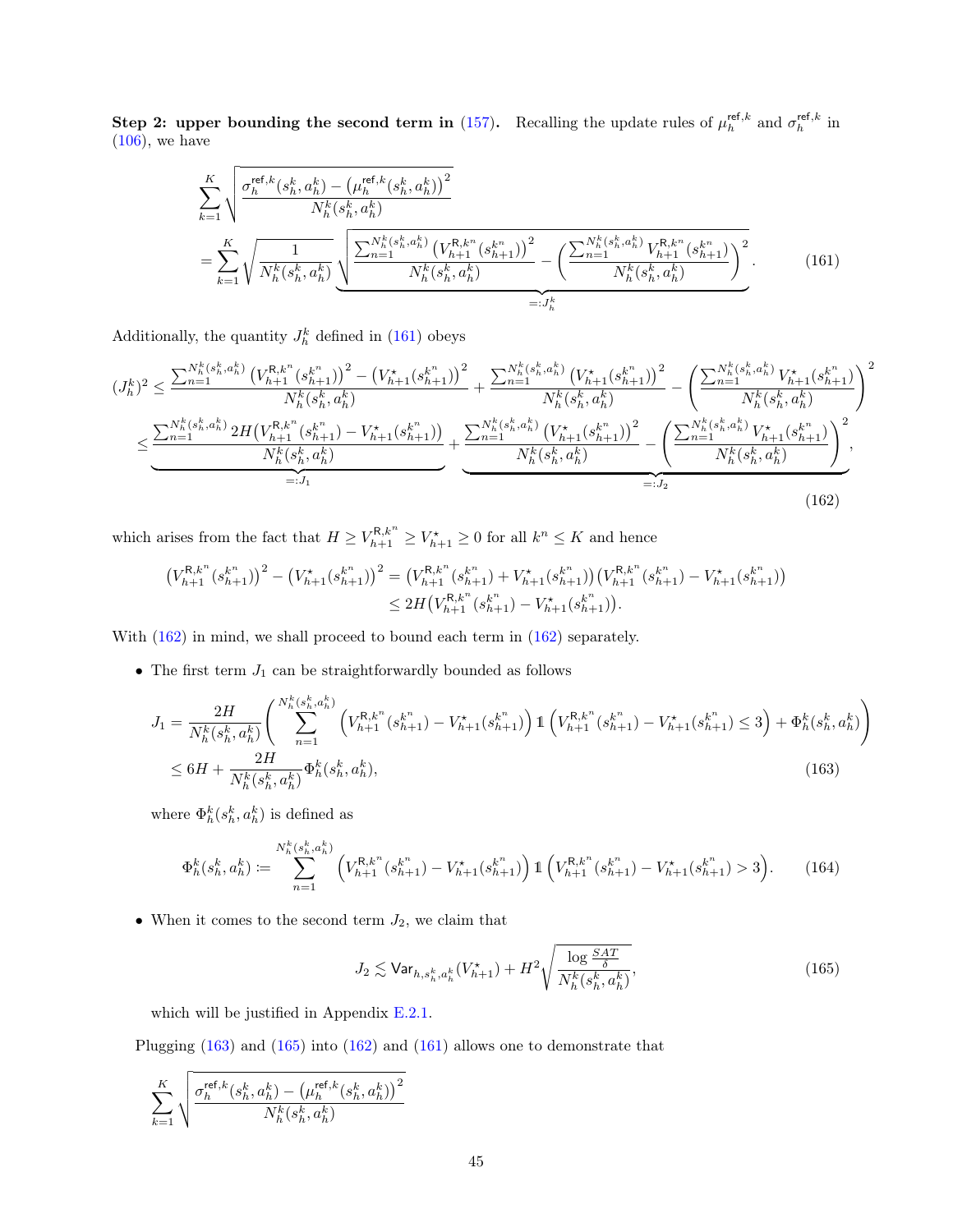<span id="page-45-1"></span>
$$
\lesssim \sum_{k=1}^{K} \sqrt{\frac{1}{N_h^k(s_h^k, a_h^k)}} \sqrt{H + \frac{H\Phi_h^k(s_h^k, a_h^k)}{N_h^k(s_h^k, a_h^k)}} + \text{Var}_{h, s_h^k, a_h^k}(V_{h+1}^*) + H^2 \sqrt{\frac{\log \frac{SAT}{\delta}}{N_h^k(s_h^k, a_h^k)}}}
$$
\n
$$
\leq \sum_{k=1}^{K} \left( \sqrt{\frac{H}{N_h^k(s_h^k, a_h^k)}} + \sqrt{\frac{H\Phi_h^k(s_h^k, a_h^k)}{N_h^k(s_h^k, a_h^k)}} + \sqrt{\frac{\text{Var}_{h, s_h^k, a_h^k}(V_{h+1}^*)}{N_h^k(s_h^k, a_h^k)}} + \frac{H\log^{1/4} \frac{SAT}{\delta}}{(N_h^k(s_h^k, a_h^k))^{3/4}}} \right)
$$
\n
$$
\lesssim \sqrt{HSAK} + \sum_{k=1}^{K} \frac{\sqrt{H\Phi_h^k(s_h^k, a_h^k)}}{N_h^k(s_h^k, a_h^k)} + \sum_{k=1}^{K} \sqrt{\frac{\text{Var}_{h, s_h^k, a_h^k}(V_{h+1}^*)}{N_h^k(s_h^k, a_h^k)}} + H(SA)^{3/4} \left( K \log \frac{SAT}{\delta} \right)^{1/4},\tag{166}
$$

where the last line follows from  $(160)$  and  $(150)$ .

Step 3: putting together the preceding results. Finally, the above results in  $(159)$  and  $(166)$  taken collectively with [\(157\)](#page-43-2) lead to

$$
\mathcal{R}_2 \lesssim \sqrt{H^3 S AK \log \frac{SAT}{\delta}} + \sum_{h=1}^H \sqrt{\log \frac{SAT}{\delta}} \sum_{k=1}^K \sqrt{\frac{\sigma_h^{\text{ref},k}(s_h^k, a_h^k) - (\mu_h^{\text{ref},k}(s_h^k, a_h^k))^2}{N_h^k(s_h^k, a_h^k)}} \\
\lesssim \sqrt{H^3 S AK \log \frac{SAT}{\delta}} + H^2(SA)^{3/4} K^{1/4} \log^{5/4} \frac{SAT}{\delta} + \sqrt{\log \frac{SAT}{\delta}} \sum_{h=1}^H \sum_{k=1}^K \sqrt{\frac{\text{Var}_{h,s_h^k,a_h^k}(V_{h+1}^*)}{N_h^k(s_h^k, a_h^k)}} \\
+ \sqrt{H \log \frac{SAT}{\delta}} \sum_{h=1}^H \sum_{k=1}^K \frac{\sqrt{\Phi_h^k(s_h^k, a_h^k)}}{N_h^k(s_h^k, a_h^k)}} \\
\lesssim \sqrt{H^3 S AK \log \frac{SAT}{\delta}} + H^2(SA)^{3/4} K^{1/4} \log^{5/4} \frac{SAT}{\delta} + H^4 S A \log^2 \frac{SAT}{\delta} \\
\lesssim \sqrt{H^3 S AK \log \frac{SAT}{\delta}} + H^4 S A \log^2 \frac{SAT}{\delta} = \sqrt{H^2 S AT \log \frac{SAT}{\delta}} + H^4 S A \log^2 \frac{SAT}{\delta}.
$$

Here, (i) holds due to the following two claimed inequalities

$$
\sum_{h=1}^{H} \sum_{k=1}^{K} \sqrt{\frac{\text{Var}_{h,s_h^k, a_h^k}(V_{h+1}^*)}{N_h^k(s_h^k, a_h^k)}} \lesssim \sqrt{H^2SAT \log \frac{SAT}{\delta}} + H^4SA \log \frac{SAT}{\delta},\tag{167}
$$

<span id="page-45-3"></span><span id="page-45-2"></span>
$$
\sum_{h=1}^{H} \sum_{k=1}^{K} \frac{\sqrt{\Phi_h^k(s_h^k, a_h^k)}}{N_h^k(s_h^k, a_h^k)} \lesssim H^{7/2} S A \log^{3/2} \frac{SAT}{\delta},\tag{168}
$$

whose proofs are postponed to to Appendix [E.2.2](#page-46-0) and Appendix [E.2.3,](#page-48-0) respectively. Additionally, the inequality (ii) above is valid since

$$
H^2(SA)^{3/4}K^{1/4}\log^{5/4}\frac{SAT}{\delta} = \left(H^{5/4}(SA)^{1/2}\log\frac{SAT}{\delta}\right)\cdot\left(H^3SAK\log\frac{SAT}{\delta}\right)^{1/4}
$$
  

$$
\lesssim H^{2.5}SA\log^2\frac{SAT}{\delta} + \sqrt{H^3SAK\log\frac{SAT}{\delta}} = H^{2.5}SA\log^2\frac{SAT}{\delta} + \sqrt{H^2SAT\log\frac{SAT}{\delta}}
$$

due to the Cauchy-Schwarz inequality. This concludes the proof of the advertised upper bound on  $\mathcal{R}_2$ .

### <span id="page-45-0"></span>E.2.1 Proof of the inequality [\(165\)](#page-44-3)

Akin to the proof of  $I_4^1$  in [\(109\)](#page-32-2), let

$$
W_{h+1}^i \coloneqq (V_{h+1}^*)^2
$$
 and  $u_h^i(s, a, N) \coloneqq \frac{1}{N}$ .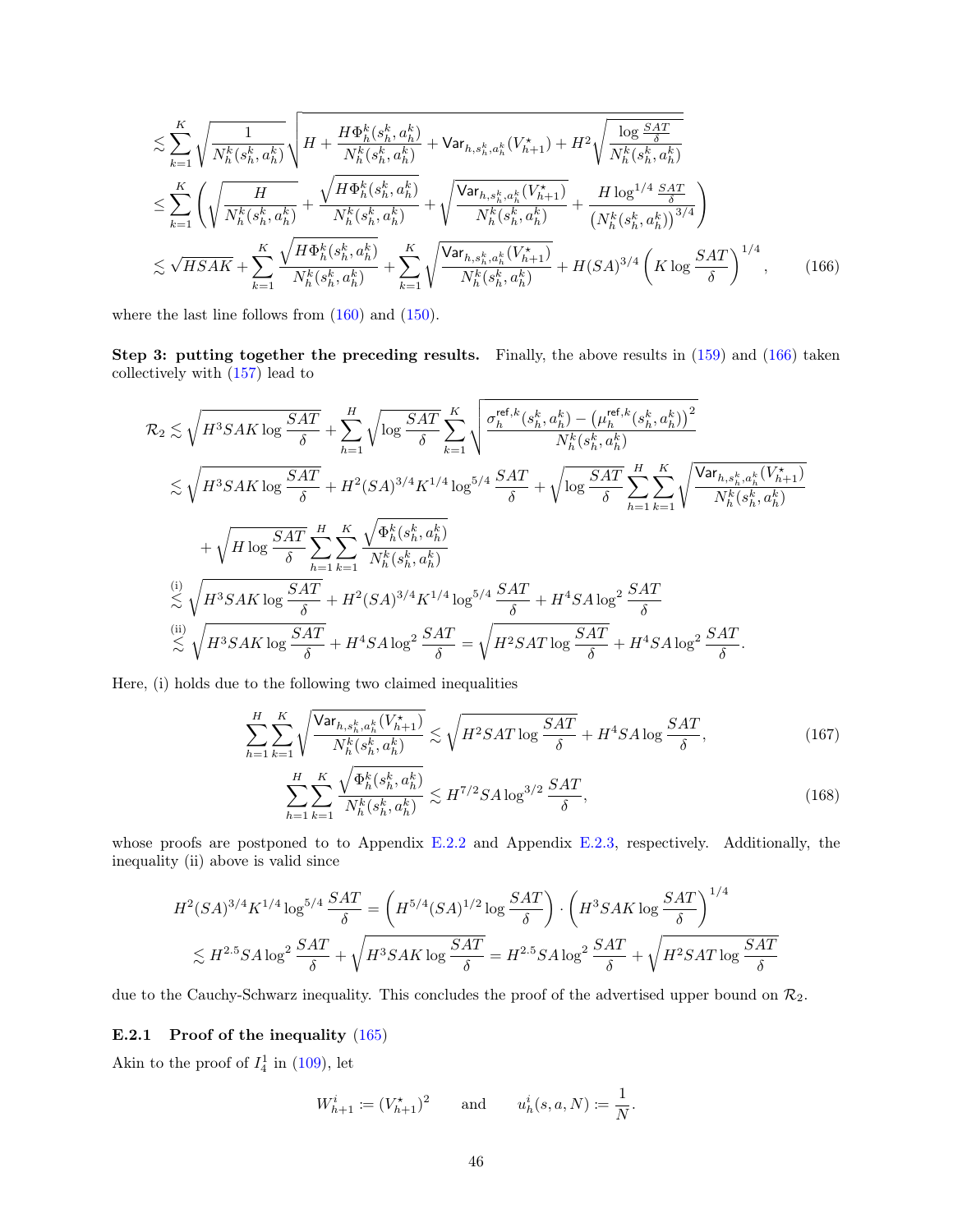By observing and setting

$$
C_{\mathbf{u}} \coloneqq \frac{1}{N}, \qquad \|W_{h+1}^i\|_{\infty} \leq H^2 =: C_{\mathbf{w}},
$$

we can apply Lemma [7](#page-18-2) to yield

$$
\left| \frac{1}{N_h^k} \sum_{n=1}^{N_h^k} \left( V_{h+1}^*(s_{h+1}^{k^n}) \right)^2 - P_{h,s_h^k,a_h^k}(V_{h+1}^*)^2 \right| = \left| \frac{1}{N_h^k} \sum_{n=1}^{N_h^k} \left( P_h^{k^n} - P_{h,s_h^k,a_h^k} \right) \left( V_{h+1}^* \right)^2 \right| \lesssim H^2 \sqrt{\frac{\log^2 \frac{SAT}{\delta}}{N_h^k}}
$$

with probability at least  $1 - \delta$ . Similarly, by applying the trivial bound  $||V^*_{h+1}||_{\infty} \leq H$  and Lemma [7,](#page-18-2) we can obtain

$$
\left| \frac{1}{N_h^k} \sum_{n=1}^{N_h^k} V_{h+1}^*(s_{h+1}^{k^n}) - P_{h,s_h^k,a_h^k} V_{h+1}^* \right| = \left| \frac{1}{N_h^k} \sum_{n=1}^{N_h^k} \left( P_h^{k^n} - P_{h,s_h^k,a_h^k} \right) V_{h+1}^* \right| \lesssim H \sqrt{\frac{\log \frac{SAT}{\delta}}{N_h^k}}
$$

with probability at least  $1 - \delta$ .

Recalling from [\(23\)](#page-13-5) the definition

$$
\text{Var}_{h,s_h^k, a_h^k}(V_{h+1}^{\star}) = P_{h,s_h^k, a_h^k}(V_{h+1}^{\star})^2 - \left(P_{h,s_h^k, a_h^k}V_{h+1}^{\star}\right)^2,
$$

we can use the preceding two bounds and the triangle inequality to show that:

$$
\begin{split} &\left|\frac{1}{N_h^k}\sum_{n=1}^{N_h^k}V_{h+1}^{\star}(s_{h+1}^{k^n})^2 - \left(\frac{1}{N_h^k}\sum_{n=1}^{N_h^k}V_{h+1}^{\star}(s_{h+1}^{k^n})\right)^2 - \text{Var}_{h,s_h^k,a_h^k}(V_{h+1}^{\star})\right| \\ &\leq \left|\frac{1}{N_h^k}\sum_{n=1}^{N_h^k}V_{h+1}^{\star}(s_{h+1}^{k^n})^2 - P_{h,s_h^k,a_h^k}(V_{h+1}^{\star})^2\right| + \left|\left(\frac{1}{N_h^k}\sum_{n=1}^{N_h^k}V_{h+1}^{\star}(s_{h+1}^{k^n})\right)^2 - (P_{h,s_h^k,a_h^k}V_{h+1}^{\star})^2\right| \\ &\lesssim H^2 \sqrt{\frac{\log{\frac{SAT}{\delta}}}{N_h^k}} + \left|\frac{1}{N_h^k}\sum_{n=1}^{N_h^k}V_{h+1}^{\star}(s_{h+1}^{k^n}) - P_{h,s_h^k,a_h^k}V_{h+1}^{\star}\right| \cdot \left|\frac{1}{N_h^k}\sum_{n=1}^{N_h^k}V_{h+1}^{\star}(s_{h+1}^{k^n}) + P_{h,s_h^k,a_h^k}V_{h+1}^{\star}\right| \\ &\lesssim H^2 \sqrt{\frac{\log{\frac{SAT}{\delta}}}{N_h^k}} \end{split}
$$

with probability at least  $1 - \delta$ , where the last line also makes use of the fact that  $||V_{h+1}^{\star}||_{\infty} \leq H$ .

#### <span id="page-46-0"></span>E.2.2 Proof of the inequality  $(167)$

To begin with, we make the observation that

$$
\sum_{k=1}^K \sqrt{\frac{\textsf{Var}_{h,s_h^k,a_h^k}(V^\star_{h+1})}{N^k_h(s_h^k,a_h^k)}}=\sum_{(s,a)\in\mathcal{S}\times\mathcal{A}}\sum_{n=1}^{N^K_h(s,a)}\sqrt{\frac{\textsf{Var}_{h,s,a}(V^\star_{h+1})}{n}}\leq 2\sum_{(s,a)\in\mathcal{S}\times\mathcal{A}}\sqrt{N^K_h(s,a)\textsf{Var}_{h,s,a}(V^\star_{h+1})},
$$

which relies on the fact that  $\sum_{n=1}^{N} 1/\sqrt{n} \leq 2$ √ N. It then follows that

<span id="page-46-1"></span>
$$
\sum_{h=1}^{H} \sum_{k=1}^{K} \sqrt{\frac{\text{Var}_{h,s_h^k,a_h^k}(V_{h+1}^*)}{N_h^k(s_h^k,a_h^k)}} \le 2 \sum_{h=1}^{H} \sum_{(s,a) \in S \times \mathcal{A}} \sqrt{N_h^K(s,a) \text{Var}_{h,s,a}(V_{h+1}^*)}
$$
\n
$$
\le 2 \sqrt{\sum_{h=1}^{H} \sum_{(s,a) \in S \times \mathcal{A}} 1} \cdot \sqrt{\sum_{h=1}^{H} \sum_{(s,a) \in S \times \mathcal{A}} N_h^K(s,a) \text{Var}_{h,s,a}(V_{h+1}^*)}
$$
\n
$$
= 2 \sqrt{HSA} \sqrt{\sum_{h=1}^{H} \sum_{k=1}^{K} \text{Var}_{h,s_h^k,a_h^k}(V_{h+1}^*)}, \qquad (169)
$$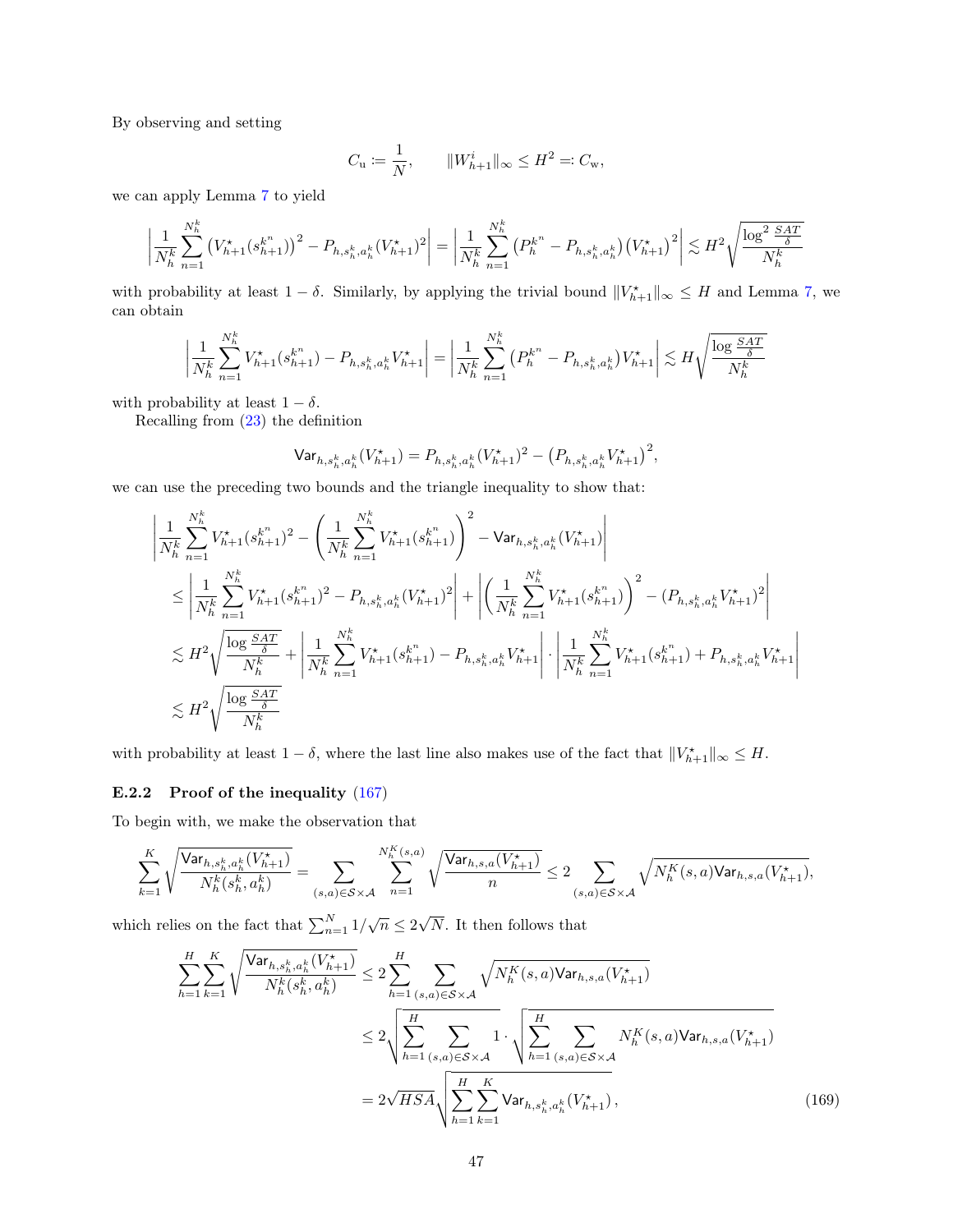where the second inequality invokes the Cauchy-Schwarz inequality.

The rest of the proof is then dedicated to bounding  $(169)$ . Towards this end, we first decompose

$$
\sum_{h=1}^{H} \sum_{k=1}^{K} \text{Var}_{h,s_h^k, a_h^k}(V_{h+1}^*) \leq \sum_{h=1}^{H} \sum_{k=1}^{K} \text{Var}_{h,s_h^k, a_h^k}(V_{h+1}^*) + \sum_{h=1}^{H} \sum_{k=1}^{K} \left| \text{Var}_{h,s_h^k, a_h^k}(V_{h+1}^*) - \text{Var}_{h,s_h^k, a_h^k}(V_{h+1}^*) \right|
$$
  

$$
\lesssim H T + H^3 \log \frac{SAT}{\delta} + \sum_{h=1}^{H} \sum_{k=1}^{K} \left| \text{Var}_{h,s_h^k, a_h^k}(V_{h+1}^*) - \text{Var}_{h,s_h^k, a_h^k}(V_{h+1}^*) \right|, \tag{170}
$$

where (ii) follows directly from [Jin et al.](#page-57-20) [\(2018b,](#page-57-20) Lemma C.5). The second term on the right-hand side of [\(170\)](#page-47-0) can be bounded as follows

<span id="page-47-0"></span>
$$
\sum_{h=1}^{H} \sum_{k=1}^{K} \left| \text{Var}_{h,s_h^k,a_h^k}(V_{h+1}^*) - \text{Var}_{h,s_h^k,a_h^k}(V_{h+1}^{\pi^k}) \right|
$$
\n
$$
= \sum_{h=1}^{H} \sum_{k=1}^{K} \left| P_{h,s_h^k,a_h^k}(V_{h+1}^*)^2 - (P_{h,s_h^k,a_h^k}V_{h+1}^*)^2 - P_{h,s_h^k,a_h^k}(V_{h+1}^{\pi^k})^2 + (P_{h,s_h^k,a_h^k}V_{h+1}^{\pi^k})^2 \right|
$$
\n
$$
\leq \sum_{h=1}^{H} \sum_{k=1}^{K} \left\{ \left| P_{h,s_h^k,a_h^k} \left( (V_{h+1}^* - V_{h+1}^{\pi^k}) (V_{h+1}^* + V_{h+1}^{\pi^k}) \right) \right| + \left| (P_{h,s_h^k,a_h^k}V_{h+1}^*)^2 - (P_{h,s_h^k,a_h^k}V_{h+1}^{\pi^k})^2 \right| \right\}
$$
\n
$$
\leq 4H \sum_{h=1}^{H} \sum_{k=1}^{K} P_{h,s_h^k,a_h^k}(V_{h+1}^* - V_{h+1}^{\pi^k})
$$
\n
$$
= 4H \sum_{h=1}^{H} \sum_{k=1}^{K} \left\{ V_{h+1}^*(s_{h+1}^k) - V_{h+1}^{\pi^k}(s_{h+1}^k) + (P_{h,s_h^k,a_h^k} - P_h^k)(V_{h+1}^* - V_{h+1}^{\pi^k}) \right\}
$$
\n
$$
\leq 4H \sum_{h=1}^{H} \sum_{k=1}^{K} (\phi_{h+1}^k + \delta_{h+1}^k) \leq H^2 \sqrt{T \log \frac{SAT}{\delta}} + H^4 \sqrt{SAT \log \frac{SAT}{\delta}} + H^4 SA
$$
\n
$$
\times H^4 \sqrt{SAT \log \frac{SAT}{\delta}} + H^4 SA
$$
\n(171)

where we define

$$
\delta_{h+1}^k := V_{h+1}^{\mathsf{UCB},k}(s_{h+1}^k) - V_{h+1}^{\pi^k}(s_{h+1}^k), \qquad \phi_{h+1}^k := \left(P_{h,s_h^k,a_h^k} - P_h^k\right)\left(V_{h+1}^\star - V_{h+1}^{\pi^k}\right). \tag{172}
$$

We shall take a moment to explain how we derive [\(171\)](#page-47-1). The inequality (i) holds by observing that  $V^*_{h+1}$  –  $V_{h+1}^{\pi^k} \geq 0$  and

$$
\left| P_{h,s_h^k, a_h^k} \left( \left( V_{h+1}^{\star} - V_{h+1}^{\pi^k} \right) \left( V_{h+1}^{\star} + V_{h+1}^{\pi^k} \right) \right) \right| \leq P_{h,s_h^k, a_h^k} \left( V_{h+1}^{\star} - V_{h+1}^{\pi^k} \right) \left( \left\| V_{h+1}^{\star} \right\|_{\infty} + \left\| V_{h+1}^{\pi^k} \right\|_{\infty} \right)
$$
  
\n
$$
\leq 2H P_{h,s_h^k, a_h^k} \left( V_{h+1}^{\star} - V_{h+1}^{\pi^k} \right),
$$
  
\n
$$
\left| \left( P_{h,s_h^k, a_h^k} V_{h+1}^{\star} \right)^2 - \left( P_{h,s_h^k, a_h^k} V_{h+1}^{\pi^k} \right)^2 \right| \leq \left| P_{h,s_h^k, a_h^k} \left( V_{h+1}^{\star} - V_{h+1}^{\pi^k} \right) \right| \cdot \left| P_{h,s_h^k, a_h^k} \left( V_{h+1}^{\star} + V_{h+1}^{\pi^k} \right) \right|
$$
  
\n
$$
\leq 2H P_{h,s_h^k, a_h^k} \left( V_{h+1}^{\star} - V_{h+1}^{\pi^k} \right);
$$

(ii) is valid since  $V_{h+1}^{\text{UCB}} \geq V_{h+1}^*$ ; and (iii) results from the following two bounds:

<span id="page-47-2"></span><span id="page-47-1"></span>
$$
\sum_{h=1}^{H} \sum_{k=1}^{K} \delta_{h+1}^{k} \lesssim H^{3} \sqrt{SAT \log \frac{SAT}{\delta}} + H^{3} SA,
$$
\n(173a)

$$
\sum_{h=1}^{H} \sum_{k=1}^{K} \phi_{h+1}^{k} \lesssim H \sqrt{T \log \frac{SAT}{\delta}},\tag{173b}
$$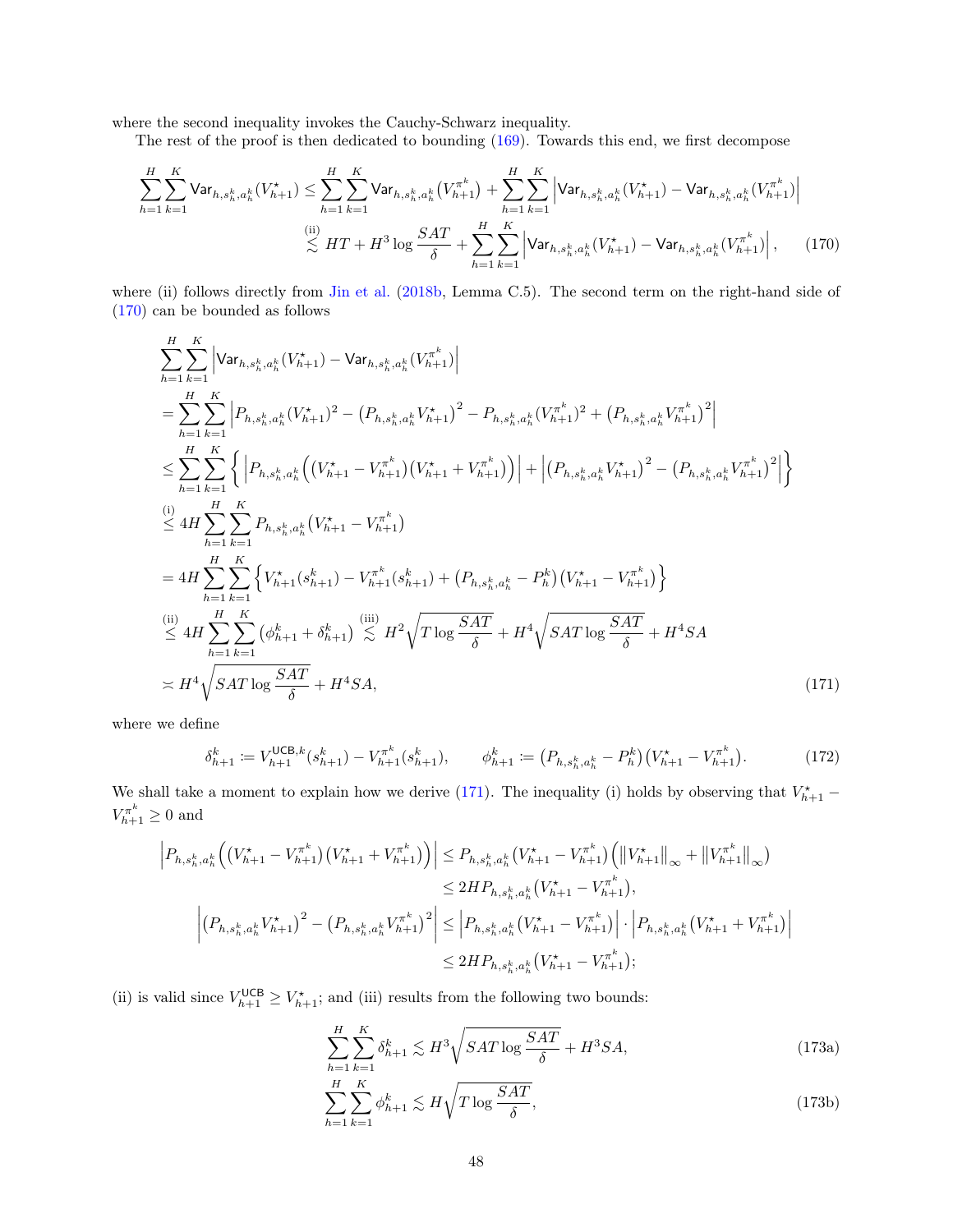which come respectively from [Jin et al.](#page-57-20) [\(2018b,](#page-57-20) Eqn. (C.13)) and the argument for Jin et al. (2018b, Eqn.  $(C.12)$ .<sup>[3](#page-48-1)</sup>

As a consequence, substituting  $(170)$  and  $(171)$  into  $(169)$ , we reach

$$
\sum_{h=1}^{H} \sum_{k=1}^{K} \sqrt{\frac{\text{Var}_{h, s_h^k, a_h^k}(V_{h+1}^{\star})}{N_h^k(s_h^k, a_h^k)}} \lesssim \sqrt{HSA} \sqrt{HT + H^4 \sqrt{SAT \log \frac{SAT}{\delta}} + H^4 SA}
$$
  

$$
\lesssim \sqrt{H^2SAT} + H^{5/2} (SA)^{3/4} \left( T \log \frac{SAT}{\delta} \right)^{1/4} + H^{2.5} SA
$$
  

$$
= \sqrt{H^2SAT} + \left( H^2 SAT \log \frac{SAT}{\delta} \right)^{1/4} (H^4 SA)^{1/2} + H^{2.5} SA
$$
  

$$
\lesssim \sqrt{H^2 SAT \log \frac{SAT}{\delta}} + H^4 SA \log \frac{SAT}{\delta},
$$

where we have applied the basic inequality  $2ab \le a^2 + b^2$  for any  $a, b \ge 0$ .

### <span id="page-48-0"></span>E.2.3 Proof of the inequality [\(168\)](#page-45-3)

First, it is observed that

<span id="page-48-2"></span>
$$
\sum_{k=1}^{K} \frac{\sqrt{\Phi_h^k(s_h^k, a_h^k)}}{N_h^k(s_h^k, a_h^k)} = \sum_{(s,a) \in S \times \mathcal{A}} \sum_{n=1}^{N_h^K(s,a)} \frac{\sqrt{\Phi_h^{k^n(s,a)}(s,a)}}{n} \leq \sum_{(s,a) \in S \times \mathcal{A}} \sqrt{\Phi_h^{N_h^K(s,a)}(s,a)} \log T \leq \sqrt{SA \sum_{(s,a) \in S \times \mathcal{A}} \Phi_h^{N_h^K(s,a)}(s,a)} \log T. \tag{174}
$$

Here, the first inequality holds by the monotonicity property of  $\Phi_h^k(s_h, a_h)$  with respect to k (see its definition in [\(164\)](#page-44-4)) due to the same property of  $V_{h+1}^{\mathsf{R},k}$ , while the second inequality comes from Cauchy-Schwarz.

To continue, note that

$$
\sum_{h=1}^{H} \sqrt{\sum_{(s,a)\in S\times\mathcal{A}} \Phi_{h}^{N_{h}^{K}(s,a)}(s,a)} = \sum_{h=1}^{H} \sqrt{\sum_{k=1}^{K} \left(V_{h+1}^{R,k}(s_{h+1}^{k}) - V_{h+1}^{*}(s_{h+1}^{k})\right) \mathbb{1}\left(V_{h+1}^{R,k}(s_{h+1}^{k}) - V_{h+1}^{*}(s_{h+1}^{k}) > 3\right)}
$$
\n
$$
\leq \sum_{h=1}^{H} \sqrt{\sum_{k=1}^{K} \left(V_{h+1}^{k}(s_{h+1}^{k}) + 2 - V_{h+1}^{LCB,k}(s_{h+1}^{k})\right) \mathbb{1}\left(V_{h+1}^{k}(s_{h+1}^{k}) + 2 - V_{h+1}^{LCB,k}(s_{h+1}^{k}) > 3\right)}
$$
\n
$$
= \sum_{h=1}^{H} \sqrt{\sum_{k=1}^{K} \left(V_{h+1}^{k}(s_{h+1}^{k}) + 2 - V_{h+1}^{LCB,k}(s_{h+1}^{k})\right) \mathbb{1}\left(V_{h+1}^{k}(s_{h+1}^{k}) - V_{h+1}^{LCB,k}(s_{h+1}^{k}) > 1\right)}
$$
\n
$$
\leq \sum_{h=1}^{H} \sqrt{\sum_{k=1}^{K} \mathbb{3}\left(V_{h+1}^{k}(s_{h+1}^{k}) - V_{h+1}^{LCB,k}(s_{h+1}^{k})\right) \mathbb{1}\left(V_{h+1}^{k}(s_{h+1}^{k}) - V_{h+1}^{LCB,k}(s_{h+1}^{k}) > 1\right)}
$$
\n
$$
\leq \sqrt{H} \sqrt{\sum_{h=1}^{H} \sum_{k=1}^{K} \mathbb{3}\left(V_{h+1}^{k}(s_{h+1}^{k}) - V_{h+1}^{LCB,k}(s_{h+1}^{k})\right) \mathbb{1}\left(V_{h+1}^{k}(s_{h+1}^{k}) - V_{h+1}^{LCB,k}(s_{h+1}^{k}) > 1\right)},\tag{175}
$$

where the first inequality follows from Lemma [4](#page-14-2) (cf. [\(32\)](#page-14-5)) and Lemma [3](#page-14-1) (so that  $V_{h+1}^{R,k}(s_{h+1}^k) - V_{h+1}^*(s_{h+1}^k) \le$  $V_{h+1}^k(s_{h+1}^k) + 2 - V_{h+1}^{\text{LCB},k}(s_{h+1}^k)$ , the penultimate inequality holds since  $1 \leq V_{h+1}^k(s_{h+1}^k) - V_{h+1}^{\text{LCB},k}(s_{h+1}^k)$  when  $\mathbb{1}\left(V_{h+1}^k(s_{h+1}^k) - V_{h+1}^{\text{LCB},k}(s_{h+1}^k) > 1\right) \neq 0$ , and the last inequality is a consequence of the Cauchy-Schwarz inequality.

<span id="page-48-1"></span><sup>&</sup>lt;sup>3</sup>Note that the notation  $\delta_h^k$  used in [Jin et al.](#page-57-20) [\(2018b,](#page-57-20) Section C.2) and the one in the proof of Jin et al. (2018b, Theorem 1) are different; here, we need to adopt the notation used in the proof of [Jin et al.](#page-57-20) [\(2018b,](#page-57-20) Theorem 1).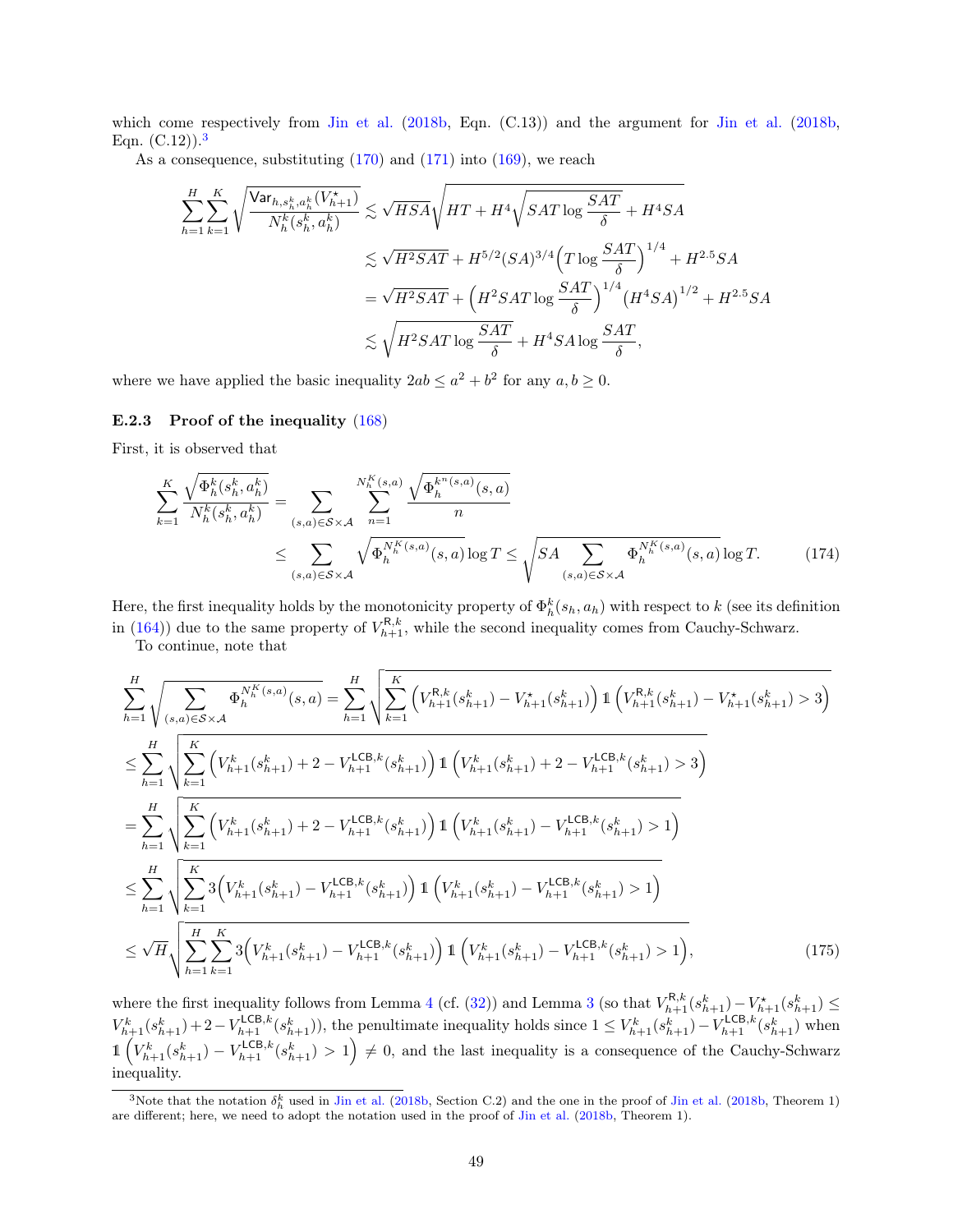Combining the above relation with [\(145\)](#page-39-0) and applying the triangle inequality, we can demonstrate that

$$
\begin{split} & \sum_{h=1}^{H} \sqrt{\sum_{(s,a) \in \mathcal{S} \times \mathcal{A}} \Phi^{{N_{h}^{K}}(s,a)}_{h}(s,a)} \\ & \lesssim \sqrt{H} \sqrt{\sum_{h=1}^{H} \sum_{k=1}^{K} \left(Q_{h+1}^{k}(s_{h+1}^{k}, a_{h+1}^{k}) - Q_{h+1}^{\mathsf{LCB},k}(s_{h+1}^{k}, a_{h+1}^{k})\right) \mathbbm{1} \left(Q_{h+1}^{k}(s_{h+1}^{k}, a_{h+1}^{k}) - Q_{h+1}^{\mathsf{LCB},k}(s_{h+1}^{k}, a_{h+1}^{k}) > 1\right)} \\ & \lesssim \sqrt{H^{\gamma} S A \log \frac{SAT}{\delta}}, \end{split}
$$

where the second inequality follows directly from  $(33)$ , and the first inequality is valid since

$$
V_{h+1}^k(s_{h+1}^k) - V_{h+1}^{\mathsf{LCB},k}(s_{h+1}^k) \leq Q_{h+1}^k(s_{h+1}^k, a_{h+1}^k) - Q_{h+1}^{\mathsf{LCB},k}(s_{h+1}^k, a_{h+1}^k).
$$

Substitution into [\(174\)](#page-48-2) gives

$$
\sum_{h=1}^H \sum_{k=1}^K \frac{\sqrt{\Phi^k_h(s^k_h,a^k_h)}}{N^k_h(s^k_h,a^k_h)} \lesssim \Big(\sqrt{SA}\log T\Big) \cdot \sqrt{H^7SA\log\frac{SAT}{\delta}} \asymp H^{7/2}SA\log^{3/2}\frac{SAT}{\delta},
$$

thus concluding the proof.

# <span id="page-49-0"></span>E.3 Bounding the term  $\mathcal{R}_3$

For notational convenience, we shall use the short-hand notation

$$
k^i \coloneqq k^i_h(s^k_h,a^k_h)
$$

whenever it is clear from the context. This allows us to decompose the expression of  $\mathcal{R}_3$  in [\(39c\)](#page-16-5) as follows

$$
\mathcal{R}_3 := \underbrace{\sum_{h=1}^H \sum_{k=1}^K \lambda_h^k \big( P_h^k - P_{h, s_h^k, a_h^k} \big) \big( V_{h+1}^\star - V_{h+1}^{R,k} \big) + \underbrace{\sum_{h=1}^H \sum_{k=1}^K \lambda_h^k \frac{\sum_{i \le N_h^k (s_h^k, a_h^k)} \big( V_{h+1}^{R,k^i} (s_{h+1}^{k^i}) - P_{h, s_h^k, a_h^k} V_{h+1}^{R,k} \big)}{N_h^k (s_h^k, a_h^k)}
$$
\n
$$
= \mathcal{R}_3^1
$$

with

<span id="page-49-1"></span>
$$
\lambda_h^k := \left(1 + \frac{1}{H}\right)^{h-1} \sum_{n=N_h^k(s_h^k, a_h^k)}^{N_h^{K-1}(s_h^k, a_h^k)} \eta_{N_h^k(s_h^k, a_h^k)}^n \le \left(1 + \frac{1}{H}\right)^h \le \left(1 + \frac{1}{H}\right)^H \le e. \tag{176}
$$

Here, the first inequality in [\(176\)](#page-49-1) follows from the property  $\sum_{N=n}^{\infty} \eta_n^N \leq 1 + 1/H$  in Lemma [1,](#page-12-1) while the last inequality in [\(176\)](#page-49-1) results from [\(154\)](#page-42-3). In the sequel, we shall control each of these two terms separately.

**Step 1: upper bounding**  $\mathcal{R}_3^1$ . We plan to control this term by means of Lemma [8.](#page-19-0) For notational simplicity, let us define

$$
N(s, a, h) \coloneqq N_h^{K-1}(s, a)
$$

and set

$$
W^i_{h+1} \coloneqq V^{ \mathsf{R},k}_{h+1} - V^\star_{h+1} \qquad \text{and} \qquad u^i_h(s^i_h,a^i_h) \coloneqq \lambda^i_h = \left(1+\frac{1}{H}\right)^{h-1} \sum_{n=N^i_h(s^i_h,a^i_h)}^{N(s^i_h,a^i_h,h)} \eta^n_{N^i_h(s^i_h,a^i_h)}.
$$

Given the fact that  $V_{h+1}^{R,k}(s), V_{h+1}^*(s) \in [0, H]$  and the condition [\(176\)](#page-49-1), it is readily seen that

$$
|u_h^i(s_h^i, a_h^i)| \le e =: C_u
$$
 and  $||W_{h+1}^i||_{\infty} \le H =: C_w$ .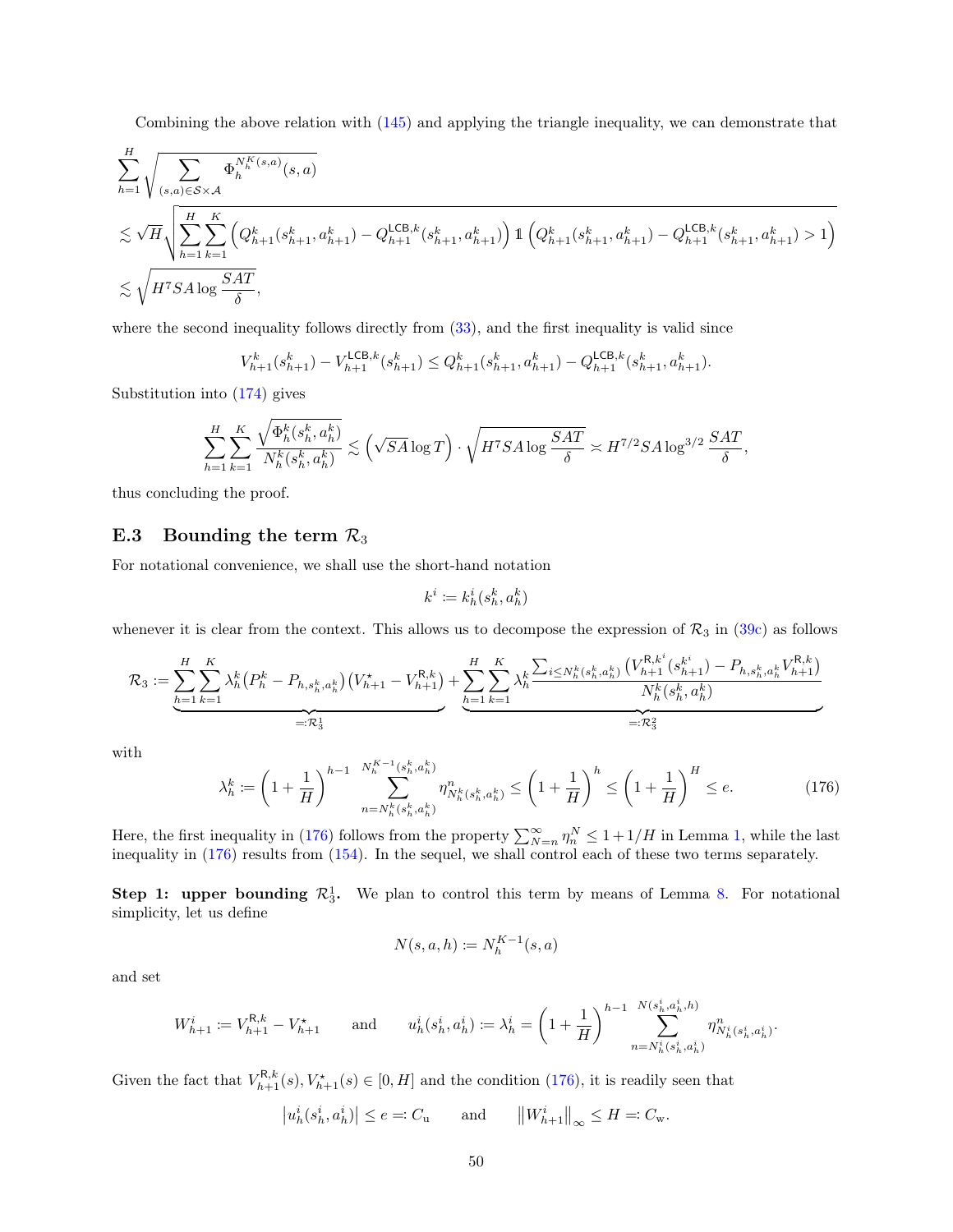Apply Lemma [8](#page-19-0) to yield

<span id="page-50-1"></span>
$$
\left| \sum_{h=1}^{H} \sum_{k=1}^{K} \lambda_{h}^{k} (P_{h}^{k} - P_{h,s_{h}^{k},a_{h}^{k}}) (V_{h+1}^{*} - V_{h+1}^{R,k}) \right| = \left| \sum_{h=1}^{H} \sum_{k=1}^{K} X_{k,h} \right|
$$
  
\n
$$
\lesssim \sqrt{C_{u}^{2} C_{w} H S A \sum_{h=1}^{H} \sum_{i=1}^{K} \mathbb{E}_{i,h-1} [P_{h}^{i} W_{h+1}^{i}] \log \frac{K}{\delta} + C_{u} C_{w} H S A \log \frac{K}{\delta}}
$$
  
\n
$$
\lesssim \sqrt{H^{2} S A \sum_{h=1}^{H} \sum_{k=1}^{K} \mathbb{E}_{i,h-1} [P_{h}^{k} (V_{h+1}^{R,k} - V_{h+1}^{*})] \log \frac{T}{\delta} + H^{2} S A \log \frac{T}{\delta}}
$$
  
\n
$$
\asymp \sqrt{H^{2} S A \left\{ \sum_{h=1}^{H} \sum_{k=1}^{K} P_{h,s_{h}^{k},a_{h}^{k}} (V_{h+1}^{R,k} - V_{h+1}^{*}) \right\} \log \frac{T}{\delta} + H^{2} S A \log \frac{T}{\delta}}
$$
(177)

with probability at least  $1 - \delta/2$ .

 $\overline{\phantom{a}}$  $\overline{\phantom{a}}$  $\overline{\phantom{a}}$ 

It then comes down to controlling the sum  $\sum_{h=1}^{H} \sum_{k=1}^{K} P_{h,s_h^k,a_h^k}(V_{h+1}^{R,k} - V_{h+1}^*)$ . Towards this end, we first single out the following useful fact:

$$
\sum_{h=1}^{H} \sum_{k=1}^{K} P_h^k (V_{h+1}^{R,k} - V_{h+1}^*) \stackrel{\text{(i)}}{\leq} \sum_{h=1}^{H} \sum_{k=1}^{K} P_h^k (V_{h+1}^k + 2 - V_{h+1}^*)
$$
\n
$$
\leq 2HK + \sum_{h=1}^{H} \sum_{k=1}^{K} \left( V_{h+1}^k (s_{h+1}^k) - V_{h+1}^*(s_{h+1}^k) \right) \stackrel{\text{(ii)}}{\leq} \sqrt{H^7 S A K \log \frac{S A T}{\delta}} + H^3 S A + HK \tag{178}
$$

with probability at least  $1 - \delta/4$ , where (i) holds according to [\(32\)](#page-14-5), and (ii) is valid since

<span id="page-50-0"></span>
$$
\sum_{h=1}^{H} \sum_{k=1}^{K} \left( V_{h+1}^{k}(s_{h+1}^{k}) - V_{h+1}^{*}(s_{h+1}^{k}) \right) \leq \sum_{h=1}^{H} \sum_{k=1}^{K} \left( V_{h+1}^{\text{UCB},k}(s_{h+1}^{k}) - V_{h+1}^{\pi^{k}}(s_{h+1}^{k}) \right)
$$
  

$$
\lesssim \sqrt{H^{\tau} S A K \log \frac{S A T}{\delta}} + H^{3} S A,
$$

where the first inequality follows since  $V_{h+1}^{\text{UCB},k} \geq V_{h+1}^k$  and  $V_{h+1}^* \geq V_{h+1}^{\pi^k}$ , and the second inequality comes from [\(173a\)](#page-47-2). Additionally, invoking Freedman's inequality (see Lemma [8\)](#page-19-0) with  $c_h = 1$  and  $\widetilde{W}_h^i = V_{h+1}^{R,k} - V_{h+1}^*$ (so that  $0 \leq \widetilde{W}_h^i(s) \leq H$ ) directly leads to

<span id="page-50-2"></span>
$$
\left|\sum_{h=1}^H \sum_{k=1}^K \left(P_h^k - P_{h,s_h^k,a_h^k}\right) \left(V_{h+1}^{\mathsf{R},k} - V_{h+1}^\star\right)\right| \lesssim \sqrt{TH^2 \log \frac{1}{\delta}} + H \log \frac{1}{\delta} \asymp \sqrt{H^3 K \log \frac{1}{\delta}}
$$

with probability at least  $1 - \delta/4$ , which taken collectively with [\(178\)](#page-50-0) reveals that

$$
\sum_{h=1}^{H} \sum_{k=1}^{K} P_{s_h^k, a_h^k, h} (V_{h+1}^{R,k} - V_{h+1}^*) \le \sum_{h=1}^{H} \sum_{k=1}^{K} P_h^k (V_{h+1}^{R,k} - V_{h+1}^*) + \left| \sum_{h=1}^{H} \sum_{k=1}^{K} (P_h^k - P_{s_h^k, a_h^k, h}) (V_{h+1}^{R,k} - V_{h+1}^*) \right|
$$
  

$$
\lesssim \sqrt{H^7 S A K \log \frac{S A T}{\delta}} + H^3 S A + H K
$$
 (179)

with probability at least  $1 - \delta/2$ . Substitution into [\(177\)](#page-50-1) then gives

$$
\sum_{h=1}^{H} \sum_{k=1}^{K} \lambda_h^k (P_h^k - P_{h,s_h^k,a_h^k}) (V_{h+1}^{\star} - V_{h+1}^{R,k})
$$
\n
$$
\lesssim \sqrt{H^2 S A \sum_{h=1}^{H} \sum_{k=1}^{K} P_{h,s_h^k,a_h^k} (V_{h+1}^{R,k} - V_{h+1}^{\star}) \log \frac{T}{\delta}} + H^2 S A \log \frac{T}{\delta}
$$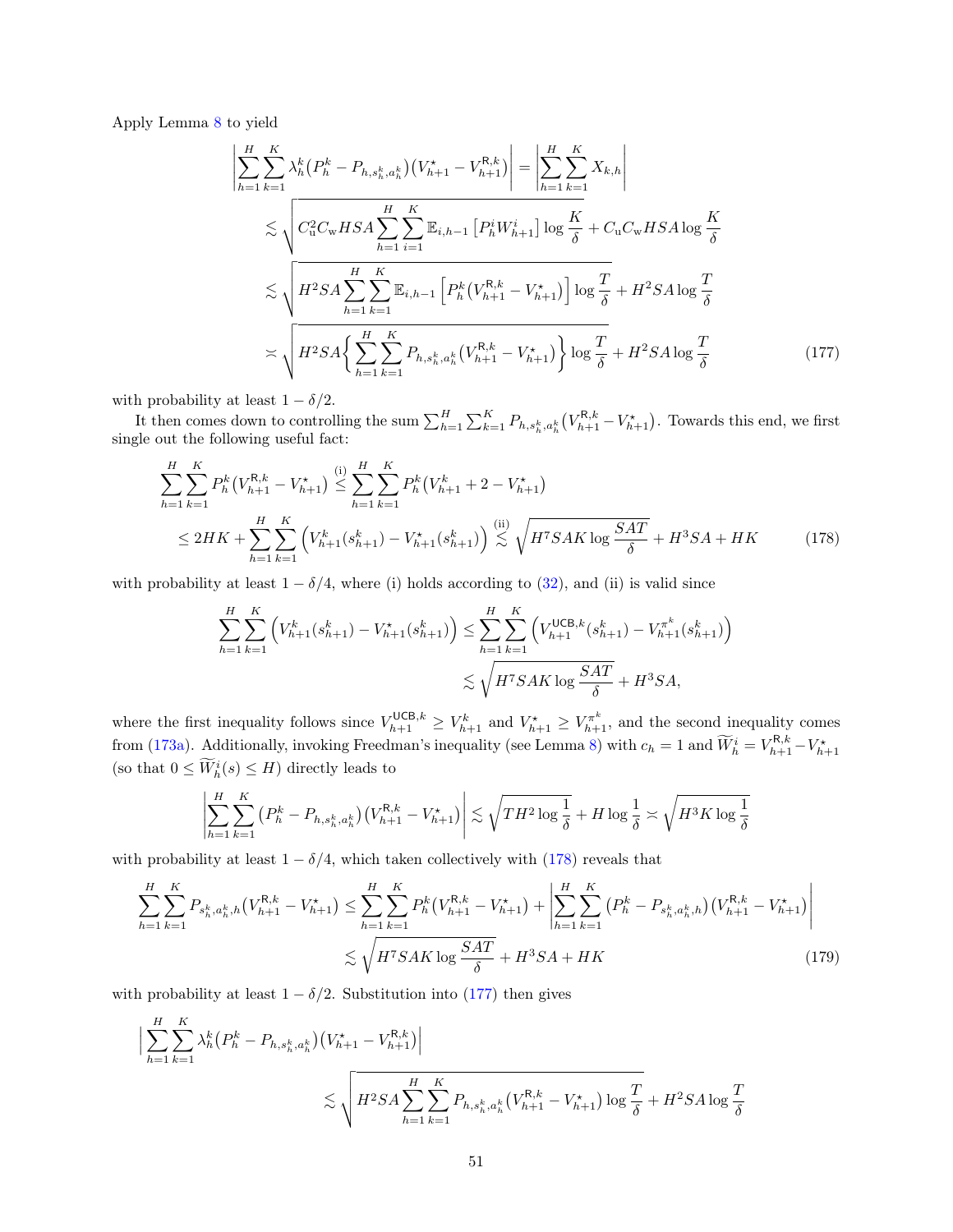<span id="page-51-2"></span>
$$
\lesssim \sqrt{H^2 SA \left( \sqrt{H^7 SA K \log \frac{SAT}{\delta}} + H^3 SA + HK \right) \log \frac{T}{\delta} + H^2 SA \log \frac{T}{\delta}}
$$

$$
\asymp \sqrt{H^2 SA \left( H^6 SA \log \frac{SAT}{\delta} + H^3 SA + HK \right) \log \frac{T}{\delta} + H^2 SA \log \frac{T}{\delta}}
$$

$$
\lesssim \sqrt{H^3 SA K \log \frac{SAT}{\delta}} + H^4 SA \log \frac{SAT}{\delta}
$$

$$
= \sqrt{H^2 SA T \log \frac{SAT}{\delta}} + H^4 SA \log \frac{SAT}{\delta}
$$
(180)

with probability exceeding  $1 - \delta$ , where the third line holds since (due to Cauchy-Schwarz)

$$
\sqrt{H^7SAK \log \frac{SAT}{\delta}} = \sqrt{H^6SA \log \frac{SAT}{\delta}} \sqrt{HK} \lesssim H^6SA \log \frac{SAT}{\delta} + HK.
$$

**Step 2: upper bounding**  $\mathcal{R}_3^2$ . We start by making the following observation:

$$
\mathcal{R}_{3}^{2} \leq \sum_{h=1}^{H} \sum_{k=1}^{K} \frac{\lambda_{h}^{k}}{N_{h}^{k}(s_{h}^{k}, a_{h}^{k})} \sum_{i \leq N_{h}^{k}(s_{h}^{k}, a_{h}^{k})} \left( V_{h+1}^{R, k^{i}}(s_{h+1}^{k^{i}}) - P_{h, s_{h}^{k}, a_{h}^{k}} V_{h+1}^{R, K} \right)
$$
\n
$$
= \sum_{h=1}^{H} \sum_{k=1}^{K} \sum_{n=N_{h}^{k}(s_{h}^{k}, a_{h}^{k})} \frac{\lambda_{h}^{k}}{n} \left( V_{h+1}^{R, k}(s_{h+1}^{k}) - V_{h+1}^{R, K}(s_{h+1}^{k}) + \left( P_{h}^{k} - P_{h, s_{h}^{k}, a_{h}^{k}} \right) V_{h+1}^{R, K} \right)
$$
\n
$$
\leq (e \log T) \sum_{h=1}^{H} \sum_{k=1}^{K} \left( V_{h+1}^{R, k}(s_{h+1}^{k}) - V_{h+1}^{R, K}(s_{h+1}^{k}) \right) + \sum_{h=1}^{H} \sum_{k=1}^{K} \sum_{n=N_{h}^{k}(s_{h}^{k}, a_{h}^{k})} \frac{\lambda_{h}^{k}}{n} \left( P_{h}^{k} - P_{h, s_{h}^{k}, a_{h}^{k}} \right) V_{h+1}^{*}
$$
\n
$$
+ \sum_{h=1}^{H} \sum_{k=1}^{K} \sum_{n=N_{h}^{k}(s_{h}^{k}, a_{h}^{k})} \frac{\lambda_{h}^{k}}{n} \left( P_{h}^{k} - P_{h, s_{h}^{k}, a_{h}^{k}} \right) \left( V_{h+1}^{R, K} - V_{h+1}^{*} \right), \tag{181}
$$

where the first inequality comes from the monotonicity property  $V_{h+1}^{\mathsf{R},k} \geq V_{h+1}^{\mathsf{R},k+1} \geq \cdots \geq V_{h+1}^{\mathsf{R},K}$ , and the last line follows from the facts that  $\sum_{n=Nk}^{N_{h}^{K}-1} (s_{h}^{k}, a_{h}^{k})$  $\frac{N_h^{s-1}(s_h^n,a_h^n)}{n=N_h^k(s_h^k,a_h^k)}\frac{1}{n} \leq \log T$  and  $\lambda_h^k \leq e$  (cf. [\(176\)](#page-49-1)). In what follows, we shall control the three terms in [\(181\)](#page-51-0) separately.

• The first term in  $(181)$  can be controlled by Lemma [4](#page-14-2) (cf.  $(33)$ ) as follows:

<span id="page-51-1"></span>
$$
\sum_{h=1}^{H} \sum_{k=1}^{K} \left( V_{h+1}^{\mathcal{R},k}(s_{h+1}^k) - V_{h+1}^{\mathcal{R},K}(s_{h+1}^k) \right) \lesssim H^6 S A \log \frac{SAT}{\delta} \tag{182}
$$

with probability at least  $1 - \delta/3$ .

• To control the second term in  $(181)$ , we abuse the notation by setting

<span id="page-51-0"></span>
$$
N(s, a, h) \coloneqq N_h^{K-1}(s, a)
$$

and

$$
W^i_{h+1}\coloneqq V^\star_{h+1},\qquad\text{and}\qquad u^i_h(s^i_h,a^i_h)\coloneqq\sum_{n=N^i_h(s^i_h,a^i_h)}^{N(s^i_h,a^i_h,h)}\frac{\lambda^i_h}{n},
$$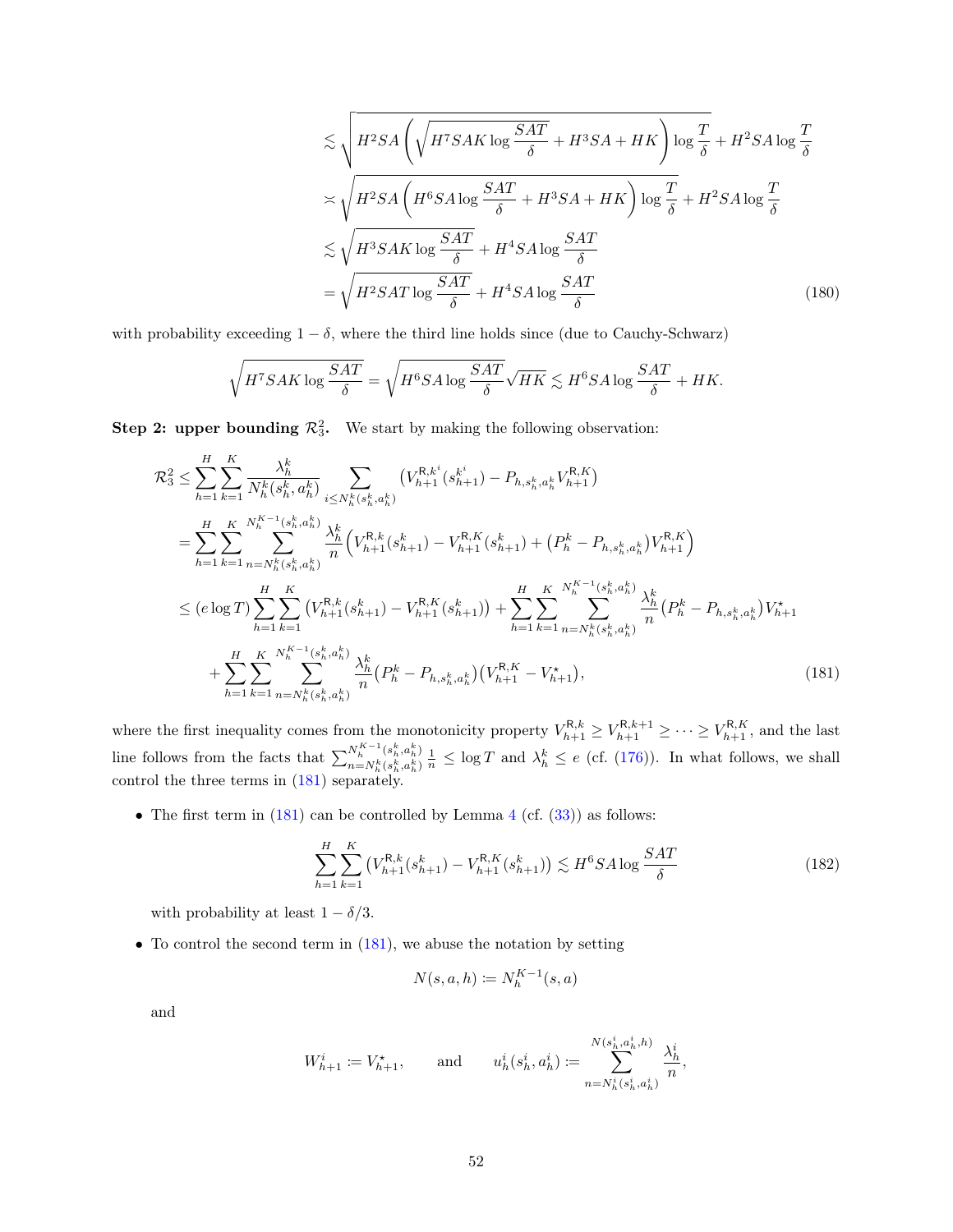which clearly satisfy

$$
\left|u_h^i(s_h^i, a_h^i)\right| \le e \sum_{n=N_h^i(s_h^i, a_h^i)}^{N(s_h^i, a_h^i, h)} \frac{1}{n} \le e \log T =: C_{\mathbf{u}} \quad \text{and} \quad \|W_{h+1}^i\|_{\infty} \le H =: C_{\mathbf{w}}.
$$

Here, we have made use of the properties  $\sum_{n=N}^{N_h^{K-1}(s_h^i, a_h^i)}$  $\frac{N_h^{s-1}(s_h^i, a_h^i)}{n=N_h^i(s_h^i, a_h^i)} \frac{1}{n} \leq \log T$  and  $\lambda_h^k \leq e$  (cf. [\(176\)](#page-49-1)). With these in place, applying Lemma [8](#page-19-0) reveals that

$$
\left| \sum_{h=1}^{H} \sum_{k=1}^{K} \sum_{n=N_h^k(s_h^k, a_h^k)}^{N_{h-1}^K(s_h^k, a_h^k)} \frac{\lambda_h^k}{n} (P_h^k - P_{h, s_h^k, a_h^k}) V_{h+1}^* \right| = \left| \sum_{h=1}^{H} \sum_{k=1}^{K} X_{k,h} \right|
$$
  
\n
$$
\lesssim \sqrt{C_u^2 HSA} \sum_{h=1}^{H} \sum_{i=1}^{K} \mathbb{E}_{i,h-1} \left[ \left| (P_h^i - P_{h, s_h^i, a_h^i}) W_{h+1}^i \right|^2 \right] \log \frac{T}{\delta} + C_u C_w HSA \log \frac{T}{\delta}
$$
  
\n
$$
\stackrel{(i)}{\approx} \sqrt{\sum_{h=1}^{H} \sum_{k=1}^{K} \text{Var}_{h, s_h^k, a_h^k} (V_{h+1}^*) \cdot HSA \log^3 \frac{T}{\delta} + H^2 SA \log^2 \frac{T}{\delta}}
$$
  
\n
$$
\lesssim \sqrt{HS_A (HT + H^4 \sqrt{SAT}) \log^4 \frac{SAT}{\delta}} + H^2 SA \log^2 \frac{T}{\delta}
$$
  
\n
$$
\lesssim \sqrt{HS_A (HT + H^7 SA) \log^4 \frac{SAT}{\delta}} + H^2 SA \log^2 \frac{T}{\delta}
$$
  
\n
$$
\stackrel{(iii)}{\leq} \sqrt{H^2 SAT \log^4 \frac{SAT}{\delta}} + H^4 SA \log^2 \frac{SAT}{\delta}
$$
  
\n(183)

with probability at least  $1 - \delta/3$ . Here, (i) comes from the definition in [\(23\)](#page-13-5), (ii) holds due to [\(170\)](#page-47-0) and  $(171)$ , whereas  $(iii)$  is valid since

<span id="page-52-0"></span>
$$
HT + H^4 \sqrt{SAT} = HT + \sqrt{H^7 SA} \cdot \sqrt{HT} \lesssim HT + H^7 SA
$$

due to the Cauchy-Schwarz inequality.

• Turning attention the third term of [\(181\)](#page-51-0), we need to properly cope with the dependency between  $P_h^k$ and  $V_{h+1}^{R,K}$ . Towards this, we shall resort to the standard epsilon-net argument (see, e.g., [\(Tao,](#page-58-19) [2012\)](#page-58-19)), which will be presented in Appendix  $E.3.1$ . The final bound reads like

$$
\left| \sum_{h=1}^{H} \sum_{k=1}^{K} \sum_{n=N_{h}^{k}(s_{h}^{k}, a_{h}^{k})}^{N_{h}^{K-1}(s_{h}^{k}, a_{h}^{k})} \frac{\lambda_{h}^{k}}{n} \left( P_{h}^{k} - P_{h, s_{h}^{k}, a_{h}^{k}} \right) \left( V_{h+1}^{R,K} - V_{h+1}^{*} \right) \right| \lesssim H^{4} S A \log^{2} \frac{SAT}{\delta} + \sqrt{H^{3} S A K \log^{3} \frac{SAT}{\delta}}.
$$
\n(184)

• Combining [\(182\)](#page-51-1), [\(183\)](#page-52-0) and [\(184\)](#page-52-1) with [\(181\)](#page-51-0), we can use the union bound to demonstrate that

<span id="page-52-2"></span><span id="page-52-1"></span>
$$
\mathcal{R}_3^2 \le C_{3,2} \left\{ H^6 S A \log^3 \frac{S A T}{\delta} + \sqrt{H^2 S A T \log^4 \frac{S A T}{\delta}} \right\} \tag{185}
$$

with probability at least  $1 - \delta$ , where  $C_{3,2} > 0$  is some constant.

**Step 3: final bound of**  $\mathcal{R}_3$ **.** Putting the above results [\(180\)](#page-51-2) and [\(185\)](#page-52-2) together, we immediately arrive at

$$
\mathcal{R}_3 \le |\mathcal{R}_3^1| + \mathcal{R}_3^2 \le C_{\text{r},3} \left\{ H^6 S A \log^3 \frac{S A T}{\delta} + \sqrt{H^2 S A T \log^4 \frac{S A T}{\delta}} \right\} \tag{186}
$$

with probability at least  $1 - 2\delta$ , where  $C_{r,3} > 0$  is some constant. This immediately concludes the proof.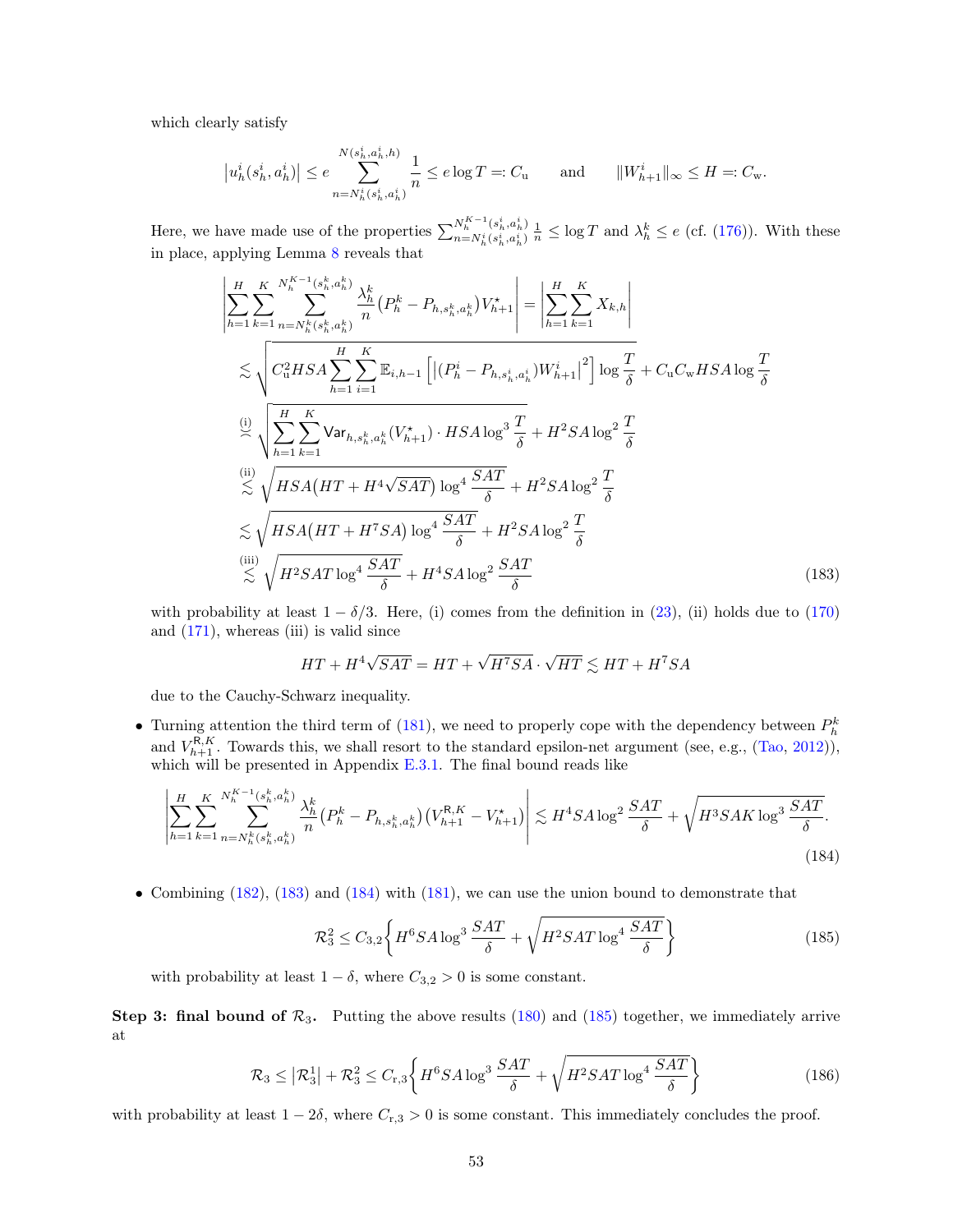#### <span id="page-53-0"></span>E.3.1 Proof of [\(184\)](#page-52-1)

Step 1: concentration bounds for a fixed group of vectors. Consider a fixed group of vectors  ${V_{h+1}^{\mathbf{d}}} \in \mathbb{R}^S \mid 1 \leq h \leq H$  obeying the following properties:

<span id="page-53-2"></span>
$$
V_{h+1}^{\star} \le V_{h+1}^{\mathrm{d}} \le H \qquad \text{for } 1 \le h \le H. \tag{187}
$$

We intend to control the following sum

$$
\sum_{h=1}^{H} \sum_{k=1}^{K} \sum_{n=N_h^k(s_h^k, a_h^k)}^{N_h^{K-1}(s_h^k, a_h^k)} \frac{\lambda_h^k}{n} \Big( P_h^k - P_{h, s_h^k, a_h^k} \Big) \Big( V_{h+1}^{\mathrm{d}} - V_{h+1}^{\star} \Big).
$$

To do so, we shall resort to Lemma [8.](#page-19-0) For the moment, let us take  $N(s, a, h) \coloneqq N_h^{K-1}(s, a)$  and

$$
W^i_{h+1} \coloneqq V^{\mathbf{d}}_{h+1} - V^{\star}_{h+1}, \hspace{10mm} u^i_h(s^i_h,a^i_h) \coloneqq \sum_{n=N^i_h(s^i_h,a^i_h)}^{N(s^i_h,a^i_h,h)} \frac{\lambda^i_h}{n}.
$$

It is easily seen that

$$
\left|u^i_h(s^i_h,a^i_h)\right|\leq e\sum_{n=N^i_h(s^i_h,a^i_h)}^{N(s^i_h,a^i_h,h)}\frac{1}{n}\leq e\log T=:C_{\tt u}\qquad\text{and}\qquad \|W^i_{h+1}\|_\infty\leq H=:C_{\tt w},
$$

which hold due to the facts  $\sum_{n=N_h^h(s_h^i, a_h^i)}^{N_h^K(s_h^i, a_h^i)} \frac{1}{n} \leq \log T$  and  $\lambda_h^k \leq e$  (cf. [\(176\)](#page-49-1)) as well as the property that  $V_{h+1}^{d}(s), V_{h+1}^{*}(s) \in [0, H].$  Thus, invoking Lemma [8](#page-19-0) yields

$$
\left| \sum_{h=1}^{H} \sum_{k=1}^{K} \sum_{n=N_{h}^{k}(s_{h}^{k}, a_{h}^{k})}^{N_{h}^{K}-1} \frac{\lambda_{h}^{k}}{n} \left( P_{h}^{k} - P_{h, s_{h}^{k}, a_{h}^{k}} \right) \left( V_{h+1}^{d} - V_{h+1}^{*} \right) \right| = \left| \sum_{h=1}^{H} \sum_{k=1}^{K} X_{k,h} \right|
$$
  
\n
$$
\lesssim \sqrt{C_{u}^{2} C_{w} \sum_{h=1}^{H} \sum_{i=1}^{K} \mathbb{E}_{i,h-1} \left[ P_{h}^{i} W_{h+1}^{i} \right] \log \frac{K^{HSA}}{\delta_{0}} + C_{u} C_{w} \log \frac{K^{HSA}}{\delta_{0}}
$$
  
\n
$$
\lesssim \sqrt{H \sum_{h=1}^{H} \sum_{i=1}^{K} P_{h,s_{h}^{k}, a_{h}^{k}} \left( V_{h+1}^{d} - V_{h+1}^{*} \right) \left( \log^{2} T \right) \log \frac{K^{HSA}}{\delta_{0}} + H \left( \log T \right) \log \frac{K^{HSA}}{\delta_{0}}
$$
(188)

with probability at least  $1 - \delta_0$ , where the choice of  $\delta_0$  will be revealed momentarily.

Step 2: constructing and controlling an epsilon net. Our argument in Step 1 is only applicable to a fixed group of vectors. The next step is then to construct an epsilon net that allows one to cover the set of interest. Specifically, let us construct an epsilon net  $\mathcal{N}_{h+1,\alpha}$  (the value of  $\alpha$  will be specified shortly) for each  $h \in [H]$  such that:

a) for any  $V_{h+1} \in [0, H]^S$ , one can find a point  $V_{h+1}^{\text{net}} \in \mathcal{N}_{h+1,\alpha}$  obeying

$$
0 \le V_{h+1}(s) - V_{h+1}^{\text{net}}(s) \le \alpha \quad \text{for all } s \in \mathcal{S};
$$

b) its cardinality obeys

<span id="page-53-1"></span>
$$
\left|\mathcal{N}_{h+1,\alpha}\right| \le \left(\frac{H}{\alpha}\right)^S. \tag{189}
$$

Clearly, this also means that

$$
|\mathcal{N}_{2,\alpha} \times \mathcal{N}_{3,\alpha} \times \cdots \times \mathcal{N}_{H+1,\alpha}| \leq \left(\frac{H}{\alpha}\right)^{SH}.
$$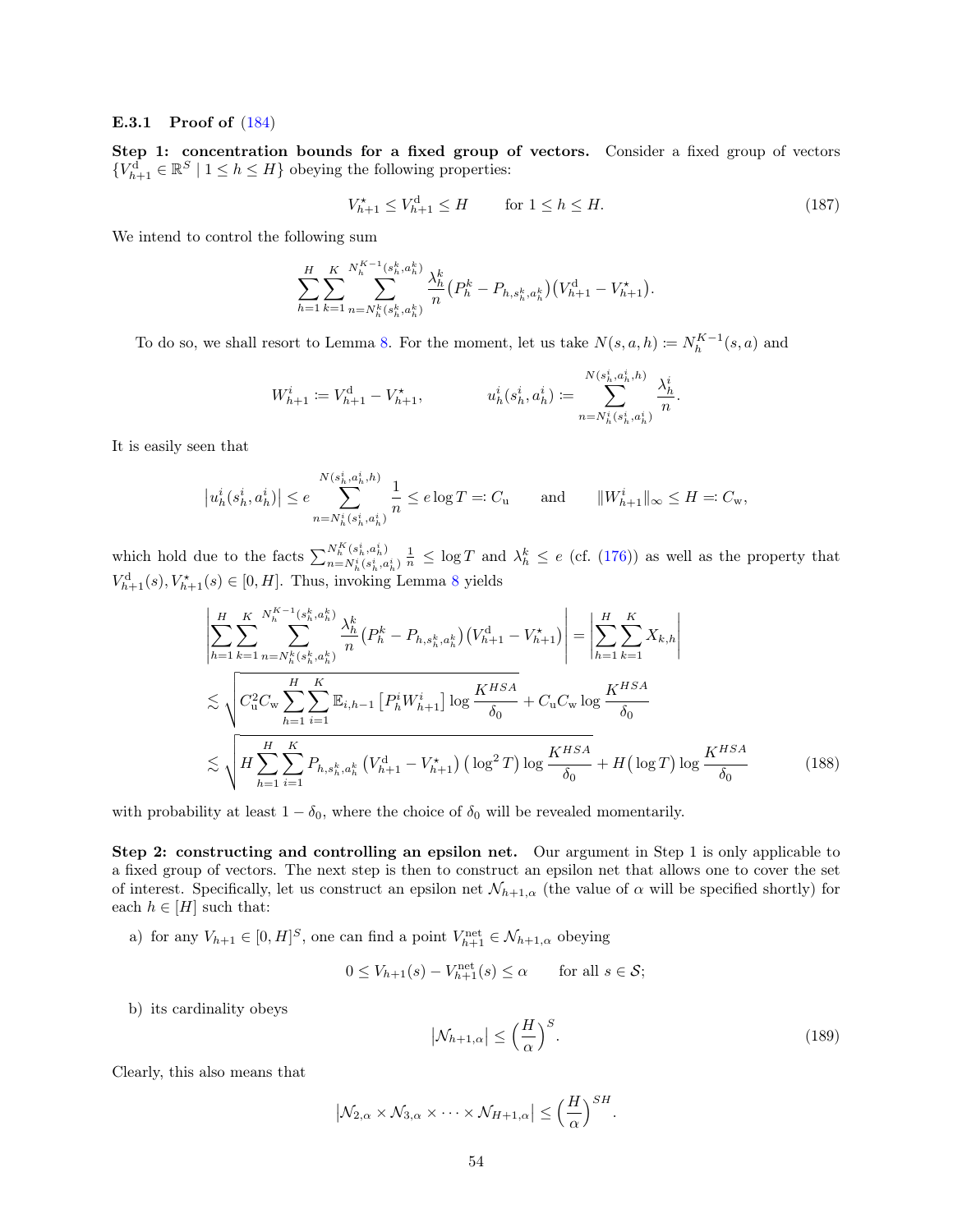Set  $\delta_0 = \frac{1}{6} \delta / (\frac{H}{\alpha})^{SH}$ . Taking [\(188\)](#page-53-1) together the union bound implies that: with probability at least  $1 - \delta_0 \left(\frac{H}{\alpha}\right)^{SH} = 1 - \delta/6$ , one has

$$
\left| \sum_{h=1}^{H} \sum_{k=1}^{K} \sum_{n=N_{h}^{k}(s_{h}^{k}, a_{h}^{k})} \frac{\lambda_{h}^{k}}{n} \left( P_{h}^{k} - P_{h, s_{h}^{k}, a_{h}^{k}} \right) \left( V_{h+1}^{\text{net}} - V_{h+1}^{*} \right) \right|
$$
  

$$
\lesssim \sqrt{H \sum_{h=1}^{H} \sum_{i=1}^{K} P_{h, s_{h}^{k}, a_{h}^{k}} \left( V_{h+1}^{\text{net}} - V_{h+1}^{*} \right) \left( \log^{2} T \right) \log \frac{K^{HSA}}{\delta_{0}} + H(\log T) \log \frac{K^{HSA}}{\delta_{0}}
$$
  

$$
\lesssim \sqrt{H^{2} SA \sum_{h=1}^{H} \sum_{i=1}^{K} P_{h, s_{h}^{k}, a_{h}^{k}} \left( V_{h+1}^{\text{net}} - V_{h+1}^{*} \right) \left( \log^{2} T \right) \log \frac{SAT}{\delta \alpha}} + H^{2} SA \log^{2} \frac{SAT}{\delta \alpha}
$$
(190)

simultaneously for all  $\{V_{h+1}^{\text{net}} \mid 1 \leq h \leq H\}$  obeying  $V_{h+1}^{\text{d}} \in \mathcal{N}_{h+1,\alpha}$   $(h \in [H]).$ 

Step 3: obtaining uniform bounds. We are now positioned to establish a uniform bound over the entire set of interest. Consider an arbitrary group of vectors  ${V_{h+1}^u \in \mathbb{R}^S \mid 1 \leq h \leq H}$  obeying [\(187\)](#page-53-2). By construction, one can find a group of points  $\{V_{h+1}^{\text{net}} \in \mathcal{N}_{h+1,\alpha} \mid h \in [H]\}$  such that

<span id="page-54-0"></span>
$$
0 \le V_{h+1}^{\mathfrak{u}}(s) - V_{h+1}^{\text{net}}(s) \le \alpha \qquad \text{for all } (h, s) \in \mathcal{S} \times [H]. \tag{191}
$$

It is readily seen that

$$
\begin{split}\n&\left| \sum_{k=1}^{K} \sum_{n=N_{h}^{k}(s_{h}^{k}, a_{h}^{k})}^{N_{h}^{K}-1} \frac{\lambda_{h}^{k}}{n} \left( P_{h}^{k} - P_{h, s_{h}^{k}, a_{h}^{k}} \right) \left( V_{h+1}^{\mathrm{u}} - V_{h+1}^{\mathrm{net}} \right) \right| \\
&\leq \left| \sum_{k=1}^{K} \sum_{n=N_{h}^{k}(s_{h}^{k}, a_{h}^{k})}^{N_{h}^{K}-1} \frac{\lambda_{h}^{k}}{n} \left( \left\| P_{h}^{k} \right\|_{1} + \left\| P_{h, s_{h}^{k}, a_{h}^{k}} \right\|_{1} \right) \left\| V_{h+1}^{\mathrm{u}} - V_{h+1}^{\mathrm{net}} \right\|_{\infty} \right| \\
&\leq 2eK\alpha \log T,\n\end{split} \tag{192}
$$

where the last inequality follows from  $\sum_{n=N^i}^{N_h^{K-1}(s_h^i, a_h^i)}$  $\frac{N_h^{s-1}(s_h^i, a_h^i)}{n=N_h^i(s_h^i, a_h^i)}\frac{1}{n} \leq \log T$  and  $\lambda_h^k \leq e$  (cf. [\(176\)](#page-49-1)). Consequently, by taking  $\alpha = 1/(SAT)$ , we can deduce that

$$
\begin{split}\n&\left|\sum_{h=1}^{K}\sum_{k=1}^{N_{h}^{K-1}(s_{h}^{k},a_{h}^{k})} \frac{\lambda_{h}^{k}}{n} (P_{h}^{k}-P_{h,s_{h}^{k},a_{h}^{k}}) (V_{h+1}^{u}-V_{h+1}^{\star})\right| \\
&\leq \left|\sum_{h=1}^{H}\sum_{k=1}^{K}\sum_{n=N_{h}^{K}(s_{h}^{k},a_{h}^{k})} \frac{\lambda_{h}^{k}}{n} (P_{h}^{k}-P_{h,s_{h}^{k},a_{h}^{k}}) (V_{h+1}^{net}-V_{h+1}^{\star})\right| \\
&+ \sum_{h=1}^{H} \left|\sum_{k=1}^{K}\sum_{n=N_{h}^{K}(s_{h}^{k},a_{h}^{k})} \frac{\lambda_{h}^{k}}{n} (P_{h}^{k}-P_{h,s_{h}^{k},a_{h}^{k}}) (V_{h+1}^{u}-V_{h+1}^{net})\right| \\
&\leq \left|\sum_{h=1}^{H}\sum_{k=1}^{N_{h}^{K-1}(s_{h}^{k},a_{h}^{k})} \frac{\lambda_{h}^{k}}{n} (P_{h}^{k}-P_{h,s_{h}^{k},a_{h}^{k}}) (V_{h+1}^{u}-V_{h+1}^{net})\right| \\
&\leq \left|\sum_{h=1}^{H}\sum_{k=1}^{K}\sum_{n=N_{h}^{K}(s_{h}^{k},a_{h}^{k})} \frac{\lambda_{h}^{k}}{n} (P_{h}^{k}-P_{h,s_{h}^{k},a_{h}^{k}}) (V_{h+1}^{net}-V_{h+1}^{\star})\right| + HK\alpha \log T \\
&\leq \sqrt{H^{2}SA} \sum_{h=1}^{H}\sum_{i=1}^{K}P_{h,s_{h}^{k},a_{h}^{k}} (V_{h+1}^{net}-V_{h+1}^{\star}) (\log^{2}T) \log \frac{SAT}{\delta\alpha} + H^{2}SA\log^{2} \frac{SAT}{\delta\alpha} + HK\alpha \log T\n\end{split}
$$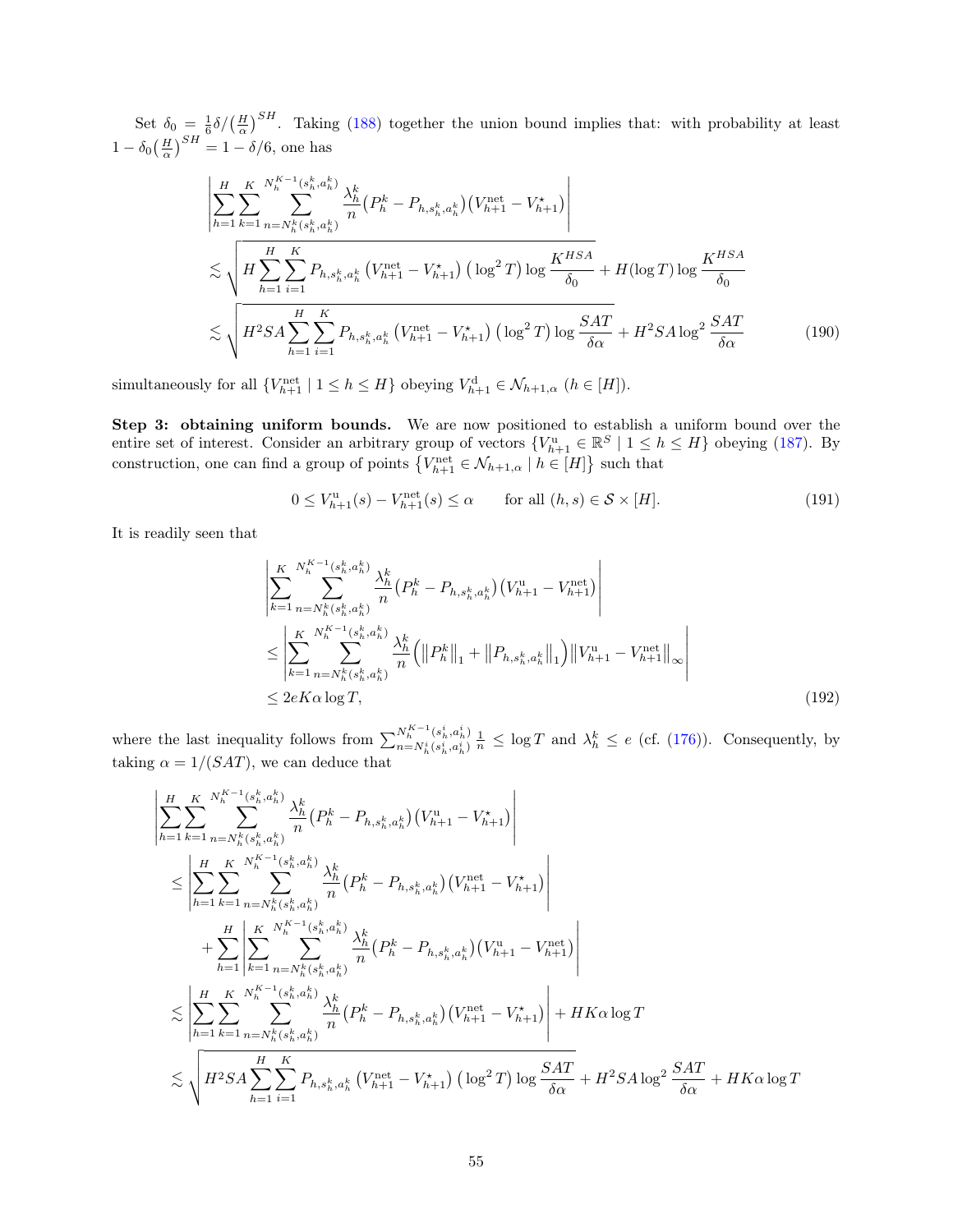$$
\asymp \sqrt{H^2 SA \sum_{h=1}^{H} \sum_{i=1}^{K} P_{h, s_h^k, a_h^k} \left( V_{h+1}^{\mathrm{u}} - V_{h+1}^{\star} \right) \left( \log^2 T \right) \log \frac{SAT}{\delta}} + H^2 SA \log^2 \frac{SAT}{\delta},\tag{193}
$$

where the last line holds due to the condition [\(191\)](#page-54-0) and our choice of  $\alpha$ . To summarize, with probability exceeding  $1 - \delta/6$ , the property [\(193\)](#page-55-1) holds simultaneously for all  $\{V_{h+1}^{\mathrm{u}} \in \mathbb{R}^S \mid 1 \leq h \leq H\}$  obeying [\(187\)](#page-53-2).

Step 4: controlling the original term of interest. With the above union bound in hand, we are ready to control the original term of interest

<span id="page-55-1"></span>
$$
\sum_{h=1}^{H} \sum_{k=1}^{K} \sum_{n=N_h^k(s_h^k, a_h^k)}^{N_h^{K-1}(s_h^k, a_h^k)} \frac{\lambda_h^k}{n} \left( P_h^k - P_{h, s_h^k, a_h^k} \right) \left( V_{h+1}^{R,K} - V_{h+1}^{\star} \right). \tag{194}
$$

To begin with, it can be easily verified using [\(27\)](#page-14-7) that

$$
V_{h+1}^* \le V_{h+1}^{\mathsf{R},K} \le H \qquad \text{for all } 1 \le h \le H. \tag{195}
$$

Moreover, we make the observation that

$$
\sum_{h=1}^{H} \sum_{k=1}^{K} P_{h,s_h^k, a_h^k} \left( V_{h+1}^{R,K} - V_{h+1}^* \right) \stackrel{\text{(i)}}{\leq} \sum_{h=1}^{H} \sum_{k=1}^{K} P_{h,s_h^k, a_h^k} \left( V_{h+1}^{R,k} - V_{h+1}^* \right)
$$
\n
$$
\stackrel{\text{(ii)}}{\leq} \sqrt{H^7 S A K \log \frac{S A T}{\delta}} + H^3 S A + H K \tag{196}
$$

with probability exceeding  $1 - \delta/6$ , where (i) holds because  $V_{h+1}^{\mathsf{R}}$  is monotonically non-increasing (in view of the monotonicity of  $V_h(s)$  in [\(24b\)](#page-13-3) and the update rule in line [16](#page-9-3) of Algorithm [3\)](#page-12-2), and (ii) follows from [\(179\)](#page-50-2). Substitution into [\(193\)](#page-55-1) yields

$$
\left| \sum_{h=1}^{H} \sum_{k=1}^{K} \sum_{n=N_{h}^{k}(s_{h}^{k}, a_{h}^{k})}^{N_{h}^{k}} \frac{\lambda_{h}^{k}}{n} (P_{h}^{k} - P_{h, s_{h}^{k}, a_{h}^{k}}) (V_{h+1}^{R, K} - V_{h+1}^{*}) \right|
$$
  
\n
$$
\lesssim \sqrt{H^{2}SA} \sum_{h=1}^{H} \sum_{i=1}^{K} P_{h, s_{h}^{k}, a_{h}^{k}} (V_{h+1}^{R, K} - V_{h+1}^{*}) (\log^{2} T) \log \frac{SAT}{\delta} + H^{2}SA \log^{2} \frac{SAT}{\delta}
$$
  
\n
$$
\lesssim \sqrt{H^{2}SA} \left\{ \sqrt{H^{7}SAK \log \frac{SAT}{\delta} + H^{3}SA + HK} \right\} (\log^{2} T) \log \frac{SAT}{\delta} + H^{2}SA \log^{2} \frac{SAT}{\delta}
$$
  
\n
$$
\lesssim \sqrt{H^{2}SA} \left\{ H^{6}SA \log \frac{SAT}{\delta} + H^{3}SA + HK \right\} \log^{3} \frac{SAT}{\delta} + H^{2}SA \log^{2} \frac{SAT}{\delta}
$$
  
\n
$$
\lesssim H^{4}SA \log^{2} \frac{SAT}{\delta} + \sqrt{H^{3}SAK \log^{3} \frac{SAT}{\delta}}, \tag{197}
$$

where the penultimate line holds since

$$
\sqrt{H^7SAK\log\frac{SAT}{\delta}} = \sqrt{H^6SA\log\frac{SAT}{\delta}}\sqrt{HK} \lesssim H^6SA\log\frac{SAT}{\delta} + HK.
$$

# References

<span id="page-55-0"></span>Agarwal, A., Kakade, S., and Yang, L. F. (2020). Model-based reinforcement learning with a generative model is minimax optimal. *Conference on Learning Theory*, pages 67–83.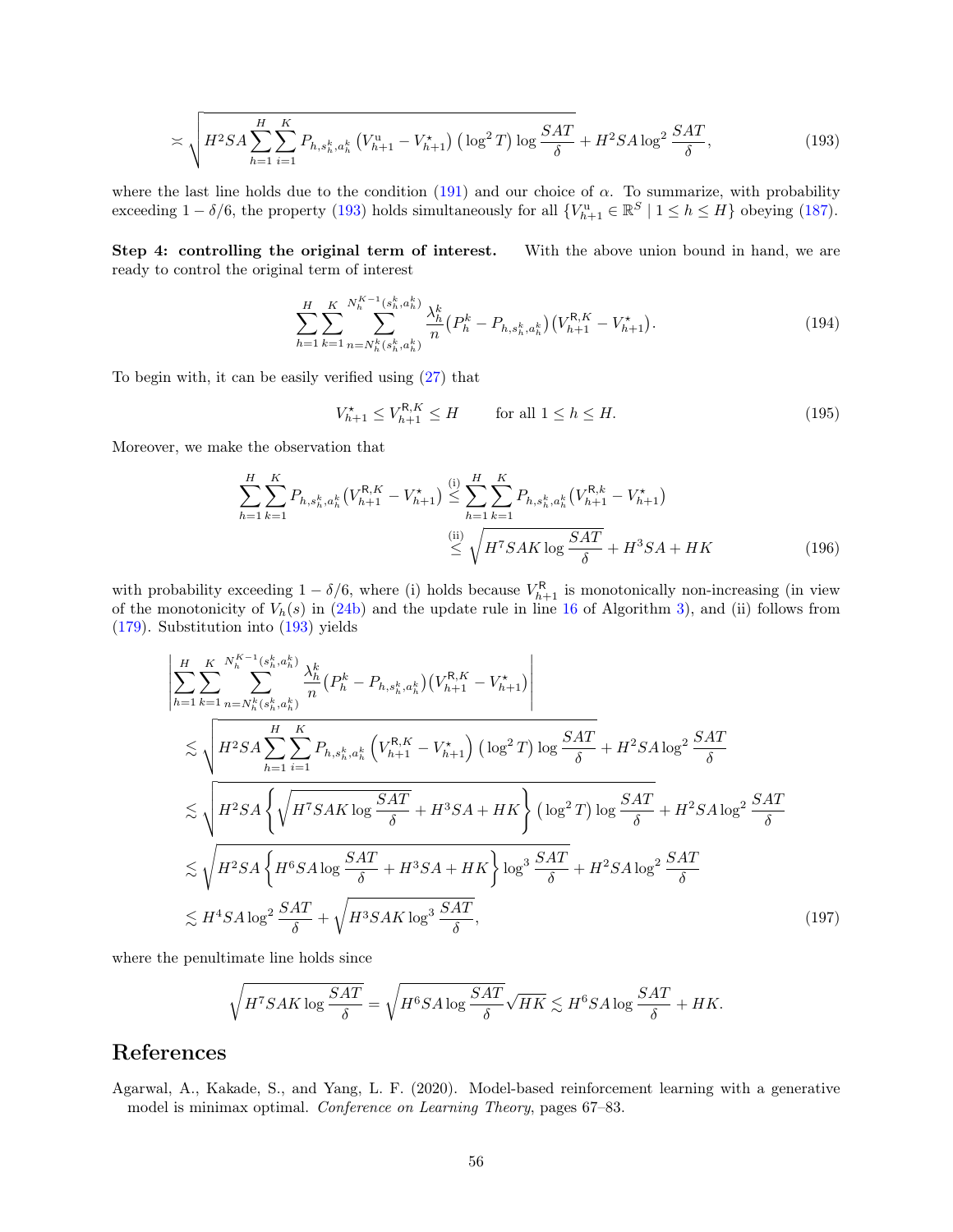- <span id="page-56-3"></span>Agrawal, S. and Jia, R. (2017). Posterior sampling for reinforcement learning: worst-case regret bounds. arXiv preprint arXiv:1705.07041.
- <span id="page-56-1"></span>Auer, P., Cesa-Bianchi, N., Freund, Y., and Schapire, R. E. (2002). The nonstochastic multiarmed bandit problem. SIAM journal on computing, 32(1):48–77.
- <span id="page-56-12"></span>Auer, P. and Ortner, R. (2010). UCB revisited: Improved regret bounds for the stochastic multi-armed bandit problem. Periodica Mathematica Hungarica, 61(1-2):55–65.
- <span id="page-56-11"></span>Azar, M. G., Kappen, H. J., Ghavamzadeh, M., and Munos, R. (2011). Speedy Q-learning. In Advances in neural information processing systems, pages 2411–2419.
- <span id="page-56-15"></span>Azar, M. G., Munos, R., and Kappen, H. J. (2013). Minimax PAC bounds on the sample complexity of reinforcement learning with a generative model. Machine learning, 91(3):325–349.
- <span id="page-56-4"></span>Azar, M. G., Osband, I., and Munos, R. (2017). Minimax regret bounds for reinforcement learning. In Proceedings of the 34th International Conference on Machine Learning-Volume 70, pages 263–272. JMLR. org.
- <span id="page-56-6"></span>Bai, Y., Xie, T., Jiang, N., and Wang, Y.-X. (2019). Provably efficient q-learning with low switching cost. In Advances in Neural Information Processing Systems, pages 8002–8011.
- <span id="page-56-16"></span>Bartlett, P. and Tewari, A. (2009). Regal: a regularization based algorithm for reinforcement learning in weakly communicating MDPs. In Uncertainty in Artificial Intelligence: Proceedings of the 25th Conference, pages 35–42. AUAI Press.
- <span id="page-56-8"></span>Beck, C. L. and Srikant, R. (2012). Error bounds for constant step-size Q-learning. Systems & control letters, 61(12):1203–1208.
- <span id="page-56-17"></span>Bertsekas, D. P. (2017). Dynamic programming and optimal control (4th edition). Athena Scientific.
- <span id="page-56-9"></span>Chen, Z., Maguluri, S. T., Shakkottai, S., and Shanmugam, K. (2020). Finite-sample analysis of stochastic approximation using smooth convex envelopes.  $arXiv$  preprint  $arXiv:2002.00874$ .
- <span id="page-56-10"></span>Chen, Z., Maguluri, S. T., Shakkottai, S., and Shanmugam, K. (2021). A Lyapunov theory for finite-sample guarantees of asynchronous Q-learning and TD-learning variants.  $arXiv$  preprint  $arXiv:2102.01567$ .
- <span id="page-56-0"></span>Dann, C., Lattimore, T., and Brunskill, E. (2017). Unifying PAC and regret: Uniform PAC bounds for episodic reinforcement learning. arXiv preprint arXiv:1703.07710.
- <span id="page-56-2"></span>Domingues, O. D., Ménard, P., Kaufmann, E., and Valko, M. (2021). Episodic reinforcement learning in finite MDPs: Minimax lower bounds revisited. In *Algorithmic Learning Theory*, pages 578–598. PMLR.
- <span id="page-56-13"></span>Dong, K., Wang, Y., Chen, X., and Wang, L. (2019). Q-learning with UCB exploration is sample efficient for infinite-horizon MDP. arXiv preprint arXiv:1901.09311.
- <span id="page-56-14"></span>Du, S. S., Chen, J., Li, L., Xiao, L., and Zhou, D. (2017). Stochastic variance reduction methods for policy evaluation. In Proceedings of the 34th International Conference on Machine Learning-Volume 70, pages 1049–1058. JMLR. org.
- <span id="page-56-18"></span>Du, S. S., Kakade, S. M., Wang, R., and Yang, L. F. (2020). Is a good representation sufficient for sample efficient reinforcement learning? In International Conference on Learning Representations.
- <span id="page-56-7"></span>Du, S. S., Luo, Y., Wang, R., and Zhang, H. (2019). Provably efficient Q-learning with function approximation via distribution shift error checking oracle. In Advances in Neural Information Processing Systems, pages 8058–8068.
- <span id="page-56-5"></span>Efroni, Y., Merlis, N., Ghavamzadeh, M., and Mannor, S. (2019). Tight regret bounds for model-based reinforcement learning with greedy policies. arXiv preprint arXiv:1905.11527.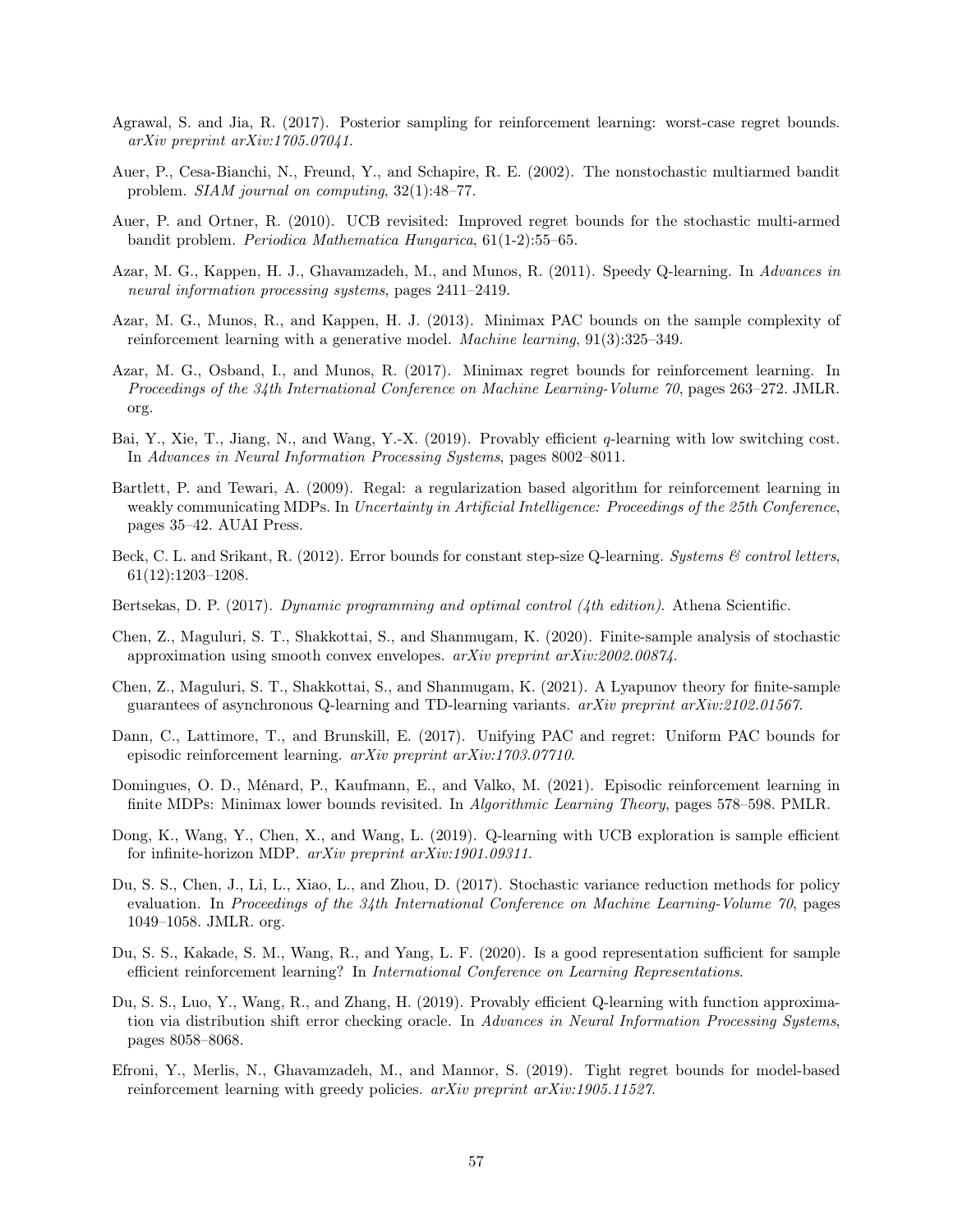- <span id="page-57-5"></span>Even-Dar, E. and Mansour, Y. (2003). Learning rates for Q-learning. Journal of machine learning Research, 5(Dec):1–25.
- <span id="page-57-3"></span>Fan, J., Wang, Z., Xie, Y., and Yang, Z. (2019). A theoretical analysis of deep Q-learning. arXiv e-prints, pages arXiv–1901.
- <span id="page-57-19"></span>Freedman, D. A. (1975). On tail probabilities for martingales. the Annals of Probability, pages 100–118.
- <span id="page-57-11"></span>Gower, R. M., Schmidt, M., Bach, F., and Richtárik, P. (2020). Variance-reduced methods for machine learning. Proceedings of the IEEE, 108(11):1968–1983.
- <span id="page-57-15"></span>He, J., Zhou, D., and Gu, Q. (2020). Nearly minimax optimal reinforcement learning for discounted MDPs. arXiv preprint arXiv:2010.00587.
- <span id="page-57-4"></span>Jaakkola, T., Jordan, M. I., and Singh, S. P. (1994). Convergence of stochastic iterative dynamic programming algorithms. In Advances in neural information processing systems, pages 703–710.
- <span id="page-57-9"></span>Jafarnia-Jahromi, M., Wei, C.-Y., Jain, R., and Luo, H. (2020). A model-free learning algorithm for infinitehorizon average-reward MDPs with near-optimal regret. arXiv preprint arXiv:2006.04354.
- <span id="page-57-1"></span>Jaksch, T., Ortner, R., and Auer, P. (2010). Near-optimal regret bounds for reinforcement learning. Journal of Machine Learning Research, 11(4).
- <span id="page-57-2"></span>Jin, C., Allen-Zhu, Z., Bubeck, S., and Jordan, M. I. (2018a). Is Q-learning provably efficient? In Advances in Neural Information Processing Systems, pages 4863–4873.
- <span id="page-57-20"></span>Jin, C., Allen-Zhu, Z., Bubeck, S., and Jordan, M. I. (2018b). Is Q-learning provably efficient? arXiv preprint arXiv:1807.03765.
- <span id="page-57-17"></span>Jin, C., Yang, Z., Wang, Z., and Jordan, M. I. (2020). Provably efficient reinforcement learning with linear function approximation. In Conference on Learning Theory, pages 2137–2143. PMLR.
- <span id="page-57-12"></span>Johnson, R. and Zhang, T. (2013). Accelerating stochastic gradient descent using predictive variance reduction. In Advances in neural information processing systems, pages 315–323.
- <span id="page-57-0"></span>Kakade, S. (2003). On the sample complexity of reinforcement learning. PhD thesis, University of London.
- <span id="page-57-13"></span>Khamaru, K., Pananjady, A., Ruan, F., Wainwright, M. J., and Jordan, M. I. (2020). Is temporal difference learning optimal? an instance-dependent analysis. arXiv preprint arXiv:2003.07337.
- <span id="page-57-8"></span>Lai, T. L. and Robbins, H. (1985). Asymptotically efficient adaptive allocation rules. Advances in applied mathematics,  $6(1):4-22$ .
- <span id="page-57-16"></span>Lattimore, T. and Szepesvári, C. (2020). Bandit algorithms. Cambridge University Press.
- <span id="page-57-6"></span>Li, G., Cai, C., Chen, Y., Gu, Y., Wei, Y., and Chi, Y. (2021a). Is Q-learning minimax optimal? a tight sample complexity analysis. arXiv preprint arXiv:2102.06548.
- <span id="page-57-18"></span>Li, G., Chen, Y., Chi, Y., Gu, Y., and Wei, Y. (2021b). Sample-efficient reinforcement learning is feasible for linearly realizable MDPs with limited revisiting. arXiv preprint arXiv:2105.08024.
- <span id="page-57-14"></span>Li, G., Wei, Y., Chi, Y., Gu, Y., and Chen, Y. (2020a). Breaking the sample size barrier in model-based reinforcement learning with a generative model. In Advances in Neural Information Processing Systems, volume 33.
- <span id="page-57-7"></span>Li, G., Wei, Y., Chi, Y., Gu, Y., and Chen, Y. (2020b). Sample complexity of asynchronous Qlearning: Sharper analysis and variance reduction. In Advances in Neural Information Processing Systems (NeurIPS).
- <span id="page-57-10"></span>Liu, S. and Su, H. (2020).  $\gamma$ -regret for non-episodic reinforcement learning.  $arXiv:2002.05138$ .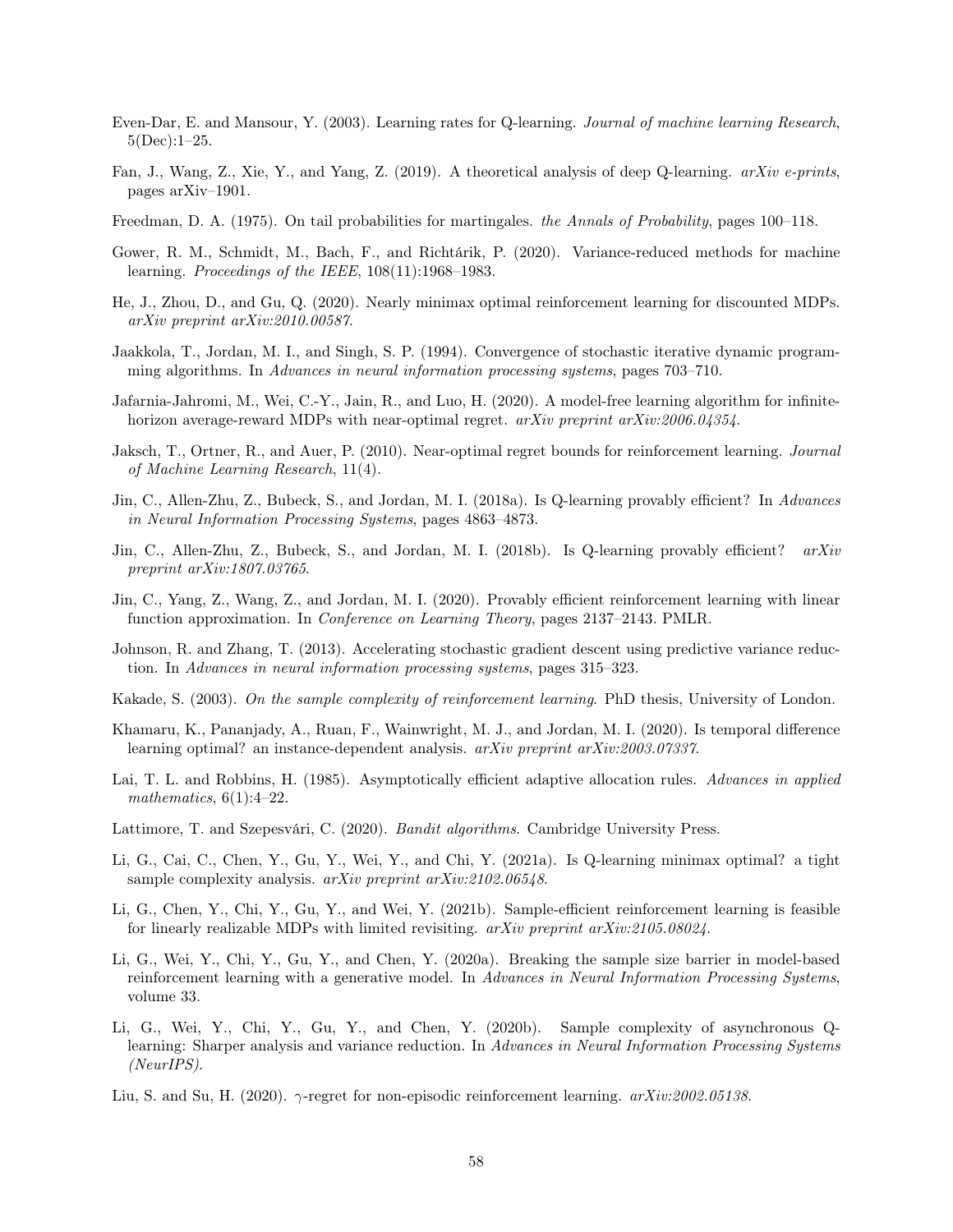- <span id="page-58-2"></span>Menard, P., Domingues, O. D., Shang, X., and Valko, M. (2021). UCB momentum Q-learning: Correcting the bias without forgetting. arXiv preprint arXiv:2103.01312.
- <span id="page-58-3"></span>Murphy, S. (2005). A generalization error for Q-learning. Journal of Machine Learning Research, 6:1073– 1097.
- <span id="page-58-11"></span>Nguyen, L. M., Liu, J., Scheinberg, K., and Takáč, M. (2017). SARAH: A novel method for machine learning problems using stochastic recursive gradient. In *International Conference on Machine Learning*, pages 2613–2621. PMLR.
- <span id="page-58-15"></span>Osband, I. and Van Roy, B. (2016). On lower bounds for regret in reinforcement learning. arXiv preprint arXiv:1608.02732.
- <span id="page-58-0"></span>Pacchiano, A., Ball, P., Parker-Holder, J., Choromanski, K., and Roberts, S. (2020). On optimism in model-based reinforcement learning. arXiv preprint arXiv:2006.11911.
- <span id="page-58-16"></span>Puterman, M. L. (2014). Markov decision processes: discrete stochastic dynamic programming. John Wiley & Sons.
- <span id="page-58-8"></span>Qu, G. and Wierman, A. (2020). Finite-time analysis of asynchronous stochastic approximation and Qlearning. Conference on Learning Theory, pages 3185–3205.
- <span id="page-58-17"></span>Robbins, H. and Monro, S. (1951). A stochastic approximation method. The annals of mathematical statistics, pages 400–407.
- <span id="page-58-13"></span>Sidford, A., Wang, M., Wu, X., Yang, L., and Ye, Y. (2018a). Near-optimal time and sample complexities for solving markov decision processes with a generative model. In Advances in Neural Information Processing Systems, pages 5186–5196.
- <span id="page-58-14"></span>Sidford, A., Wang, M., Wu, X., and Ye, Y. (2018b). Variance reduced value iteration and faster algorithms for solving Markov decision processes. In Proceedings of the Twenty-Ninth Annual ACM-SIAM Symposium on Discrete Algorithms, pages 770–787. SIAM.
- <span id="page-58-1"></span>Strehl, A. L., Li, L., Wiewiora, E., Langford, J., and Littman, M. L. (2006). PAC model-free reinforcement learning. In Proceedings of the 23rd international conference on Machine learning, pages 881–888.
- <span id="page-58-4"></span>Szepesvári, C. (1997). The asymptotic convergence-rate of Q-learning. In NIPS, volume 10, pages 1064–1070. Citeseer.
- <span id="page-58-19"></span>Tao, T. (2012). Topics in Random Matrix Theory. Graduate Studies in Mathematics. American Mathematical Society, Providence, Rhode Island.
- <span id="page-58-18"></span>Tropp, J. (2011). Freedman's inequality for matrix martingales. Electronic Communications in Probability, 16:262–270.
- <span id="page-58-5"></span>Tsitsiklis, J. N. (1994). Asynchronous stochastic approximation and Q-learning. Machine learning, 16(3):185– 202.
- <span id="page-58-12"></span>Wai, H.-T., Hong, M., Yang, Z., Wang, Z., and Tang, K. (2019). Variance reduced policy evaluation with smooth function approximation. Advances in Neural Information Processing Systems, 32:5784–5795.
- <span id="page-58-7"></span>Wainwright, M. J. (2019a). Stochastic approximation with cone-contractive operators: Sharp  $\ell_{\infty}$ -bounds for Q-learning. arXiv preprint arXiv:1905.06265.
- <span id="page-58-9"></span>Wainwright, M. J. (2019b). Variance-reduced Q-learning is minimax optimal. arXiv preprint arXiv:1906.04697.
- <span id="page-58-10"></span>Wang, B., Yan, Y., and Fan, J. (2021). Sample-efficient reinforcement learning for linearly-parameterized MDPs with a generative model. arXiv preprint arXiv:2105.14016.
- <span id="page-58-6"></span>Watkins, C. J. and Dayan, P. (1992). Q-learning. Machine learning, 8(3-4):279–292.